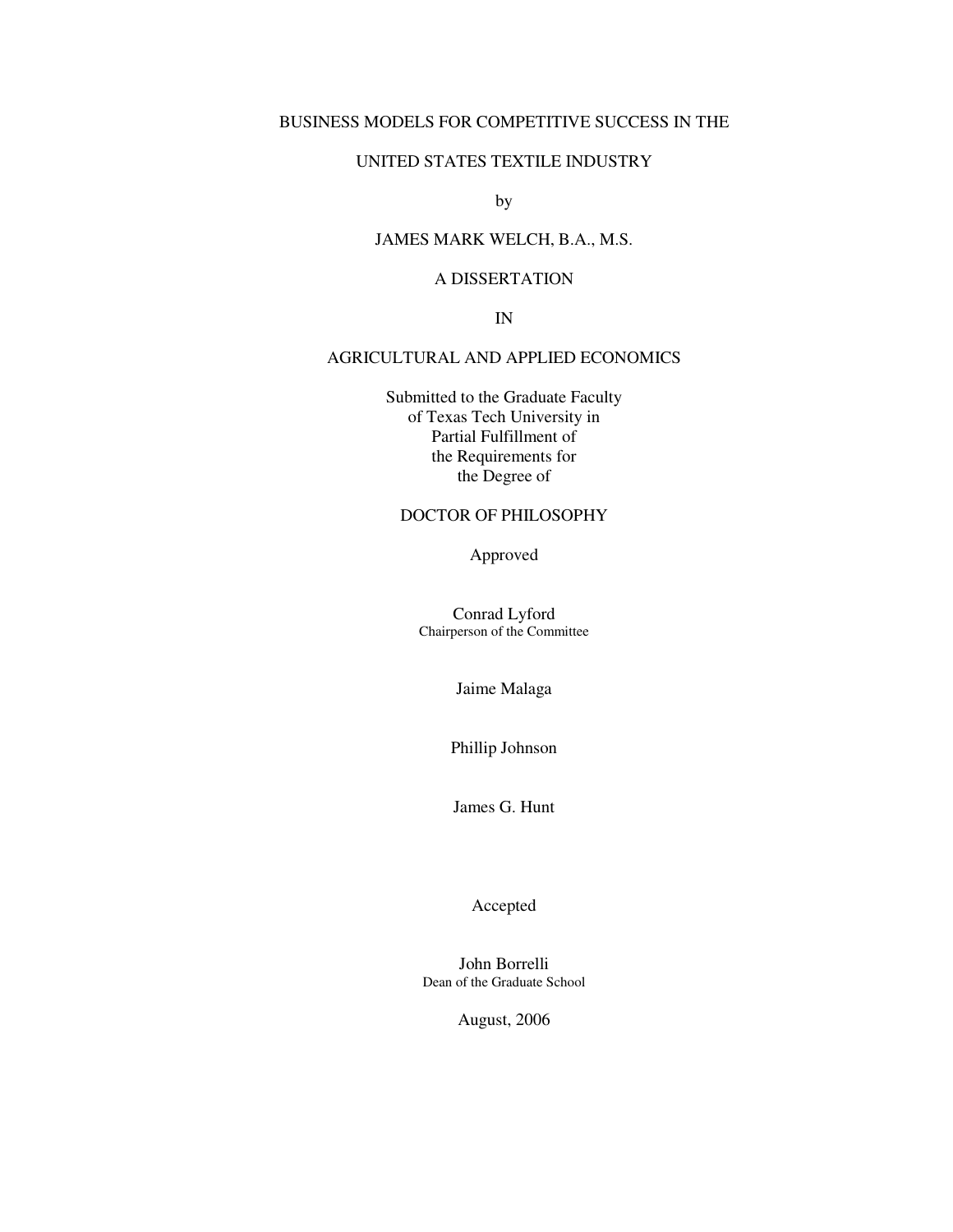Copyright 2006, James Mark Welch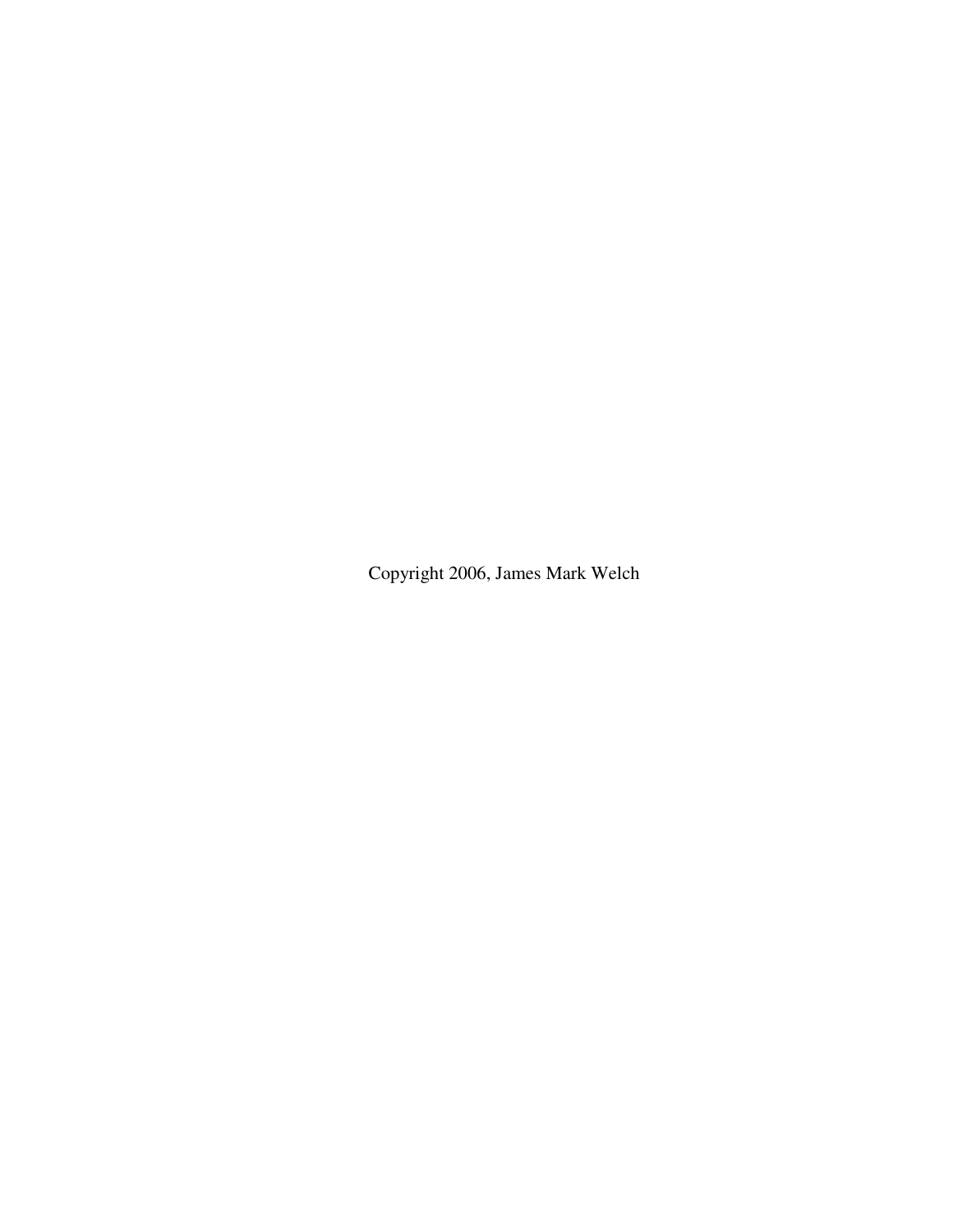# ACKNOWLEDGEMENTS

 The accomplishment of this work would not be possible without the support of my wife, Brenda, and daughters Lindsey and Kelsey. Their encouragement has been unwavering, their confidence unfaltering, and their patience unbounded.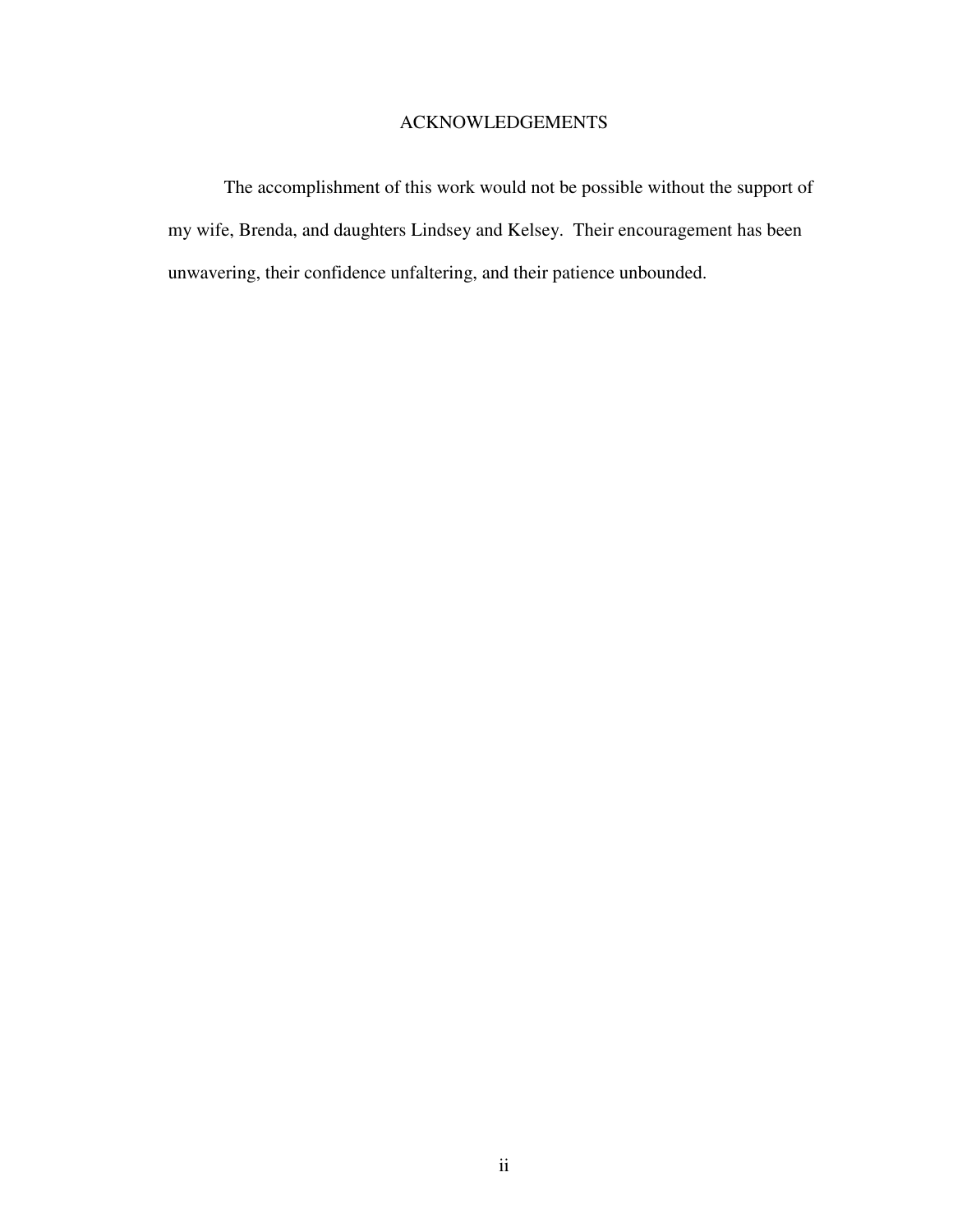# TABLE OF CONTENTS

| <b>CHAPTER</b>                                                  |
|-----------------------------------------------------------------|
| I. MEASURING COMPETITION FOR TEXTILES: DOES THE UNITED          |
| Introduction                                                    |
|                                                                 |
|                                                                 |
|                                                                 |
|                                                                 |
|                                                                 |
|                                                                 |
|                                                                 |
| II. BUSINESS MODELS FOR COMPETITIVE SUCCESS IN THE UNITED<br>36 |
|                                                                 |
|                                                                 |
|                                                                 |
|                                                                 |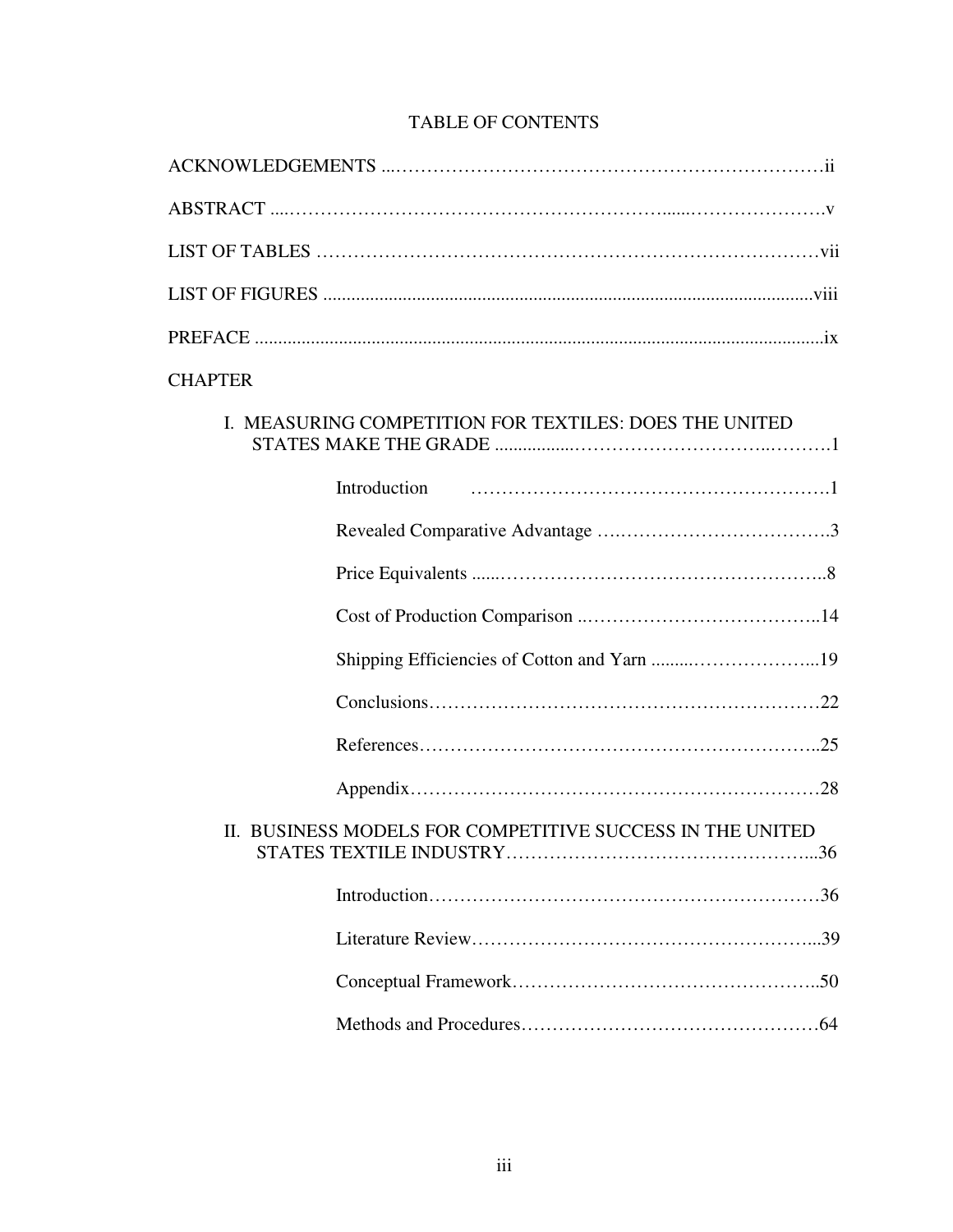| III. A MODEL FOR THE HIGH-VALUE MARKETING POOL              |
|-------------------------------------------------------------|
|                                                             |
|                                                             |
| Objective 1. A Review of Cooperative Theory and Marketing   |
| Objective 2. Examples of Value-added Marketing: From Theory |
| Objective 3. Developing a General Model for High-value      |
| Objective 4. Implementation of the Model for West Texas     |
|                                                             |
|                                                             |
|                                                             |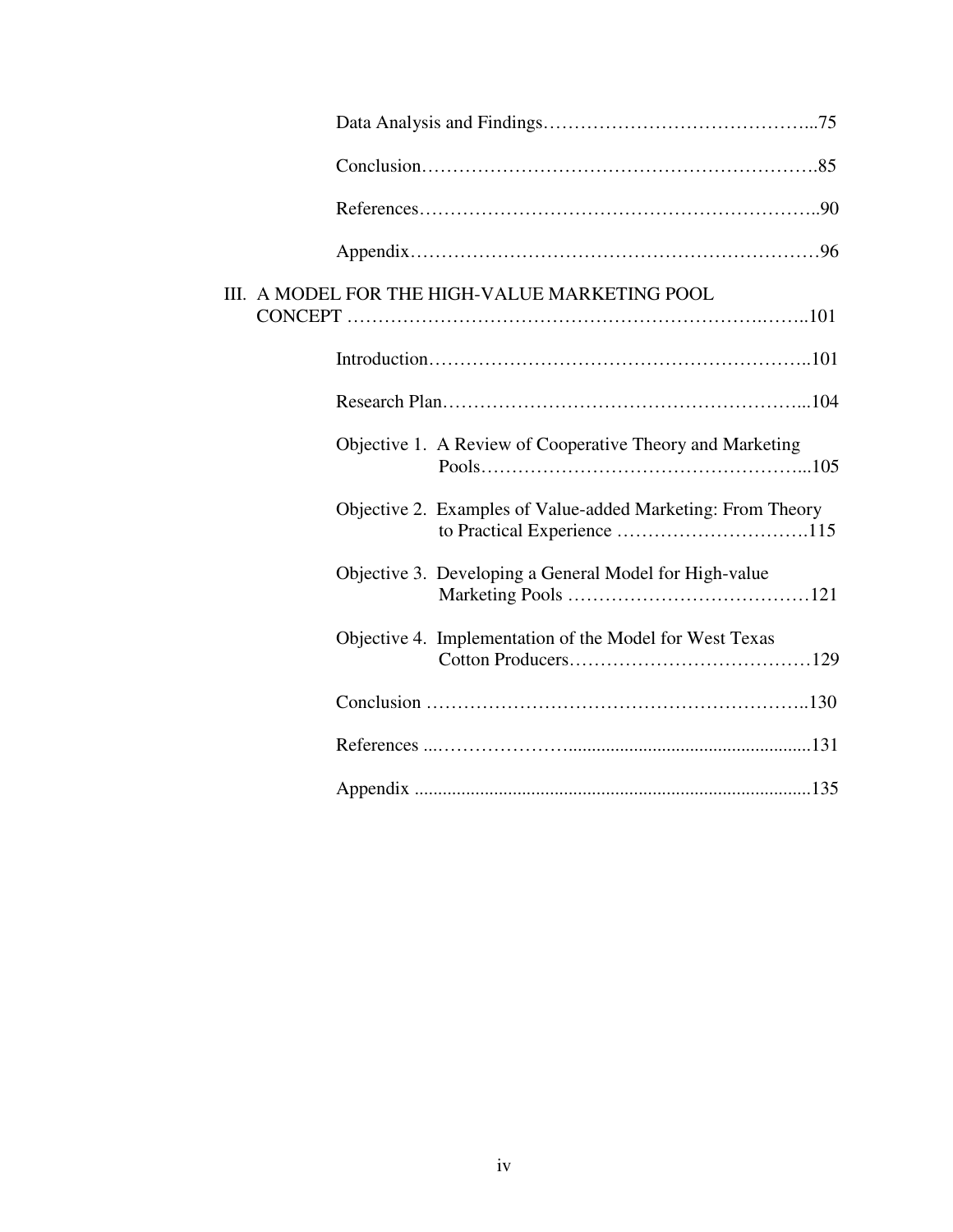# ABSTRACT

Intensifying global competition is threatening the survival of the U.S. textile industry. This research will provide insight and propose strategic responses to this competitive economic environment. The goal of this research effort is twofold: first, to gain a better understanding of the nature of competition in industrial settings, and second, to identify opportunities for successful performance in competitive environments. This research is comprised of three papers that address issues related to strategic response to competitive pressures.

The first paper in this dissertation, "Measuring Competition for Textiles: Does the U.S. Make the Grade?" provides a measure of the current competitive state of the U.S. textile industry. This paper evaluates the U.S. competitive position in the cotton yarn segment of the textile industry using established quantifiable measures and provides an overall competitive assessment. The measures employed show the United States to be at a relative competitive disadvantage when compared to major international producers of cotton yarn. However, the margin of this competitive disadvantage is shown to be relatively small. U.S. metrics of competition are trending towards price parity and are virtually equivalent with major competitors in terms of costs of production.

The second paper, "Business Models for Competitive Success in the U.S. Textile Industry", provides estimates of how certain strategic decisions impact levels of firm performance in a declining industry. This research provides empirical support for the role of agency of managerial choice in determining performance outcomes.

v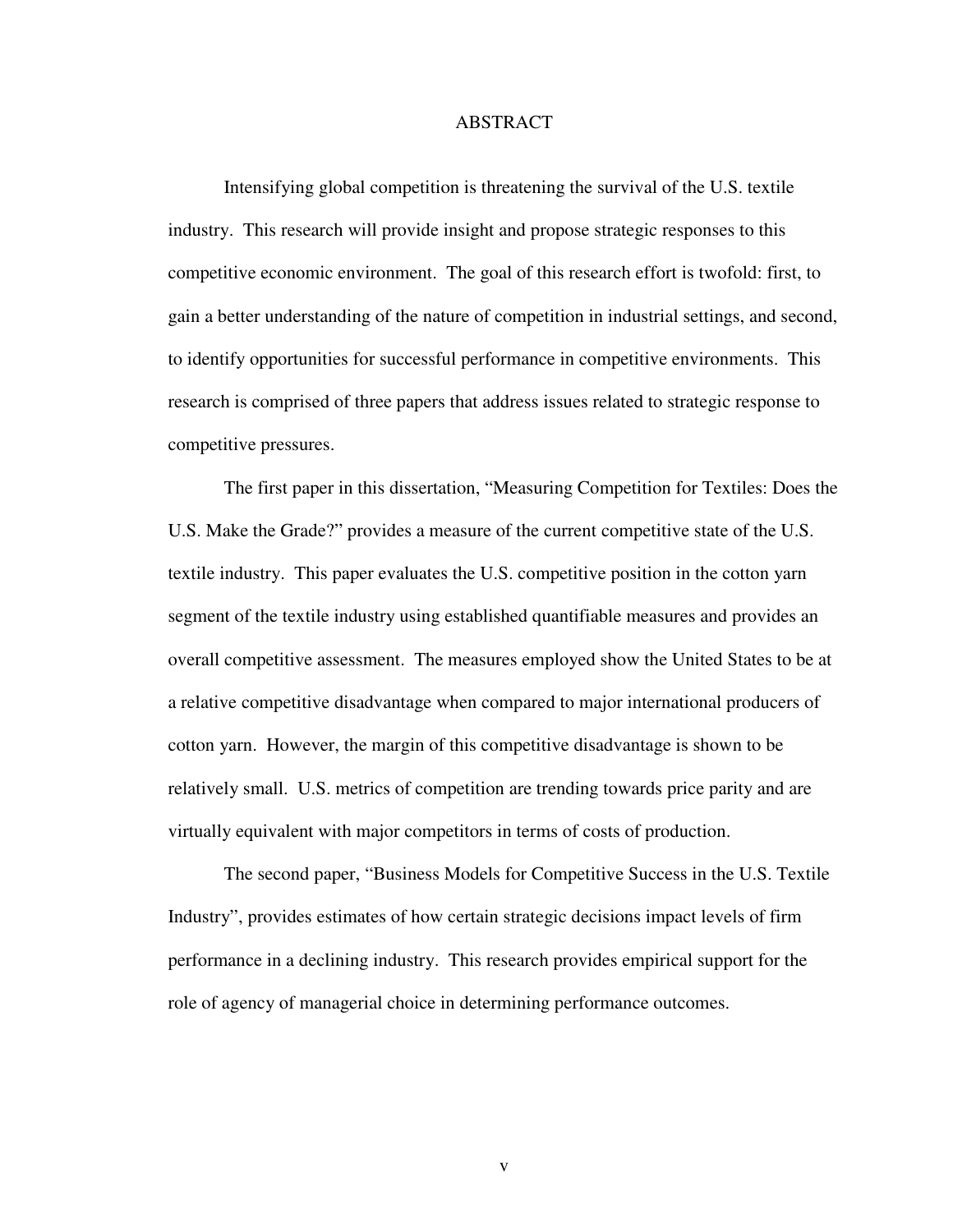The third paper, "A Model for the High-Value Marketing Pool Concept", develops a general research model for increased marketing returns via product differentiation in the presence of heterogeneous consumer demand. This paper offers a research design to investigate the essential elements of a successful and sustainable highvalue marketing pool, and the potential this marketing tool might have to increase returns for agricultural commodity producers.

Insight gained into the above topics will help firms and producers of the U.S. textile industry cope with increasing levels of competitive intensity. This research seeks to contribute to the store of knowledge in the disciplines of agricultural economics and strategic management through an empirical application of their theories and concepts.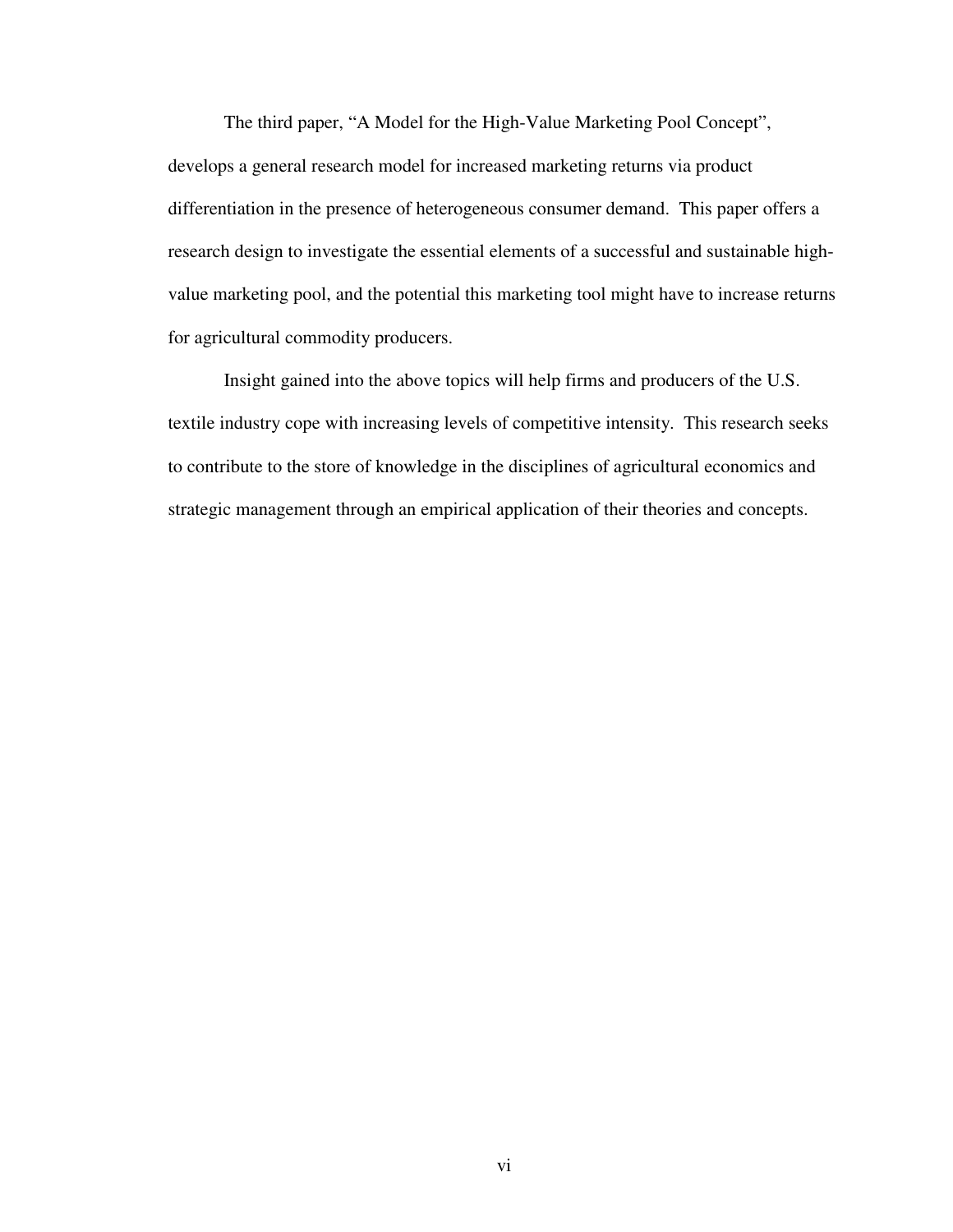# LIST OF TABLES

| Chapter I. Measuring Competition for Textiles: Does the U.S. Make the Grade?                 |
|----------------------------------------------------------------------------------------------|
|                                                                                              |
|                                                                                              |
|                                                                                              |
|                                                                                              |
| 5. Shipping Costs of Cotton Waste for Ring Spun Yarn 21                                      |
| Chapter II. Business Models for Competitive Success of the United States Textile<br>Industry |
| 1. Recommended Strategies for a Declining Industry 41                                        |
| 2. Relating Porter's Business Strategies to Environment and                                  |
| 3. Competitive Strengths of Firms in Declining Industries 49                                 |
|                                                                                              |
|                                                                                              |
| 6. Method of Establishing Firm Performance Ratings 77                                        |
|                                                                                              |
| 8. Descriptive Statistics and Correlation Matrix of Variables Identified                     |
|                                                                                              |
|                                                                                              |
| Chapter III. A Model for the High-value Marketing Pool Concept                               |
| 1. Summary of Core Elements in Adding Value to Agricultural                                  |

Products ..............................................................................................122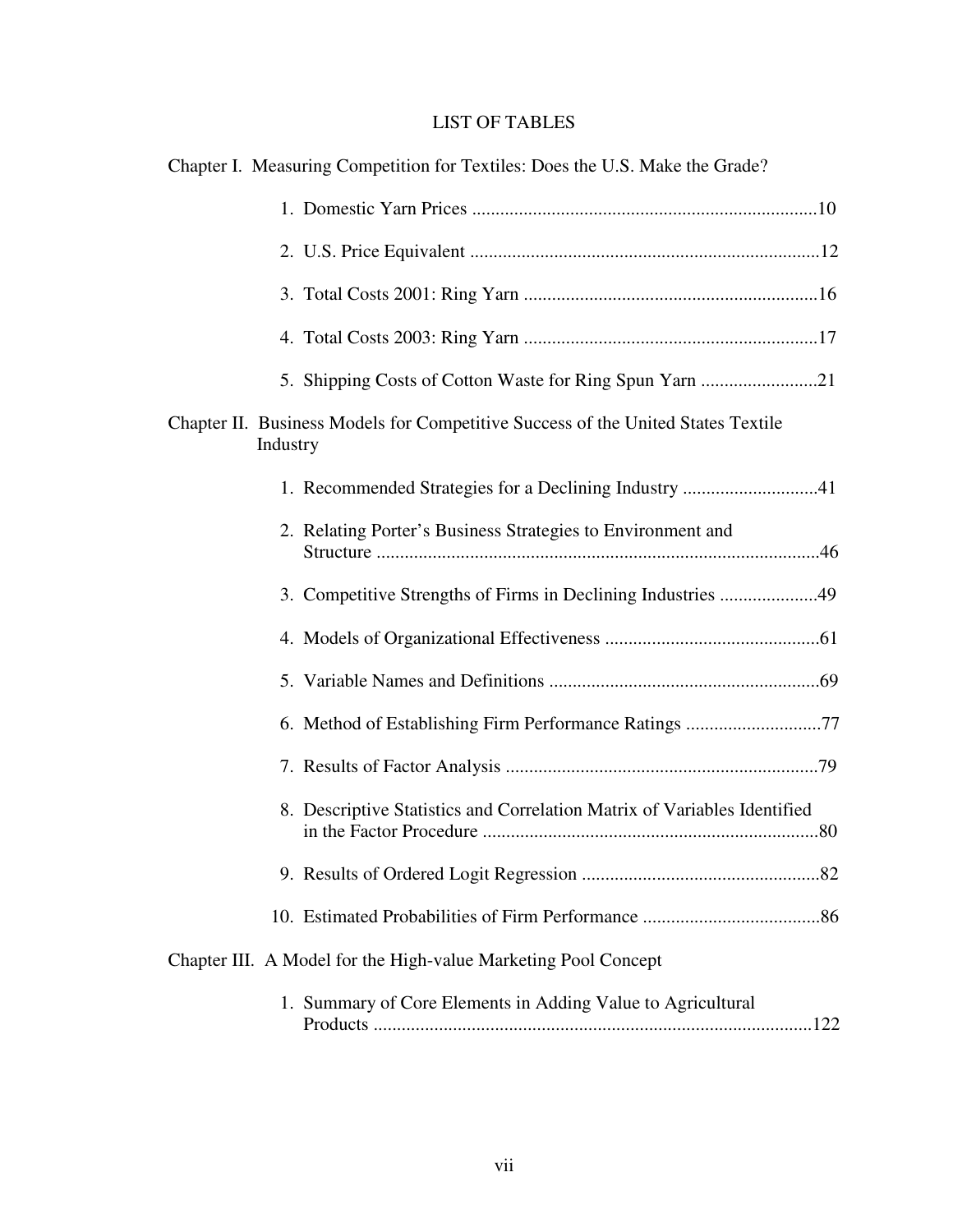# LIST OF FIGURES

| Chapter I. Measuring Competition for Textiles: Does the U.S. Make the Grade?                 |
|----------------------------------------------------------------------------------------------|
|                                                                                              |
|                                                                                              |
|                                                                                              |
|                                                                                              |
| Chapter II. Business Models for Competitive Success of the United States Textile<br>Industry |
|                                                                                              |
| 2. Conceptual Framework of Environment-Organization-Strategy-                                |
| 3. Relationship between Environment, Strategy, and Performance in                            |
| 4. Value of Product Shipments of Cotton Yarn, U.S. Textile                                   |
|                                                                                              |
|                                                                                              |
| Chapter III. A Model for the High-value Marketing Pool Concept                               |
| 1. A Comparison of Push and Pull Models of Consumer Demand115                                |
| 2. Transitional Model from Commodity Selling to Product                                      |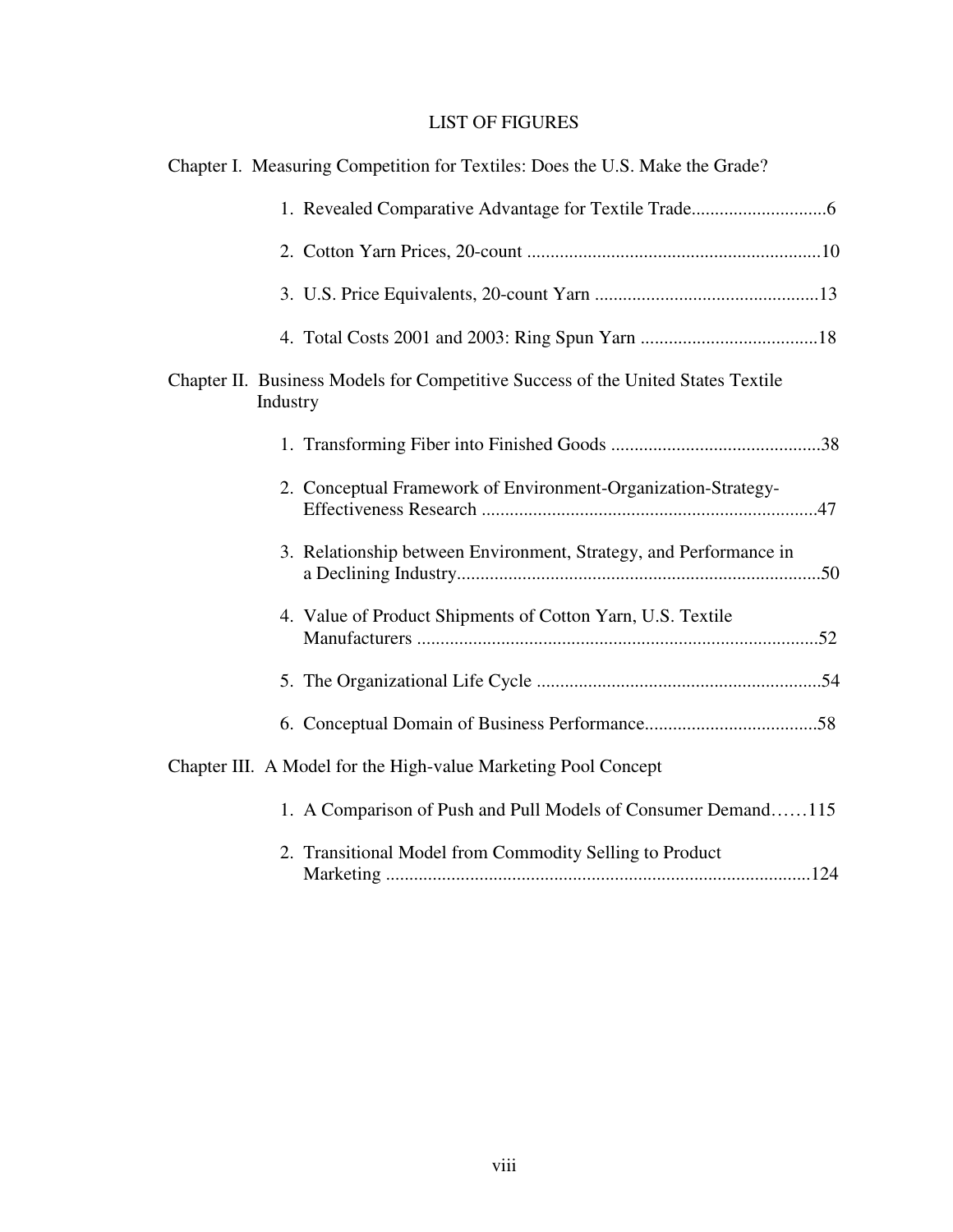# PREFACE

*There is a tide in the affairs of men, Which, taken at the flood, leads on to fortune; Omitted, all the voyage of their life Is bound in shallows and in miseries. On such a full sea are we now afloat; And we must take the current when it serves, Or lose our ventures.*  --William Shakespeare, *Julius Caesar*

Intensifying global competition in a free trade environment is threatening the survival of the U.S. textile industry. Whether such a free-trade flood leads to fortune or misery for this industry is important not only to U.S. textile manufacturers but to U.S. cotton farmers as well. As suppliers of raw materials for the industry, cotton producers share a stake in the success or failure of what has traditionally been their biggest and best customer. As competitive forces rise, survival for much of the textile industry in the United States may be at stake. This research will provide insight and propose strategic responses to this competitive economic environment.

This dissertation addresses three basic questions of competition in the cotton textile industry:

- 1. How competitive is the U.S. textile industry currently?
- 2. Are there strategies which U.S. textile firms might adopt to become more successful in the face of increasing competition and changing economic conditions? and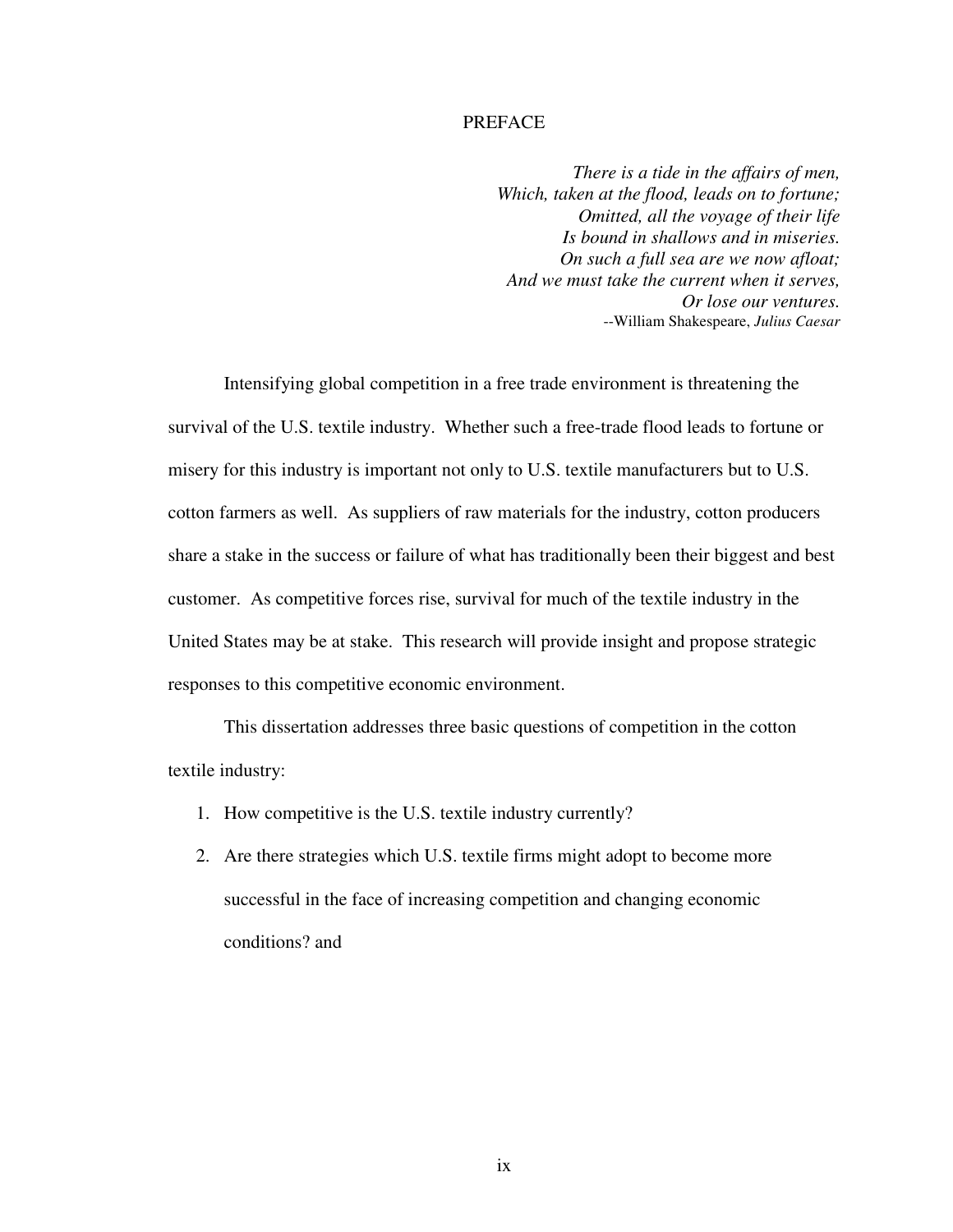3. Given the current state of competition in the textile industry, are there marketing strategies cotton producers might employ that will better meet the needs of their textile customers and increase producer net returns?

The following pages contain research conducted on these three questions from the perspective of the field of strategic management. This field of inquiry draws on the theories of economics, sociology, and psychology, among others, to investigate why firms do what they  $do^1$ . Michael Porter describes the central question of strategy research to be why some firms succeed while others  $fail^2$ . Consistent with this disciplinary emphasis, an exploration into the variance of firm performance will be at the heart of this dissertation.

The first paper in this dissertation, "Measuring Competition for Textiles: Does the U.S. Make the Grade?" attempts to answer, from the competitive standpoint of the U.S. textile industry, *Where are we?* According to Professor Johan van Rooyen of the Agricultural Business Chamber and Chair of Agribusiness Management, University of Pretoria, South Africa, "We can only become more competitive if we know how competitive we actually are and what constrains or enhances our efforts"<sup>3</sup>. This competitive analysis provides insight into how far apart U.S. manufacturers may be from their global counterparts and reveal where competitive strengths and weaknesses may lie.

 $\overline{a}$ 

<sup>&</sup>lt;sup>1</sup> See Dobbin, Frank and Joel A.C. Baum. *Economics Meets Sociology in Strategic Management*. Stamford, CT: JAI Press, Inc., 2000.

<sup>2</sup> Porter, Michael. "Towards a Dynamic Theory of Strategy". *Strategic Management Journal* 12 (1991):95-117.

<sup>&</sup>lt;sup>3</sup> van Rooyen, Johan. As quoted in "SA Wine Industry Launches First Survey to Determine Competitiveness". Wine.co.za., 16 February 2005. Available online at http://www.wine.co.za/News/NewsPrint.aspx?NEWSID=6595.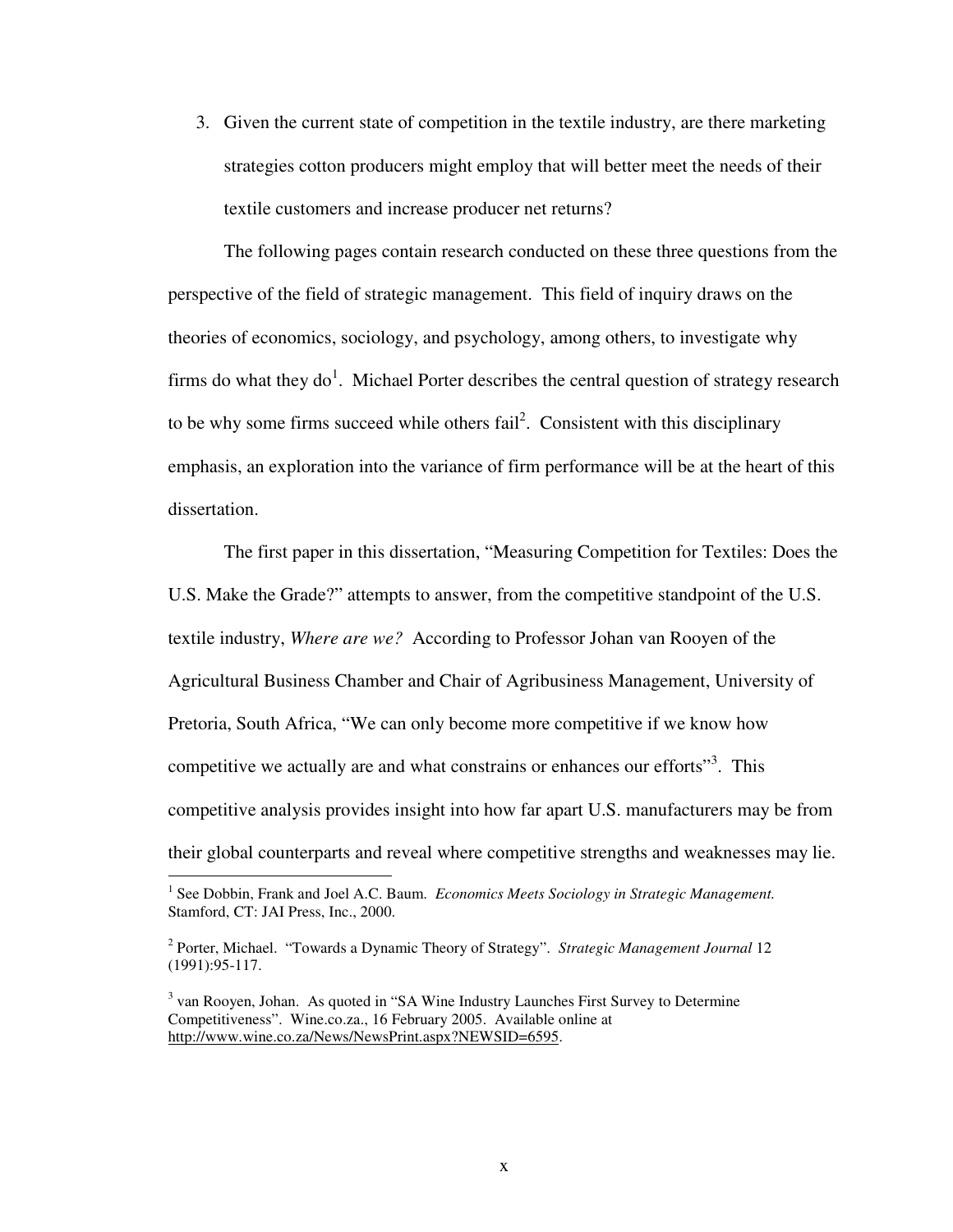The second paper, "Business Models for Competitive Success in the U.S. Textile Industry", is an attempt to guide firms in their quest for financial success by addressing the question, *How do we get there?* In his textbook on strategic management, Lester Digman observes, "Stripped of its complexities, a strategy consists of the means an organization chooses to move it from point A (where it is now) to point B (where it must be at some time in the future)<sup>"4</sup>. The results of the present study may prove useful in assisting organizations in charting a course that is more likely to lead to sustained successful performance in fiercely competitive environments.

The third paper, "A Model for the High-Value Marketing Pool Concept", develops a general research model for increased marketing returns via product differentiation in the presence of heterogeneous consumer demand. According to Jeffrey Immelt, Chairman and CEO of General Electric, left unchecked, competitive forces will drive firms to "commodity damnation". The "central necessity" of the firm in the future lies "... in their ability to innovate and their ability to differentiate". This paper offers a research design to investigate this process for agricultural producers.

The goal of this research effort is twofold: first, to gain a better understanding of the nature of competition in industrial settings, and second, to identify opportunities for successful performance in competitive environments. It is hoped that insight gained into these topics will help firms navigate through what Prahalad and Hamel term this

 $\overline{a}$ 

<sup>4</sup> Digman, Lester. *Strategic Management: Concepts, Decisions, Cases*. Homewood, IL: Richard D. Irwin, Inc., 1990, p. 6.

<sup>&</sup>lt;sup>5</sup> Immelt, Jeffrey. Keynote address at the Emerging Technologies Symposium, MIT 25 September 2003. Available online at www.ge.com/files/usa/en/company/news/immelt\_tech\_review.pdf.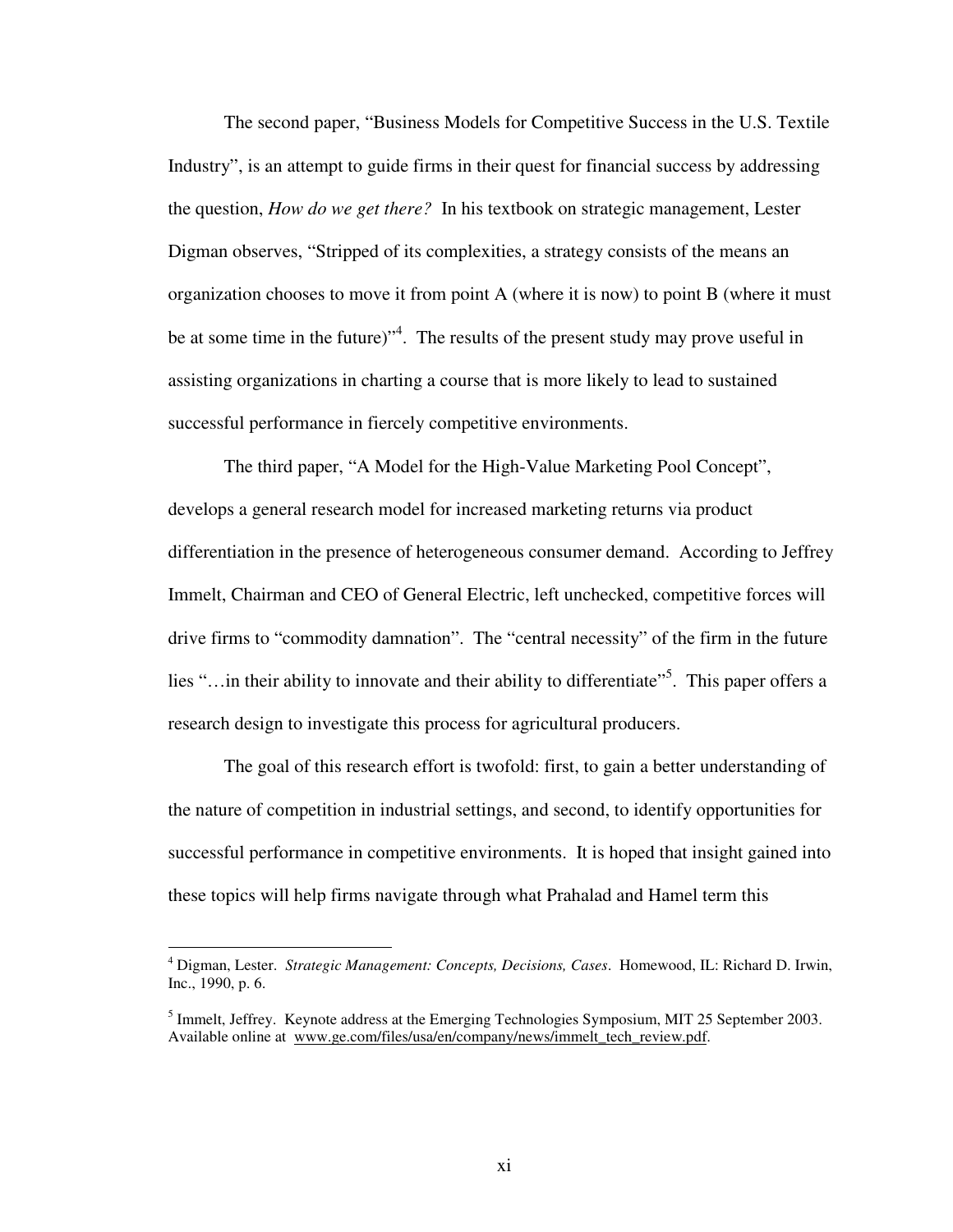"competitive milieu" where "…the need for strategic thinking and behavior among managers has never been more urgent"<sup>6</sup>. It is hoped that the disciplines of agricultural economics and strategic management will benefit from an empirical application of their theories and concepts.

<sup>&</sup>lt;sup>6</sup> Prahalad, C.K. and Gary Hamel. "Strategy as a Field of Study: Why Search for a New Paradigm?" Strategic Management Journal 15 (1994):5-16.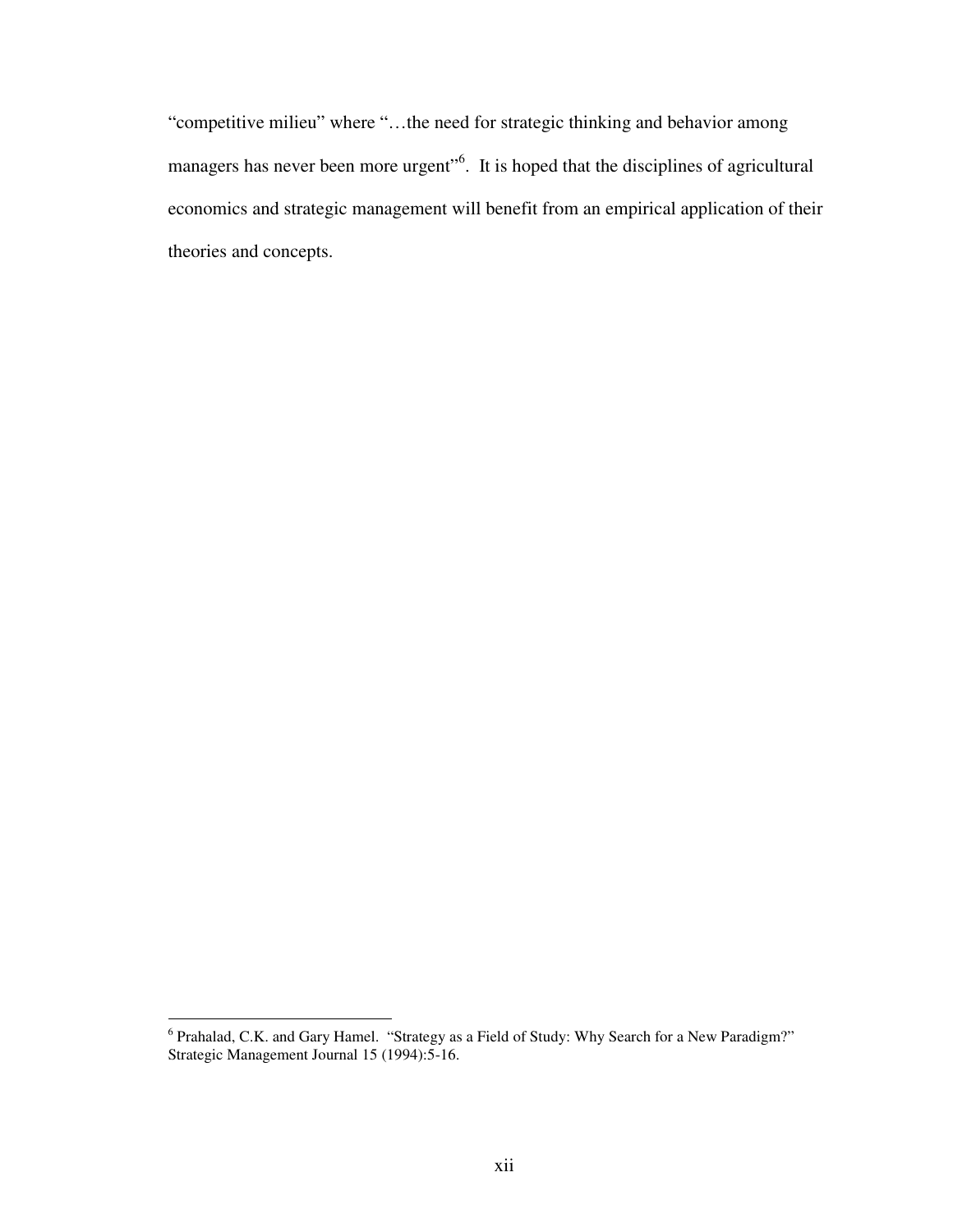# CHAPTER I

# MEASURING COMPETITION FOR TEXTILES: DOES THE UNITED STATES MAKE THE GRADE?

### Introduction

The textile industry is affected by a drastically changing economic environment as global free trade initiatives provide for unrestricted competition. U.S. textile manufacturers face an industry environment in which low cost imports and the elimination of trade barriers decrease domestic profitability. Almost all of the labor intensive cut-and-sew apparel segment, "the needle" in industry vernacular, have responded to these competitive forces by moving production facilities overseas. The impact on less labor intensive industry segments remains unclear.

The purpose of this study is to better understand the competitive position of the U.S. cotton textile industry in relation to international rivals. The primary focus of this analysis will be on that portion of the industry which initially transforms raw cotton into cotton yarn. The textile industry has experienced a recent migration, especially to Asian countries, which seems to be following a discernable pattern. First, developing countries are able to attract labor intensive cut and sew apparel industries using imported fabric from developed countries. Fabric production soon follows using imported yarn. Finally, a yarn industry emerges in the developing country based on the importation of raw fiber (MacDonald, 1998).

The consequences of the movement of virtually all textile production to developing countries will alter the structure of the global textile industry. The purpose of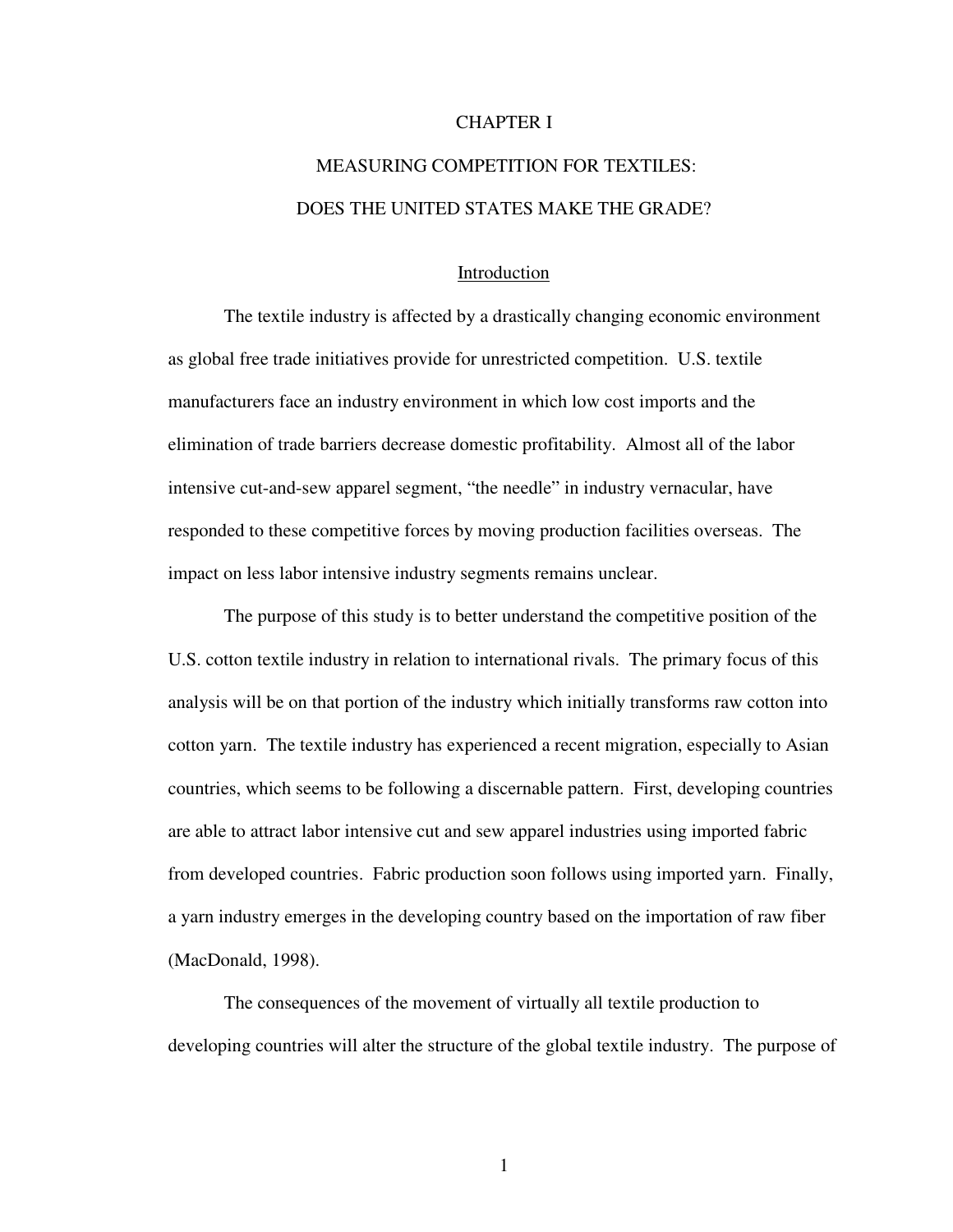this paper is to appraise the current competitiveness of U.S. yarn producers and evaluate their potential in meeting the challenges of this evolving competitive landscape. This paper accomplishes this analysis by comparing the competitive advantage or disadvantage of the U.S. relative to other nations producing cotton yarns using several measures. With the further elimination of quota protection for U.S. producers, trade barriers are falling and competitive forces are intensifying. Analysis of U.S. competitiveness will provide those with an interest in the viability of domestic yarn manufacturing with a key indicator of whether this industry as a whole may follow 'the needle' overseas or whether a future remains for core aspects of this industry in the United States.

This study evaluated the competitiveness of U.S. manufacturers of cotton yarn products compared to international rivals by analyzing the current competitive state of this industry and by identifying competitive trends. This was accomplished by:

- 1. comparing objective measures of market share of textile products,
- 2. evaluating a price-based comparison of goods offered in the market place,
- 3. a comparison of costs of production between major market participants, and
- 4. an evaluation of the efficiencies/inefficiencies associated with the transport of initially processed textile products in contrast to the shipment of raw cotton.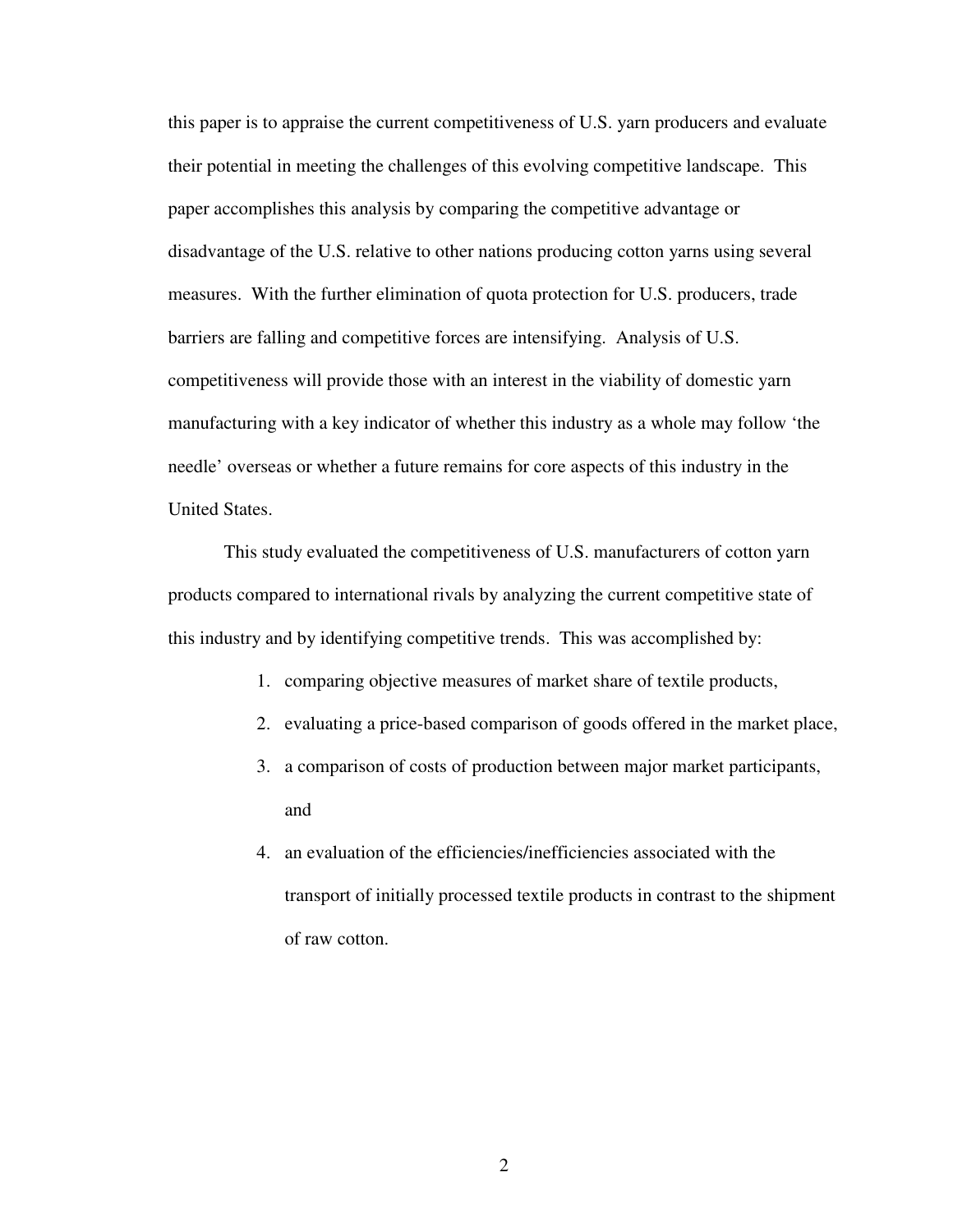#### Revealed Comparative Advantage

A key aspect of evaluating whether a producer of a given good is competitive in its market offering depends on both a definition and measure of the term competitiveness. Drescher and Maurer (1999) cite Bellendorf's definition of competitiveness as the ability of firms and industries "…to protect and/or improve their position in relation to competitors which are active in the same market" (p. 162). This definition is consistent with that of Sharples (1986) and Kennedy and Rosson (2002) who define competitiveness as the ability to achieve market share. The producer who attains a market share for its product is by definition competitive. A product for which market share is increasing can be said to be increasing in competitiveness and, conversely, a product is regarded as decreasing in competitiveness if the market share for that product is in decline. In the following discussion, market share will both define competitiveness and serve as its primary measure.

In studies such as this, the terms comparative advantage and competitive advantage are often used interchangeably. For the purposes of this analysis, comparative advantage will refer to that situation of unrestricted free markets of Adam Smith and David Ricardo, in which resources are allowed free flow to their most efficient and productive uses. Competitive advantage explains trade as it exists in the real world. This includes the influence of trade barriers, exchange rate variation, product differentiation, and other factors which Ricardian comparative advantage does not consider. "Competitive advantage therefore reflects real business opportunities within current policy and price distortions" (van Rooyen, Esterhuizen, and Doyer, 2000, p.4).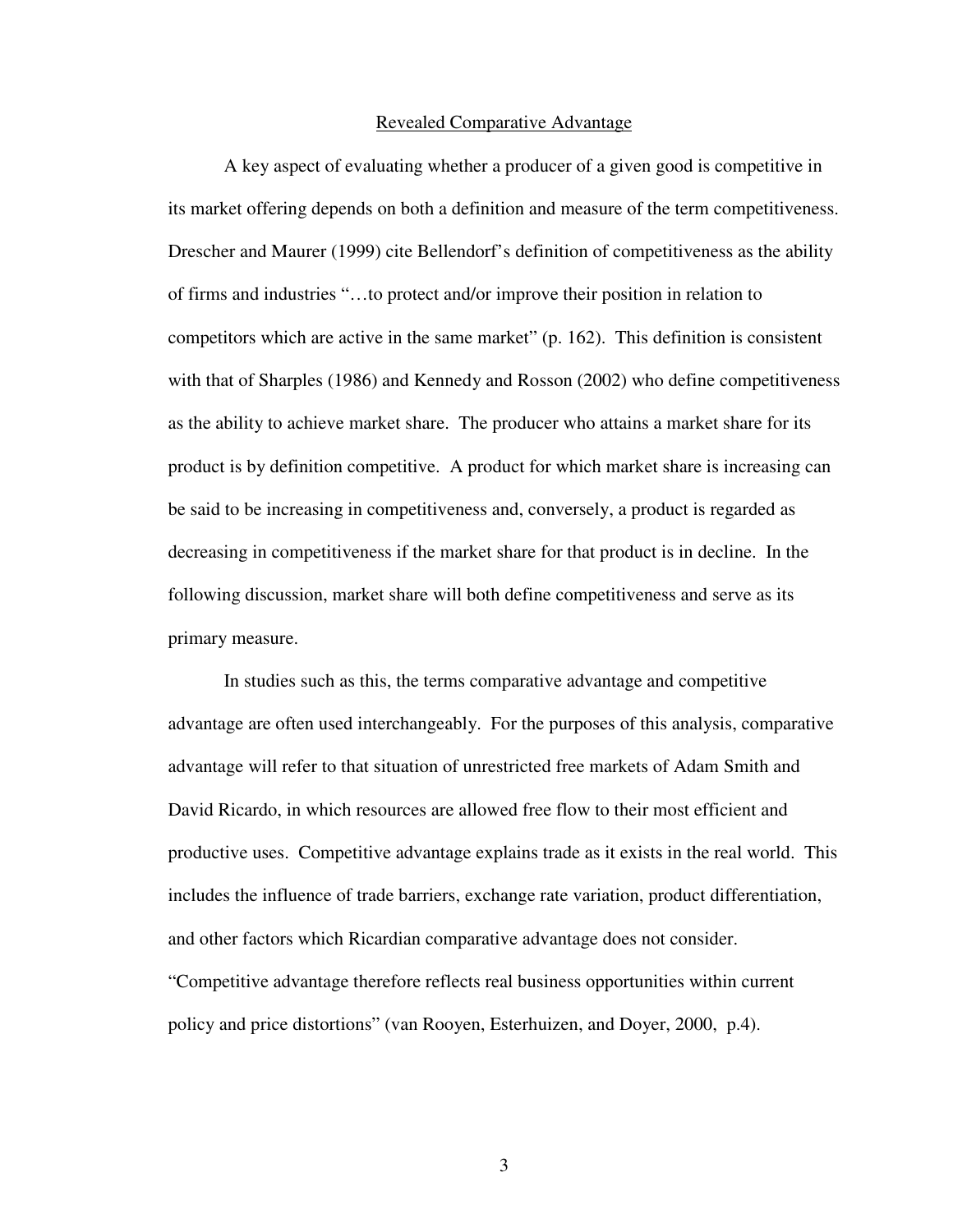Market share as an empirical measure of competitiveness is founded on the performance of a given product in the marketplace. Since the focus of this paper is the global marketplace, export shares will be used as indicators of international competitiveness. These relative shares will be analyzed for the clues they may provide as to how and in which direction the competitiveness of a given industry may be changing (Drescher and Maurer, 1999). Balassa (1965) asserts that an analysis of the trade performance of individual countries would indicate the comparative advantage one nation holds over others in the marketing of manufactured goods. This analysis is based on a comparison of "…the relative shares of a country in the world exports of individual commodities and indicating changes in relative shares over time" (Balassa, p.105). Thus, comparative advantage as described by Balassa is consistent with the concept of competitiveness used here. Direct observation of trade performance may then reveal comparative advantage (competitiveness) in the production of that commodity. Balassa introduces an index called "Revealed Comparative Advantage" (RCA) as a means of measuring comparative advantage.

The export based RCA index used here is based on an application of Balassa's RCA by Leishman, Menkhaus and Whipple (2000) and is calculated in three steps. First, a country's market share in world exports of a specific good  $(x_{ij}^t)$  is calculated as a country's export of a certain good divided by the world exports of that good,

$$
(1) \tX^t_{ij}/X^t_{iw} = x^t_{ij},
$$

where  $X_{ij}^t$  equals the exports of commodity i by country j in time t and  $X_{iw}^t$  equals the world w exports of commodity i in time t.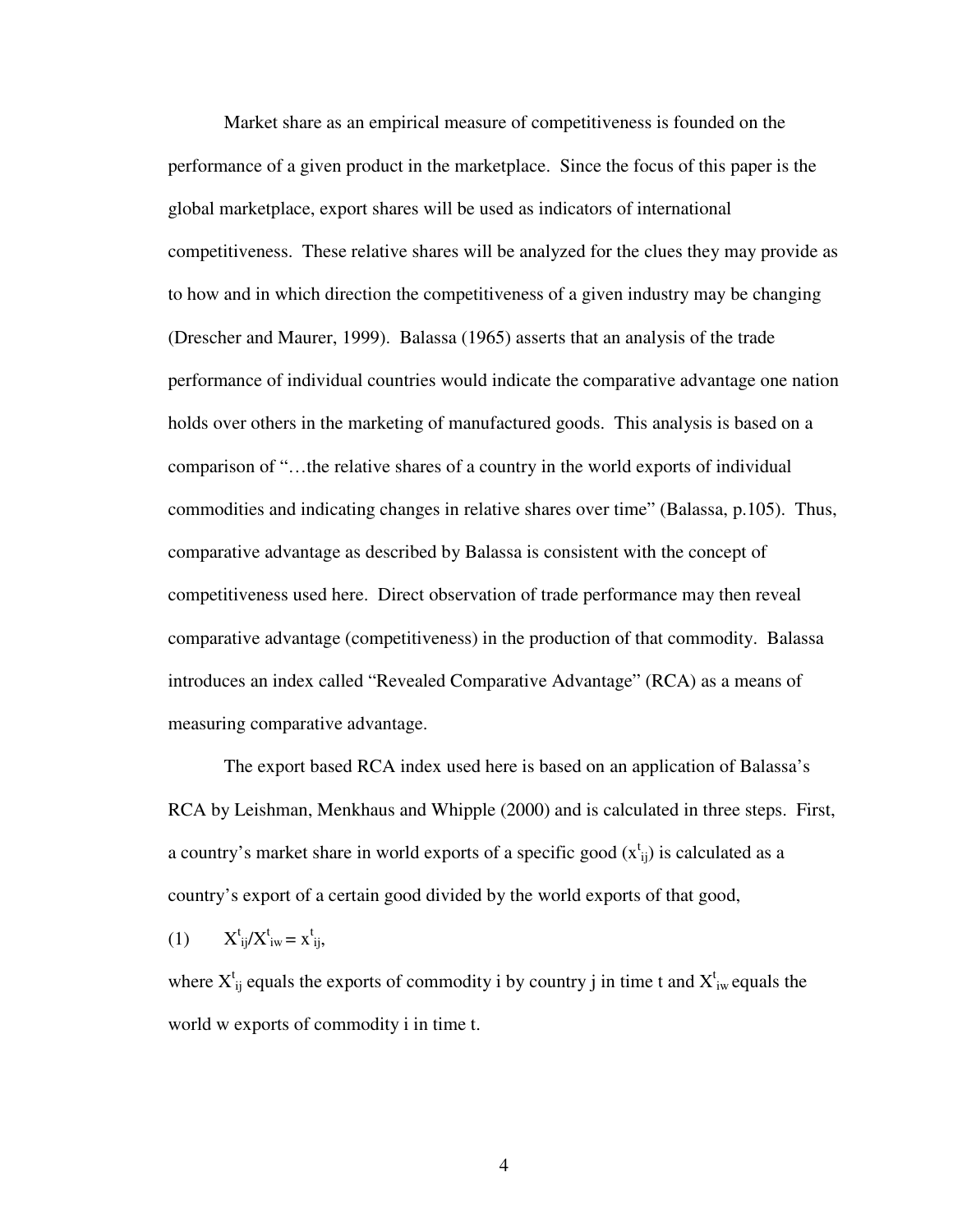Second, a country's market share in the export of all manufactured goods  $(x_{kj}^t)$  is calculated by dividing its own exports of all manufactured goods by the combined world exports of all manufactured goods,

$$
(2) \tXtkj/Xtkw = xtkj,
$$

where  $X_{kj}^t$  equals the exports from country j of all manufactured goods k in time t and  $X_{kw}^t$  equals the world w exports of all manufactured goods k in time t.

Third, dividing the market share of a country in the production of a certain good by its market share in the export of all manufactured goods yields the current RCA index in time t for country j in commodity i:

(3) 
$$
x_{ij}^t / x_{kj}^t x 100 = RCA_{ij}^t
$$
.

The higher the RCA, the greater importance of that good relative to all manufactured exports. An index value of 120 indicates that a country's exports of that good for a given year are 20% higher than its share in total world exports of all manufactured goods. An index value of 80 reveals that a country's exports for a given good are 20% lower than its share of world exports of all manufactured goods.

Export data for textile yarn, fabric, etc.(SITC Rev. 3 code 65) and all manufactured goods (SITC Rev. 3 code 6) were gathered for years 1989 through 2001 for the major textile producing nations of China, India, Pakistan, the United States, and Turkey. These nations are ranked as the top 5 in the world according to the production of yarn (Textile Statistics). Figures are available online from the Comtrade database of the United Nations Statistics Division. Data were not consistently available prior to 1989 and trade statistics were not reported for all nations for all years even in the time frame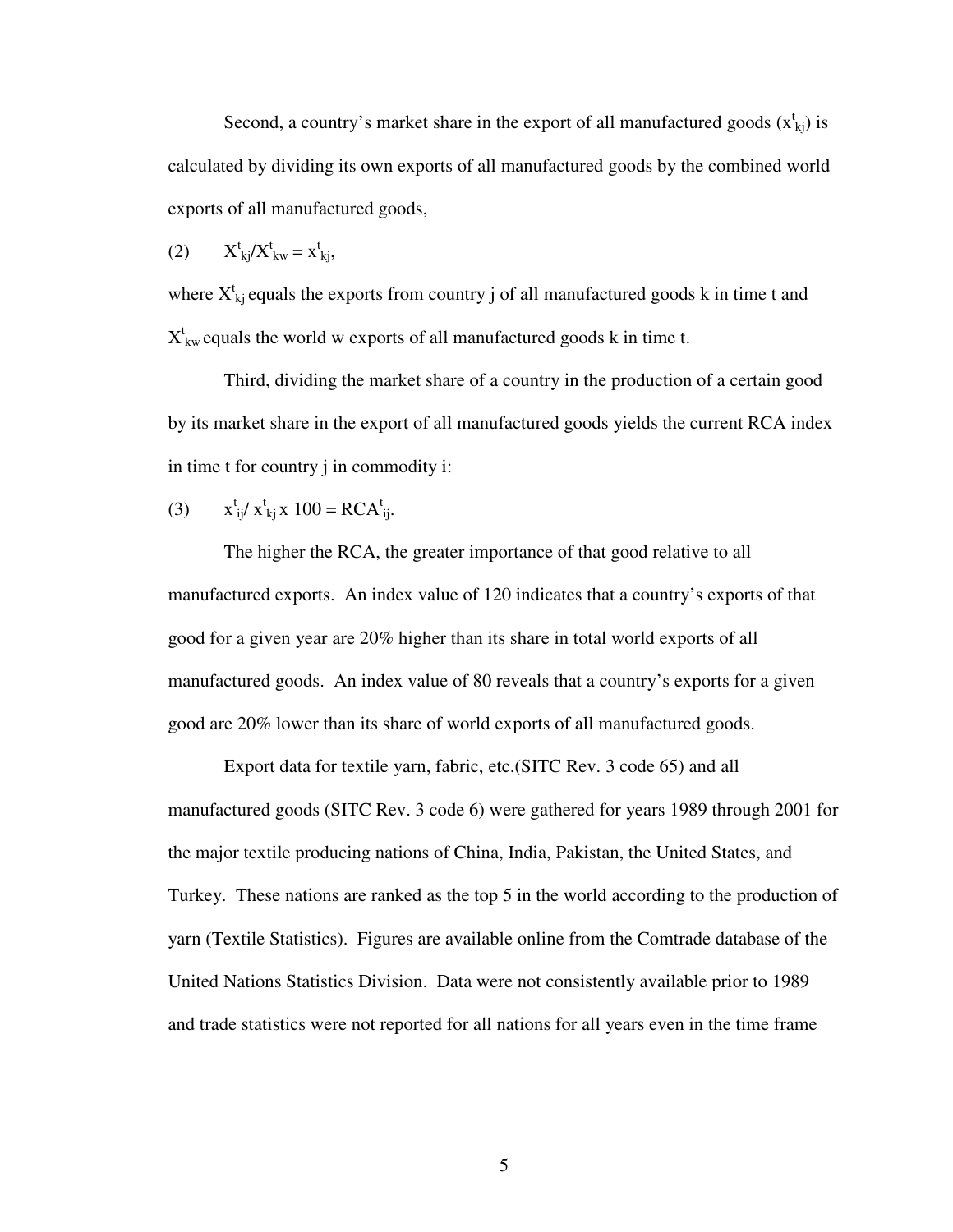reported here. 2001 statistics are the latest reported at the time of this writing. RCA index values are calculated for each of these nations and are shown in Figure 1. Data tables are located in the Appendix, Tables A.1-A.3.



Figure 1. Revealed Comparative Advantage for Textile Trade

Not surprisingly, the data indicate that the United States holds the weakest competitive position among the textile producers reported here. The export of U.S. yarn and fabric was 13.13 % lower than that of all U.S. manufacturing exports in 1989 (its highest level for the time frame reported here) and 15.64% lower in 2001. Pakistan is shown to be the country in which the exportation of textile products is highest relative to other manufacturing exports, with the export share for textiles exceeding all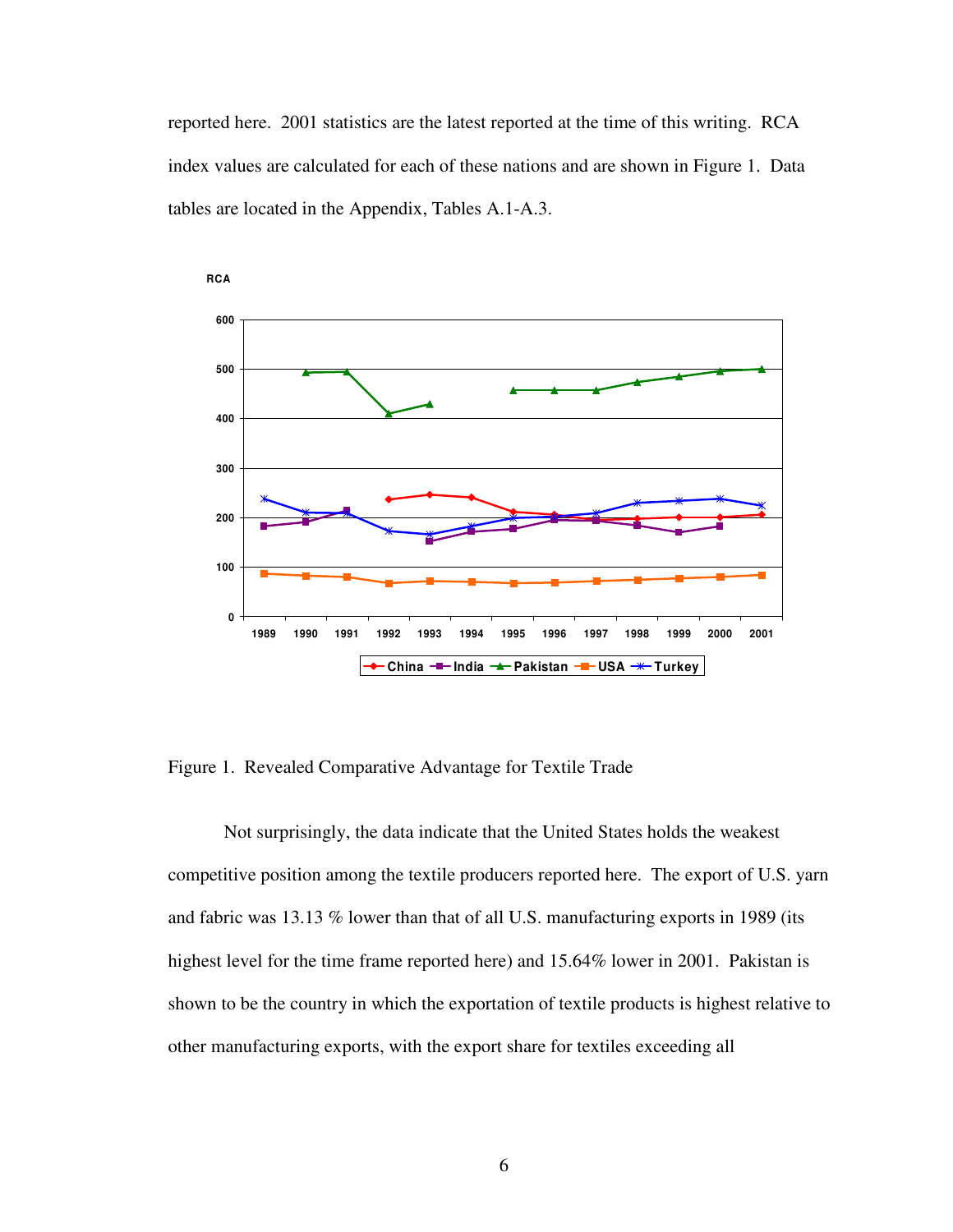manufacturing by 400%. The other nations (China, India, and Turkey) all hold relative competitive advantages in yarn and fabrics with calculated values all clustering around 200. For the time period of this study, these values appear relatively stable.

From this analysis, two points seem particularly pertinent. First, the export market share of textile products, as a percentage of all manufacturing exports, is much higher in China, India, Pakistan, and Turkey than in the United States. While this result is expected, by using Balassa's RCA, this identified competitive advantage may be quantified and trends analyzed. It would appear that these nations are committed to the development of the textile component of their respective economies and are capitalizing on competitive advantages they may possess.

The second point addresses the issue of reallocation of resources in an economic climate characterized by trade liberalization and open markets. The U.S. textile industry has historically been one of the most heavily protected sectors of the U.S. economy. Textiles have been excluded from many of the post-World War II GATT and WTO negotiations "…because the subject was considered too sensitive in the United States" (Grennes 1990, p. 3). While the last 50 years have seen trade barriers fall for the rest of the manufacturing sector, U.S. textile producers have continued to rely on a system of quotas and tariffs to insulate them from competitive forces. However, under the auspices of the Uruguay Round Agreement on Textiles and Clothing, all textile and apparel quotas were abolished on January 1, 2005 with the expiration of the Multi-Fiber Arrangement (MFA). "After decades of protectionist exceptions, textile trade finally will be subject to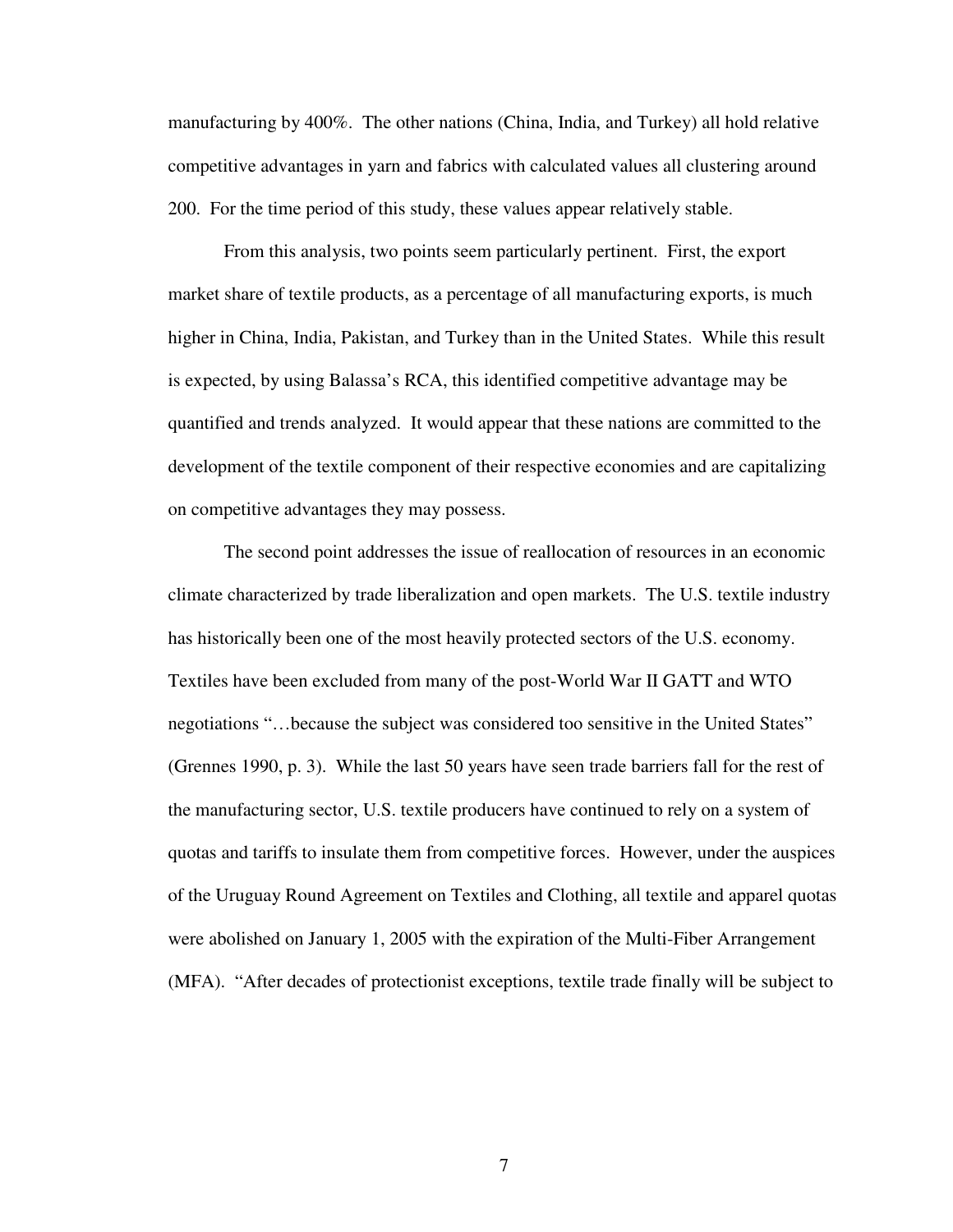the same rules that govern international trade in other manufactured products" (Ikenson, 2003, p. 1).

The degree to which trade restrictions artificially supported U.S. market share in the textile products trade will greatly determine the impact on these producers now that these policies have been eliminated. If the market share of U.S. producers is largely dependent on trade barriers, then U.S. competitiveness is overestimated in the current model. If this is the case, the elimination of trade restricting policies will likely reduce U.S. market share, decrease U.S. competitiveness, and shift the textile trade further to those nations who possess a competitive advantage. However, if the U.S. can maintain market share in the textile products industry in a post-quota environment, future RCA calculations may verify a competitive niche for U.S. producers. This measure of revealed competitive advantage may serve as an impetus for commitment to the industry, encourage additional investment, and shape strategic decisions.

#### Price Equivalents

In the attempt to determine a country's ability to compete in global markets, bilateral price comparisons across nations represent another method of measuring competitiveness among international industry participants. A comparison of the price of goods plus transportation costs to major ports can reveal those nations which are more likely to import goods as opposed to those who will likely supply a particular market (Hayes et al., 1991).

At the time of this writing, the United States is the highest priced producer of cotton yarns compared to Pakistan, India, Turkey, and Indonesia (see Table 1). As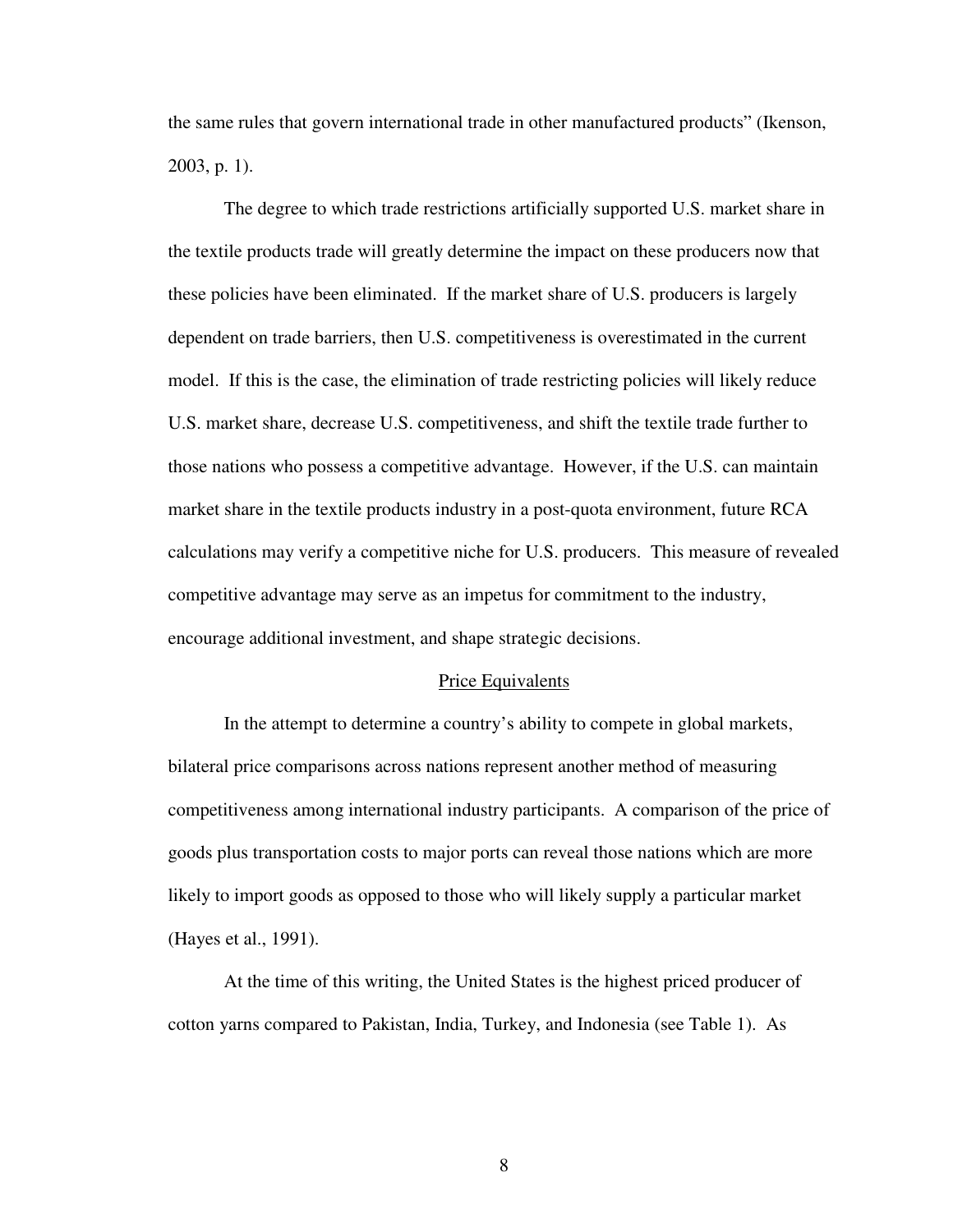referenced in the previous section, these nations represent 4 of the 5 largest competitors in the cotton yarn industry<sup>7</sup>. While a simple comparison of domestic prices may be interesting, these prices become more relevant as indicators of competitiveness only when transportation costs between countries are added to the domestic prices. Figure 2 shows how the price of 20-count cotton yarn compares in the U.S, Pakistan, India, Turkey, and Indonesia from January 2001 to August 2003. This figure shows how the U.S. price has declined from \$3.40 per kilogram to \$2.70, a 21% price decline in 30 months. The average international price as of August 1, 2003 is \$1.96, \$0.74 below the U.S. price. A complete price comparison for 20-and 30-count cotton yarns for these nations may be found in Appendix Table A.4 and A.5. The decline in the U.S. price has created some price convergence, but the U.S. remains priced above the rest of the international market<sup>8</sup>.

To allow for the transportation adjustment of the prices in Table 1, a calculation is made for a bilateral price equivalent. Hayes et al. refer to this as a "tariff equivalent" or "price wedge" as it represents the amount of protection domestic producers of a good enjoy based on the cost of transporting foreign produced goods into a domestic market.

 $\overline{a}$ 

<sup>7</sup> Absent from this comparison is China. *Cotton Outlook*, the primary source of this yarn price information, reports prices on the basis of significant export volume *and* the reliability of price information in any particular country. At the time of this writing, this list did not include any price information from China.

<sup>&</sup>lt;sup>8</sup> The authors recognize that this time frame is very short for a thorough analysis of a price trend. Data, time, and cost constraints limit further collection of price data at this time. Additionally, it is important to verify that the price convergence demonstrated is not due solely to a fluctuation in currency exchange rates. Exchange rate history is included in the Appendix, Table A.6 and Figure A. 1, for the currencies of Pakistan, India, Turkey, and Indonesia, relative to the U.S. dollar. The table shows that real currency exchange rates were stable or declining over this time period. This supports the contention here that the observed convergence of prices represents a real, as opposed to a nominal, trend and increasing price competitiveness of U.S. cotton yarn.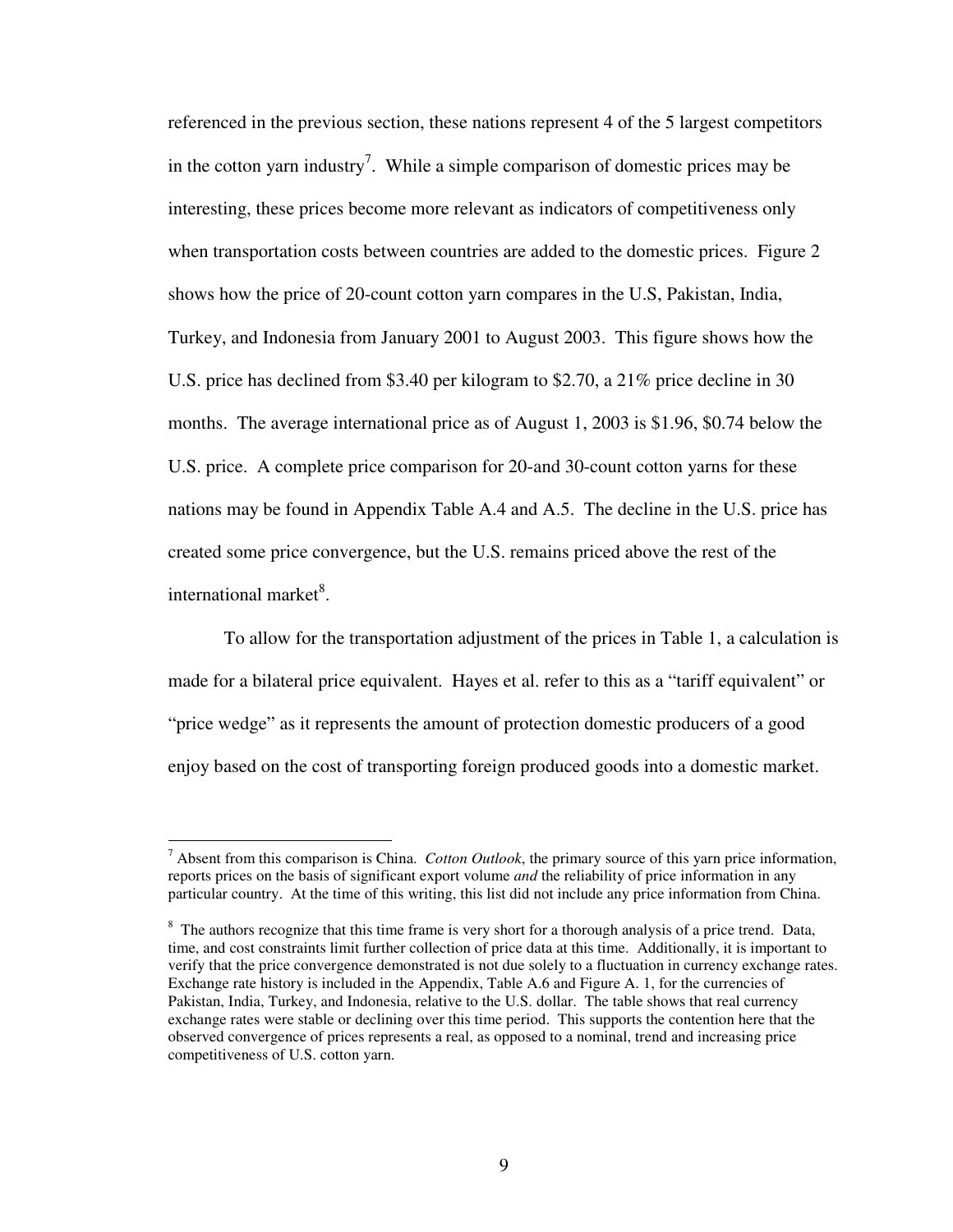| Table 1. Domestic Yarn Prices, \$U.S. per kg |            |                  |                     |  |  |  |
|----------------------------------------------|------------|------------------|---------------------|--|--|--|
|                                              | Country    | Price            | Ratio of U.S. Price |  |  |  |
|                                              |            | $(\frac{8}{kg})$ |                     |  |  |  |
| Yarn Count 20's                              | Pakistan   | 1.72             | 63.70               |  |  |  |
|                                              | India      | 1.82             | 67.41               |  |  |  |
|                                              | <b>USA</b> | 2.70             | 100.00              |  |  |  |
|                                              | Turkey     | 2.40             | 88.89               |  |  |  |
|                                              | Indonesia  | 1.90             | 70.37               |  |  |  |
| Yarn Count 30's                              | Pakistan   | 2.18             | 68.13               |  |  |  |
|                                              | India      | 2.04             | 63.75               |  |  |  |
|                                              | <b>USA</b> | 3.20             | 100.00              |  |  |  |
|                                              | Turkey     | 2.45             | 76.56               |  |  |  |
|                                              | Indonesia  | 1.98             | 61.88               |  |  |  |

Source: *Cotton Outlook*





Figure 2. Cotton Yarn Prices, 20-count, 2001-2003 Source: *Cotton Outlook*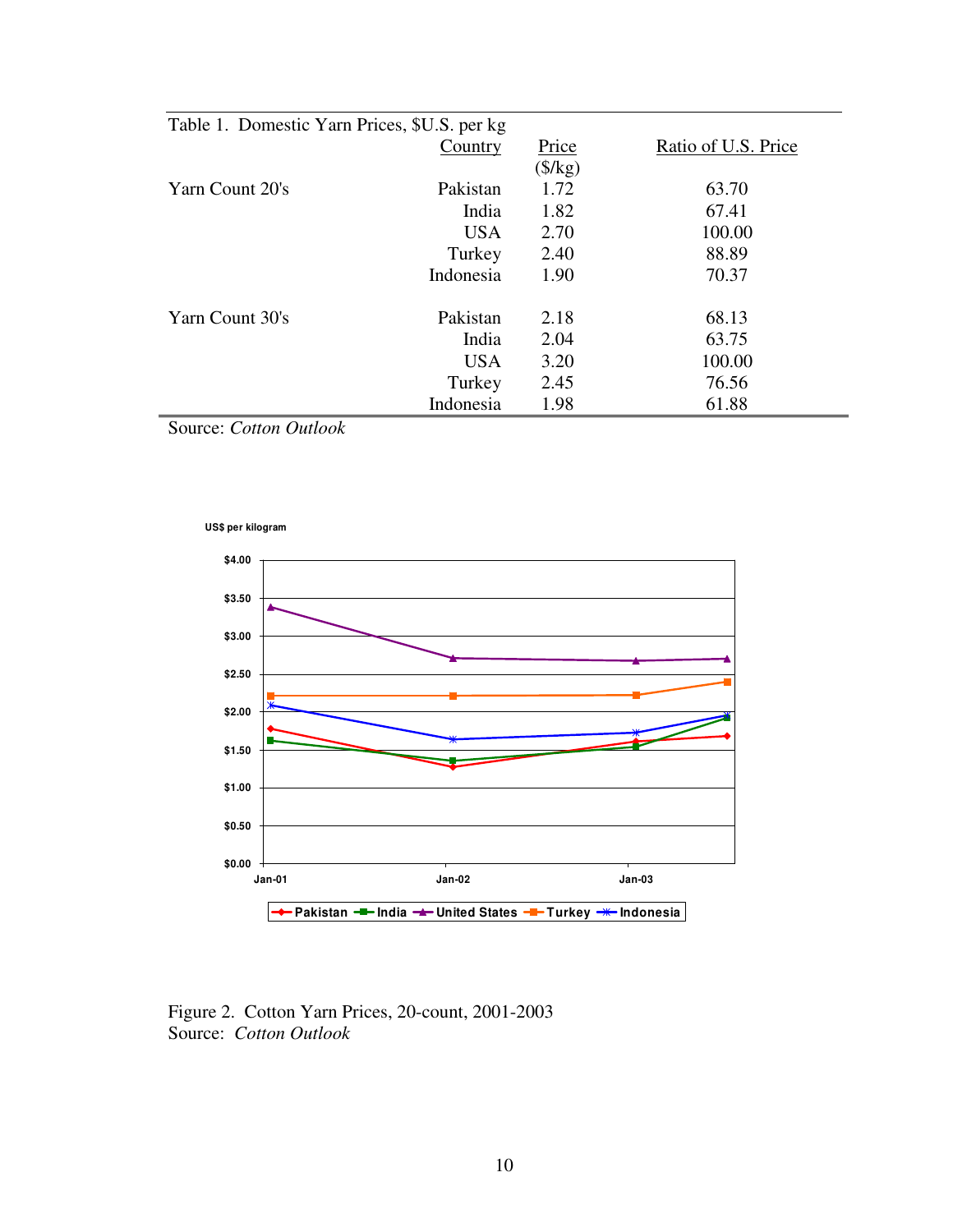trade to refer to the concept of tarrification where "…quotas and other non-tariff barriers However, the term "tariff equivalent" is commonly used in the context of international

to trade were to be converted in tariff equivalents and then bound" (Morath and Sheldon, 1999, p. 2). To avoid confusion, the tariff equivalent of Hayes et al. will be referred to as a "price equivalent" (PE). Competitiveness of nations will be measured by estimating their respective price equivalents.

The calculation of a PE takes into account the impact of monetary policies that contribute to fluctuations in currency exchange rates and expresses the price competitiveness among producers that exists at a given point in time. Of course, shipping rates play a large role in the calculation of a PE. The rates used for this study are based on publicly available shipping quotations for dry ocean freight port to port. No adjustments are made for inland freight costs (see Appendix Table A.7). However the calculated PE here does not explicitly include tariff and quota restrictions. This is a pure market-based comparison. PE does reveal the amount of tariff that an importing country would need to impose if it wished to equate world prices to those of its domestic market.

A PE for cotton yarn for a given nation is calculated by combining the domestic yarn price in country A with the transportation costs from country A to country B and comparing this cost to the price of yarn in country B. The difference between the price of yarn in country B and the price of a comparable product from country A being sold in B (adjusted for transportation costs) is expressed as a percentage of the delivered price.

(4) PE = Price in B – (Price in A + transportation to B)  $X$  100 (Price in A + transportation to B)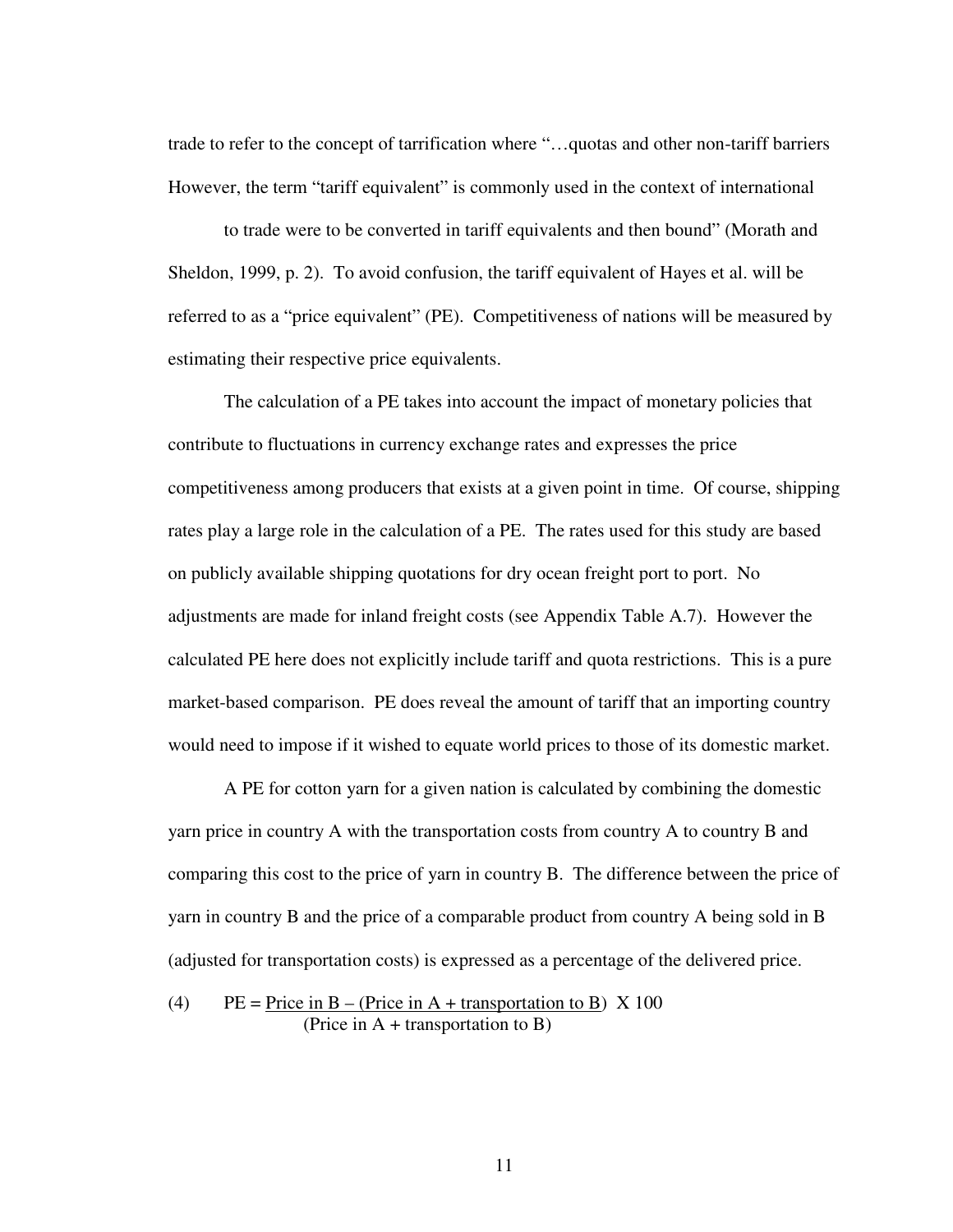A negative PE indicates that the domestic price is lower than adjusted import prices. A country with negative PE's with other trading nations would not be a major export market for other producers. Positive PE's indicate the likelihood of a country serving as an export market for other producers since its domestic price is greater than the price of delivered imported goods. As an example, PE's are calculated here for the U.S. market and are reported in Table 2. The positive PE's calculated indicate that the United States is a profitable export market for Pakistan, India, and Indonesia, and to a lesser extent, Turkey. Conversely, with its higher relative yarn prices, the United States will have a negative PE for each country in this analysis.

| Table 2. U.S. Price Equivalent |      |          |       |           |        |
|--------------------------------|------|----------|-------|-----------|--------|
| January 1, 2001                | U.S. | Pakistan | India | Indonesia | Turkey |
| 20's                           |      | 62.50    | 76.04 | 44.44     | 41.17  |
| 30's                           |      | 58.02    | 61.34 | 53.60     | 48.84  |
|                                |      |          |       |           |        |
| January 1, 2002                |      |          |       |           |        |
| 20's                           |      | 72.61    | 64.24 | 43.39     | 13.19  |
| 30's                           |      | 56.22    | 62.69 | 53.92     | 24.11  |
| January 1, 2003                |      |          |       |           |        |
| 20's                           |      | 39.79    | 45.11 | 34.85     | 11.05  |
| 30's                           |      | 34.35    | 39.82 | 45.07     | 21.18  |
| August 1, 2003                 |      |          |       |           |        |
| 20's                           |      | 33.66    | 27.36 | 25.58     | 4.48   |
| 30's                           |      | 29.03    | 36.75 | 43.50     | 21.67  |

For the most recent prices reported, the United States has an average PE for 20 count yarn of 22.69%. This represents the equivalent tariff that would need to be instituted to equate domestic U.S prices with those of the international competitors for which prices are available. Figure 3 reflects U.S. price equivalents since January 2001.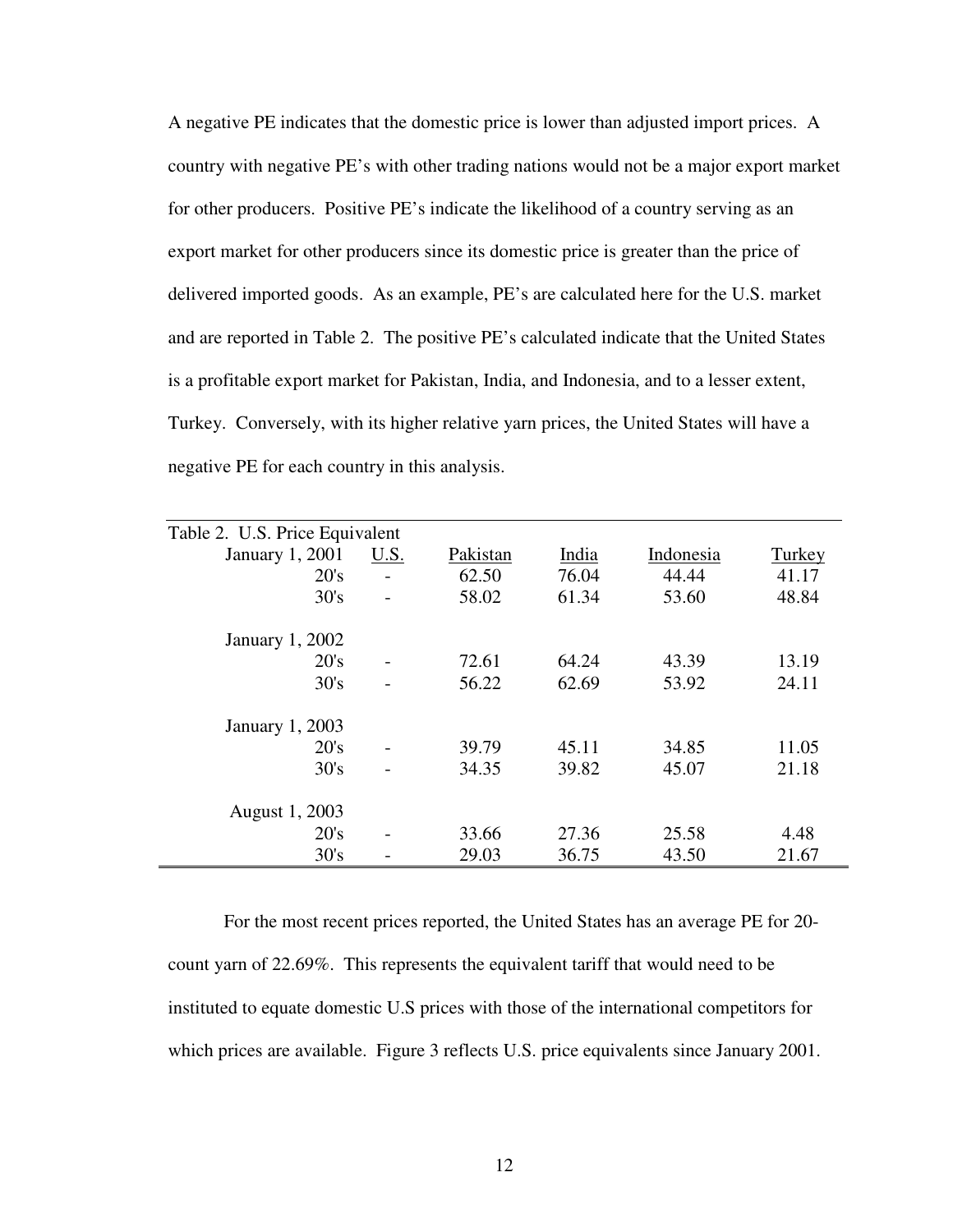

Figure 3. U.S. Price Equivalents, 20-count yarn

From the data presented, the U.S. is most likely to serve as an export market for international yarn producers. However, there has been a substantial decline in the PE's of each country in this study since January 2001. This would indicate that while the U.S. remains a lucrative export market, the price wedge between these competitors has declined dramatically, especially in the case of 20-count yarn. As trade limiting quotas and tariffs are reduced, PE's provide an indication of those nations that may be competitively positioned to capture significant portions of the U.S. cotton yarn market.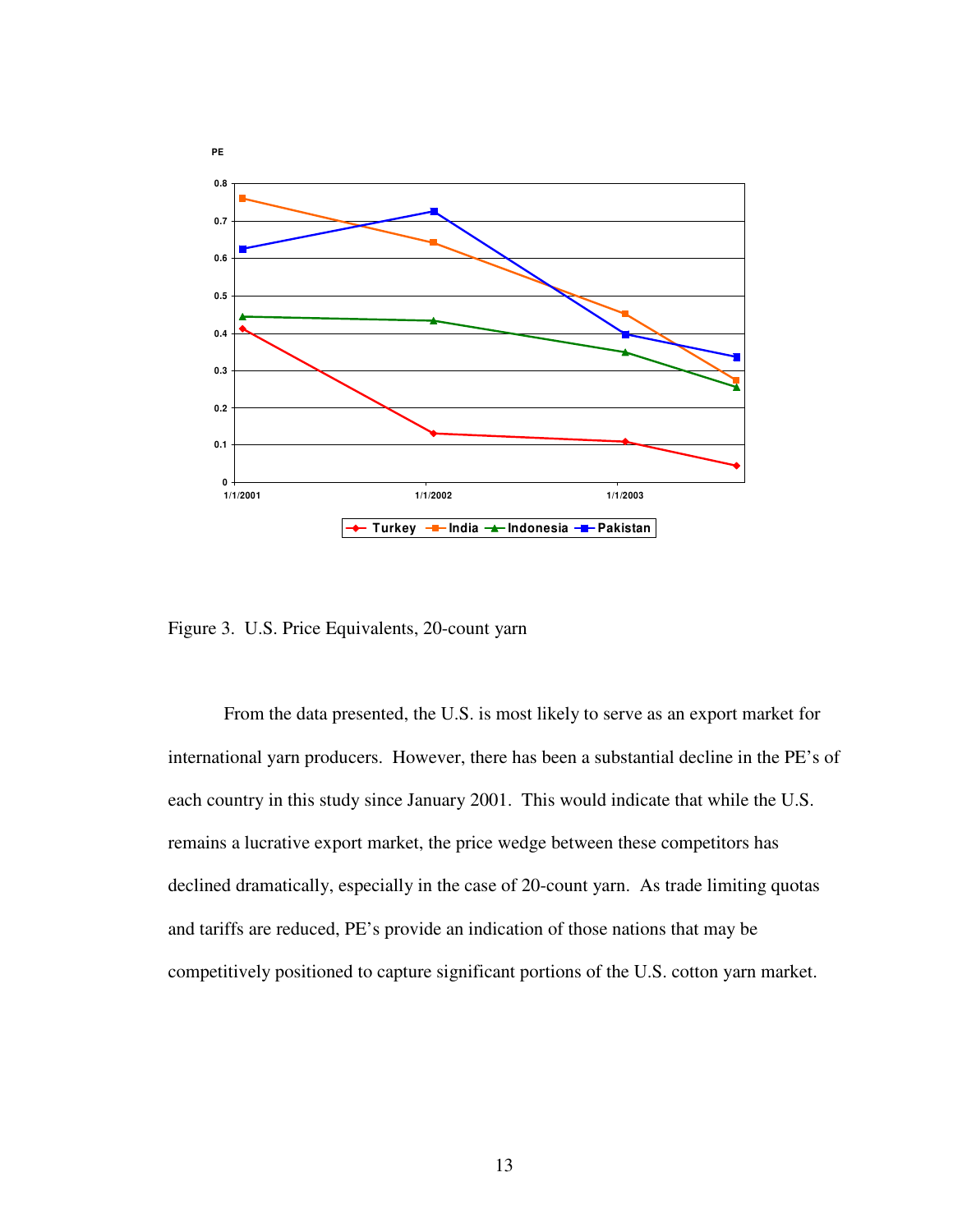Given that China is the world's largest manufacturer of apparel (U.S. Trade Commission), this method may be used to measure the price competitiveness which exists between U.S. produced cotton yarn and cotton yarn in the domestic Chinese market. Using prices for 30-count carded cotton yarn reported for China of \$2.35/kg at the end of September 2003 ("Cotton Yarn Prices in China"), the price of U.S. carded 30s in August 2003 of \$3.20/kg (from Table 1), and a weighted average container shipping rate from the USDA Ocean Rate Bulletin, China's PE with U.S. producers can be calculated as:

(5) 
$$
PE = \underbrace{2.35 - (3.20 + .12)}_{(3.20 + .12)} \times 100 = -29.22.
$$

This PE estimates a 29% price-based advantage for domestic producers of cotton yarn in China over competitors from the United States.

### Cost of Production Comparison

To understand the global dynamics of the textile industry requires an examination of the relative costs of production of major competitors. Such a cost of production (COP) comparison is an important gauge of competitiveness and is useful for gaining insight into the relative competitiveness of U.S. manufacturers (Barkema, Drabenstott, and Tweeten, 1990). Of interest here is a comparison of the costs different countries have in the components of a specific yarn production process in order to ascertain the competitiveness of yarn produced in the United States. Whether the U.S. textile industry survives may center on the ability of domestic processors to offset the lower labor costs of overseas producers with comparative advantages the U.S. may still hold in other areas of yarn manufacture.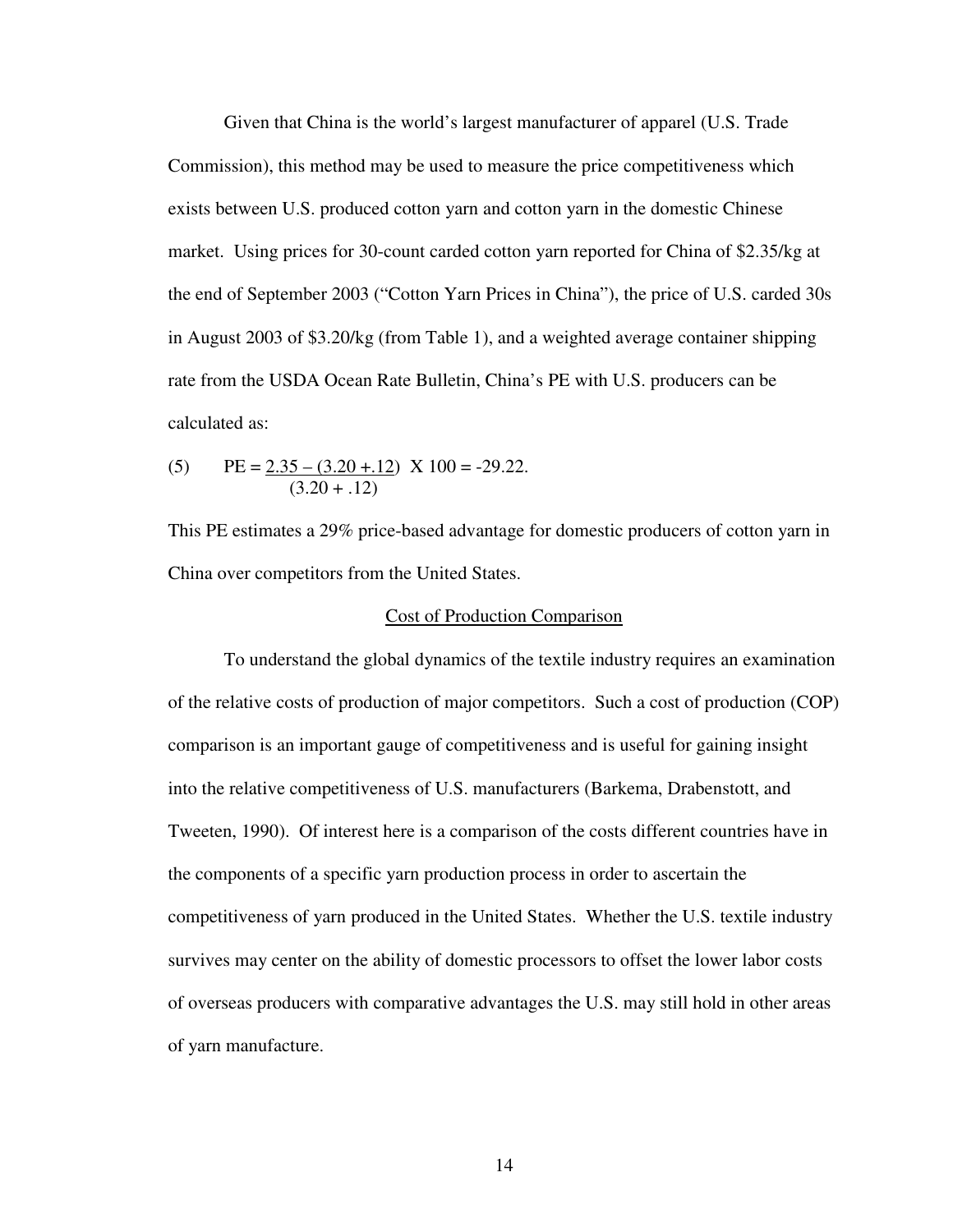This analysis compared the costs associated with the major components of ring spun yarn production by utilizing data from the *International Production Cost Comparison 2001* and *International Production Cost Comparison 2003* provided by the International Textile Manufacturers Federation (ITMF). The countries included in the 2001 survey include Brazil, India, Indonesia, Italy, Korea, Turkey, and the United States. The 2003 survey included China and excluded Indonesia, in recognition of the powerful player China has become in the world textile trade. These comparisons indicate the sources of differences in COPs for each country and identify the forces which shape competitiveness in this industry (Fang and Fabiosa, 2002).

The comparison of total costs associated with ring spun yarn for major international producers can be seen in Tables 3 and 4 and Figure 4. In this two-time period comparison, India has seen the most dramatic decrease in relative COP as it has moved from fourth to first among the nations reported here. The U.S. has slipped from having the third lowest COP to sixth, and relative to the country with the lowest COP, has seen this COP differential increase from approximately 10% to 14%.

Focusing on the most recent data, as expected, the cost of labor in the manufacturing process is highest in the developed nations of Italy and the United States, accounting for 24 and 19 percent of all manufacturing costs respectively, compared to 2 percent of costs in China, India, and Brazil. The waste component in U.S. production is, along with Italy, the lowest reported. Power costs are lower in the U.S. than any rival other than Korea and Brazil. The costs associated with auxiliary material (spare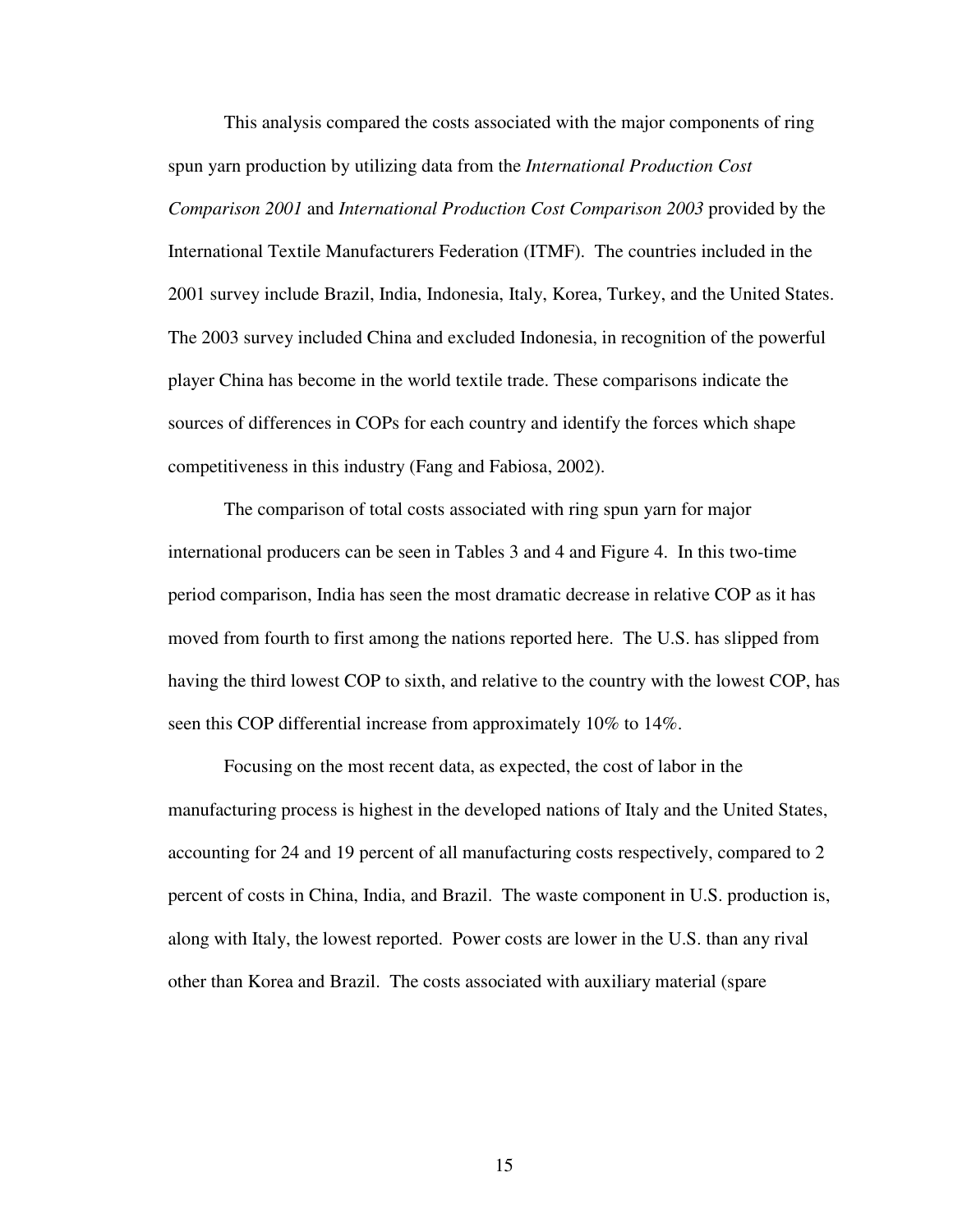| Table 3. Total Costs 2001: Ring Yarn, (% of total costs) |                |                         |           |                |              |               |            |
|----------------------------------------------------------|----------------|-------------------------|-----------|----------------|--------------|---------------|------------|
|                                                          | <b>Brazil</b>  | India                   | Indonesia | <b>Italy</b>   | Korea        | <b>Turkey</b> | <u>USA</u> |
|                                                          |                | (\$U.S. per kg of yarn) |           |                |              |               |            |
| Waste                                                    | 0.16           | 0.16                    | 0.17      | 0.17           | 0.18         | 0.14          | 0.11       |
|                                                          | (6%)           | $(6\%)$                 | (6%)      | (5%)           | (7%)         | (5%)          | (4%)       |
| Labor                                                    | 0.10           | 0.05                    | 0.01      | 0.70           | 0.16         | 0.16          | 0.54       |
|                                                          | (4%)           | $(2\%)$                 | $(0\%)$   | (22%)          | (7%)         | (6%)          | $(20\%)$   |
| Power                                                    | 0.14           | 0.31                    | 0.10      | 0.31           | 0.15         | 0.28          | 0.16       |
|                                                          | (6%)           | (12%)                   | (3%)      | $(10\%)$       | (6%)         | $(10\%)$      | (6%)       |
| Auxiliary material                                       | 0.10           | 0.09                    | 0.09      | 0.10           | 0.10         | 0.09          | 0.10       |
|                                                          | (4%)           | (4%)                    | (5%)      | (3%)           | (4%)         | (4%)          | (4%)       |
| Capital                                                  | 0.84           | 0.90                    | 1.27      | 0.65           | 0.59         | 1.09          | 0.72       |
|                                                          | (32%)          | (14%)                   | (23%)     | (17%)          | (21%)        | (26%)         | (21%)      |
| <b>Raw Material</b>                                      | 1.17           | 1.18                    | 1.22      | 1.21           | 1.23         | 1.12          | 1.04       |
|                                                          | (47%)          | (44%)                   | (43%)     | (39%)          | $(51\%)$     | (39%)         | (39%)      |
| <b>Total Yarn Costs</b>                                  | 2.51           | 2.69                    | 2.86      | 3.14           | 2.41         | 2.88          | 2.67       |
| % of US Price                                            | 94.01          | 100.75                  | 107.12    | 117.60         | 90.26        | 107.87        | 100.00     |
| Rank                                                     | $\overline{2}$ | $\overline{4}$          | 5         | $\overline{7}$ | $\mathbf{1}$ | 6             | 3          |

Source: *International Production Cost Comparison 2001*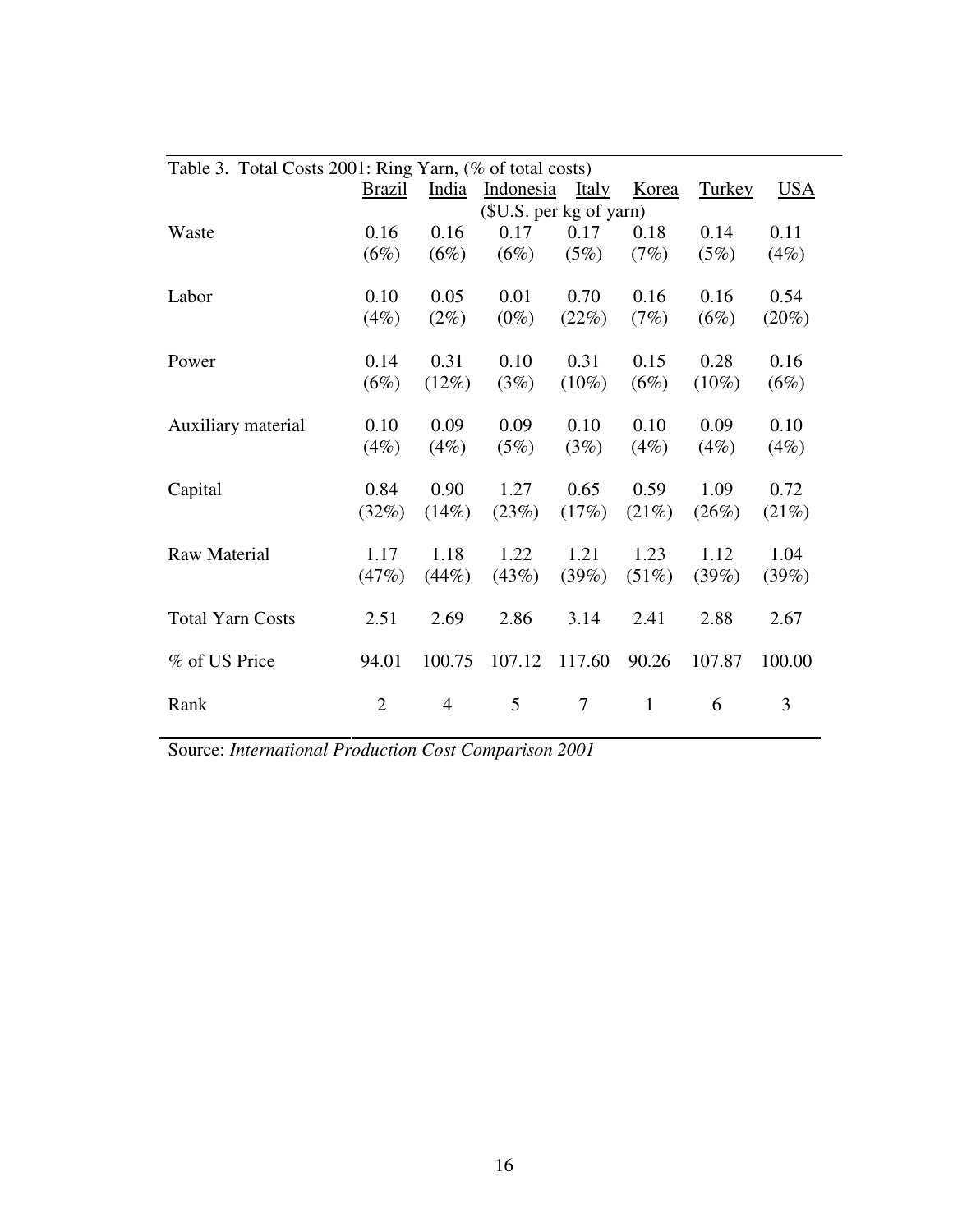| Table 4. Total Costs 2003: Ring Yarn, (% of total costs) |                         |                |              |              |         |               |        |
|----------------------------------------------------------|-------------------------|----------------|--------------|--------------|---------|---------------|--------|
|                                                          | <b>Brazil</b>           | China          | India        | <b>Italy</b> | Korea   | <b>Turkey</b> | USA    |
|                                                          | (\$U.S. per kg of yarn) |                |              |              |         |               |        |
| Waste                                                    | 0.19                    | 0.31           | 0.17         | 0.23         | 0.22    | 0.22          | 0.17   |
|                                                          | (7%)                    | $(11\%)$       | (7%)         | (6%)         | $(8\%)$ | (8%)          | (6%)   |
| Labor                                                    | 0.06                    | 0.04           | 0.05         | 0.85         | 0.21    | 0.13          | 0.55   |
|                                                          | $(2\%)$                 | $(2\%)$        | $(2\%)$      | (24%)        | $(8\%)$ | (4%)          | (19%)  |
| Power                                                    | 0.11                    | 0.23           | 0.30         | 0.37         | 0.17    | 0.25          | 0.16   |
|                                                          | (4%)                    | $(8\%)$        | (12%)        | $(10\%)$     | (6%)    | $(9\%)$       | (6%)   |
| Auxiliary material                                       | 0.11                    | 0.11           | 0.11         | 0.12         | 0.11    | 0.11          | 0.12   |
|                                                          | $(4\%)$                 | (4%)           | (5%)         | (3%)         | $(4\%)$ | (4%)          | (4%)   |
| Capital                                                  | 0.84                    | 0.39           | 0.57         | 0.60         | 0.57    | 0.73          | 0.60   |
|                                                          | (32%)                   | (14%)          | (23%)        | (17%)        | (21%)   | (26%)         | (21%)  |
| <b>Raw Material</b>                                      | 1.30                    | 1.68           | 1.25         | 1.42         | 1.41    | 1.41          | 1.26   |
|                                                          | $(50\%)$                | $(61\%)$       | (51%)        | $(40\%)$     | (53%)   | (49%)         | (44%)  |
| <b>Total Yarn Costs</b>                                  | 2.61                    | 2.76           | 2.45         | 3.59         | 2.68    | 2.85          | 2.86   |
| % of US Price                                            | 91.26                   | 96.50          | 85.66        | 125.52       | 93.71   | 99.65         | 100.00 |
| Rank                                                     | $\overline{2}$          | $\overline{4}$ | $\mathbf{1}$ | 7            | 3       | 5             | 6      |

Source: *International Production Cost Comparison 2003*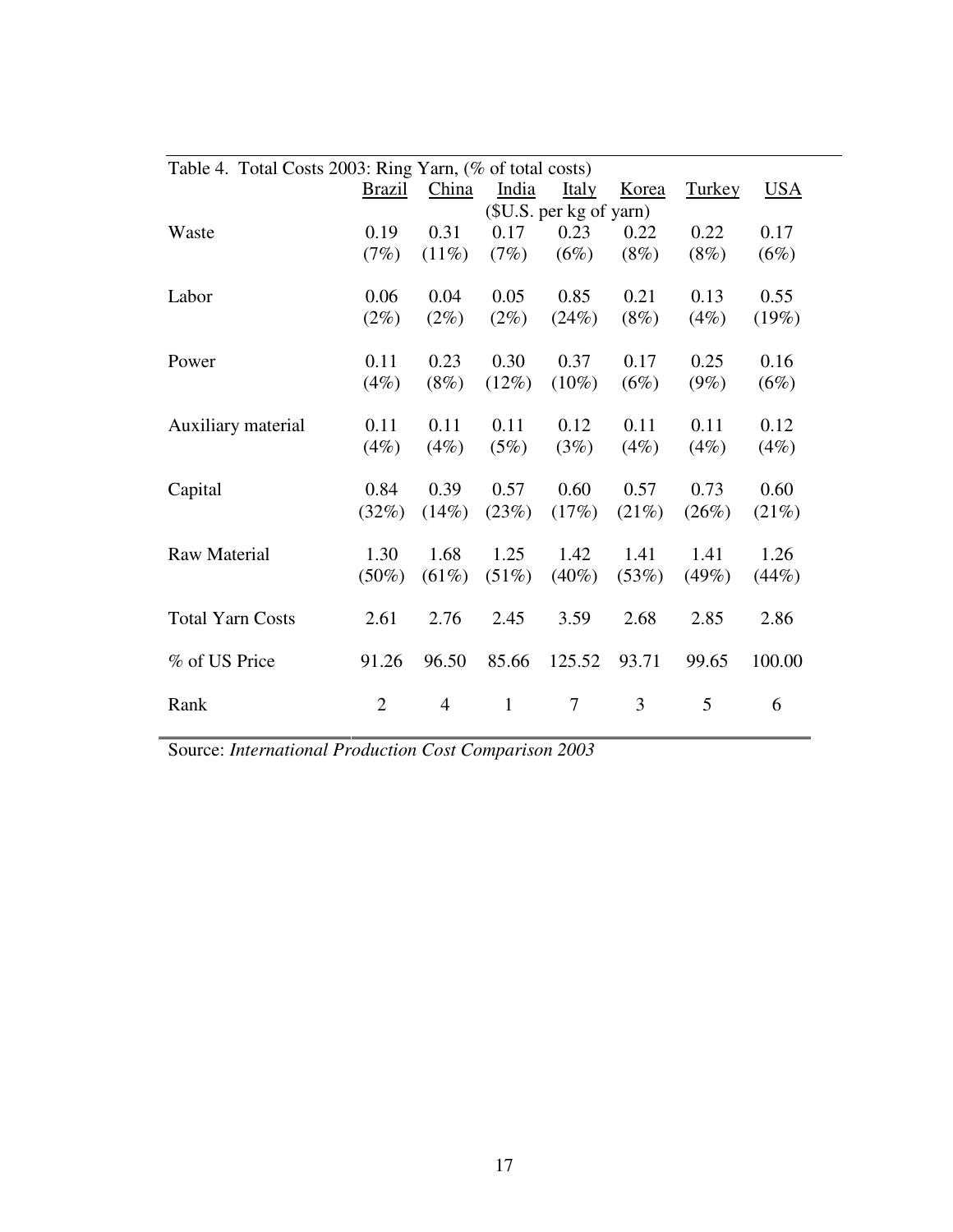

Figure 4. Total Costs 2001 and 2003: Ring Spun Yarn

Source: *International Production Cost Comparison 2001*and *International Production Cost Comparison 2003.* 

parts, lubricants, cleaning materials, maintenance work, etc.) are virtually the same for each country. Capital costs (depreciation and interest) are lowest in China and Italy followed by Korea and the U.S. The U.S. enjoys a substantial advantage in the procurement costs of cotton over each competitor except India. Given that an average 50 percent of the cost of producing ring spun yarn is associated with raw materials, this results in the U.S. becoming much more competitive. Again, India is the producing nation with the lowest overall costs (2.45), then Brazil (2.61), Korea (2.68), China (2.76), Turkey (2.85), the U.S. (2.86), and Italy (3.59).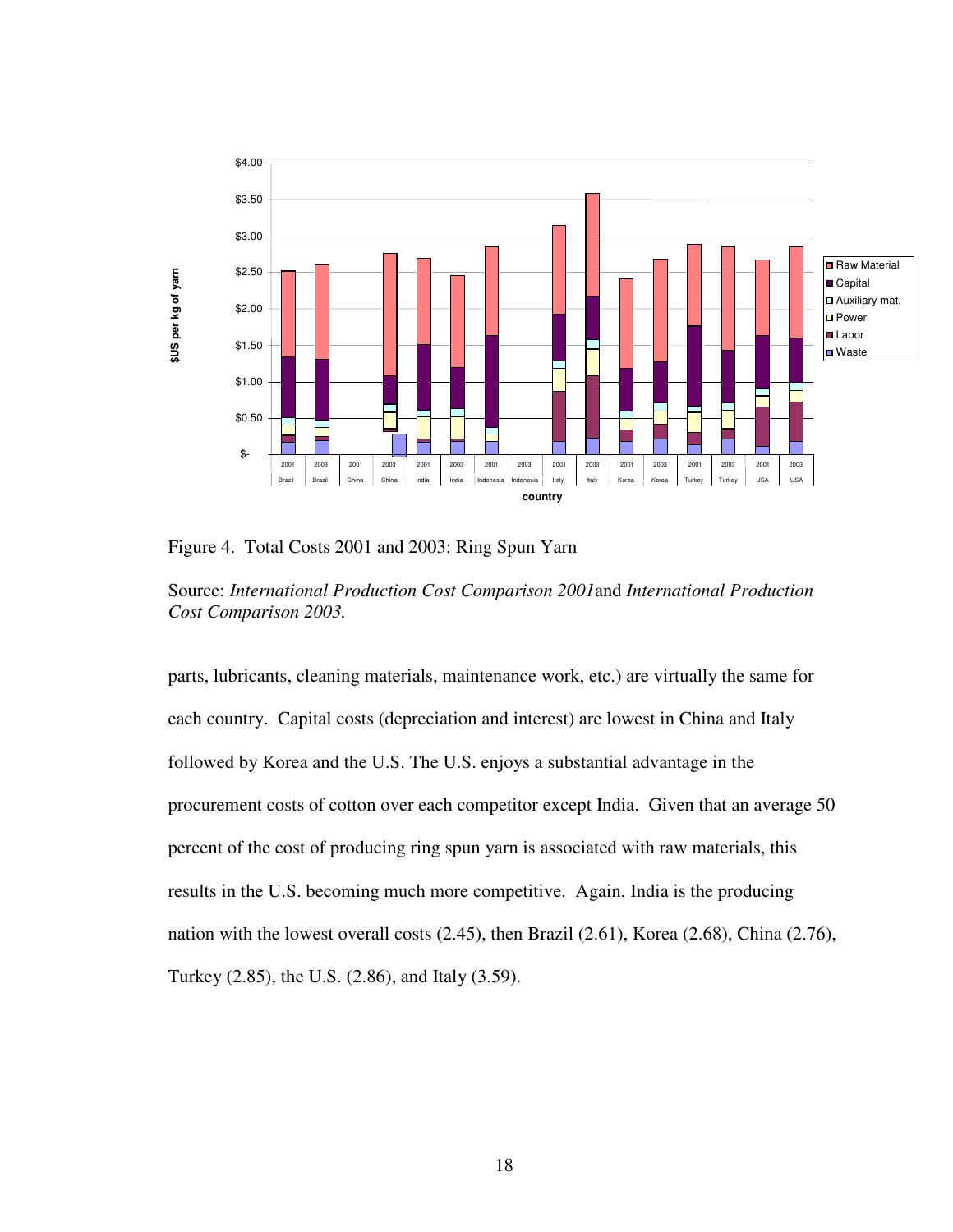The result of this analysis shows that, according to the most recent information available, the cost of producing ring spun yarn in the United States is 15% higher than India, 9% higher than Brazil, 6% higher than Korea, 3% higher than China, virtually the same as Turkey, and 25% lower than Italy. It would appear that U.S. producers of ring spun cotton yarn have costs of production which are only marginally higher than those of its international rivals. In comparison with Chinese producers, the U.S. is shown to possess a competitive advantage in terms of costs associated with waste and raw material procurement that practically offset China's advantage of lower labor and capital costs. It should be noted that the costs surveyed for this comparison are for a single, specific yarn production process. Other processes may result in different results than those of this study. It would also be beneficial to have more years of information regarding COP for cotton yarn. This would allow a more complete evaluation of trends that may be present in the costs of producing yarns or whether elements of these manufacturing costs represent anomalies. However, in light of these limitations and based on these results, if the United States is losing trade to Chinese producers, it may be due to factors other than those that relate to the recovery of the costs of production. This may suggest that yarn products are being offered for sale at below the costs of production.

#### Shipping Efficiencies of Cotton and Yarn

The United States has become the world's largest exporter of raw cotton, supplying the raw material for textile producers around the world. However, cotton, as the raw material for ring spun yarn, has an estimated waste component of 18% (Simonton, 2003). While some of this waste is recoverable, a cost must still be incurred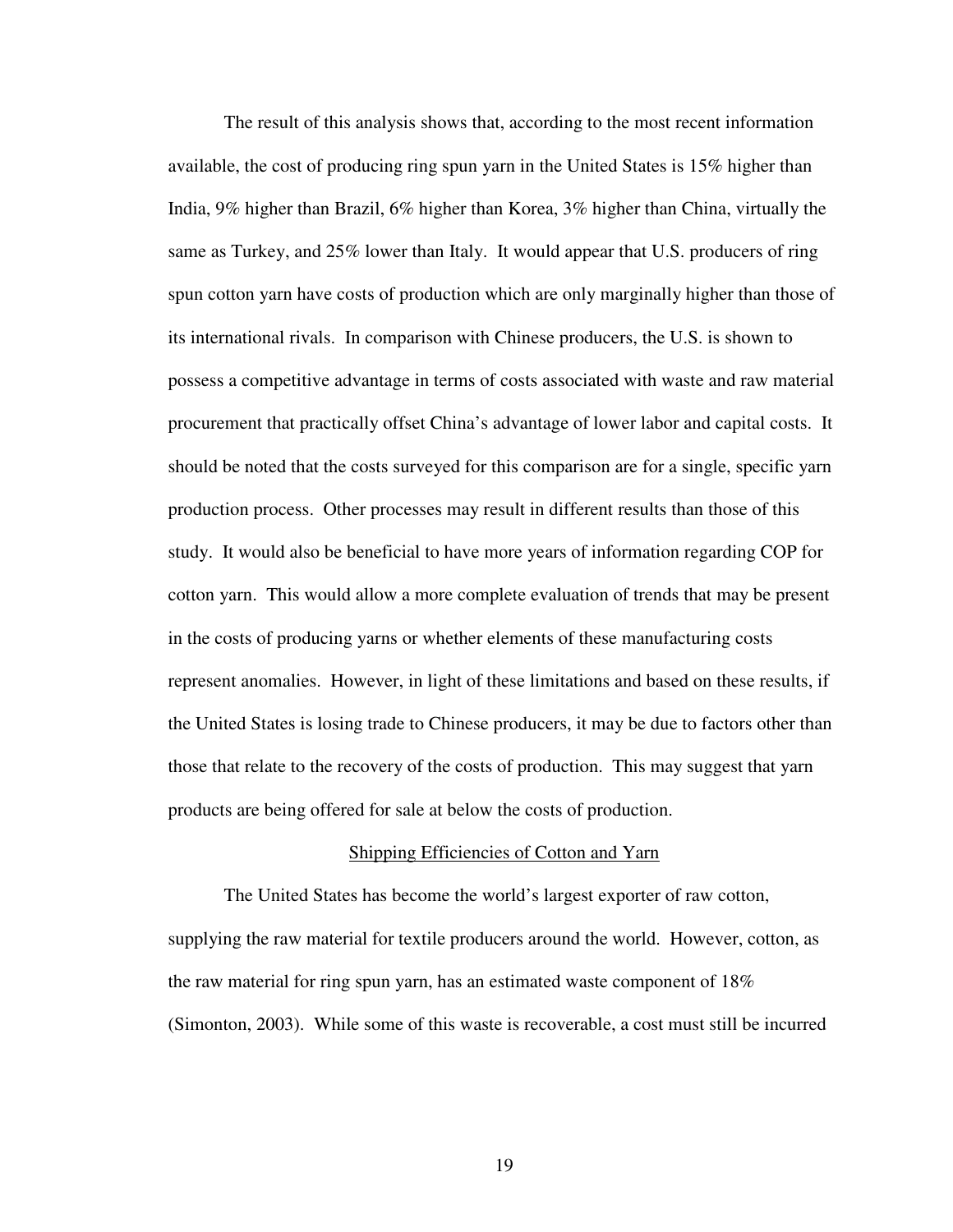with its shipment as a component of raw cotton. Yarn, the product of the initial phase of cotton processing for textiles, is virtually 100% useable and thus incurs no expense as regards the cost of transporting a waste component.

The question arises as to the efficiency gained in the shipment of yarn as opposed to raw cotton. To gauge the relative efficiency of shipping each product, a comparison is made between the cost of shipping raw cotton and cotton yarn to the largest overseas importers of U.S. upland cotton. Mexico, the single largest importer of U.S. upland cotton, is not included in this comparison as it has an inherent advantage in transportation of products due to its geographic proximity to the United States. This analysis will include the next five largest importers of U.S. cotton for the 2003 marketing year: China, Turkey, Indonesia, Thailand, and Taiwan (U.S. Export Sales). The cost of transporting the waste component of cotton in the ring spinning process was calculated to demonstrate the amount this adds to the cost of production of ring spun yarn for the textile manufacturer who utilizes imported cotton. Conversely, this would represent a cost savings to the manufacturer who can rely on domestic supplies of raw materials.

The shipping costs used for this analysis are for average container rates for 19.5 kiloton dry, forty foot containers published by USDA (Ocean Rate Bulletin), with the exception of the rates to Turkey which were obtained by a private industry source. No differential for freight rates between raw cotton and cotton yarn are used here as the container requirements and capacities for compressed cotton are assumed to be the same as those required for the transportation of cotton yarn. An additional cost of yarn shipping would likely be in the area of cargo insurance since the value per container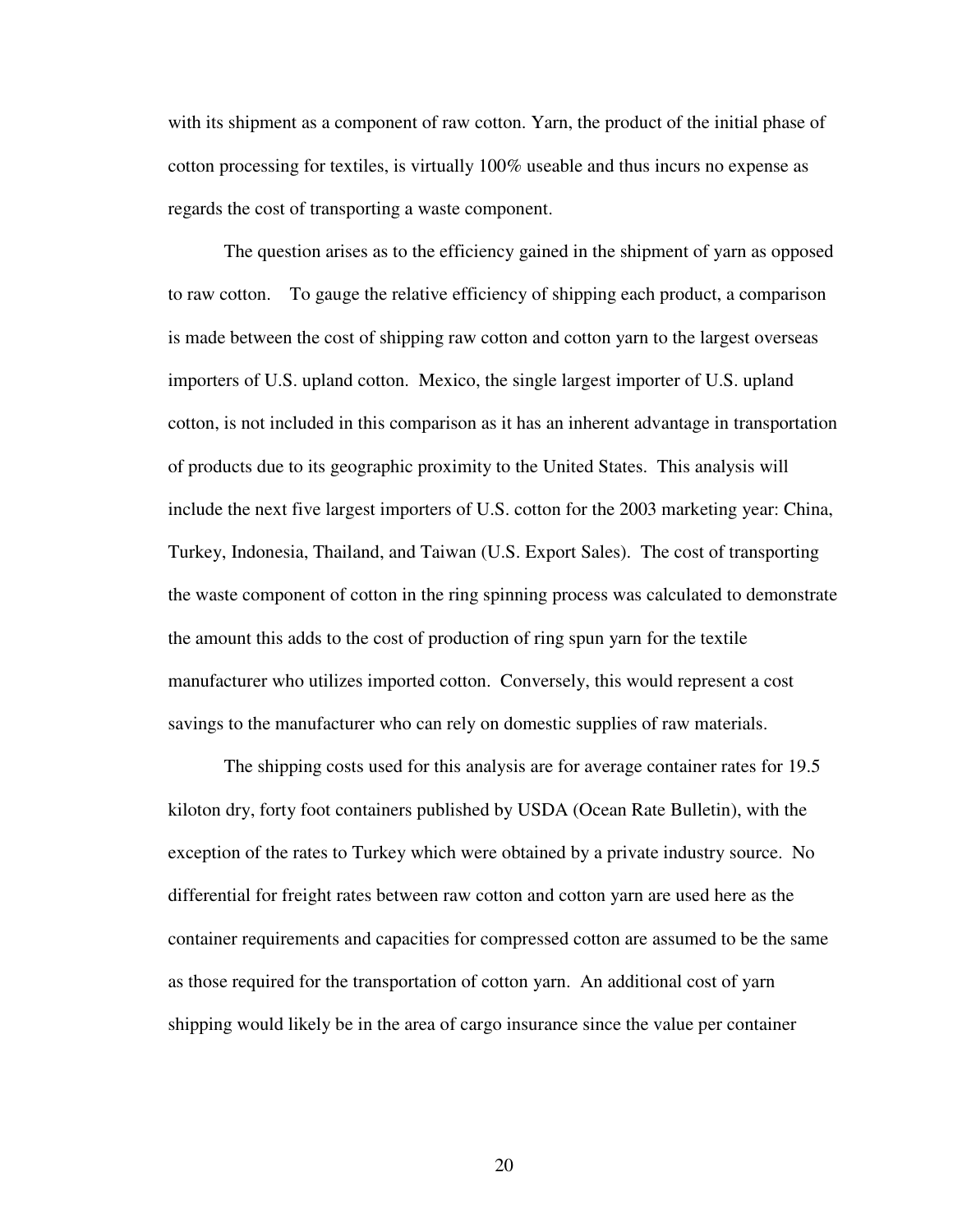would be higher for yarn as opposed to raw cotton, but this difference is not used for these calculations.

Table 5 reports the results of these calculations. Shipping costs add from between \$14 and \$29 per bale to the cost of imported cotton and the shipping cost of waste in terms of costs per bale ranges from \$2.40 to \$4.97. In additional costs per kilogram of yarn, the shipment of the waste component of raw cotton adds from \$0.0134 to \$0.0278 to the cost of ring spun yarn production for the overseas manufacturer who must rely on imports of raw materials.

| Table 5. Shipping Costs of Cotton Waste for Ring Spun Yarn |           |           |           |           |           |  |  |
|------------------------------------------------------------|-----------|-----------|-----------|-----------|-----------|--|--|
|                                                            | China     | Turkey    | Indonesia | Thailand  | Taiwan    |  |  |
| 2003 cotton imports (1000)                                 | 1758.5    | 1452.2    | 747.3     | 529.3     | 465.3     |  |  |
| bales)                                                     |           |           |           |           |           |  |  |
| Ocean freight container rate                               | \$2282.00 | \$1194.00 | \$1897.00 | \$2470.00 | \$1985.00 |  |  |
| (SUS)                                                      |           |           |           |           |           |  |  |
| Shipping cost per bale (\$US)                              | \$26.85   | \$14.05   | \$22.32   | \$29.06   | \$23.35   |  |  |
| Shipping cost of waste per                                 | \$4.60    | \$2.40    | \$3.82    | \$4.97    | \$4.00    |  |  |
| bale(SUS)                                                  |           |           |           |           |           |  |  |
| Shipping cost of waste to the                              | \$0.0257  | \$0.0134  | \$0.0214  | \$0.0278  | \$0.0223  |  |  |
| importer                                                   |           |           |           |           |           |  |  |
| (\$US per kilogram of yarn)                                |           |           |           |           |           |  |  |

As an example, for a yarn producer in Indonesia who receives a price of \$1.90 per kilogram of 20-count yarn (Table 1), the shipment of the waste component associated with raw cotton adds \$.0214 to the cost of yarn production (Table 4), an increase of approximately 1.13%. From this perspective alone, an apparel manufacturer operating in Indonesia would save 1.13% in its cost of production by utilizing imported yarn from the United States rather than imported U.S. cotton which must be transformed into yarn. These calculations are applicable only for the waste component of ring spinning and do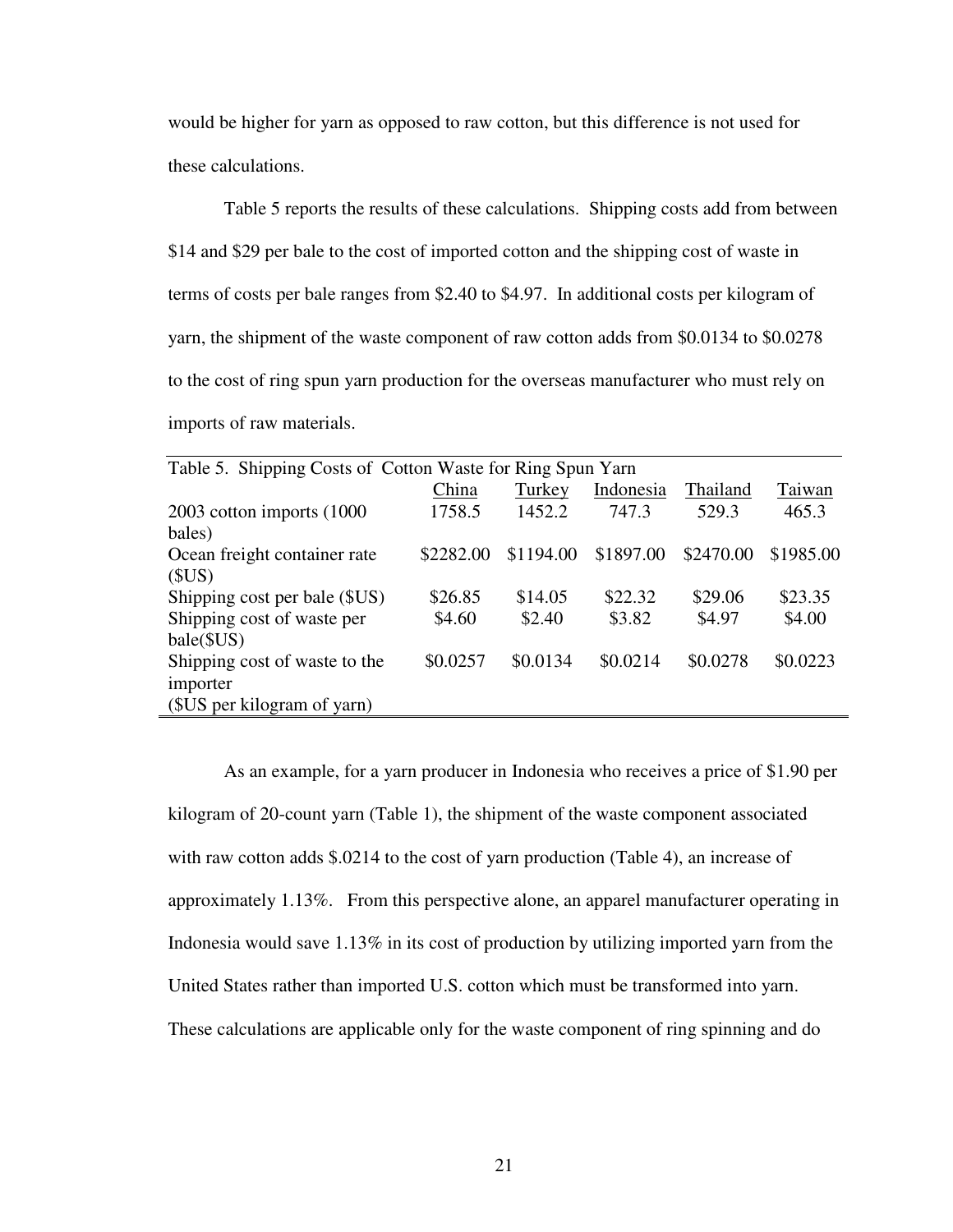not consider the cost of waste which would continue to be incurred in latter stages of the textile production process.

#### **Conclusions**

The purpose of comparing measures of competitiveness is to reveal, from an international perspective, the competitive advantage one nation may have over others in the production of textile products. The importance of this issue stems not only from the current financial stress of U.S. producers, but also from mounting international pressure to eliminate trade barriers of all types. In such a dynamic economic environment, measures of a nation's competitive position are of increasing importance. The measures of competitiveness identified above provide empirical and quantifiable insight as to the competitive status of U.S. yarn producers who must compete in a global marketplace. The tools of this analysis are not without limitations, but do allow for some conclusions to be drawn as to the challenges facing the U.S. textile industry as it continues on its journey into a new competitive landscape.

As is evident from the information presented here, the United States fails to make the grade in several categories but by margins which are narrow in most cases and narrowing in others. The measure which shows the poorest and non-improving competitive position of U.S. yarn manufacturers is the Revealed Comparative Advantage. This index indicates that the United States is lagging behind China, India, Turkey, and Pakistan in terms of market share in exports of yarn, fabric, etc. However, this situation may be indicative of a broader problem associated with the global market share of all U.S. manufactured exports. Additionally, the elimination of trade barriers may further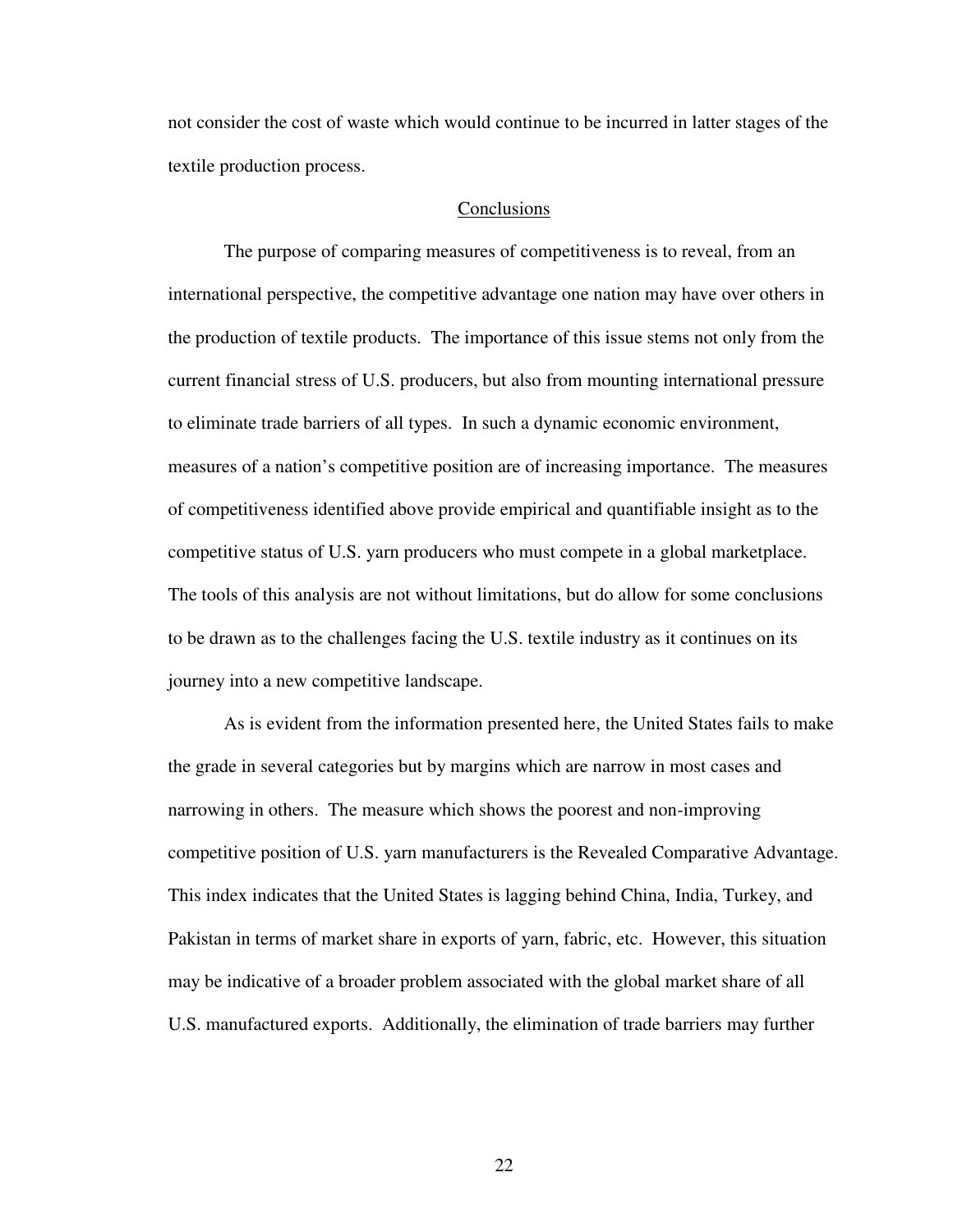erode the competitive ability of U.S. textile producers to the degree that trade is constrained by quotas and tariffs under the Multi Fibre Arrangement (MFA). Without the insulation from competition by protectionist barriers (with the expiration of MFA in January 2005), a truer picture of the relative competitive advantage of the U.S. textile manufacturer should emerge.

Price-based measurements of competition, PE, show that the price of U.S. produced yarn is such that it is profitable for overseas producers to export here, absent tariff and quota restrictions. However, yarn price declines over the past three years have reduced the amount by which these producers have a competitive advantage over United States producers. This disadvantageous price equivalency is based upon the fact that the U.S. price for cotton yarn is approximately 30% higher than that of its major rivals even though its costs of production are shown to be on a par with major competitors. As the global trade of textile products has grown in an increasingly free trade environment, it seems unlikely that these price discrepancies will persist absent some form of trade restriction.

In terms of cost of production, the United States is only marginally higher than producers who are generally regarded as possessive of advantages in manufacturing for which we cannot compete, namely the cost of labor. While our conclusions are constrained by limited time periods of analysis, the U.S. has advantages in other areas which offset most of the advantage gained by cheap labor in competitor countries.

This study does show a competitive advantage for the U.S. textile producer in the area of raw material procurement. This advantage will be of increasing consequence as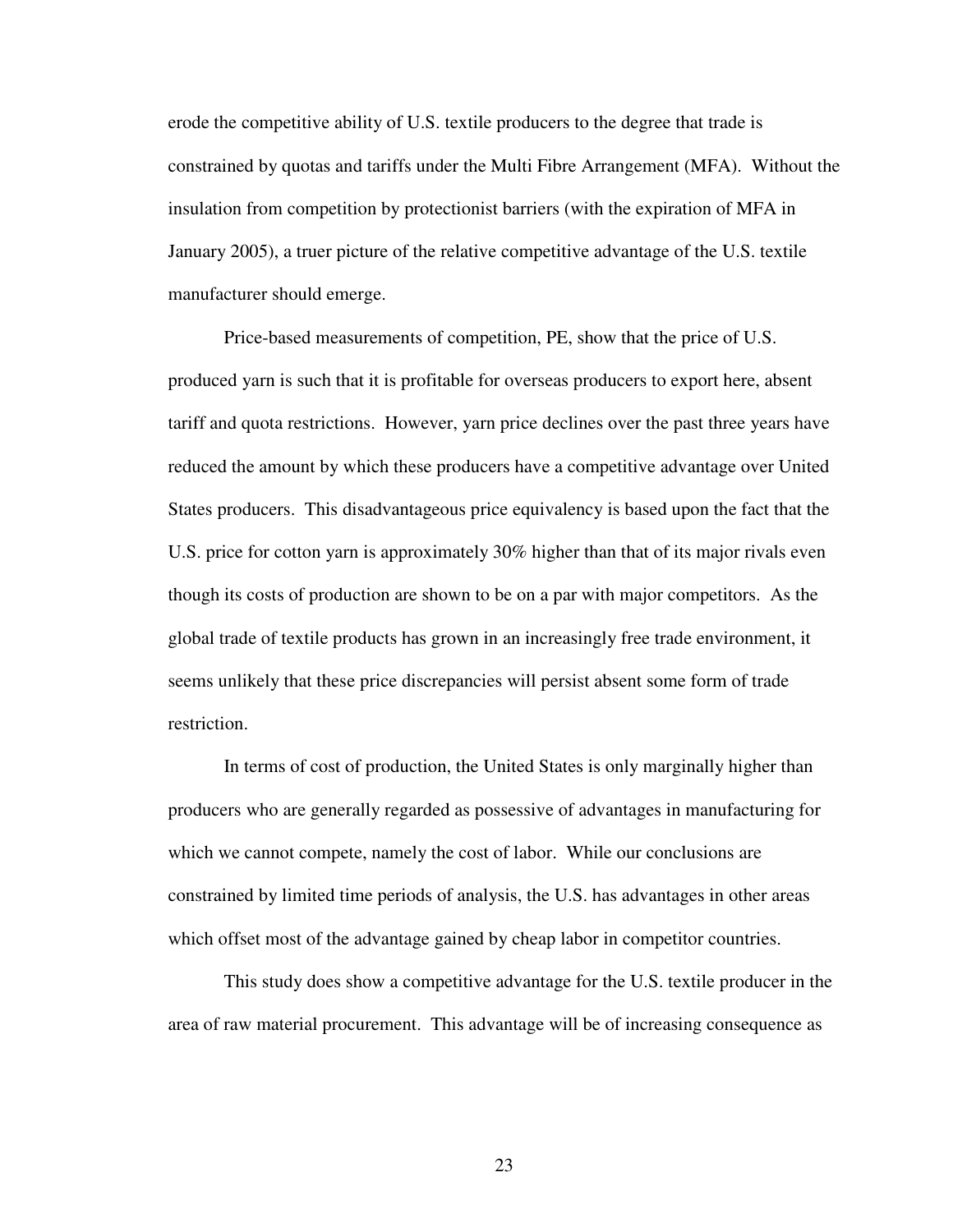the gap between the U.S. and international rivals in the areas of cost of production and yarn price continues to narrow. The cost savings associated with the shipment of yarn over raw cotton are especially significant for competitors with costs of production that are virtually equivalent.

As such, the U.S. cotton textile industry is faced with an uncertain future. Some would suggest that the pragmatic thing to do in light of current events is to let the industry go (Stanford, 2000). However, others feel the competitive playing field is only temporarily skewed to favor foreign producers and that the domestic textile industry can respond if given adequate resources and support (May, 2003). The foregoing analysis of competition in the textile industry indicates that certain sectors of this industry in the United States are competitive with international rivals. If these competitive sectors can be sustained as trade barriers fall, they may be leveraged for competitive advantage and provide a future for U.S. manufacturers. In areas where U.S. producers are not competitive, trends indicated in this paper indicate that the relative competitive disadvantage of U.S. producers is declining. Longer term studies with updated data will be necessary to confirm the findings presented here. The intent of this paper has been to inform the discussion of the competitive state of the U.S. textile industry. Hopefully, it has provided some insight into a dynamic and evolving competitive situation.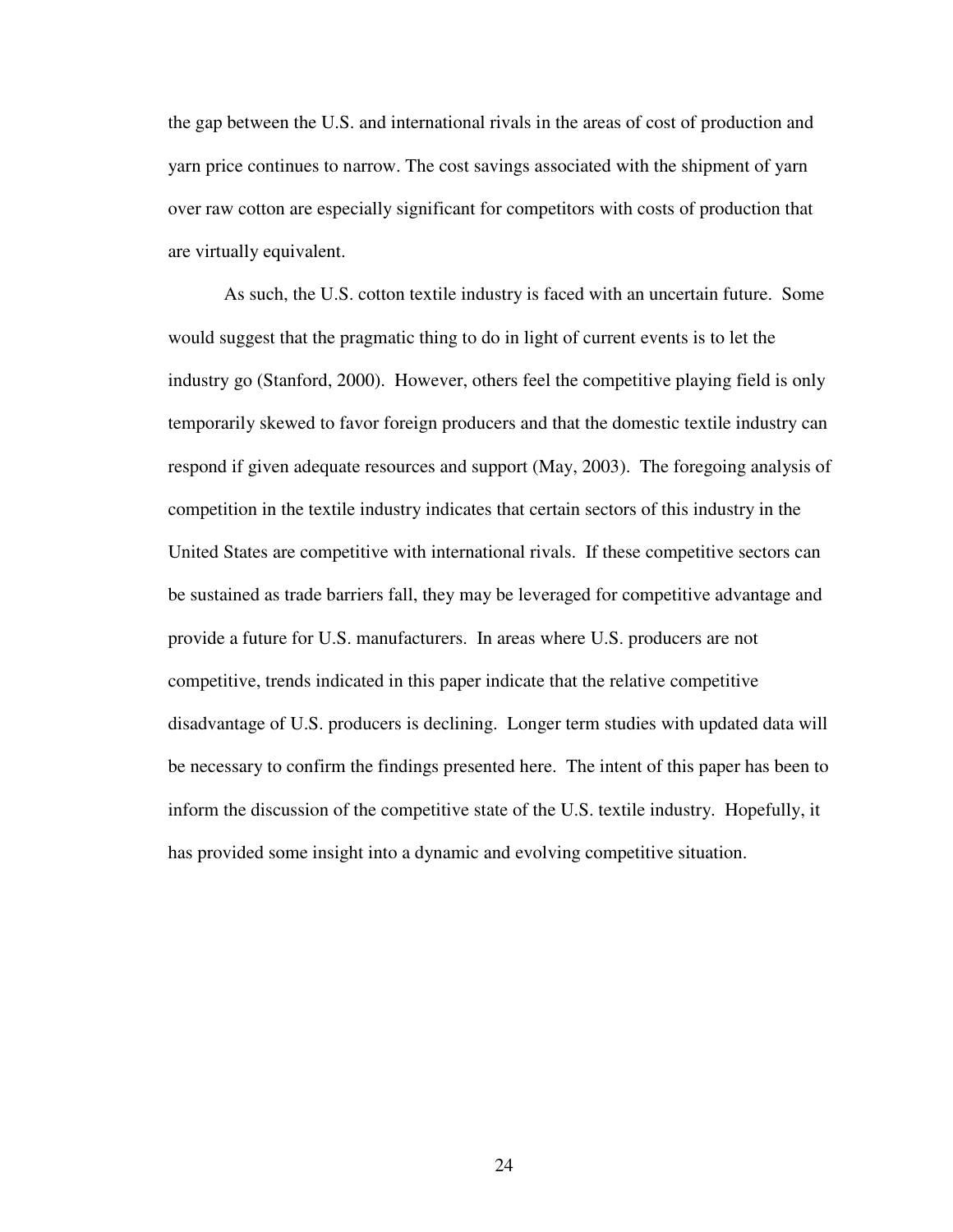### References

"Assessment of the Economic Effects on the United States of China's Accession to the WTO." (1999, September). U.S. International Trade Commission, Publication 3229. Available online at http://www.usitc.gov/wais/reports/arc/3229.htm.

Balassa, B. (1965). "Trade Liberalisation and "Revealed" Comparative Advantage." *The Manchester School,* 33: 99-123.

Barkema, A., M. Drabenstott, and L. Tweeten. (1990). "The Competitiveness of U.S. Agriculture in the 1990s." *Agricultural Policies in a New Decade*, Kristen Allen, ed. Washington, D.C.: National Center for Food and Agricultural Policy and Food and Agriculture Committee.

Comtrade Database, United Nations Statistics Division. Available online at http://unstats.un.org/unsd/comtrade.

*Cotton Outlook*, Volume 81 No. 31. (2003, August 1).

"Cotton Yarn Prices in China." Available online at http://www.efu.com.cn/eng/onlinesales/promotion/material/ 2003-10-31/2315.htm.

Drescher, K. and O. Maurer. (1999). "Competitiveness in the European Dairy Industries." *Agribusiness,* 15: 163-177.

Fang, C. and J. Fabiosa. (2002). "Does the Midwest Have a Cost Advantage Over China in Producing Corn, Soybeans, and Hogs?" Midwest Agribusiness Trade Research and Information Center, Ames, Iowa.

Grennes, Thomas. "The Collision Course On Textile Quotas". Cato Policy Analysis No. 140, September 12, 1990. Available online at http://www.cato.org/cgi-bin/scripts/printtech.cgi/pubs/pas/pa-140.html.

Hayes, D.J., J.R. Green, H.H. Jensen, and A. Erbach. (1991). "Measuring International Competitiveness in the Beef Sector." *Agribusiness* 7: 357-374.

Ikenson, Dan. "Threadbare Excuses: The Textile Industry's Campaign to Preserve Import Restraints". Cato Institute Trade Policy Analysis No. 25, October 15, 2003.

"International Financial Statistics". International Monetary Fund. Available online at http://imfstatistics.org.

*International Production Cost Comparison 2001.* International Textile Manufacturers Federation, Zurich.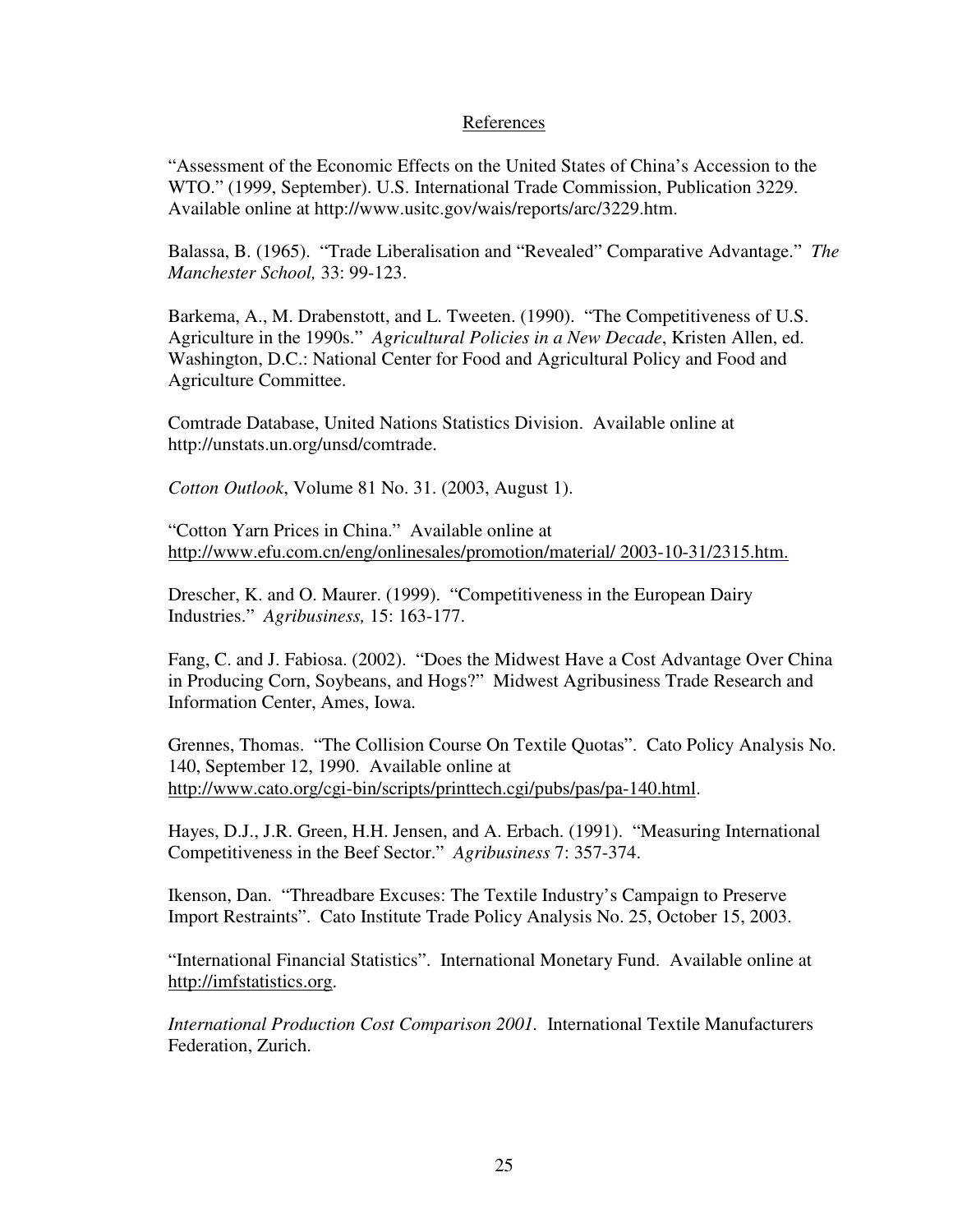*International Production Cost Comparison 2003.* International Textile Manufacturers Federation, Zurich.

Kennedy, P. L. and C. P. Rosson III. (2002). "Impacts of Globalization on Agricultural Competitiveness: The Case of NAFTA." *Journal of Agricultural and Applied Economics*, 34: 275-288.

Leishman, D., D.J. Menkhaus, and G.D. Whipple. (2000). "Revealed Comparative Advantage and the Measurement of International Competitiveness for Wool." *Sheep and Goat Research Journal* 16:58-64.

MacDonald, S. (1998). "U.S. Cotton Production and Textile Imports Weave New Relationship." *Agricultural Outlook,* Economic Research Service/USDA: 9-11.

May, V. "U.S. Textile Industry 2002 Year-end Trade and Economic Report Shows Need for Government to Support ATMI Textile Action Plan." (2003, January 21). American Textile Manufacturers Institute. Available online at www.atmi.org/newsroom/Releases/releases.asp.

Morath, Todd and Ian Sheldon. (1999, February). "The Economics of Modeling Tariff-Rate Quotas". A position paper for the USDA/WTO Modeling Group,

"Ocean Rate Bulletin: Raw Cotton." (2003, September 30). United States Department of Agriculture. Available online at www.ams.usda.gov/tmd/ocean.

Sharples, J.A. (1986). "U.S. Competitiveness in the World Wheat Market: A Prototype Study." *U.S. Competitiveness in the World Wheat Market*, Proceedings of a Research Conference, United States Department of Agriculture Economic Research Service.

Simonton, J., Textile Engineer. (2003). Interview by author, International Textile Center, Lubbock, Texas.

 Stanford, R.A. (2000, May) "Let the Textile Industry Go!" Available online at http://alpha.furman. edu/~stanford/ textile. htm.

"Textile Statistics—Country Ranking According to the Production of Yarn". Information from the All Pakistan Textile Mills Association, available online at http://www.aptma.org.pl/crankyarn.asp.

U.S. Department of Agriculture, Economic Research Service (ERS). "Agricultural Exchange Rate Data Set". Accessed 3 July 2006 and available online at http://ers.usda.gov/Data/ExchangeRates/.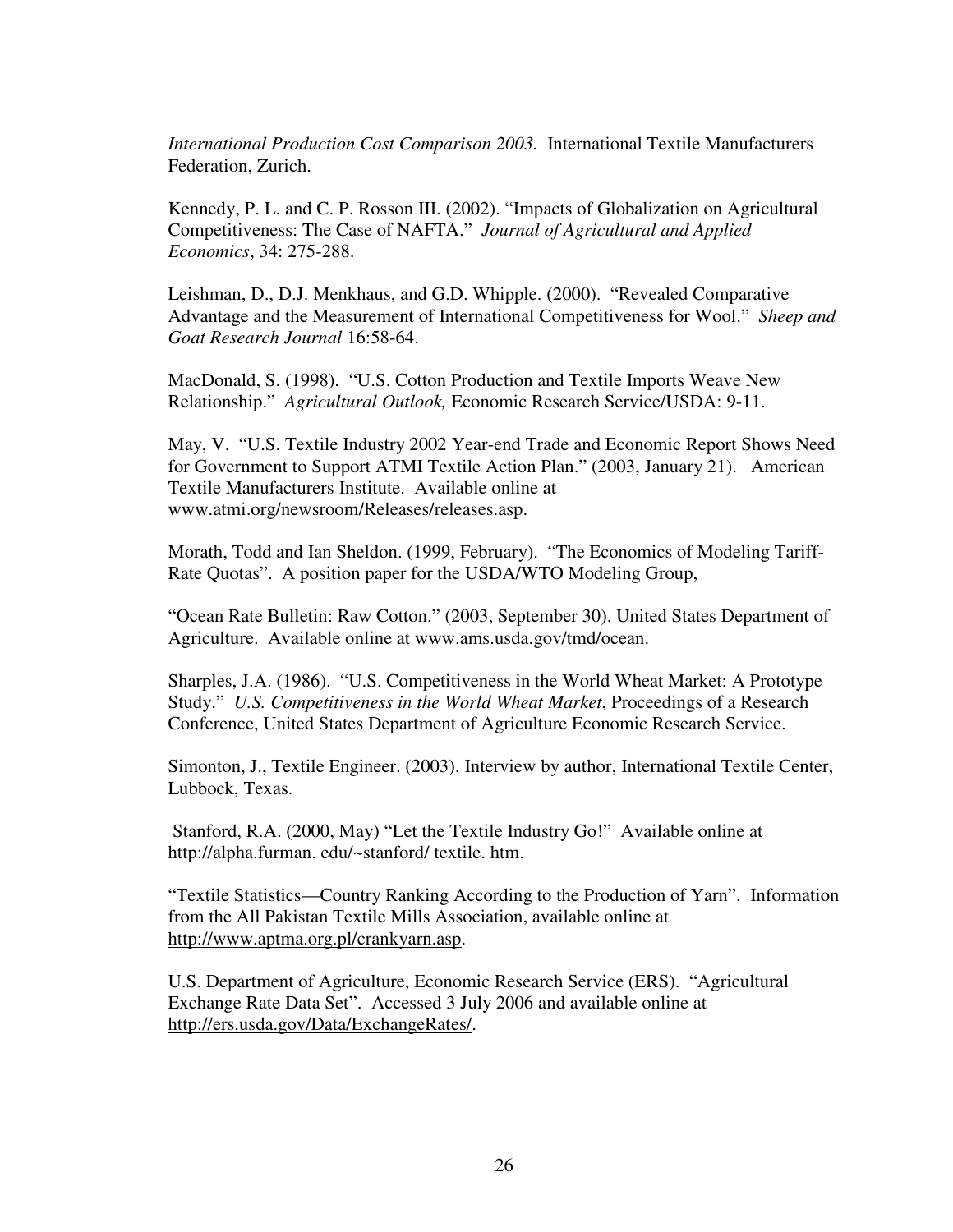U.S. Department of Agriculture Foreign Agricultural Service (FAS). "U.S. Export Sales." Available online at http://fas.usda.gov/export-sales/cotton.htm.

van Rooyen, C.J., D. Esterhuizen, and O.T. Doyer. (2000) "Technology, Research, and Development and the Impact on the Competitiveness of the South African Agro-food Supply Chains". A paper for *Advances in Technology*, Agricultural Business Chamber. Available online at http://agecon.tamu.edu/iama/2000Congress/Forum%20- %20Final%20PAPERS/Area%20III/vanRooyen\_Jan.PDF.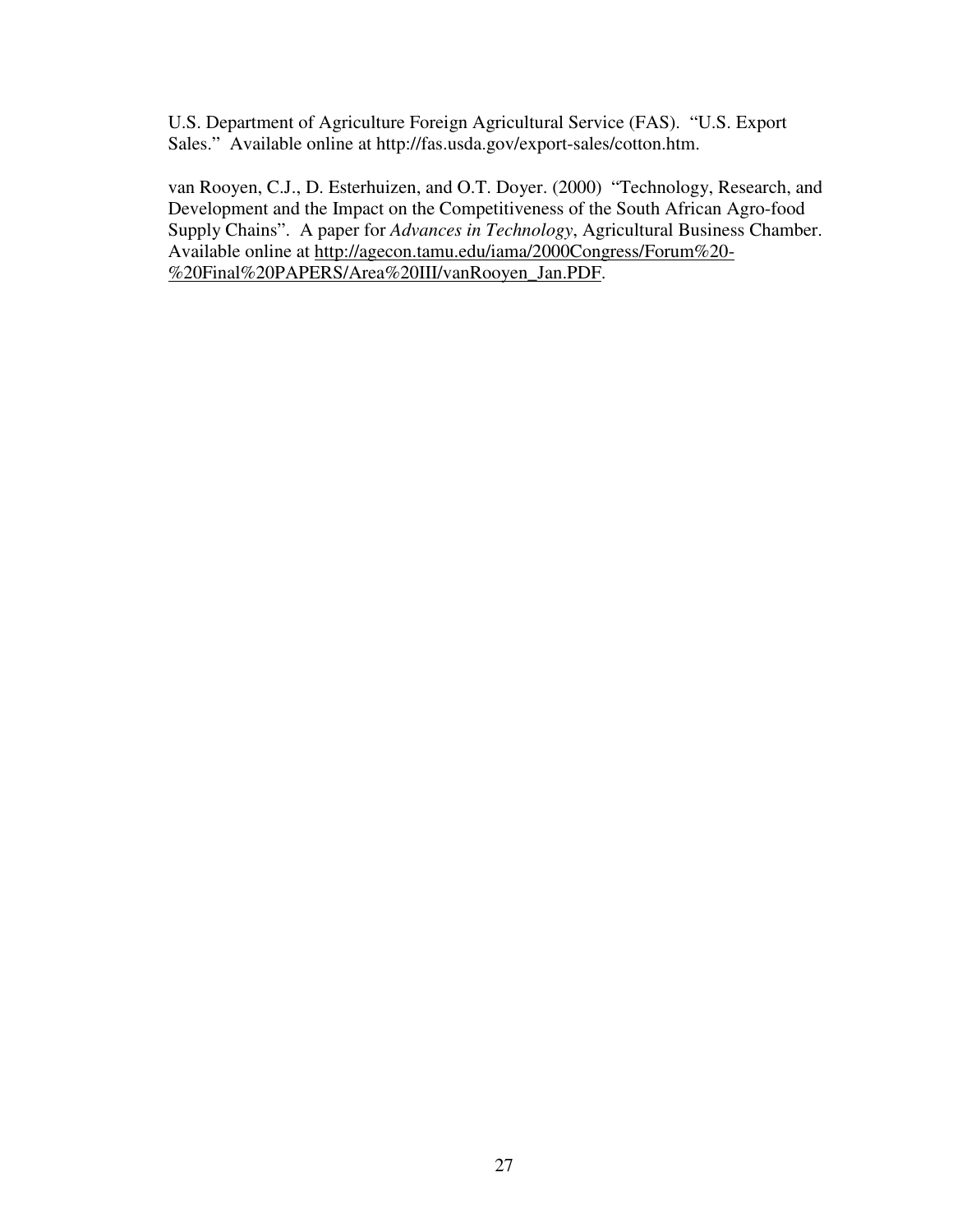# Appendix

Table A.1. Export data for all manufactured goods, trade value, \$U.S. million Selected Classification: SITC Rev.3 Selected Commodities: 6 (Manufactured Goods) Selected Reporters: all Selected Years: 1989-2001 Selected Partners: all Selected Trade Flows: Export

|      | World     | China    | India    | Pakistan | <b>USA</b> | Turkey  |
|------|-----------|----------|----------|----------|------------|---------|
| 1989 | \$349,743 |          | \$6,440  |          | \$27,243   | \$3,385 |
| 1990 | \$382,667 |          | \$6,364  | \$3,018  | \$33,698   | \$3,833 |
| 1991 | \$352,829 |          | \$6,415  | \$3,516  | \$37,778   | \$3,705 |
| 1992 | \$428,683 | \$16,135 |          | \$3,886  | \$38,173   | \$4,139 |
| 1993 | \$548,793 | \$16,392 | \$8,873  | \$3,793  | \$39,161   | \$4,466 |
| 1994 | \$625,276 | \$23,218 | \$10,508 |          | \$43,995   | \$5,661 |
| 1995 | \$774,868 | \$32,240 | \$12,121 | \$4,577  | \$53,463   | \$6,217 |
| 1996 | \$771,608 | \$28,498 | \$12,266 | \$5,245  | \$55,763   | \$6,538 |
| 1997 | \$800,968 | \$34,433 | \$13,147 | \$4,902  | \$62,277   | \$7,796 |
| 1998 | \$787,059 | \$32,477 | \$12,418 | \$4,557  | \$61,804   | \$7,767 |
| 1999 | \$775,754 | \$33,262 | \$15,215 | \$4,491  | \$62,157   | \$7,588 |
| 2000 | \$842,201 | \$42,546 | \$17,262 | \$4,820  | \$71,990   | \$8,146 |
| 2001 | \$787,717 | \$43,813 |          | \$4,857  | \$66,658   | \$9,453 |
|      |           |          |          |          |            |         |

Source: United Nations Statistics Division-Comtrade Database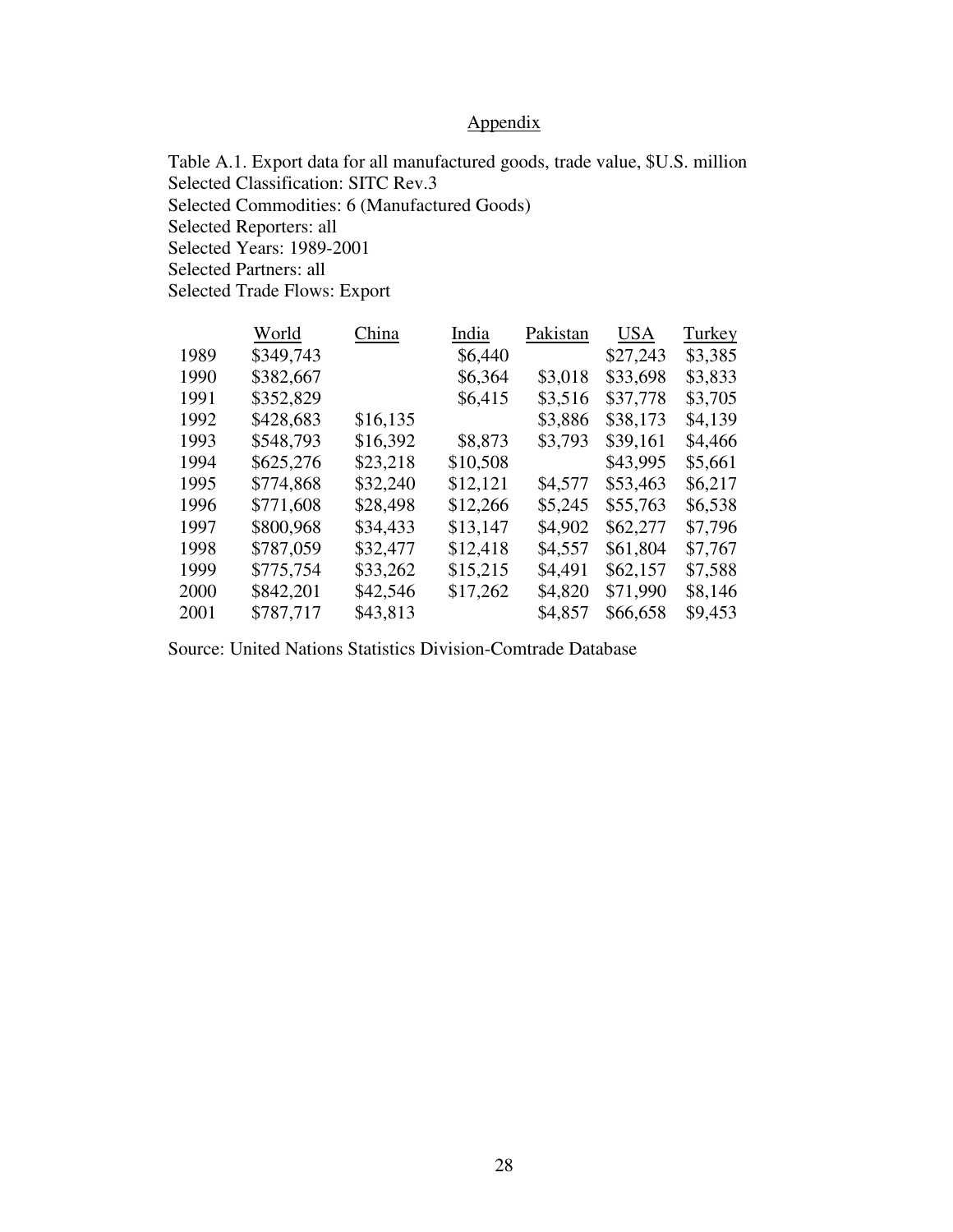Table A.2. Export data for textile yarn, fabric, etc., trade value \$U.S. million Selected Classification: SITC Rev.3 Selected Commodities: 65 (Textile yarns, fabric, etc.) Selected Reporters: all Selected Years: 1989-2001 Selected Partners: all Selected Trade Flows: Export

|      | World     | China    | India   | Pakistan | <b>USA</b> | Turkey  |
|------|-----------|----------|---------|----------|------------|---------|
| 1989 | \$57,599  |          | \$1,947 |          | \$3,897    | \$1,331 |
| 1990 | \$68,477  |          | \$2,180 | \$2,663  | \$5,039    | \$1,440 |
| 1991 | \$64,926  |          | \$2,530 | \$3,200  | \$5,610    | \$1,429 |
| 1992 | \$96,475  | \$8,583  |         | \$3,590  | \$5,889    | \$1,619 |
| 1993 | \$118,032 | \$8,699  | \$2,917 | \$3,507  | \$6,025    | \$1,592 |
| 1994 | \$132,268 | \$11,818 | \$3,829 |          | \$6,592    | \$2,194 |
| 1995 | \$157,374 | \$13,918 | \$4,358 | \$4,256  | \$7,372    | \$2,527 |
| 1996 | \$158,424 | \$12,112 | \$4,936 | \$4,919  | \$8,008    | \$2,722 |
| 1997 | \$164,565 | \$13,828 | \$5,242 | \$4,608  | \$9,187    | \$3,352 |
| 1998 | \$156,789 | \$12,817 | \$4,558 | \$4,302  | \$9,205    | \$3,549 |
| 1999 | \$151,817 | \$13,043 | \$5,087 | \$4,258  | \$9,504    | \$3,478 |
| 2000 | \$159,494 | \$16,135 | \$5,998 | \$4,532  | \$10,952   | \$3,672 |
| 2001 | \$146,707 | \$16,825 |         | \$4,525  | \$10,473   | \$3,943 |

Source: United Nations Statistics Division-Comtrade Database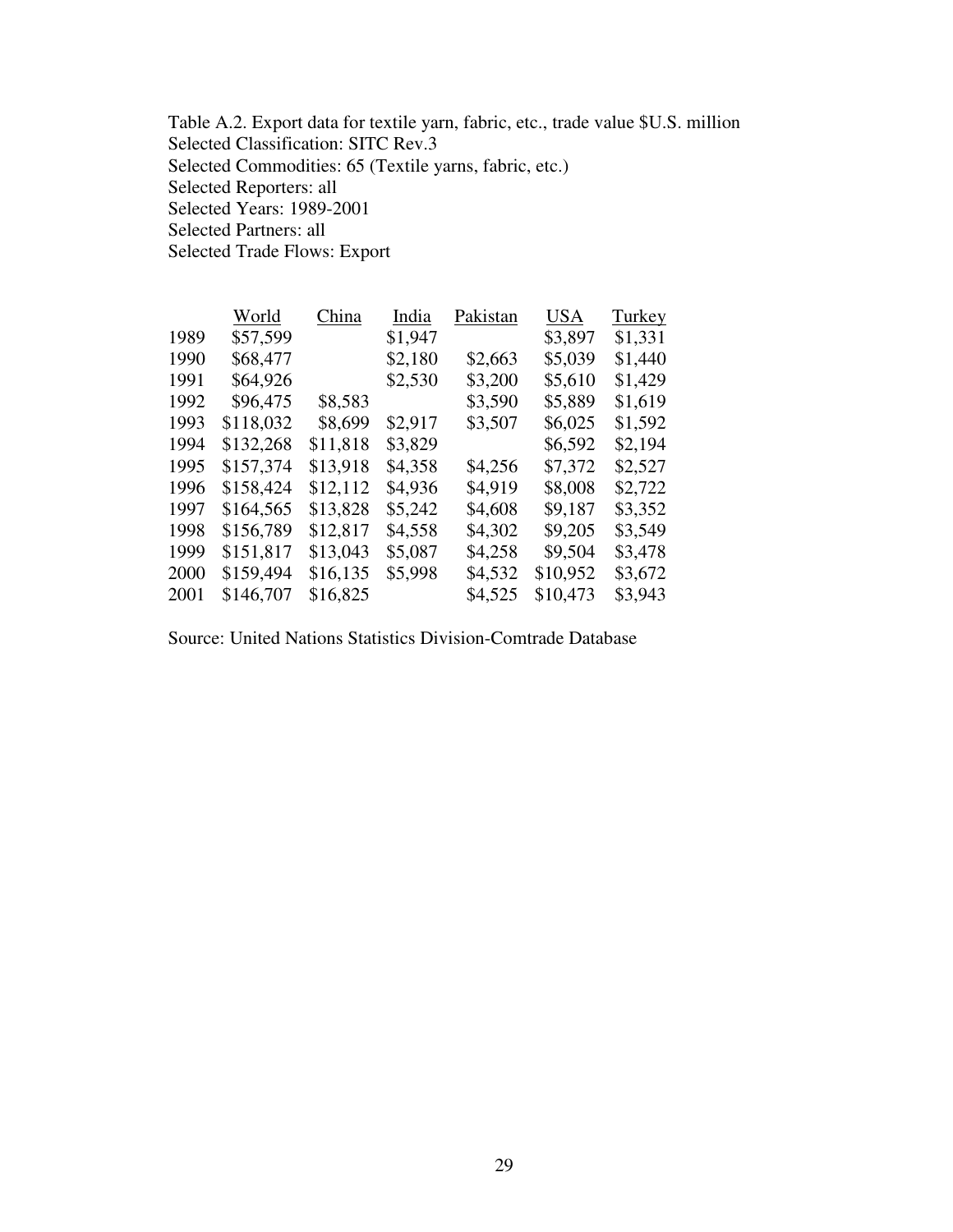|      | China | India | Pakistan | <b>USA</b> | Turkey |
|------|-------|-------|----------|------------|--------|
| 1989 |       | 184   |          | 87         | 239    |
| 1990 |       | 191   | 493      | 84         | 210    |
| 1991 |       | 214   | 495      | 81         | 210    |
| 1992 | 236   |       | 411      | 69         | 174    |
| 1993 | 247   | 153   | 430      | 72         | 166    |
| 1994 | 241   | 172   |          | 71         | 183    |
| 1995 | 213   | 177   | 458      | 68         | 200    |
| 1996 | 207   | 196   | 457      | 70         | 203    |
| 1997 | 195   | 194   | 458      | 72         | 209    |
| 1998 | 198   | 184   | 474      | 75         | 229    |
| 1999 | 200   | 171   | 484      | 78         | 234    |
| 2000 | 200   | 183   | 496      | 81         | 238    |
| 2001 | 206   |       | 500      | 84         | 224    |

# Table A.3. Calculated RCA Indices.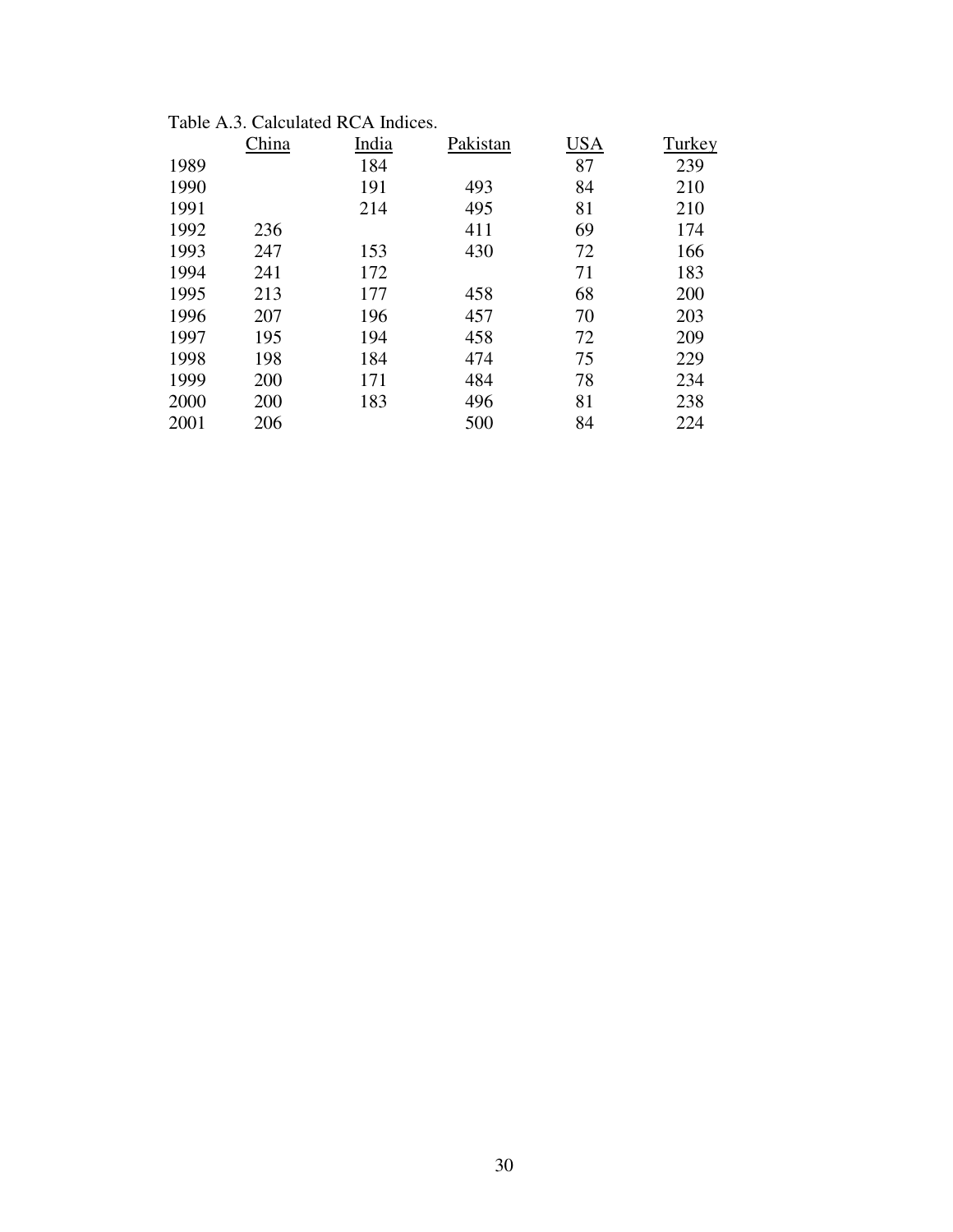|            | radic $A.7.$ Contoin Farm Frices, 20-count, $\phi$ OS per Knogram.<br>Pakistan | India  | $\underline{\mathbf{U}}\underline{\mathbf{S}}$ | <b>Turkey</b> | <b>Indonesia</b> |
|------------|--------------------------------------------------------------------------------|--------|------------------------------------------------|---------------|------------------|
| 2001       |                                                                                |        |                                                |               |                  |
| Jan        | \$1.78                                                                         | \$1.62 | \$3.38                                         | \$2.21        | \$2.09           |
| Feb        | \$1.72                                                                         | \$1.58 | \$3.38                                         | \$2.21        | \$1.97           |
| Mar        | \$1.82                                                                         | \$1.58 | \$3.38                                         | \$2.17        | \$2.01           |
| Apr        | \$1.78                                                                         | \$1.55 | \$3.38                                         | \$2.17        | \$2.05           |
| May        | \$1.78                                                                         | \$1.51 | \$3.38                                         | \$2.17        | \$1.97           |
| Jun        | \$1.78                                                                         | \$1.51 | \$3.03                                         | \$2.17        | \$1.97           |
| Jul        | \$1.78                                                                         | \$1.49 | \$2.81                                         | \$2.17        | \$1.90           |
| Aug        | \$1.78                                                                         | \$1.47 | \$2.71                                         | \$2.17        | \$1.92           |
| Sep        | \$1.58                                                                         | \$1.47 | \$2.71                                         | \$2.17        | \$1.74           |
| Oct        | \$1.39                                                                         | \$1.43 | \$2.68                                         | \$2.21        | \$1.74           |
| <b>Nov</b> | \$1.31                                                                         | \$1.39 | \$2.68                                         | \$2.21        | \$1.64           |
| Dec        | \$1.39                                                                         | \$1.39 | \$2.64                                         | \$2.21        | \$1.64           |
| 2002       |                                                                                |        |                                                |               |                  |
| Jan        | \$1.27                                                                         | \$1.35 | \$2.71                                         | \$2.21        | \$1.64           |
| Feb        | \$1.19                                                                         | \$1.19 | \$2.64                                         | \$2.21        | \$1.70           |
| Mar        | \$1.16                                                                         | \$1.16 | \$2.71                                         | \$2.21        | \$1.66           |
| Apr        | \$1.55                                                                         | \$1.14 | \$2.75                                         | \$2.21        | \$1.70           |
| May        | \$1.64                                                                         | \$1.18 | \$2.79                                         | \$2.21        | \$1.70           |
| Jun        | \$1.68                                                                         | \$1.19 | \$2.82                                         | \$2.21        | \$1.71           |
| Jul        | \$1.68                                                                         | \$1.23 | \$2.84                                         | \$2.21        | \$1.76           |
| Aug        | \$1.68                                                                         | \$1.31 | \$2.84                                         | \$2.26        | \$1.76           |
| Sep        | \$1.61                                                                         | \$1.47 | \$2.79                                         | \$2.26        | \$1.74           |
| Oct        | \$1.52                                                                         | \$1.51 | \$2.78                                         | \$2.26        | \$1.74           |
| <b>Nov</b> | \$1.46                                                                         | \$1.53 | \$2.78                                         | \$2.18        | \$1.73           |
| Dec        | \$1.52                                                                         | \$1.53 | \$2.69                                         | \$2.22        | \$1.73           |
| 2003       |                                                                                |        |                                                |               |                  |
| Jan        | \$1.61                                                                         | \$1.54 | \$2.67                                         | \$2.22        | \$1.73           |
| Feb        | \$1.63                                                                         | \$1.63 | \$2.69                                         | \$2.22        | \$2.01           |
| Mar        | \$1.96                                                                         | \$1.78 | \$2.74                                         | \$2.35        | \$2.07           |
| Apr        | \$1.90                                                                         | \$1.84 | \$2.74                                         | \$2.40        | \$2.07           |
| May        | \$1.90                                                                         | \$1.84 | \$2.70                                         | \$2.38        | \$2.01           |
| Jun        | \$1.72                                                                         | \$1.90 | \$2.79                                         | \$2.40        | \$1.96           |
| Jul        | \$1.68                                                                         | \$1.92 | \$2.70                                         | \$2.40        | \$1.96           |
| Aug        | \$1.72                                                                         | \$1.82 | \$2.70                                         | \$2.40        | \$1.90           |

Table A.4. Cotton Yarn Prices, 20-count, \$US per kilogram.

Source: *Cotton Outlook*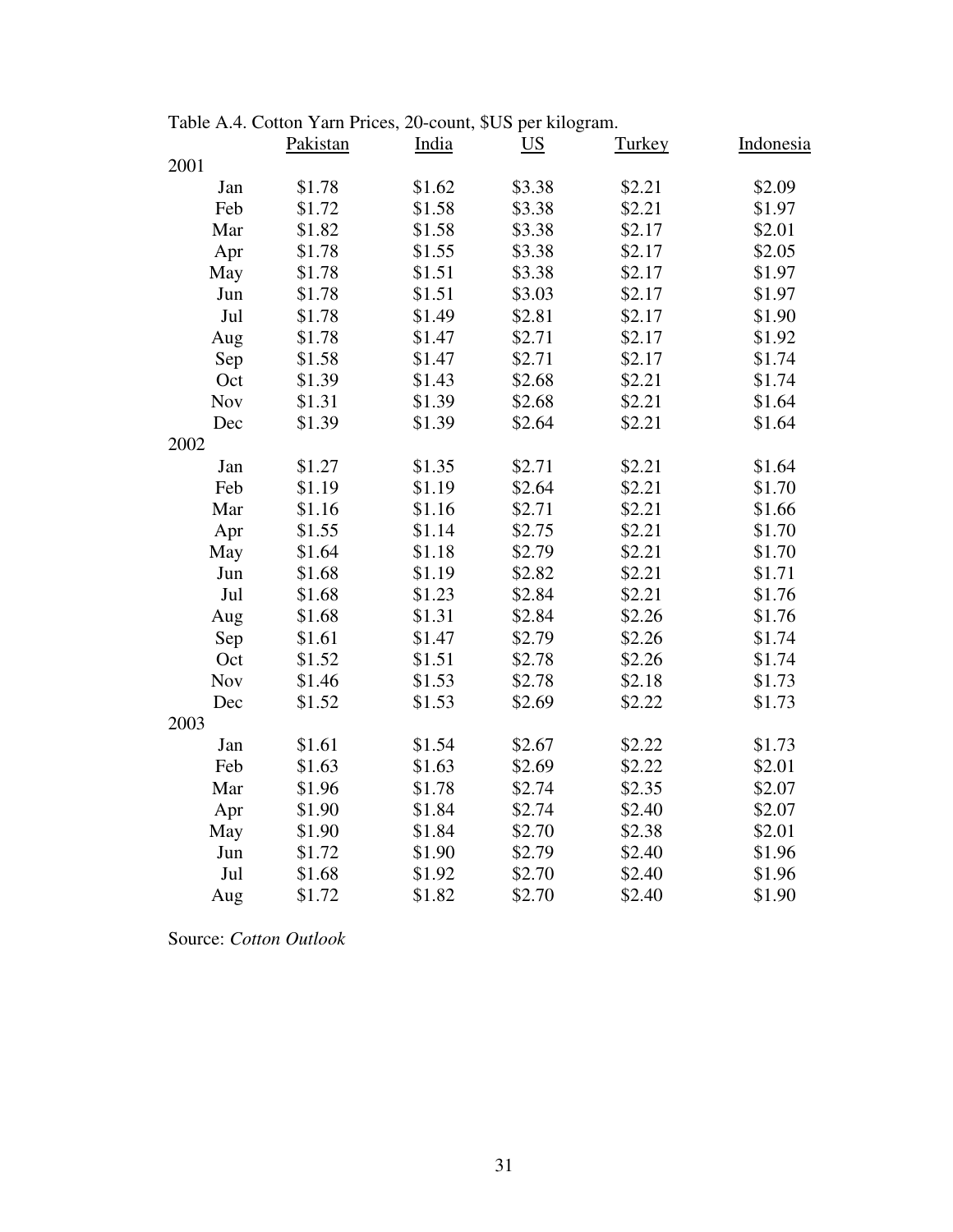|            | $\alpha$ contomed and the ratio $\beta$ count, $\phi$ corporation of $\alpha$<br>Pakistan | India  | $\overline{US}$ | <b>Turkey</b> | Indonesia |
|------------|-------------------------------------------------------------------------------------------|--------|-----------------|---------------|-----------|
| 2001       |                                                                                           |        |                 |               |           |
| Jan        | \$2.13                                                                                    | \$2.08 | \$3.84          | \$2.40        | \$2.25    |
| Feb        | \$2.08                                                                                    | \$2.08 | \$3.84          | \$2.40        | \$2.13    |
| Mar        | \$2.17                                                                                    | \$2.08 | \$3.84          | \$2.38        | \$2.17    |
| Apr        | \$2.13                                                                                    | \$2.04 | \$3.84          | \$2.38        | \$2.21    |
| May        | \$2.13                                                                                    | \$2.00 | \$3.84          | \$2.38        | \$2.13    |
| Jun        | \$2.13                                                                                    | \$2.04 | \$3.39          | \$2.38        | \$2.13    |
| Jul        | \$2.13                                                                                    | \$2.00 | \$3.10          | \$2.38        | \$2.04    |
| Aug        | \$2.04                                                                                    | \$1.92 | \$3.02          | \$2.38        | \$2.08    |
| Sep        | \$1.96                                                                                    | \$1.92 | \$3.02          | \$2.38        | \$1.90    |
| Oct        | \$1.90                                                                                    | \$1.83 | \$2.98          | \$2.35        | \$1.90    |
| <b>Nov</b> | \$1.77                                                                                    | \$1.71 | \$3.02          | \$2.35        | \$1.79    |
| Dec        | \$1.71                                                                                    | \$1.71 | \$3.02          | \$2.35        | \$1.79    |
| 2002       |                                                                                           |        |                 |               |           |
| Jan        | \$1.71                                                                                    | \$1.63 | \$3.14          | \$2.35        | \$1.79    |
| Feb        | \$1.63                                                                                    | \$1.58 | \$3.02          | \$2.35        | \$1.85    |
| Mar        | \$1.92                                                                                    | \$1.52 | \$3.01          | \$2.35        | \$1.83    |
| Apr        | \$2.17                                                                                    | \$1.52 | \$3.14          | \$2.35        | \$1.87    |
| May        | \$2.20                                                                                    | \$1.53 | \$3.24          | \$2.35        | \$1.87    |
| Jun        | \$2.18                                                                                    | \$1.53 | \$3.24          | \$2.35        | \$1.87    |
| Jul        | \$2.22                                                                                    | \$1.58 | \$3.27          | \$2.35        | \$1.93    |
| Aug        | \$2.22                                                                                    | \$1.66 | \$3.27          | \$2.40        | \$1.93    |
| Sep        | \$2.04                                                                                    | \$1.82 | \$3.20          | \$2.40        | \$1.90    |
| Oct        | \$2.02                                                                                    | \$1.86 | \$3.19          | \$2.40        | \$1.90    |
| <b>Nov</b> | \$2.01                                                                                    | \$1.88 | \$3.19          | \$2.31        | \$1.88    |
| Dec        | \$1.96                                                                                    | \$1.89 | \$3.09          | \$2.35        | \$1.88    |
| 2003       |                                                                                           |        |                 |               |           |
| Jan        | \$2.00                                                                                    | \$1.91 | \$3.09          | \$2.37        | \$1.88    |
| Feb        | \$2.03                                                                                    | \$2.03 | \$3.10          | \$2.37        | \$2.12    |
| Mar        | \$2.31                                                                                    | \$2.14 | \$3.11          | \$2.40        | \$2.23    |
| Apr        | \$2.46                                                                                    | \$2.20 | \$3.11          | \$2.50        | \$2.20    |
| May        | \$2.40                                                                                    | \$2.22 | \$3.12          | \$2.47        | \$2.12    |
| Jun        | \$2.23                                                                                    | \$2.16 | \$3.15          | \$2.45        | \$2.12    |
| Jul        | \$2.18                                                                                    | \$2.18 | \$3.20          | \$2.45        | \$2.01    |
| Aug        | \$2.18                                                                                    | \$2.04 | \$3.20          | \$2.45        | \$1.98    |

Table A.5. Cotton Yarn Prices, 30-count, \$US per kilogram.

Source: *Cotton Outlook*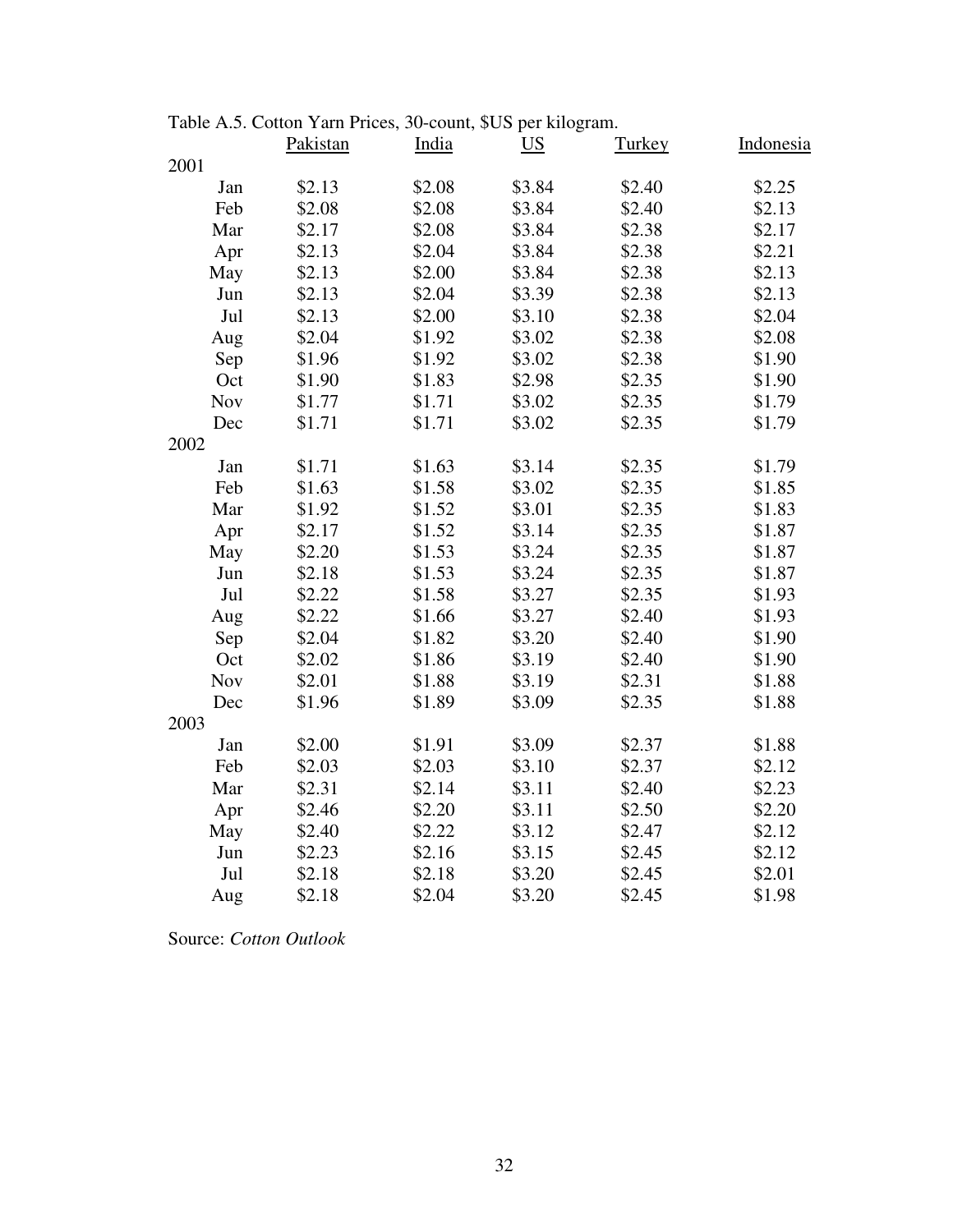|             |                |                | Table A.O. Exchange Rate History, Real Values, National Currency per US Currency |                       |
|-------------|----------------|----------------|----------------------------------------------------------------------------------|-----------------------|
|             | Pakistan       | India          | Turkey                                                                           | Indonesia             |
| Date        | Rupee per \$US | Rupee per \$US | Lira per \$US 100                                                                | Rupiah per 1/100 \$US |
| $Jan-01$    | 58.86          | 46.91          | 57.98                                                                            | 91.36                 |
| Feb-01      | 59.71          | 47.26          | 64.67                                                                            | 92.71                 |
| Mar-01      | 60.45          | 47.27          | 77.05                                                                            | 96.88                 |
| Apr- $01$   | 61.00          | 47.30          | 88.10                                                                            | 106.36                |
| $May-01$    | 62.37          | 47.33          | 79.26                                                                            | 106.14                |
| $Jun-01$    | 64.07          | 46.92          | 82.48                                                                            | 105.38                |
| $Jul-01$    | 64.24          | 46.29          | 87.47                                                                            | 97.37                 |
| Aug-01      | 63.77          | 45.97          | 90.00                                                                            | 80.46                 |
| Sep-01      | 64.00          | 46.79          | 89.75                                                                            | 84.60                 |
| Oct-01      | 61.98          | 47.20          | 91.84                                                                            | 91.07                 |
| Nov-01      | 60.51          | 46.21          | 83.39                                                                            | 93.44                 |
| Dec-01      | 60.01          | 46.25          | 76.82                                                                            | 91.21                 |
| $Jan-02$    | 59.95          | 46.92          | 68.81                                                                            | 88.29                 |
| Feb-02      | 59.52          | 47.59          | 67.36                                                                            | 86.16                 |
| Mar-02      | 58.95          | 47.69          | 66.92                                                                            | 83.53                 |
| Apr-02      | 59.07          | 48.05          | 64.09                                                                            | 80.25                 |
| May-02      | 59.58          | 47.81          | 67.43                                                                            | 76.86                 |
| $Jun-02$    | 59.23          | 47.42          | 73.48                                                                            | 73.88                 |
| $Jul-02$    | 58.48          | 46.76          | 78.54                                                                            | 75.31                 |
| Aug-02      | 58.07          | 46.42          | 76.34                                                                            | 74.79                 |
| Sep-02      | 57.82          | 46.29          | 74.41                                                                            | 74.90                 |
| Oct-02      | 57.73          | 46.14          | 72.34                                                                            | 76.55                 |
| $Nov-02$    | 57.32          | 45.94          | 68.28                                                                            | 74.06                 |
| Dec-02      | 57.17          | 46.08          | 66.33                                                                            | 71.86                 |
| $Jan-03$    | 57.05          | 46.18          | 67.85                                                                            | 71.09                 |
| Feb-03      | 57.02          | 46.22          | 65.55                                                                            | 71.56                 |
| Mar-03      | 57.20          | 46.19          | 65.40                                                                            | 72.45                 |
| Apr-03      | 56.74          | 45.22          | 62.40                                                                            | 71.07                 |
| $May-03$    | 56.80          | 44.82          | 56.53                                                                            | 67.73                 |
| $Jun-03$    | 56.95          | 44.23          | 53.88                                                                            | 66.37                 |
| $Jul-03$    | 56.55          | 43.78          | 54.02                                                                            | 65.43                 |
| Aug- $03$   | 56.41          | 43.62          | 52.61                                                                            | 66.54                 |
| $Sep-03$    | 56.40          | 43.54          | 51.64                                                                            | 65.94                 |
| Oct-03      | 55.39          | 42.73          | 52.91                                                                            | 65.54                 |
| $Nov-03$    | 54.62          | 42.66          | 53.54                                                                            | 65.27                 |
| $Dec-03$    | 54.51          | 42.72          | 51.92                                                                            | 65.04                 |
| Source: ERS |                |                |                                                                                  |                       |

Table A.6. Exchange Rate History, Real Values, National Currency per US Currency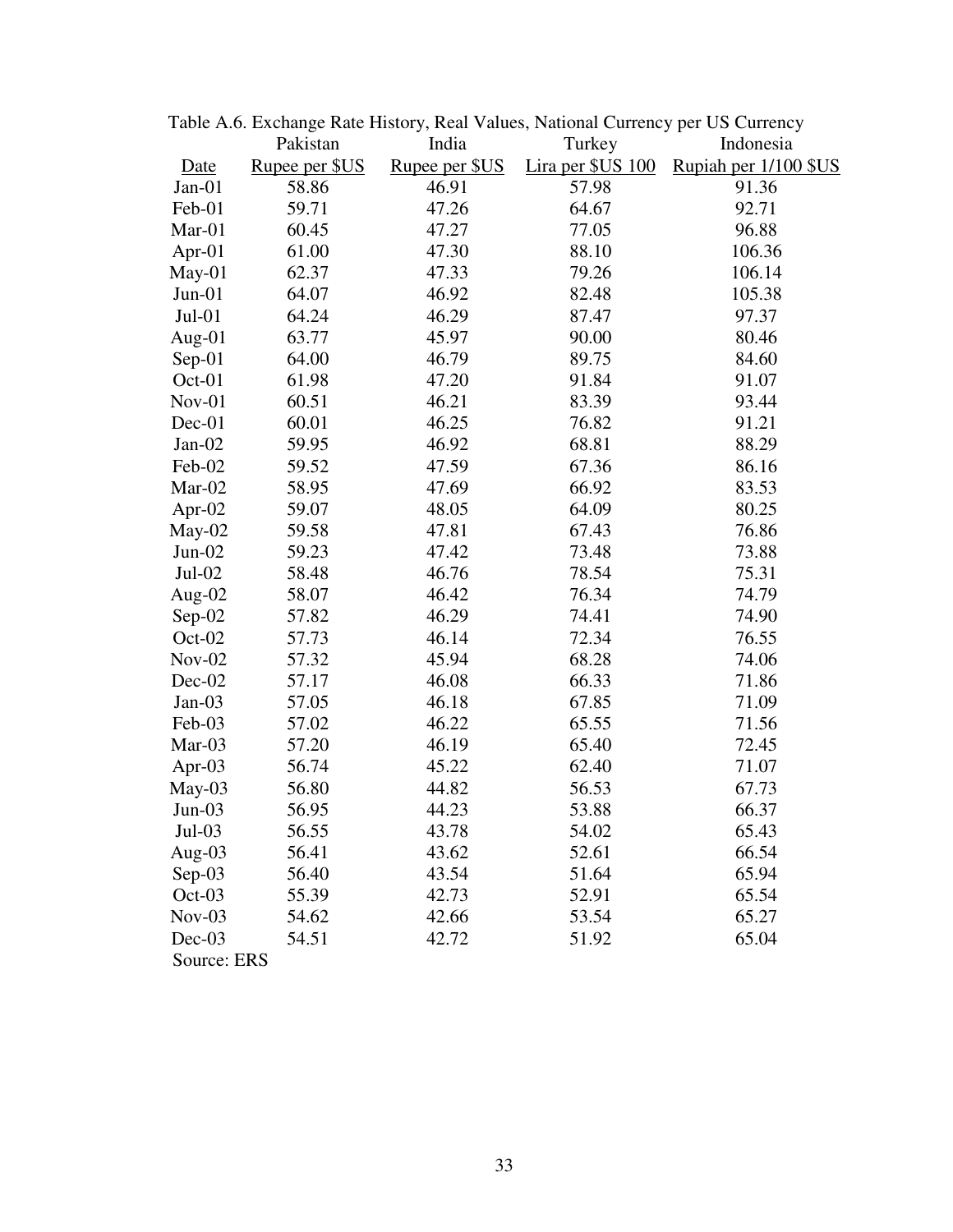| Table A.7. Shipping rates, from foreign port to port of Los Angeles. |            |                |            |           |             |  |
|----------------------------------------------------------------------|------------|----------------|------------|-----------|-------------|--|
|                                                                      | Evergreen  | Maersk-Sealand | K-Line     | kilograms | shipping/kg |  |
| Turkey                                                               |            | \$3,592.79     |            | 19500     | \$0.18      |  |
| India                                                                | \$5,759.00 |                |            | 19500     | \$0.30      |  |
| Indonesia                                                            | \$4,959.00 |                | \$3,950.00 | 19500     | \$0.25      |  |
| Pakistan                                                             | \$5,759.00 |                |            | 19500     | \$0.30      |  |
| Source: Online response from various shipping companies.             |            |                |            |           |             |  |

Table A.7. Shipping rates, from foreign port to port of Los Angeles.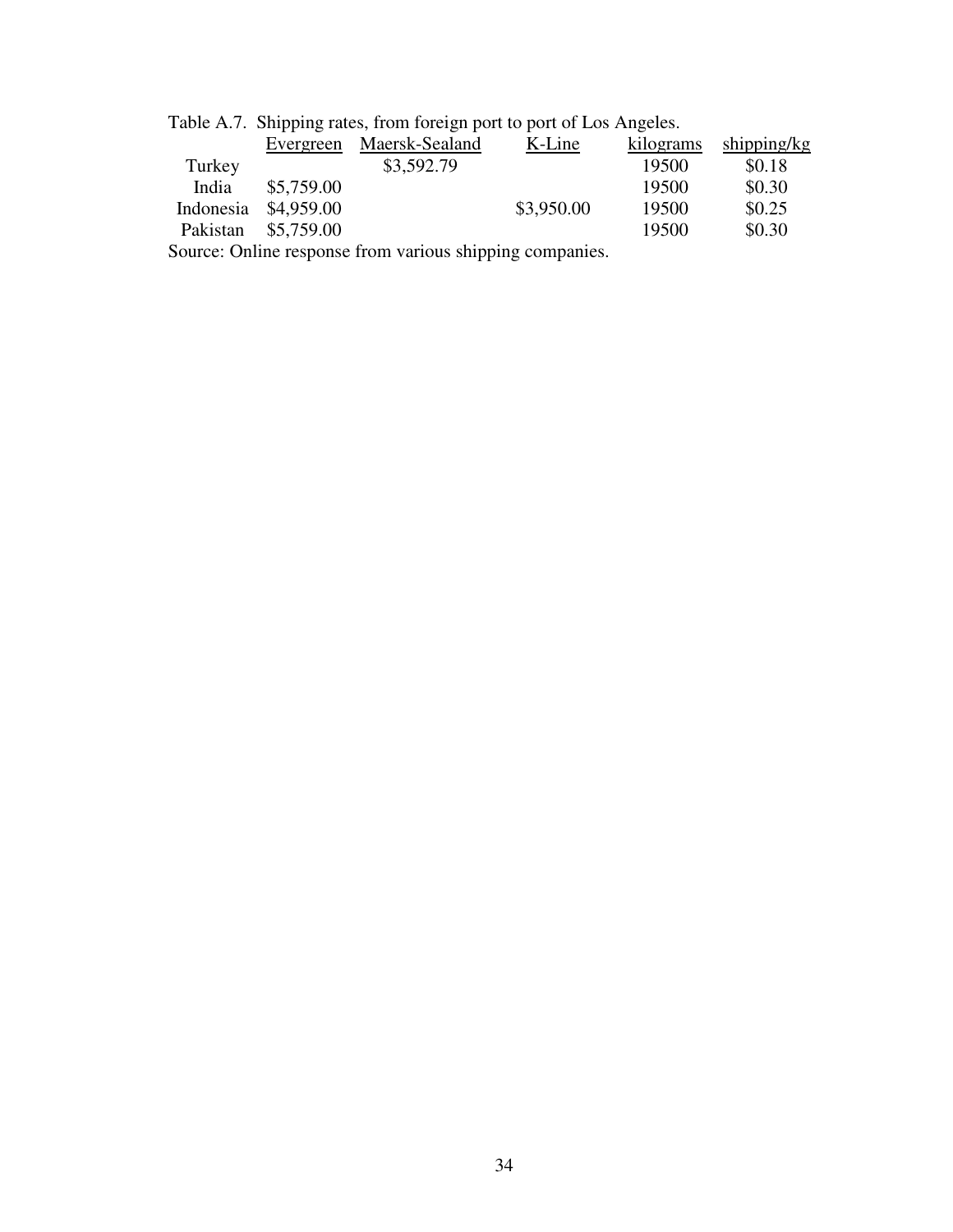

Figure A.1. Exchange Rate History, Real Values

Source: ERS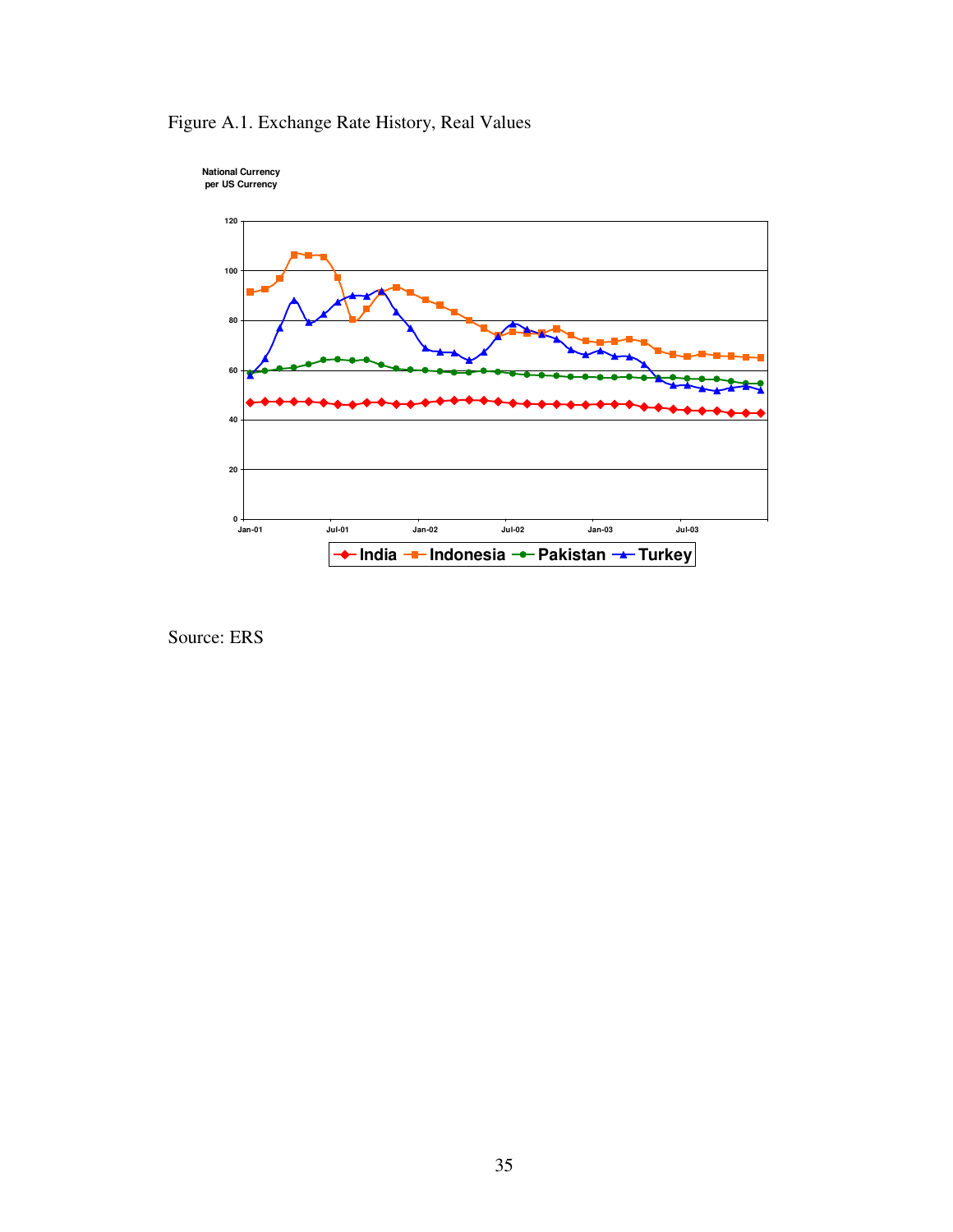### CHAPTER II

## BUSINESS MODELS FOR COMPETITIVE SUCCESS

## IN THE UNITED STATES TEXTILE INDUSTRY

*The essence of formulating competitive strategy is relating a company to its environment. ...the best strategy for a given firm is ultimately a unique construction reflecting its particular circumstances.* 

--Michael Porter (*Competitive Strategy*, p. 3)

#### **Introduction**

Competition in mature industries is characterized by its intensity, even to the point of being considered cutthroat. If this type of competition can be defined by such factors as subnormal earnings over a considerable period of time, excess capacity, a lowered pricing structure, and significant import penetration (Reynolds, 1940), then the current industrial environment for U.S. textile manufacturers certainly fits this description. While firms competing in declining industries may face particular challenges as to the nature of competition and the availability of strategic alternatives, the literature of strategic management suggests that even in declining industries, opportunities exist for high financial returns given the selection of appropriate strategies (Hamermesh and Silk, 1979; Porter, 1980).

A fundamental purpose of strategic management is to develop a comprehensive blue print of business activity as well as a format by which business success might be measured. The primary objective of the firm is superior financial performance via a competitive advantage in the marketplace through the development of distinctive or unique capabilities (Hunt and Morgan, 1995). The business model of the firm is how the firm is organized to develop this competitive capability (Best, 2001). In the context of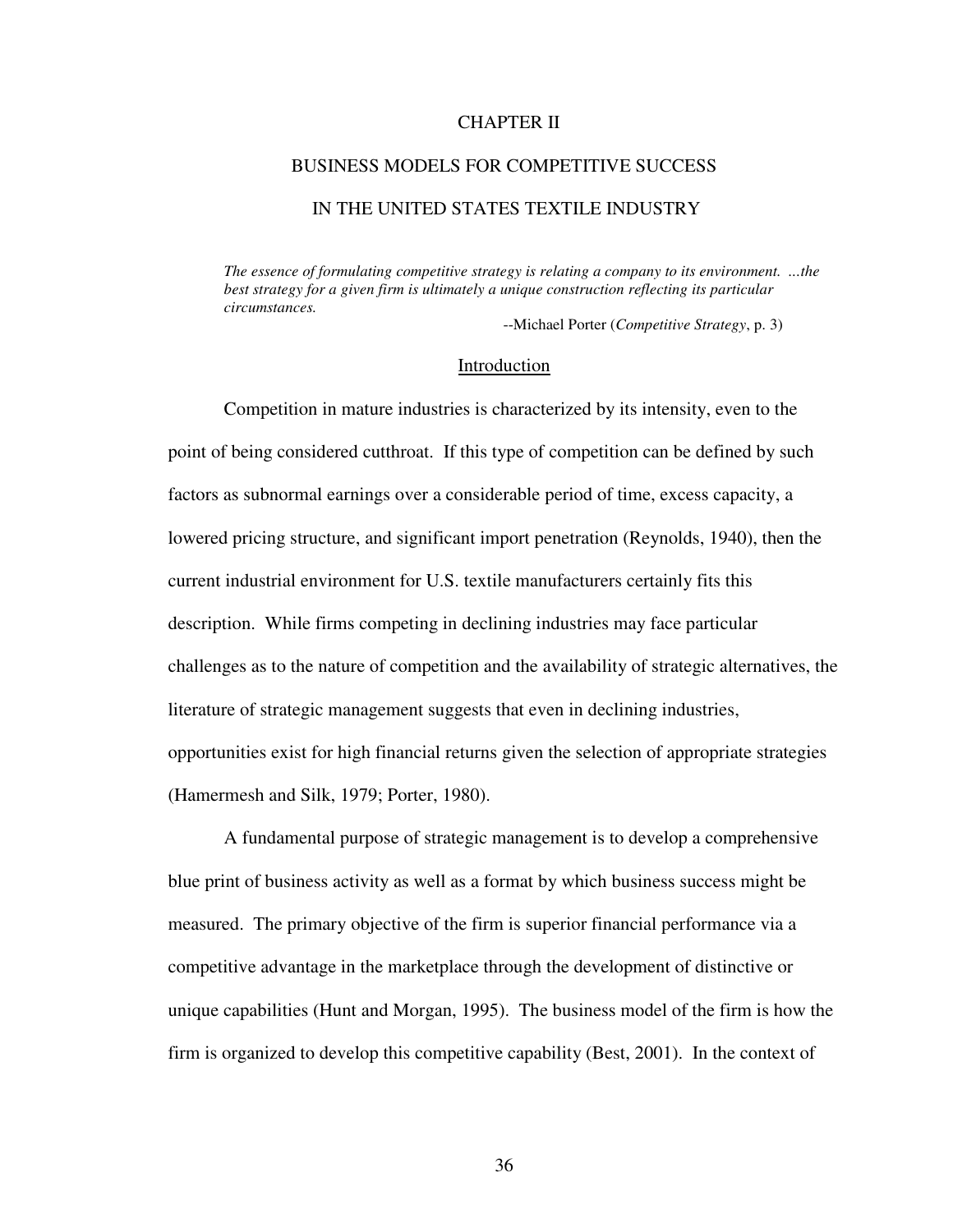strategic management, the business model may be described as the combination of firm level structures and strategies appropriate for a given industrial environment. As misalignment between structure and strategy is recognized, the strategic plan may need to be revised to account for unanticipated developments or dynamic economic conditions. Strategic management then, might be described as the managerial equivalent of the scientific method—one starts with a hypothesis, which is tested in action, and revised as necessary (Magretta, 2002). By evaluating how the strategic decisions of firms affect their financial performance, insight may be gained as to the "best management practices" for firms in specific economic environments.

The problem of strategic choice in declining industries has not been a topic of considerable research. Writing in 1979, Hamermesh and Silk note:

Despite the increasing need for competent management in stagnant industries, little research has been conducted on what strategies make the most sense in such industries (p. 161).

Harrigan (2003) suggests that not much has changed. "Strategy research has not devoted much attention to the problems of declining industries" (p. 2) even though "[t]here may be several strategies appropriate for firms facing an environment of significantly declining demand" (p.13). The purpose of the present paper is to evaluate firm business models in a declining industry in order to relate these to their respective financial outcomes. These business models will be distinguished by the firm level structures, strategies employed, and the strategic intent of the firm. It will then be possible to attribute the financial outcomes of individual firms in the industry to their respective business models. It is hoped that this analysis will identify strategies that are more likely to produce successful financial outcomes in declining industries.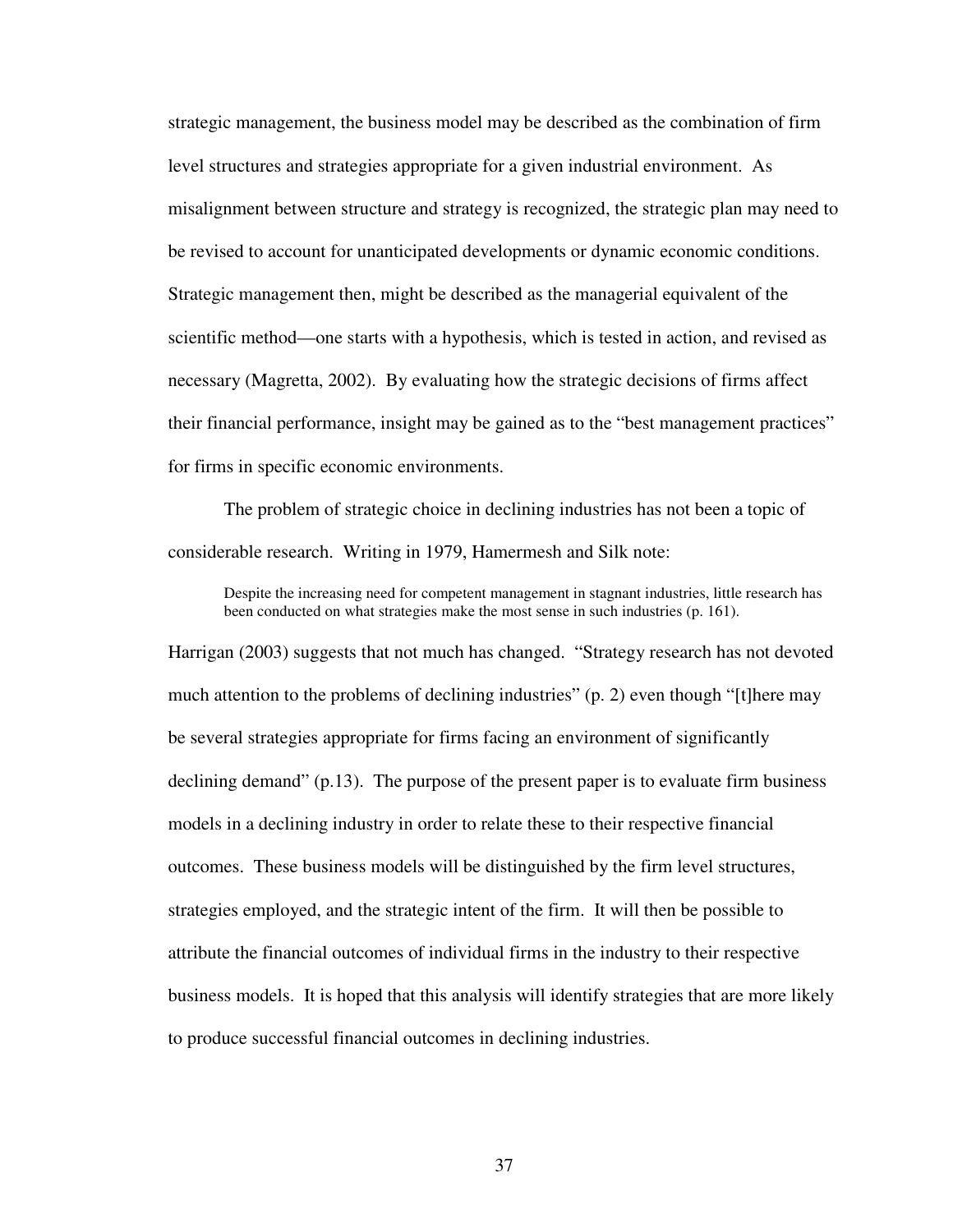The focus of this analysis was on the U.S. textile industry. This industry is facing increasing competition from textile producers overseas, especially Asia, where lower labor cost is thought to give these foreign producers a substantial competitive advantage over developed nations where wage rates are much higher. Figure 1 depicts the basic elements of the textile production process from the beginning phase of raw cotton processing through the creation of textile products and ultimate end uses such as apparel, floor coverings, and household furnishings.



Figure 1. Transforming Fiber into Finished Goods Source: MacDonald (1988)

While relatively higher wage rates in the United States precludes significant longterm competitive viability in the labor intensive apparel segment of the industry, the same may not hold for earlier phases of the manufacturing process. The textile product segment, where cotton bales are initially opened and processed into yarns and fabrics, is largely capital, not labor, intensive. U.S. manufacturers may yet hold a competitive advantage in this aspect of the industry given their experience, expertise, and innovation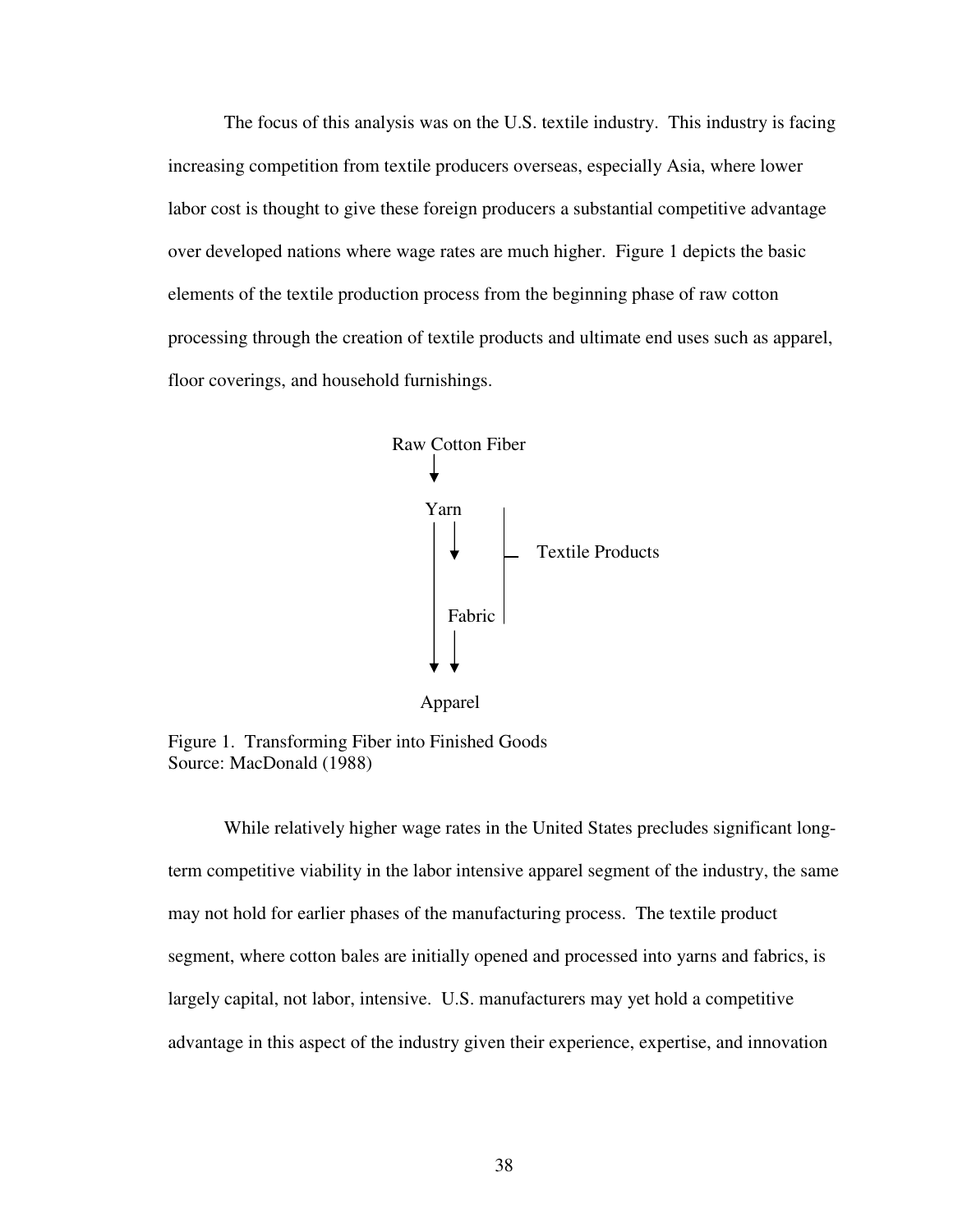in the productive process, their close proximity to abundant sources of raw material, and advantages related to a stable and low-cost capital market. There may yet remain opportunities for successful performance in the initial phases of the cotton textile industry.

In this paper, we provide a review of literature that discusses the relationship between firm performance and the structures and strategies by which firms organize themselves to achieve successful performance. This is followed by a section in which the basic elements or factors that are shown to influence performance are analyzed and integrated into a conceptual model. The next section provides a description of the statistical and data collection methods used in this analysis. Following a report of empirical results in the next section, the conclusion draws together implications of the findings for the strategic management discipline and suggests possibilities for future research.

#### Literature Review

Strategic management deals with the determined goals and courses of action for a specific firm. The role that these goals, methods, and means play in the performance of a firm is the subject of much research in the strategic management discipline. An overview of this literature is provided here to inform our study of strategic choice in declining industries.

Andrews (1980) conceptualizes firm strategy as a "pattern" related to a firm's environment. This pattern represents the interdependence of purposes, policies, and organized action. Opportunities for competitive advantage exist when this pattern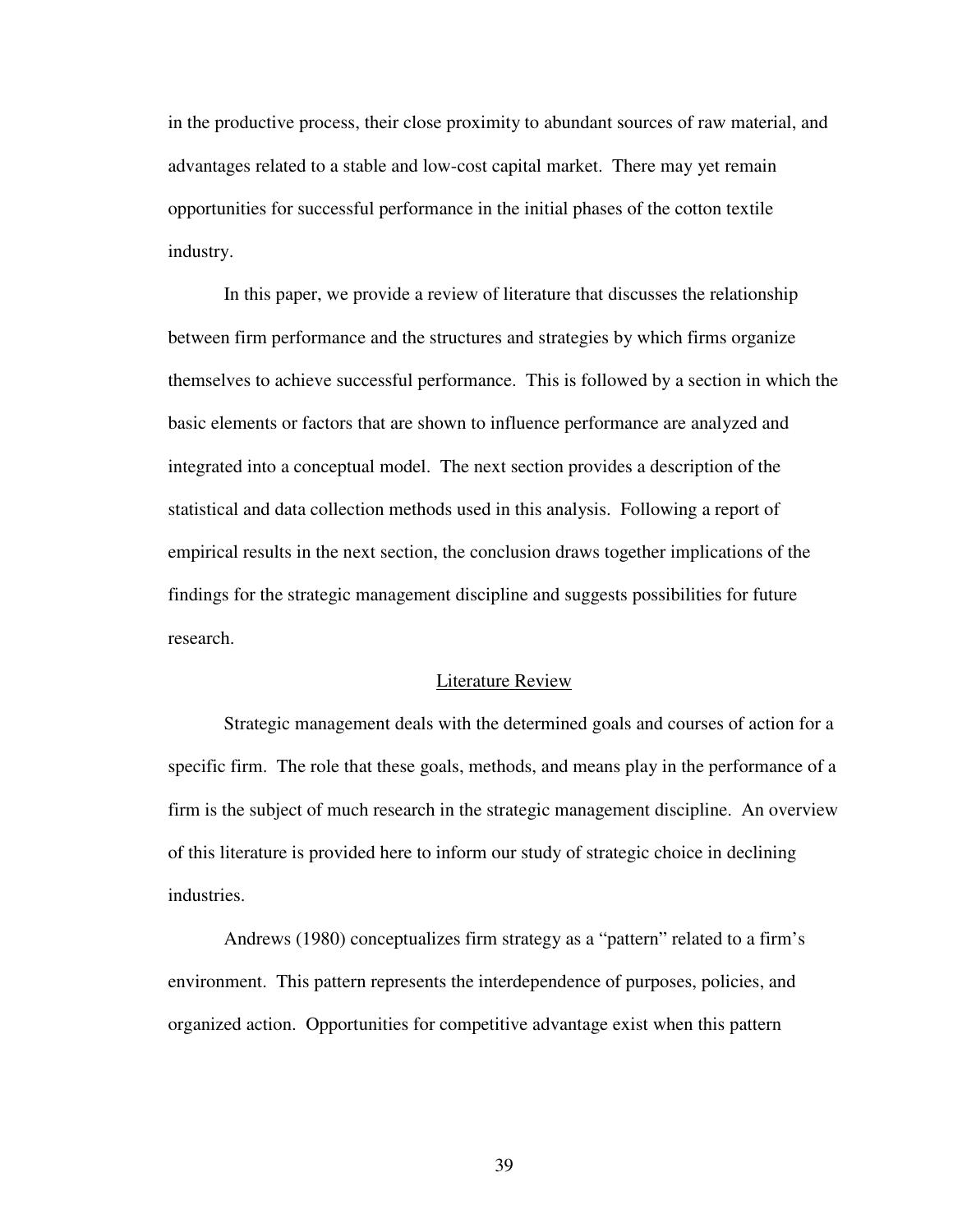"…crystallizes from the formless reality of a company's environment a set of problems an organization can seize upon and solve" (p. 20).

Firms competing in declining industries may face particular challenges as to the nature of competition and the availability of appropriate strategic alternatives. Hamermesh and Silk (1979) present three common characteristics of business strategies that have succeeded in low-growth or mature industries (see also Porter, 1980):

- 1. they identify, create, or exploit growth segments within their industries (niche market strategy);
- 2. they emphasize product quality and innovative product improvement (differentiation strategy); or
- 3. they systematically and consistently improve the efficiency of their production distribution systems (low cost strategy).

Porter maintains that firms will achieve and sustain competitive advantage only as they focus on one strategy or the other. These strategies require different capabilities and firms which attempt to be all things to all customers will become "stuck in the middle". Performance will suffer for those firms that do not recognize the exclusivity of these strategic options.

Harrigan (2003) bases studies of strategic choice in declining industries (what she calls the 'endgame') on three primary assumptions:

- 1. There are and have been several business strategies which might be appropriate for coping with declining demand within a particular industry environment.
- 2. The declining business's industry structural traits define the endgame environment, and hence they influence the selection of strategies which might be appropriate for coping with declining demand.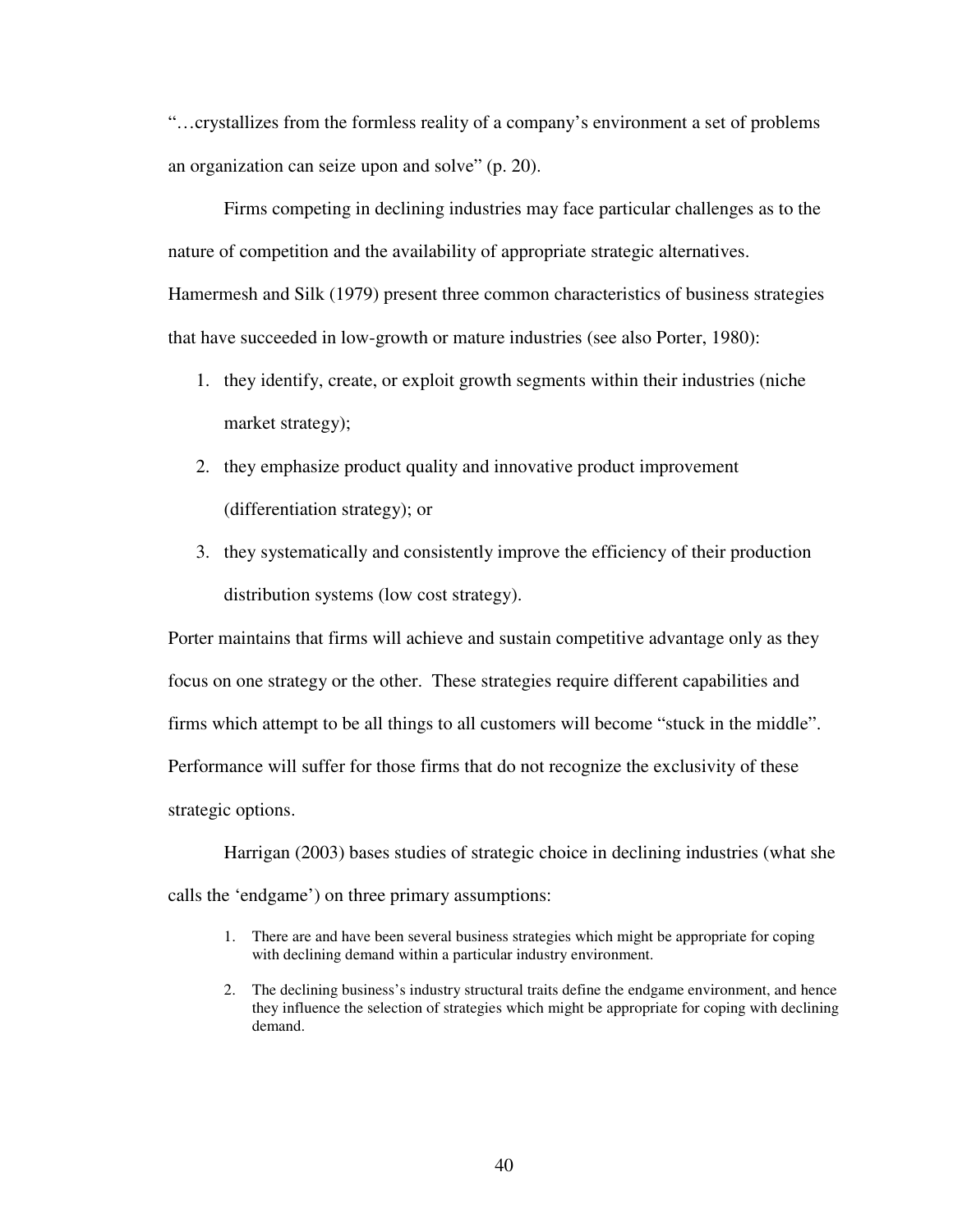3. The presence of differences among each industry competitor's perceptions, its strategic needs, and its internal corporate strengths suggest that, within the range of strategy options which might be appropriate for a particular industry endgame, different firms will choose different endgame strategies. (p. 53)

Apt strategies are based on the interaction of industry traits and relative firm competitive strength. Table 1 illustrates the hypothesized relationship between an industry in decline, firm competitive advantage, and strategic choice.

|                                               | Firm possesses relative   | Firm has relative     |
|-----------------------------------------------|---------------------------|-----------------------|
|                                               | competitive strength      | competitive weakness  |
|                                               | "Increase the investment" | "Shrink selectively"  |
| Favorable industry traits                     | or                        | or                    |
|                                               | "Hold investment level"   | "Milk the investment" |
|                                               | "Shrink selectively"      |                       |
| Unfavorable industry traits                   | or                        | "Get out now"         |
|                                               | "Milk the investment"     |                       |
| $\text{Source: Harrison}$ $2003(n \text{ A})$ |                           |                       |

Table 1. Recommended Strategies for a Declining Industry

Source: Harrigan, 2003 (p. 44)

A favorable declining industry is characterized by such factors as the ability to effectively differentiate products to protect them from substitutes, high switching costs, the ability to easily convert assets to other uses, and competition that is considered to lack volatility.

Unfavorable industry traits are those where demand for the product is declining rapidly, substitute products are absolutely lower in costs and switching costs are low, assets are highly industry specific, and competition is volatile as firms compete aggressively for remaining market share.

Following is a brief explanation of each of these strategic alternatives: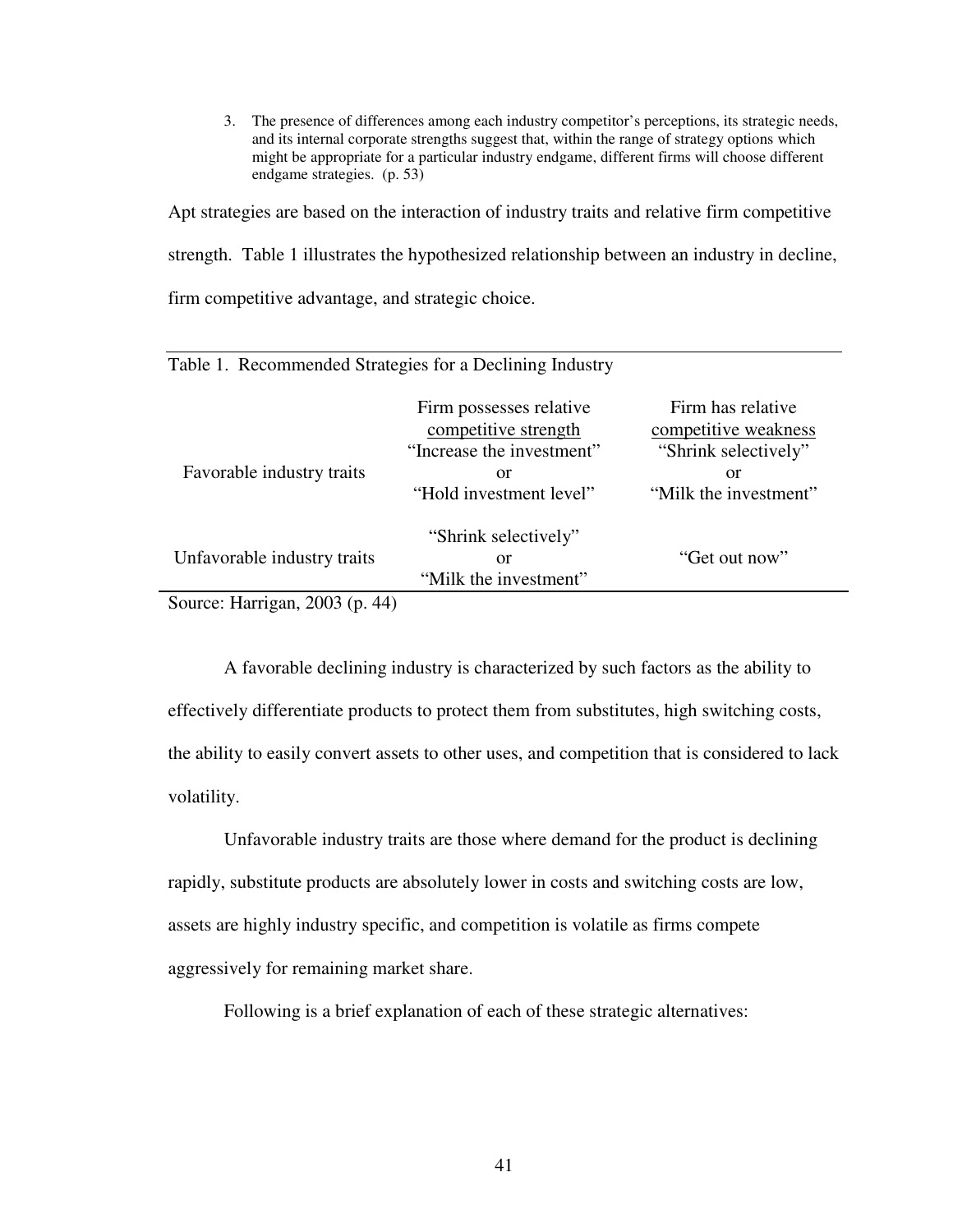- 1. Increased investment—reinvesting in the declining industry to attain market dominance or to achieve market leadership. This industry commitment may take the form of acquiring competitors or other expansionary tactics.
- 2. Hold investment level—some reinvestment may be made in the declining industry that allows the firm to compete by employing the same basic competitive tactics while waiting for competition to wane or industry uncertainty to resolve.
- 3. Shrink selectively—a repositioning strategy which seeks to maintain and even reinvest in niches of industry demand that have continuing profitable prospects while divesting assets in areas that lack such prospects.
- 4. Milk the investment—a harvest strategy that seeks to retrieve the value of earlier investments and a commitment to depart from the industry as soon as financial or corporate criteria are satisfied.
- 5. Divest now—stop losses and get out now by selling assets to competitors or ceasing operations before conditions deteriorate further.

Harrigan concludes that a successful firm in a declining industry will craft firm strategy

based on its capabilities and strengths relative to rivals and the degree to which

competition in the declining industry is favorable or unfavorable as defined above.

Consistent with Harrigan, Ring (2000) points out two important, underlying

dimensions of strategic management that are important for the strategic alternatives

presented above: (1) strategies are directed at and formed in response to the external

environment and (2) strategies are directed inwardly in an effort to "…coalign

organizational resources with environmental opportunities and constraints" (p. 91). And

it is through appropriate strategic response to the external environment that financial

outcomes will be improved. Turning again to Andrews:

It is the unity, coherence, and internal consistency of a company's strategic decisions that position the company in its environment and give the firm its identity, its power to mobilize its strengths, and its likelihood of success in the marketplace. (p.20)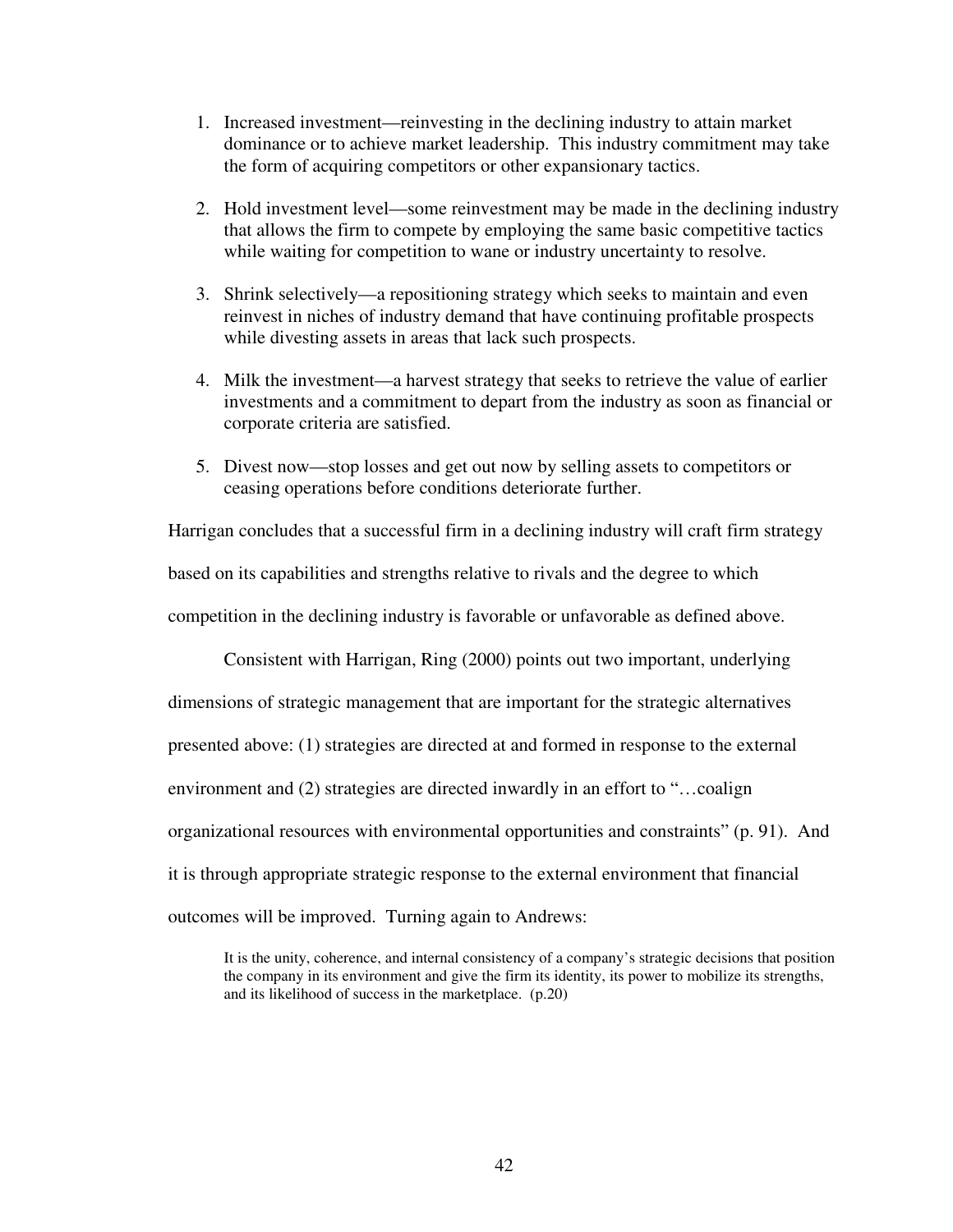The dynamic relationship between industrial environment, the business model of a particular firm, and financial performance has been the focus of many researchers in business and economics for a number of years. But a central issue in this research is whether firm performance is more influenced by the industrial environment (as in Industrial Organization theory) or firm level effects (per the theories of Strategic Management). The question raised is whether organizational factors (strategic choices) are the primary determinants of firm performance or do industry effects dominate? Warren Buffet, CEO of Berkshire Hathaway observes:

When an industry with a reputation for difficult economics meets a manager with a reputation for excellence, it is usually the industry that keeps its reputation intact. (as quoted by Collis and Ghemawat, 2001, p.171)

Buffet's view is consistent with industrial organizational theorists who contend that industry effects, those attributes common to an industry, dominate and explain firm performance over time. The resource-based view holds that firm effects primarily influence performance outcomes. These firm effects are those characteristics that are unique to a firm within an industry.

 Different researchers have produced disparate results in their studies of which effect dominates in explaining firm performance: markets or management. Roquebert, Phillips, and Westfall (1995) explain that much of the variation in findings may result from the time period in which data were gathered, differences in estimation methods, and assumptions regarding relevant variables. They, along with the studies cited below, find support in the present economic and competitive environment for the proposition that "…variance within industries is greater than variance across industries" (p. 662). This is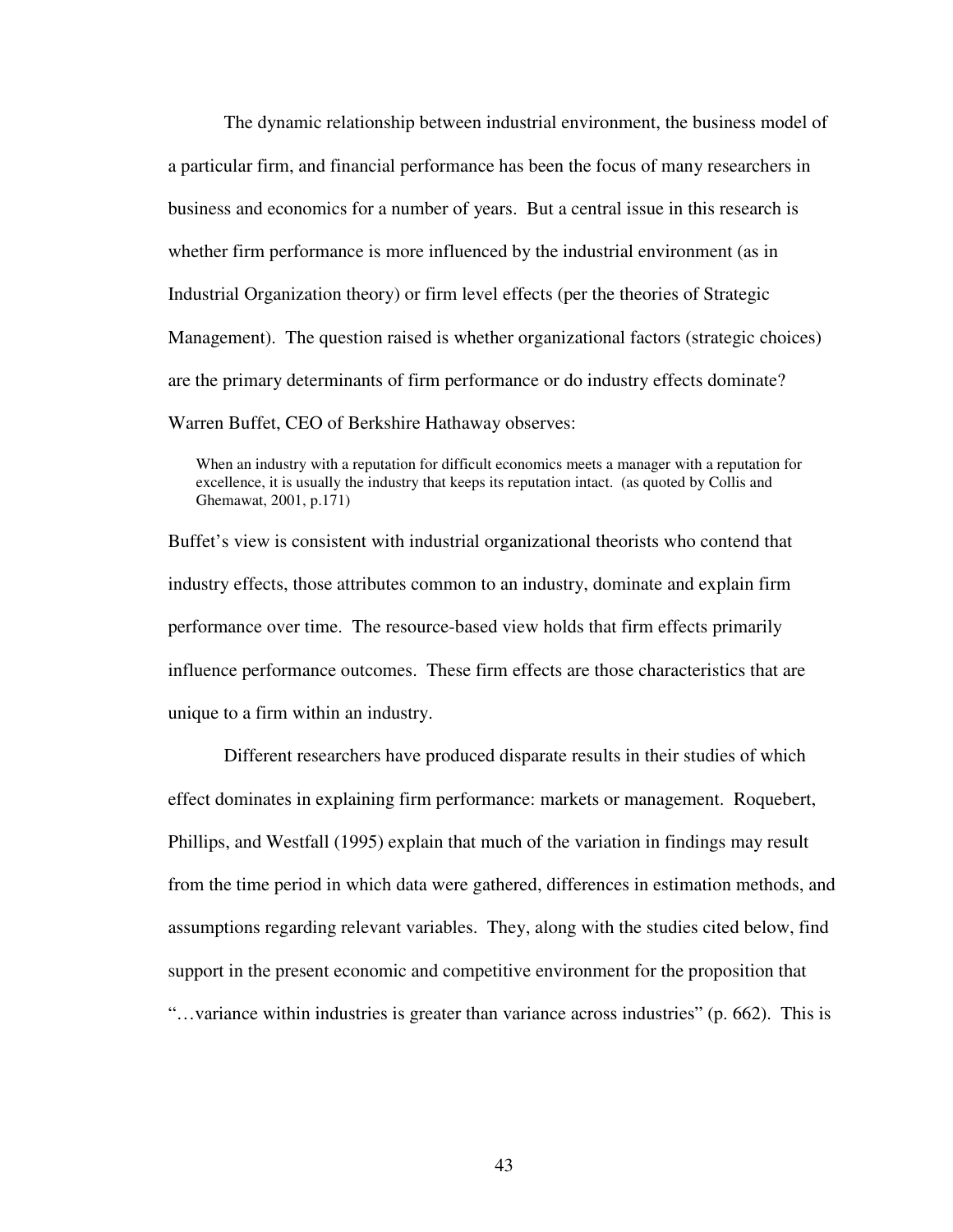evidence for these authors that strategic management theory has an important role to play in explanations of firm performance.

Rumelt (1991) studies empirical evidence of industry importance and reports that corporate effects account for 0.8 percent of the variation in performance on return on capital, industry effects 8.3 percent, and business unit effects 46.4 percent. Rumelt concludes:

…by far the most important sources of rents in U.S. manufacturing businesses are due to resources or market positions that are specific to particular business units rather than to corporate resources or to membership in an industry. (p. 182)

McGahan and Porter (1997) find that, while explained variation in firm profitability varies across industries, for U.S. manufacturing, year effects explain 2 percent, industry 11 percent, and business specific effects 35 percent. The conclusions of this analysis support the contention "…that industry effects contribute importantly to variation in business-specific profitability" while "In manufacturing…segment-specific effects account for a relatively high portion of variance" (p. 29).

Mauri and Michaels (1998) examine the influence of industry effects compared to firm effects on firm financial performance and find that while industrial environment influences the development of certain homogenous competitive strategies (especially in research and development and advertising), it is the unique resource endowment of a firm that explains the majority of financial performance. Using return on assets (ROA) as the dependent variable, firm effects account for 30 percent of the variation in a five year study compared to 5 percent industry effects. In the 15 year period of analysis, firm effects explain approximately 19 percent compared to 4 percent industry. Consistent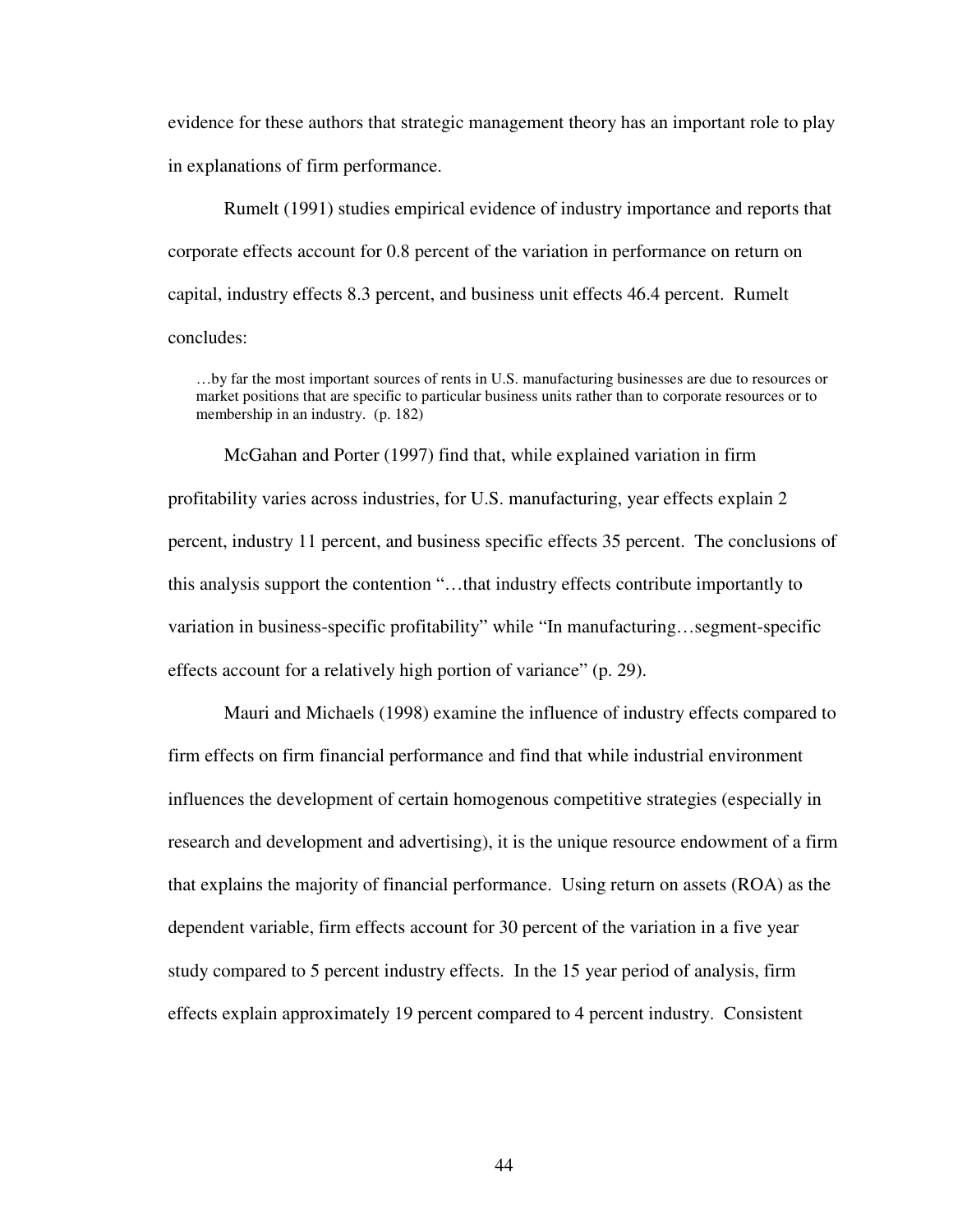with the research referenced here, this study focused on the variables which explain the preponderance of organizational performance: firm level strategic choice.

Miller (1988) investigates the structures and environments of undiversified firms to business strategy. The contention of this research is that "…good performers will exhibit significant complementarities of strategy with structure and environment (p. 281) and that a poor match will hurt performance. Porter's generic strategies of *differentiation*, *cost leadership*, and *focus* are tested for appropriateness against various industry environments and organizational structures to reveal positive or negative correlations with successful financial performance. The results of this analysis support the hypothesis that these strategies relate to industry environment. Innovation and differentiation are found to positively correlate to uncertain environments and cost leadership positively correlates to stable, predictable settings. Support is also shown for the relationship between strategy and structure. A strategy of product differentiation is shown to be both predicted and more successful when the structure of the firm is such that scientists and engineers are in a position to exert power and authority in the development of firm policy. Conversely, in such a structure, cost leadership is less likely to be the selected strategy and is less likely to be successful. The selection and success of a cost leadership strategy is supported by an organizational structure based more strongly on the high use of formal controls.

Miller tests three other hypotheses with interesting conclusions. First, that strategy or structure alone, not matched to one another, will not contribute to successful financial performance. In other words, a strategy in the wrong environment or associated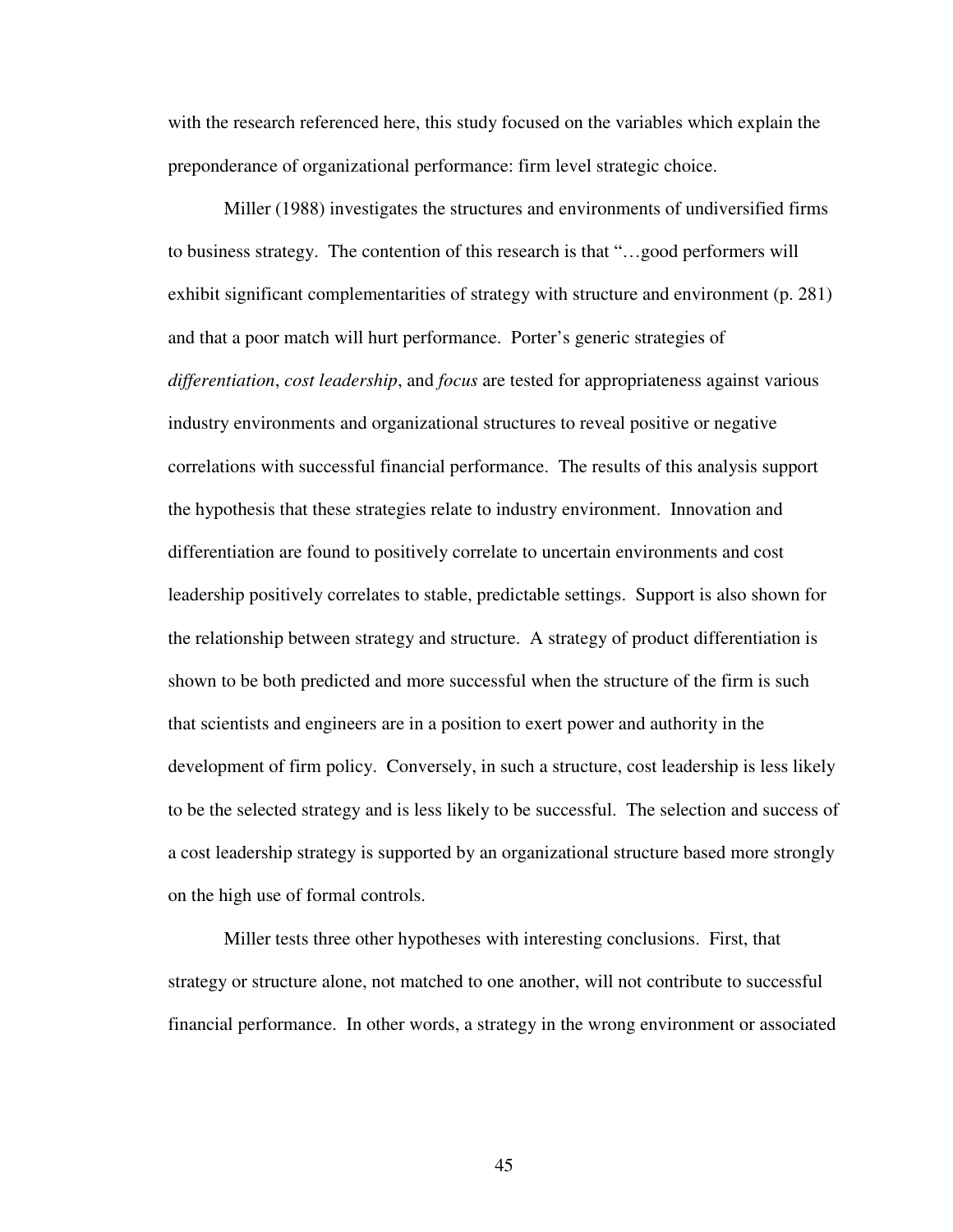with an inappropriate structure will prevent good performance. Second, that matching environment and structure, without appropriate strategy, will be insufficient to ensure successful performance. The third hypothesis tests whether different strategies might be appropriate in the same environment but in the presence of different structures. This hypothesis tests for a nonsignificant relationship between environment and structure, allowing for latitude in strategic choice. All three hypotheses are supported in the models of this study.

Table 2 presents a summary of Miller's findings as regards the relationship between firm level strategy, structure, competitive environment, and financial outcome. Miller concludes that good financial performance depends on a match between environment and strategy, but that this match is not enough. An appropriate structure must be present for proper implementation.

| Hypothesized relationship                          | <b>Financial Outcome</b> |
|----------------------------------------------------|--------------------------|
| Strategy consistent with structure and             | Good                     |
| Strategy and structure consistent with environment | Good                     |
| Strategy inconsistent with structure               | Poor                     |
| Structure consistent with environment but          | Poor                     |
| Structure not consistent with strategy             | Poor                     |
| Strategy consistent with environment but           | Poor                     |
| Strategy not consistent with structure             | Poor                     |

Table 2. Relating Porter's Business Strategies to Environment and Structure

Source: Miller (1988)

This supports the general view in strategic management "…that strategies must be matched with complementary environments and structures to promote success" (Miller,

p. 280). Relatedly, other researchers have used the environment-organization-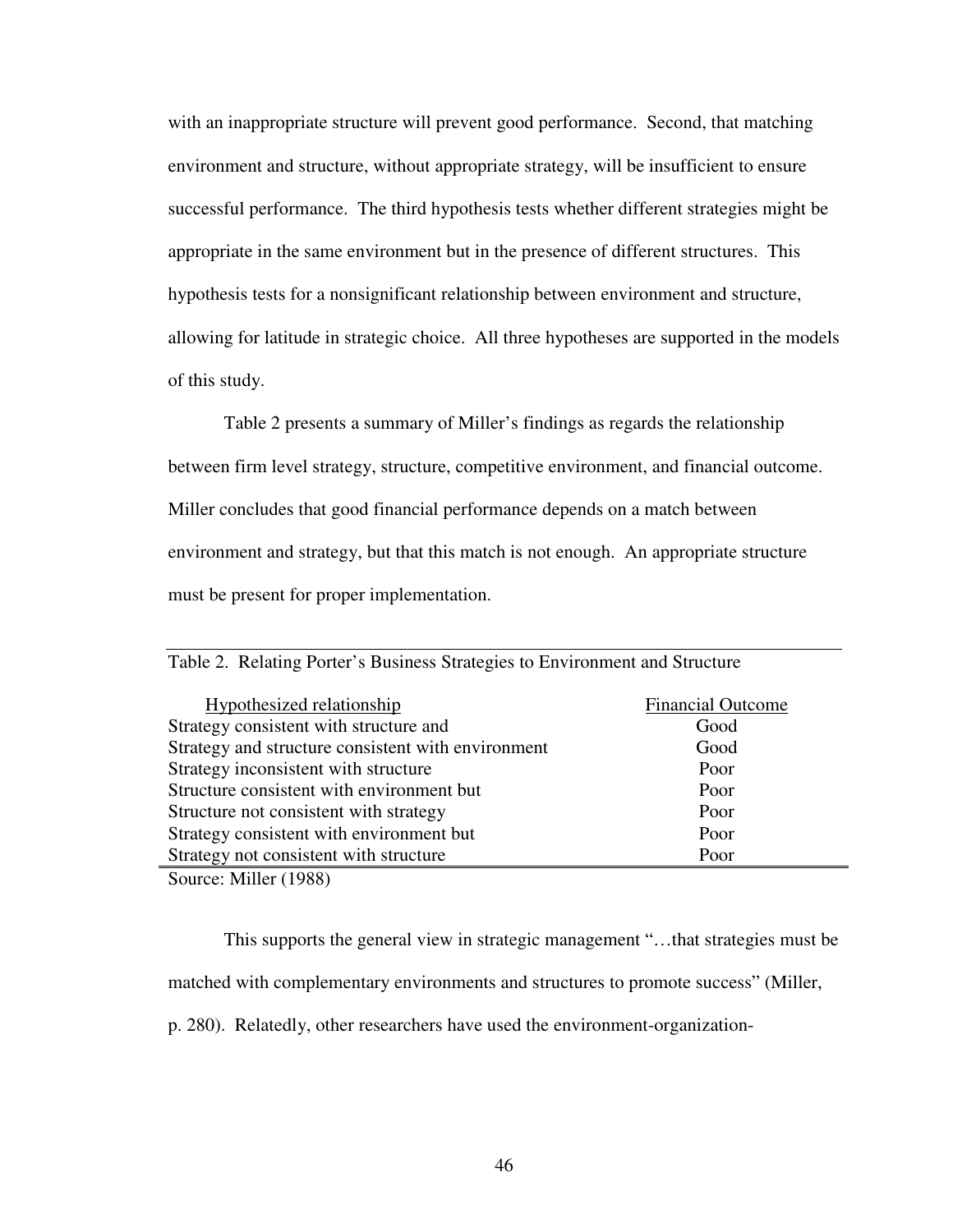effectiveness paradigm described by Downey and Ireland (1979). The conceptual framework of this research perspective is presented in Figure 2.



Figure 2. Conceptual Framework of Environment-organization-strategy-effectiveness Research Source: Ring (2000)

How firm strategy and structure influence survival rates in a declining industry is the focus of research conducted by Filatotchev and Toms (2003). Cotton textile firms in the United Kingdom from 1950 to 1965 are examined according to the make-up and diversity of governing boards, organizational diversity, and industry decline. The decline of the British textile industry became a metaphor for Britain's loss of competitiveness as an industrial nation. Like the U.S. textile industry today, post-war Britain faced increasing import penetration, the loss of position in export markets, and issues related to over capacity.

Data collected for this study included firm specific raw material inputs, product range, productive equipment, and employment. Firm structure is measured by Filatotchev and Toms according to corporate governance factors. These include the total number of shareholders, ownership structure, and such board characteristics as number of directors on the board and the number of outside directorships held by board members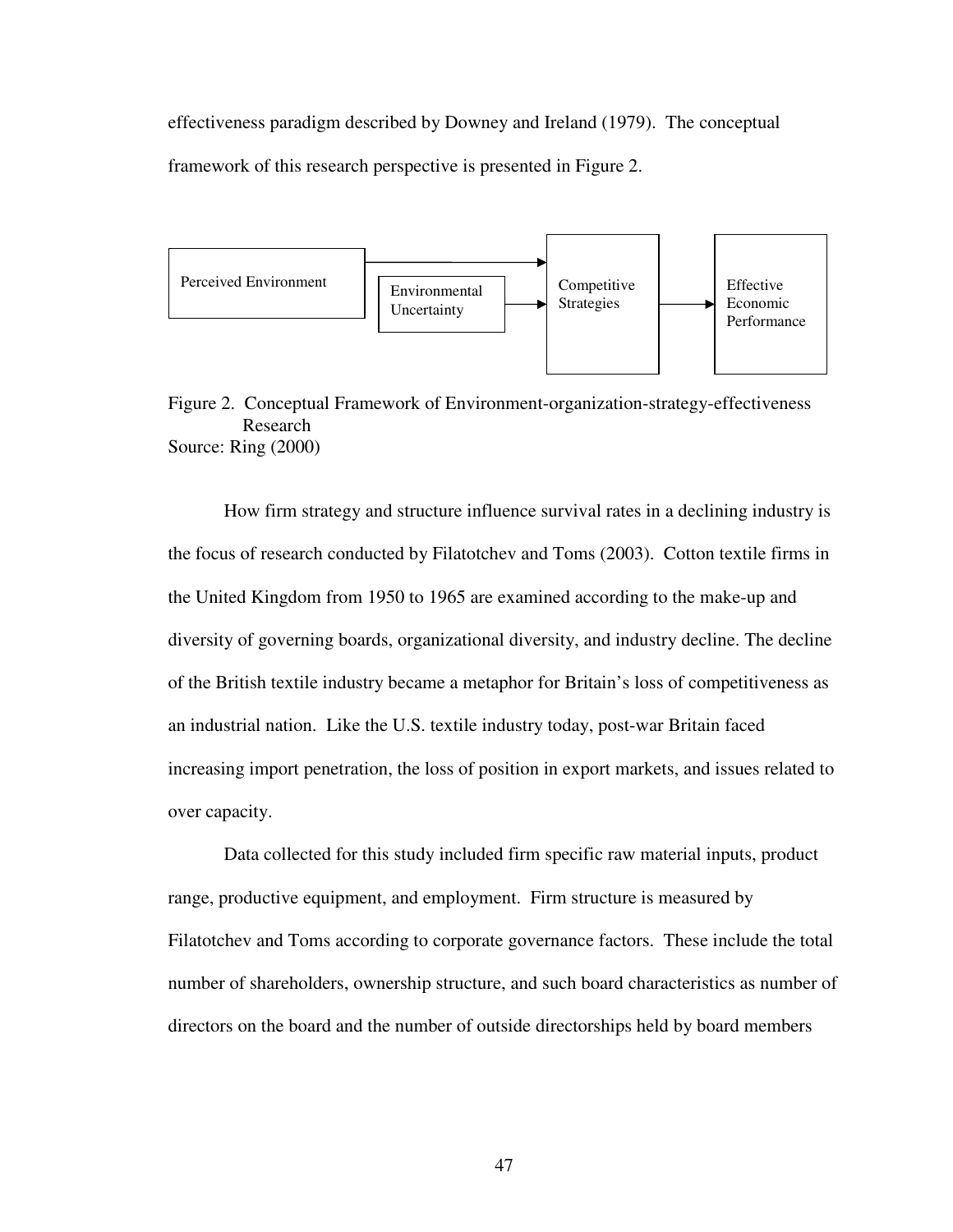(referred to as board interlocks). These interlocks represent a measure of managerial competency and professionalism that are important to firm survival.

Surviving firms in this study group tended to be large and produce a wider variety of products from a relatively large number of plants. Firm structure influences survivability in that the survivors have relatively large boards which are significantly more diverse (more interlocks). Filatotchev and Toms conclude that firm survival in declining industries is improved by organizational flexibility and sufficient board diversity to manage varied product operations. Lessons learned from the British experience may serve well their U.S. counterparts as they face similar competitive pressures.

Hatten and Schendel (1977) explore the conduct of firms in an industry undergoing significant structural change and reallocation of market share. In an analysis of thirteen firms in the U.S. brewing industry, they discover how differences in firm outcomes are explained by the strategic decisions of the individual firm within the structure of an evolving industry. This paper utilizes an eight variable model relating profitability to three manufacturing variables (number of plants, newness of plants, and capital intensity), three marketing variables (number of brands, price, and receivables/sales), and two structural variables (firm concentration ratios and firm size). Regression analysis following a clustering procedure (to account for firm heterogeneity within the brewing industry) was used to estimate effects. Significant ( $p \le 0.05$ ) positive correlation to firm profitability is shown by newness of plants by large firms in a relatively highly concentrated industry. Significant negative correlation is shown at the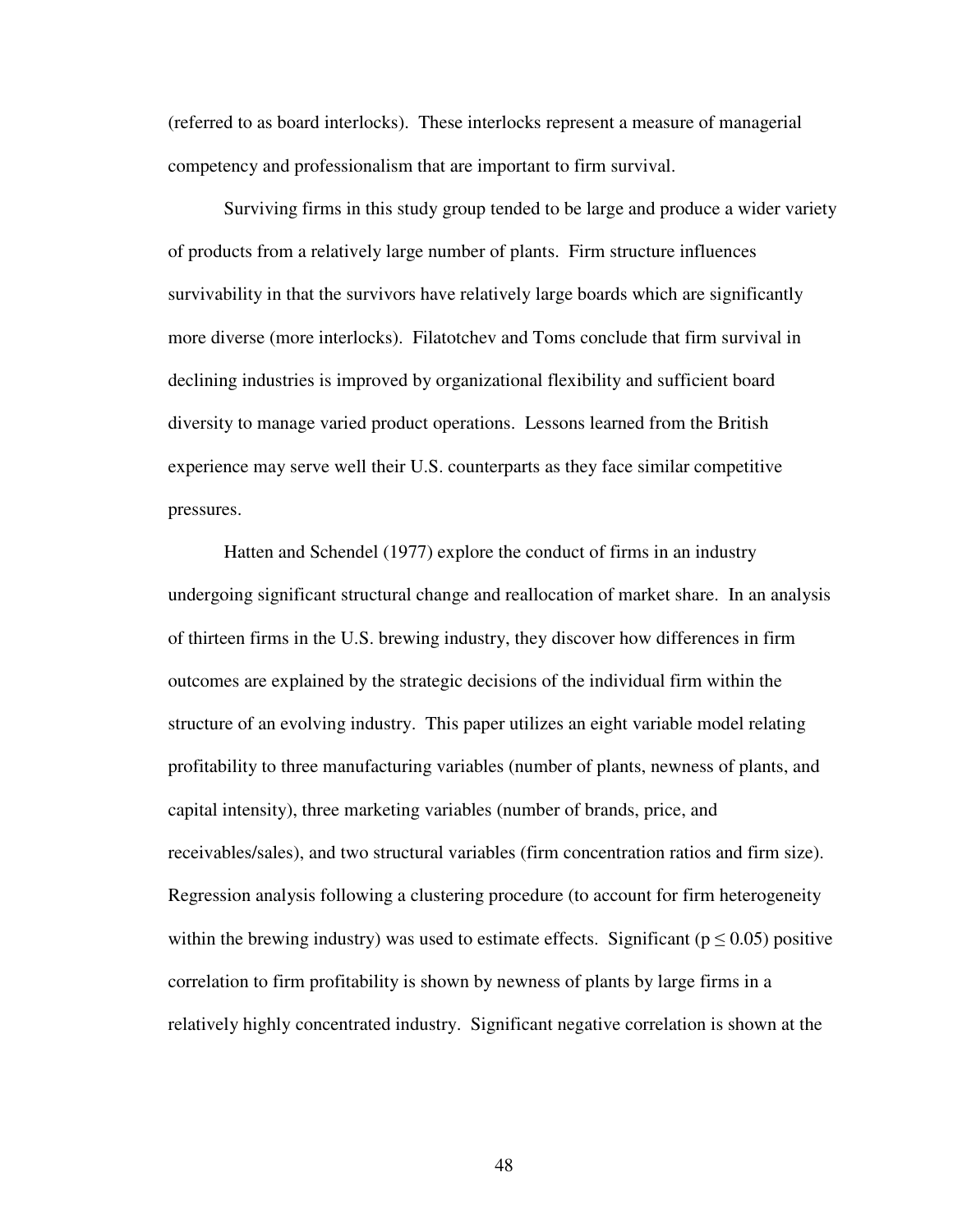industry level for the factors number of plants, capital intensity, number of brands, and receivables/sales. But these industry level results are not consistent for every firm in the study. By grouping the heterogeneous firms in this study into more homogeneous categories, a different conclusion emerges. Larger and richer national firms building new plants tend to be more successful. Smaller and weaker firms which attempt to match the increased spending of their rivals will likely fail. The effects of the above mentioned variables on smaller, regional breweries are mixed. Few variables are significant for these firms and those that are vary in sign from one company to another. This paper reinforces the importance of strategic decisions to firm performance but cautions that industry results may not be applicable to every firm in the study.

From this review, it is possible to construct a blueprint of a firm in a declining industry that is more likely to be successful (see Table 3). Such a firm would be composed of the following characteristics:

| Firm Characteristics<br>Defined strategic intent                                               | Source<br>Hamermesh and Silk (1979)<br>and Porter (1980) |
|------------------------------------------------------------------------------------------------|----------------------------------------------------------|
| Fit between the external environment and organizational<br>structure and competitive strategy, | Miller (1988), Ring (2000),<br>and Harrigan $(2003)$     |
| Economies of scale                                                                             | Hatten and Schendel (1977)                               |
| Product flexibility                                                                            | Filatotchev and Toms (2003)                              |
| New plant investment                                                                           | Hatten and Schendel (1977)                               |
| Professional, competent management                                                             | Filatotchev and Toms (2003)                              |

Table 3. Competitive Strengths of Firms in Declining Industries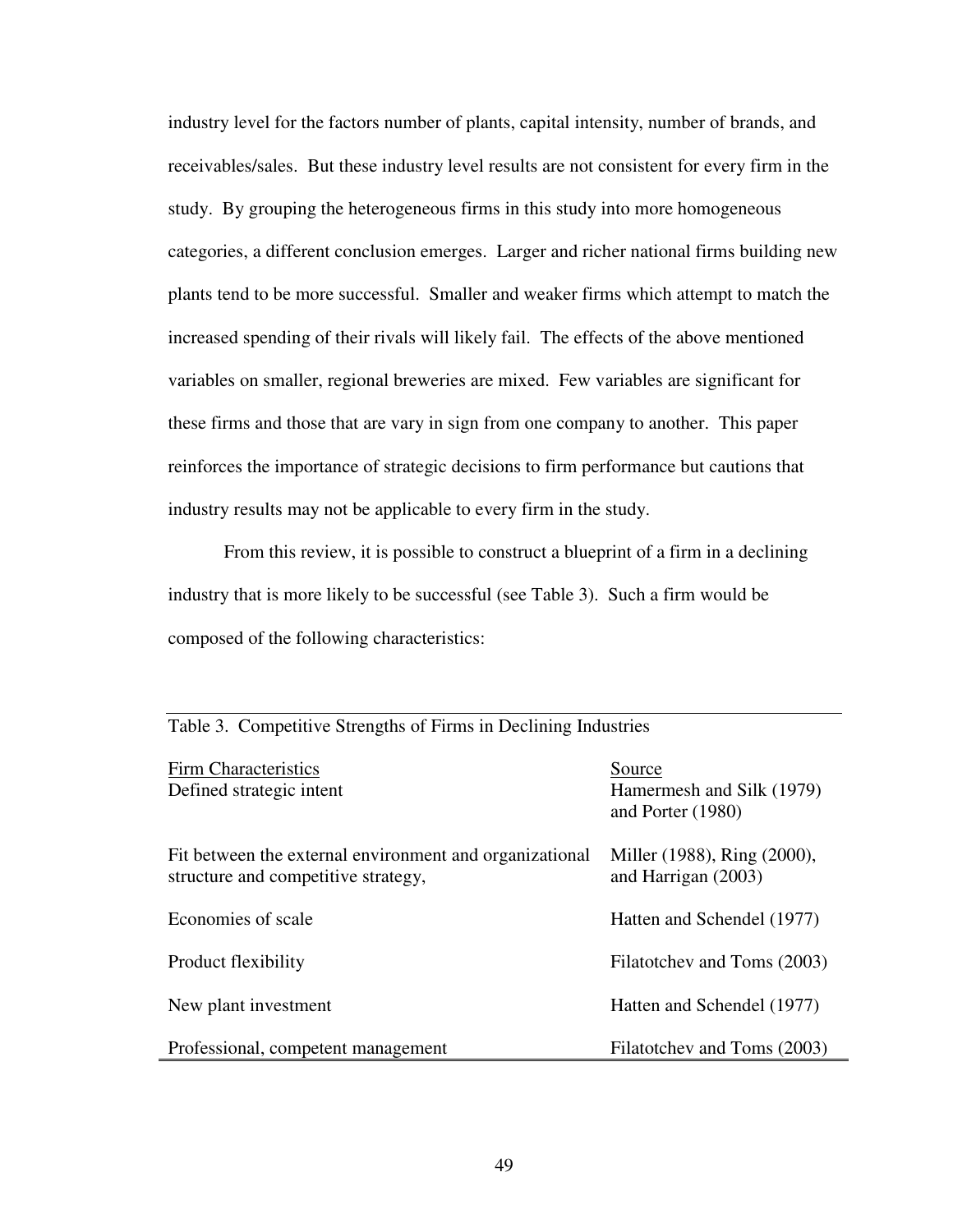These identified competitive strengths may now be tested for validity in the context of a framework that relates a firm's competitive environment to its strategic choices with the goal of achieving superior financial performance.

### Conceptual Framework

Building upon the research cited and following the organization-environmenteffectiveness paradigm suggested by Downey and Ireland, the conceptual framework of this study may be represented as a flow of factors that impact organizational performance (see Figure 3). This model adopts the concepts described in figure 2 and will apply them to the context of a specific industrial environment facing critical strategic challenges. In this model, the relationship between a specific firm's business model and its external environment will impact the financial performance of the firm. Following is a discussion of how each of the three main components of this framework will be integrated and analyzed to better understand the role and impact of each.



Figure 3. Relationship between Environment, Strategy, and Performance in a Declining Industry

## External Environment

A consideration of the external environment pertinent to organizations typically considers two areas of influence (Hitt, Ireland, and Hoskisson, 1999). First is the general environment, composed of those elements in the broader society that influence an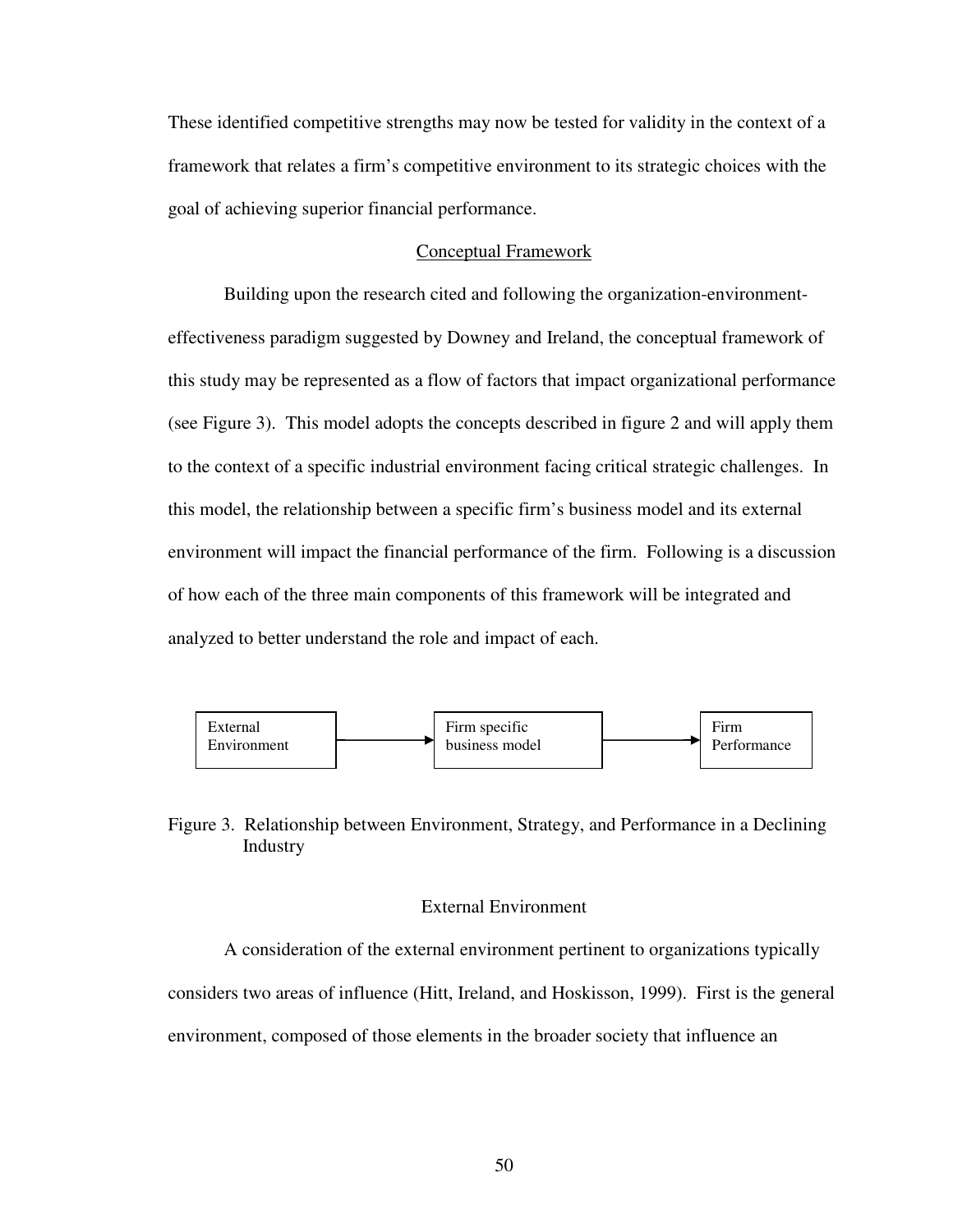industry and its composite firms. These elements may include demographics, political and legal structures, technological capabilities, economic forces, and other sociocultural factors. Second, the industry environment is that environment external to the firm that consists of factors that determine the opportunities, threats, and constraints faced by the firm (Pearce and Robinson, 1982). Porter (1980) addresses the influence and impact of this environment in his five forces model which depicts these drivers of industry competition.

Of particular importance to the discussion of relevant environmental factors that impact the firm is a consideration of the life cycle stage of the industry. Life cycle theory is especially useful in analyzing trends in industry environments (Harrigan, 2003). Understanding the evolutionary process in an industry has a significant impact on the formulation of competitive strategy. The life cycle model is based on the hypothesis that an industry passes through the stages illustrated in the model, with industry sales defining the inflection points between the stages.

The basic tenet of this theory, to quote Porter, is that, "As the industry goes through its life cycle, the nature of competition will shift" (p. 158). Thompson and Strickland (1995) discuss appropriate strategies for emerging and rapidly growing industries as well as maturing industries. Competition in the introductory, emergent, high growth stage is based on building demand and acquiring technical know-how. Strategies are focused on acquiring or constructing facilities, gearing up production, broadening distribution, and gaining customer acceptance. As growth slows and the industry matures, strategies become focused on meeting more competition from rivals seeking to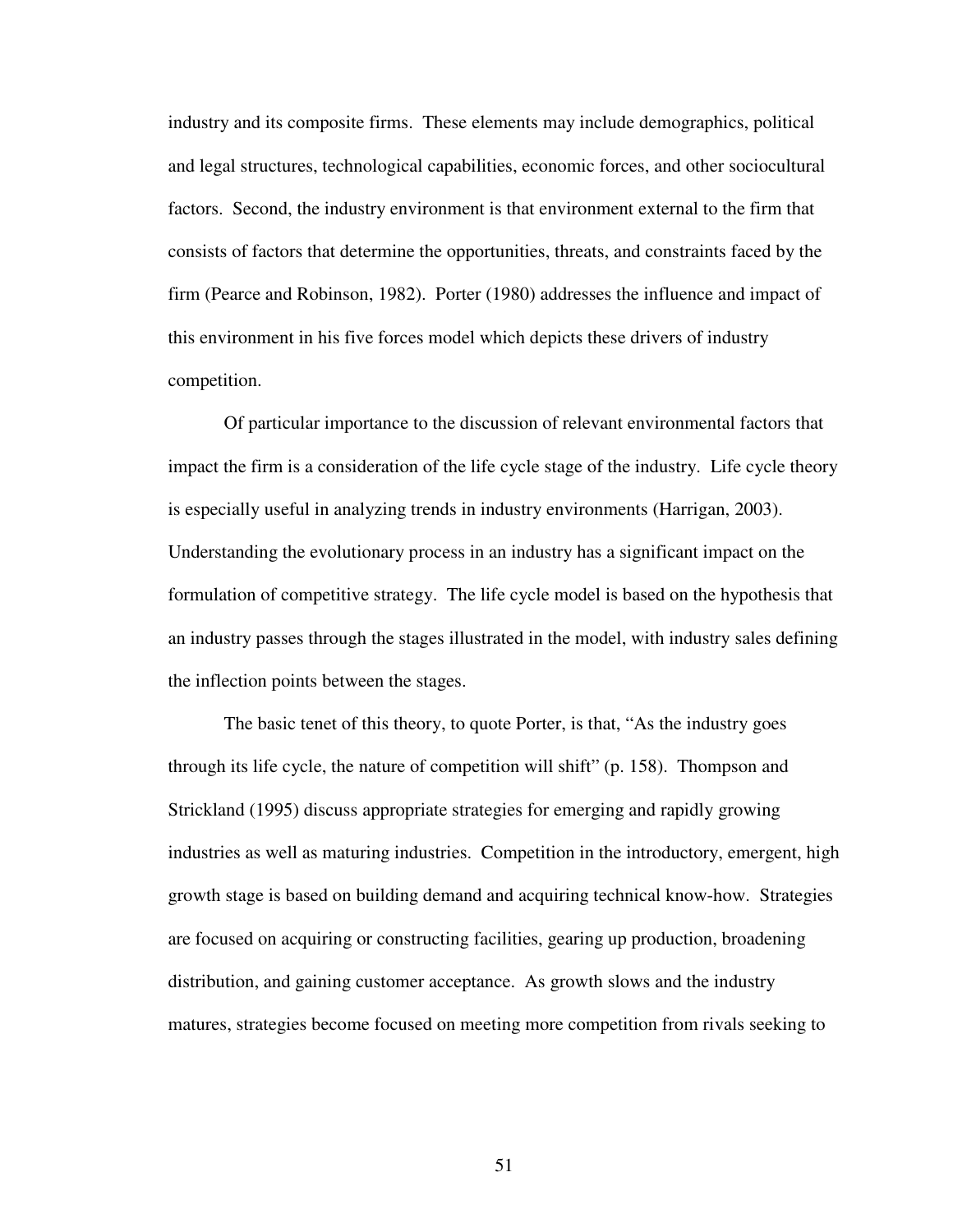take away customers, buyers becoming more sophisticated and price conscious, greater emphasis on cost and service, less product innovation, and increasing foreign competition.

Competition in the maturing phase of industry evolution is typified by stagnant or declining demand (Hamermesh and Silk, 1979 and Harrigan and Porter, 1983), increasing competition as market share can only be gained at the expense of others (Hamermesh and Silk, 1979), and fierce price warfare due to exit barriers, falling sales and over-capacity (Harrigan and Porter, 1983). Figure 4 provides empirical evidence of life cycle theory in the U.S. textile industry. By measuring dollar value of sales over time for cotton yarn, this industry shows many of the characteristic described above: building, rapidly rising demand, slower growth, leveling off, and decline (see Appendix Table A.1. for complete statistics).



Figure 4. Value of Product Shipments of Cotton Yarn, U.S. Textile Manufacturers, (US\$1,000)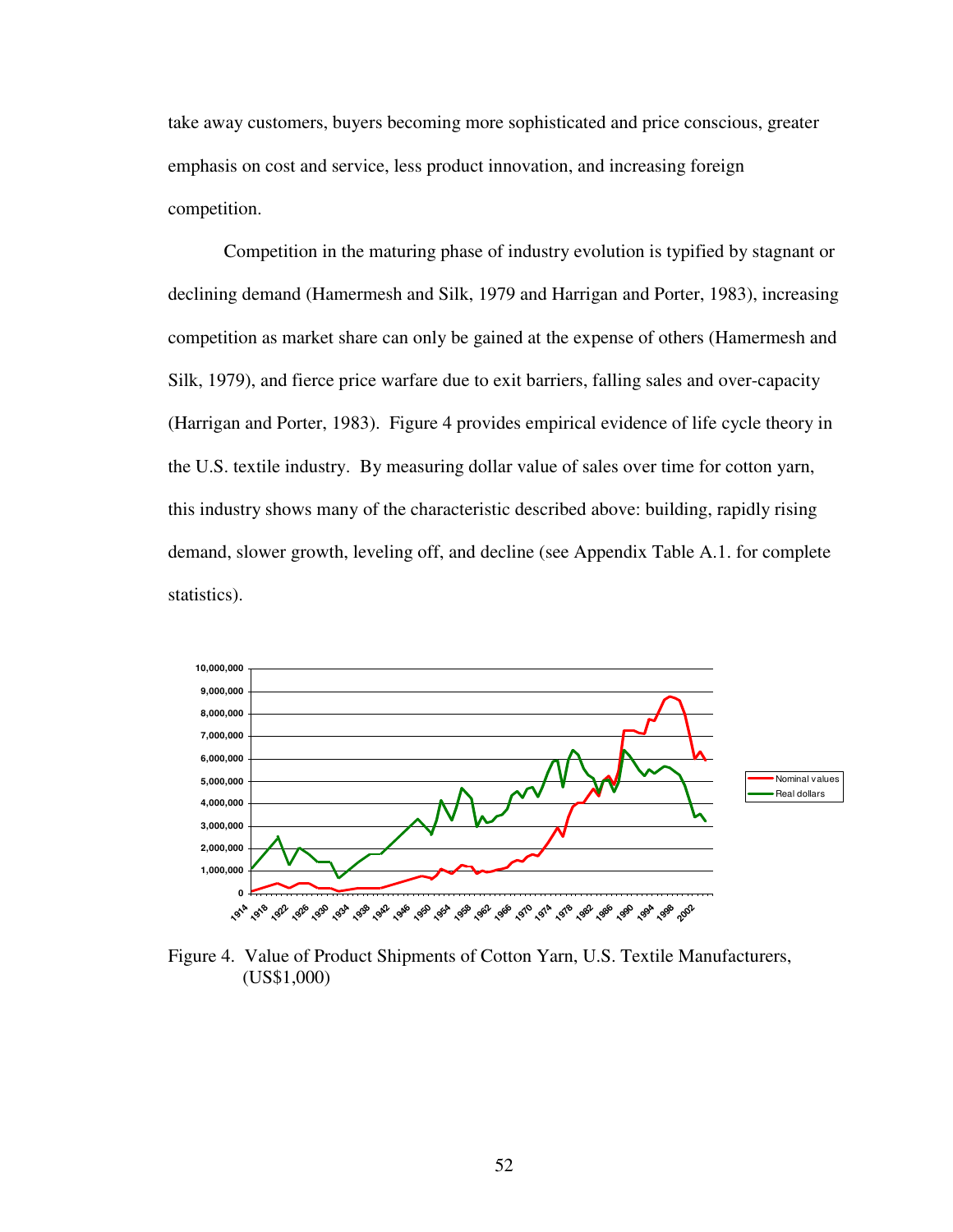The reference to life cycle theory presented here is not meant to indicate that industry or organizational change is predestined. Stubbart and Smalley (1999) caution that stage models often portray change as unidirectional and deterministic and "…moving along fixed paths through an invariant sequence of conditions" (p. 275). They contend that such characterizations present several limitations of stage models, as they tend toward:

- diverting research attention away from the environmental context;
- downplaying the role of human agency, initiative, originality, and innovation in strategic choice;
- highlighting universal experiences at the expense of different experiences between subjects;
- ignoring inconvenient historical facts, contingencies, and random events (p. 281).

The research intent here is to highlight, not downplay, the role of strategic choice. As such, the portrayal of the organizational life cycle by Baliga and Hunt (1988) may be more appropriate (see Figure 5). This conceptualization of life cycle theory captures the essence of organizational development over time as a response to external and internal forces. This model adds the dimension and possibility of organizational revitalization to the fourth stage, previously described only according to firm or industry decline.

This model indicates that stages are not "…rigidly programmed and infallibly predictable" (Stubbart and Smalley, p. 282). Rather, consistent with much of the literature of strategic management, this model emphasizes the role of context and managerial initiative. The value of this model, according to Hunt, is the importance for organizational leaders to recognize where there organization is and where it is expected to be in terms of the phases of the life cycle. This applies especially to the revitalization/death stage. This stage calls for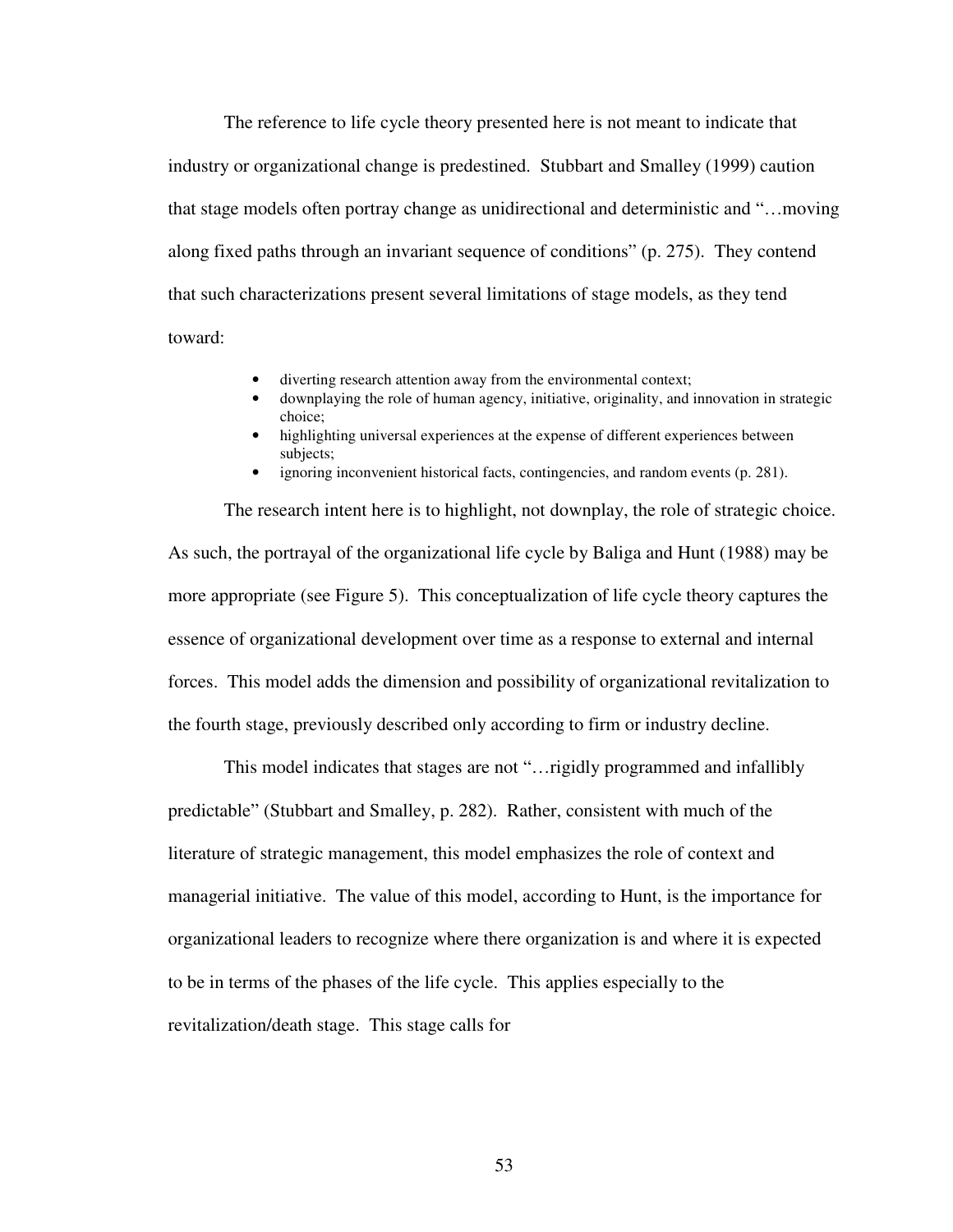… dramatic change in the content of the critical tasks as compared to the earlier maturity stage. Carried out one way, the tasks can lead to revitalization; carried out another, they can lead to the demise of the organization. (Hunt, pp. 90-91)

In the context of this work, life cycle theory is intended to highlight the interaction between organization and environment, between human volition and environmental forces. The path of the organization is not predetermined and organizational leadership can create conditions that facilitate transformation, survival, and growth.



Figure 5. The organizational life cycle. Source*:* Baliga and Hunt (1988), p. 131

In the context of this work, life cycle theory is intended to highlight the interaction between organization and environment, between human volition and environmental forces. The path of the organization is not predetermined and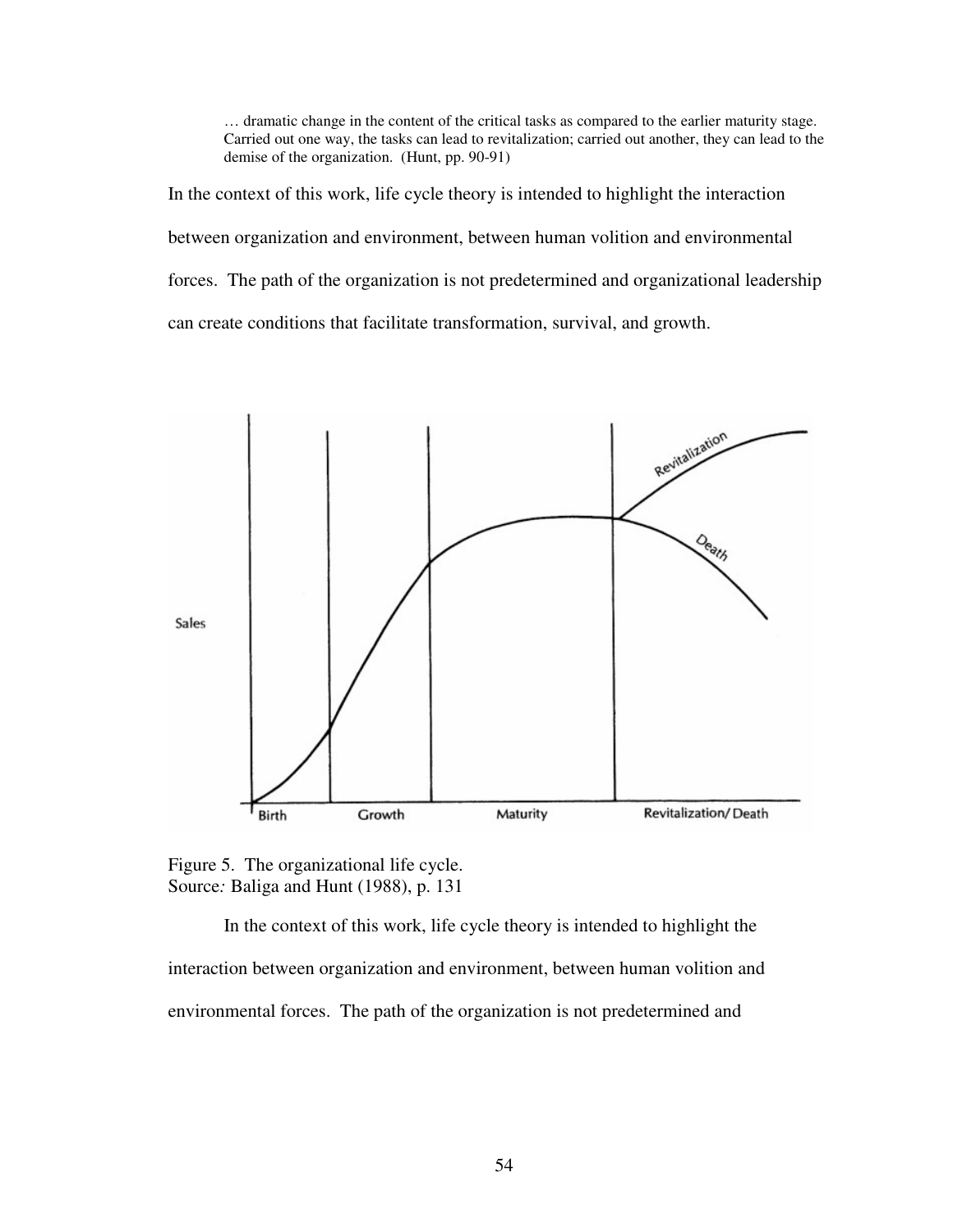organizational leadership can create conditions that facilitate transformation, survival, and growth.

To reference again Porter's work on competitive forces, the industry environment significantly impacts strategic management. The forces he describes drive competition in a given industry and a company must understand how these affect its situation in order to survive.

Knowledge of these underlying sources of competitive pressure highlights the critical strengths and weaknesses of the company, animates its positioning in its industry, clarifies the areas where strategic changes may yield the greatest payoff, and highlights the areas where industry trends promise to hold the greatest significance as either opportunities or threats.(Porter, 1980, p. 4)

This study is predicated on the linkage between the remote industrial environment, which defines the competitive landscape, and the operating environment of the firm, where strategic plans are made and implemented in response to these conditions.

## Business Models

As defined earlier, a firm's business model may be described as the combination of firm level structures and strategies appropriate for a given industrial environment which impact financial returns. In the context of the framework of Figure 2, a firm's strategic choice of business model construction is designed to position it in response to a changing environment (Toft, 2000) or in the words of Schendel and Hofer (1979), provide "…the essential linkage between the firm and its environment" (p. 9). However, contextual factors such as the external environment do not serve as the sole determinants of firm structure and strategy. Following Child (1972), this model accentuates the role of "…the agency of choice by whoever [may] have the power to direct the organization" (p. 2). Organizational decision makers design business models in the expectation that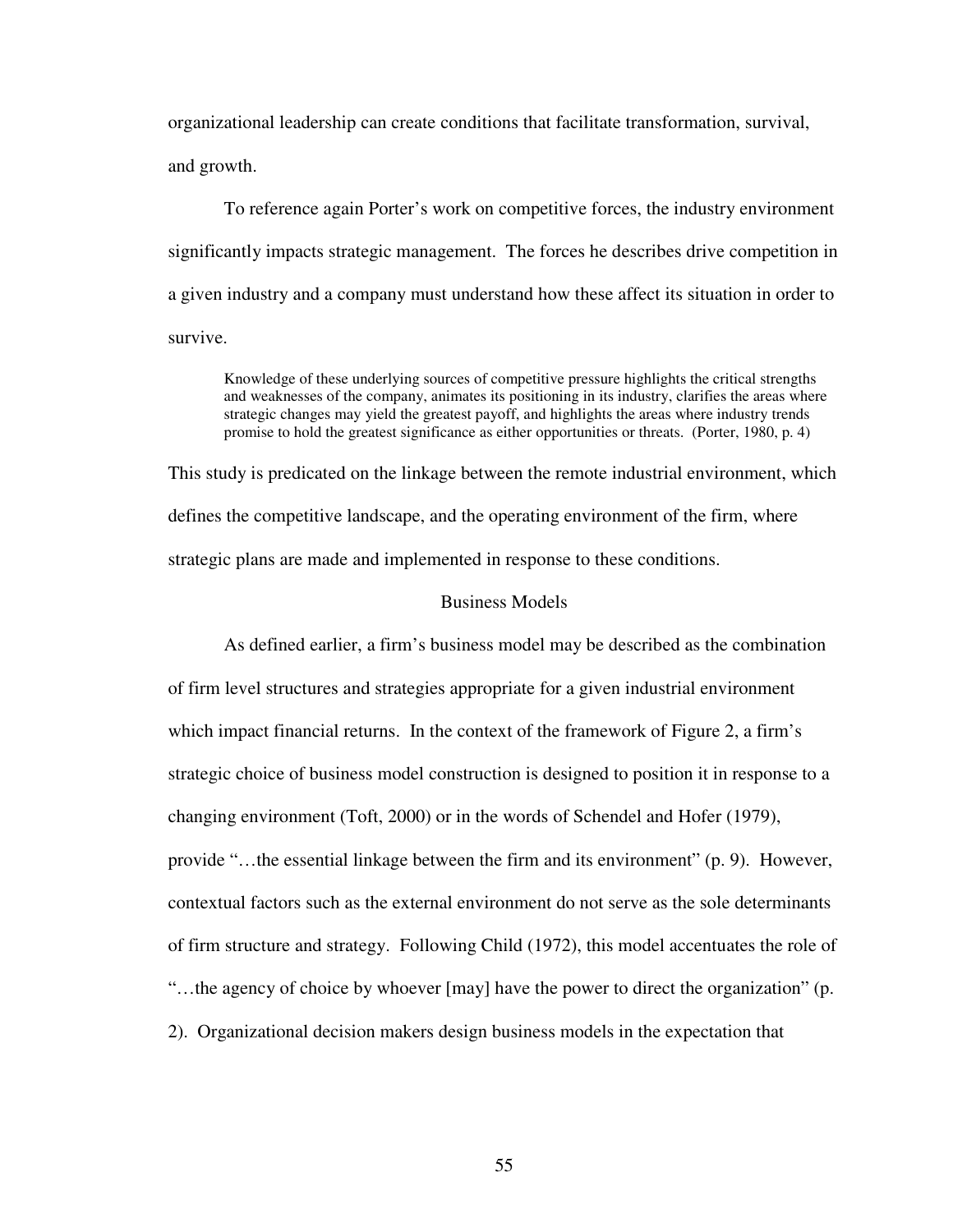strategic choices have consequences for performance. Chandler's (1962) definition of strategy provides the groundwork for this element of the conceptual framework:

*Strategy* can be defined as the determination of the basic long-term goals and objectives of an enterprise, and the adoption of courses of action and the allocation of resources necessary for carrying out these goals. (p. 13, italics in original)

Our definition of business models as a product of individual choice in response to changing environmental constraints implies the dynamism of the construct. Andrews suggests that strategy, and by extension, a firm's business model, are "…not as a concept complete and static but as an organizational process forever in motion, never ending" (p. 162). Strategy formulation is a "process of organization" comprised of recognizing and reconciling uncertain environmental opportunities, clarifying corporate capabilities, allocating scarce resources, accounting for personal values, and allowing emerging aspirations to social responsibility (p. 163).

In his study of competitive strategy, Porter (1985) contends that a firm is successful as it is able to deliver value for a customer in one of two ways: "…offering lower prices than competitors for equivalent benefits or providing unique benefits that more than offset a higher price" (p. 3). Concentration on one of these two generic strategies (low cost or differentiation) is crucial to a firm's ability to achieve a competitive advantage. But strategic selection is not enough. Successful performance depends on successful implementation and this depends on a firm's capabilities to carry out its strategic intent while matched to its environmental context.

For Prahalad and Hamel (1990), strategic choice should enable a firm to consolidate "…technologies and production skills into *competencies* that empower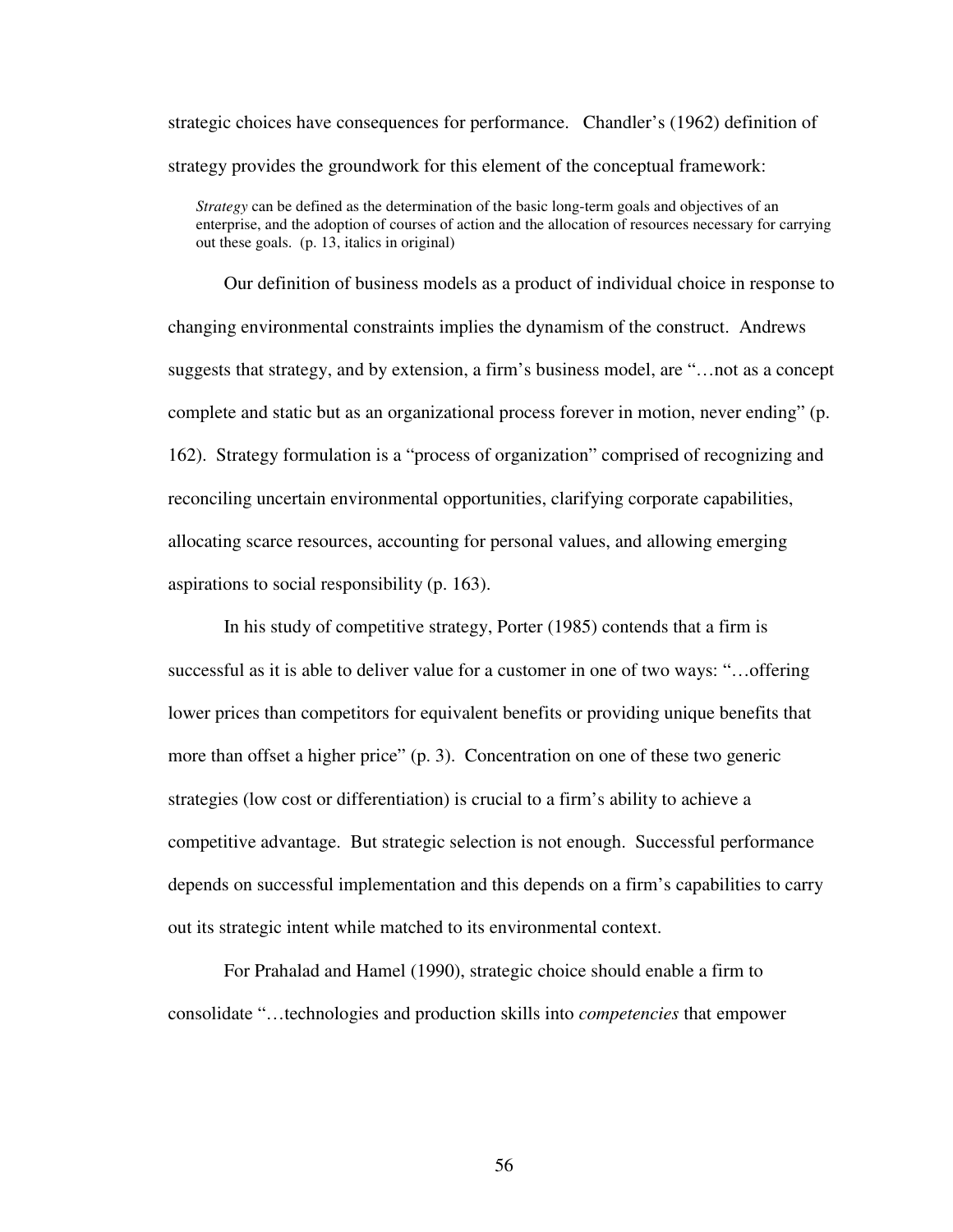individual businesses to adapt quickly to changing opportunities" (p. 81). They go on to define a firm's core competence as doing something well in comparison to competitors that is especially difficult to copy and that makes an important competitive difference. The development of core competencies is a key source of competitive advantage. The alignment of strategy and competence is about "…harmonizing streams of technology, it is also about the organization of work and the delivery of value" (p. 82). We expect to find that those firms that are able to align or fit their strategies with their firm's competencies will be more likely to achieve sustainable competitive advantage and hence superior financial performance.

Prahalad and Hamel assert that to succeed in global competition, firms must identify, cultivate, and exploit the core competencies that make success possible. In the words of Child (1972), we are "…concerned with the role of strategic choice as a necessary element in any adequate theory of organizational structure" (pp. 18-19). In such a theory "…contextual variables only represent limited exigencies" (p. 16). "…[S]trategic choice is the critical variable in a theory of organizations" (p. 15). How a firm chooses to operationalize this strategic choice is its business model.

#### Firm Performance

As Venkatraman and Ramanujam observe, "…performance improvement is at the heart of strategic management" (p. 801). Explaining variation in firm performance or effectiveness is often the focus of

…research that seeks to understand competitive survival and to construct interpretations of organizational histories that emphasize the adaptation of organizations to feedback from their environments. (March and Sutton, p. 698)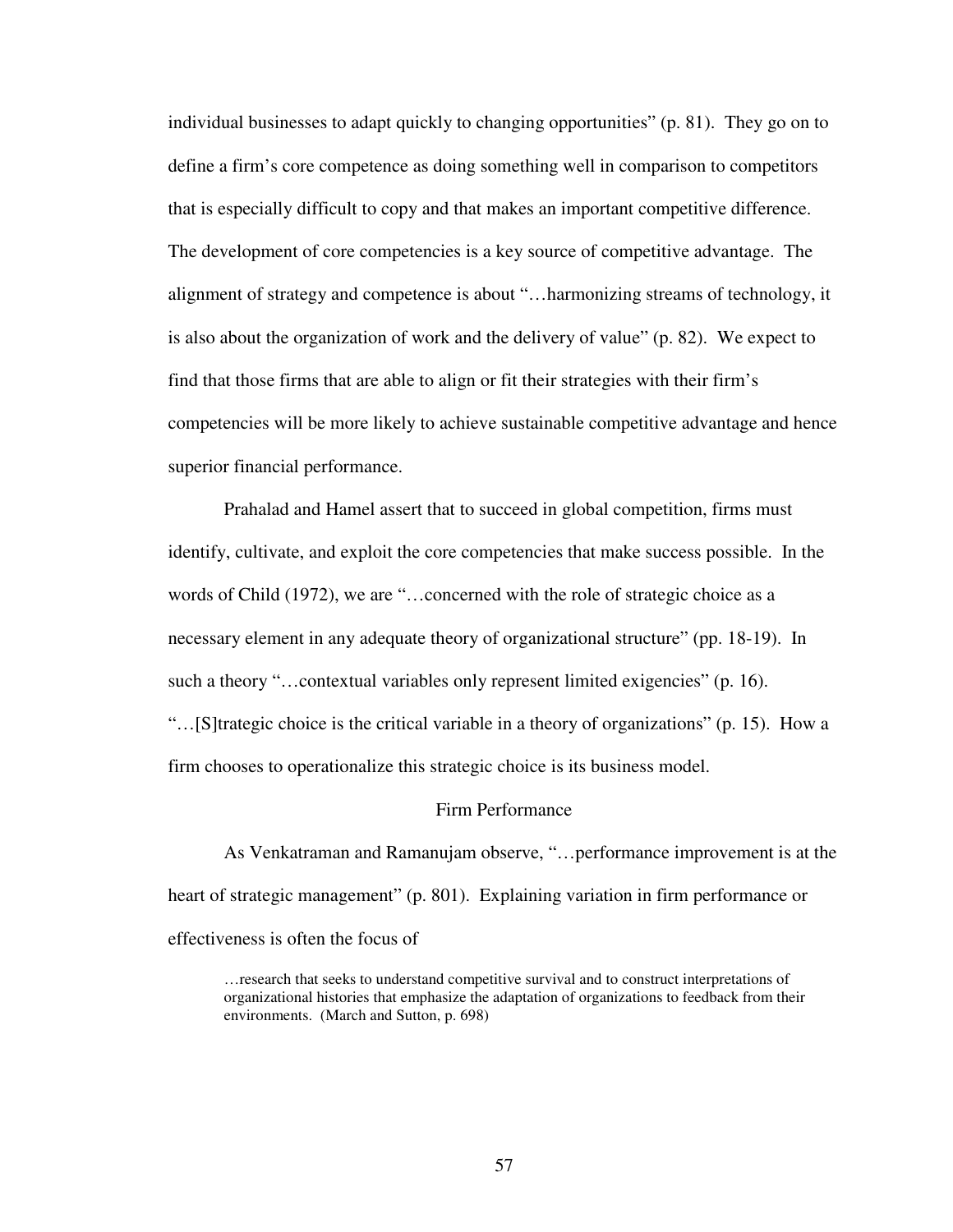While business firms are often compared in terms of economic performance (profits, sales, market share, productivity, debt ratios, stock prices, etc.), these figures represent only one component of organizational performance. Following Cameron, to be successful in empirically estimating relationships between business models and the environment, it is important to conceptually "…delineate the differences between high quality (effective) performance and poor quality (ineffective) performance" (p. 540).

A classificatory scheme for measuring firm performance is offered by Venkatraman and Ramanujam (see Figure 6). This model suggests that the domain of the performance construct exists on three levels: 1) financial performance, 2) financial and operational performance, and 3) organizational effectiveness.



Figure 6. Conceptual Domain of Business Performance. Source*:* Venkatraman and Ramanujam (1986), p. 803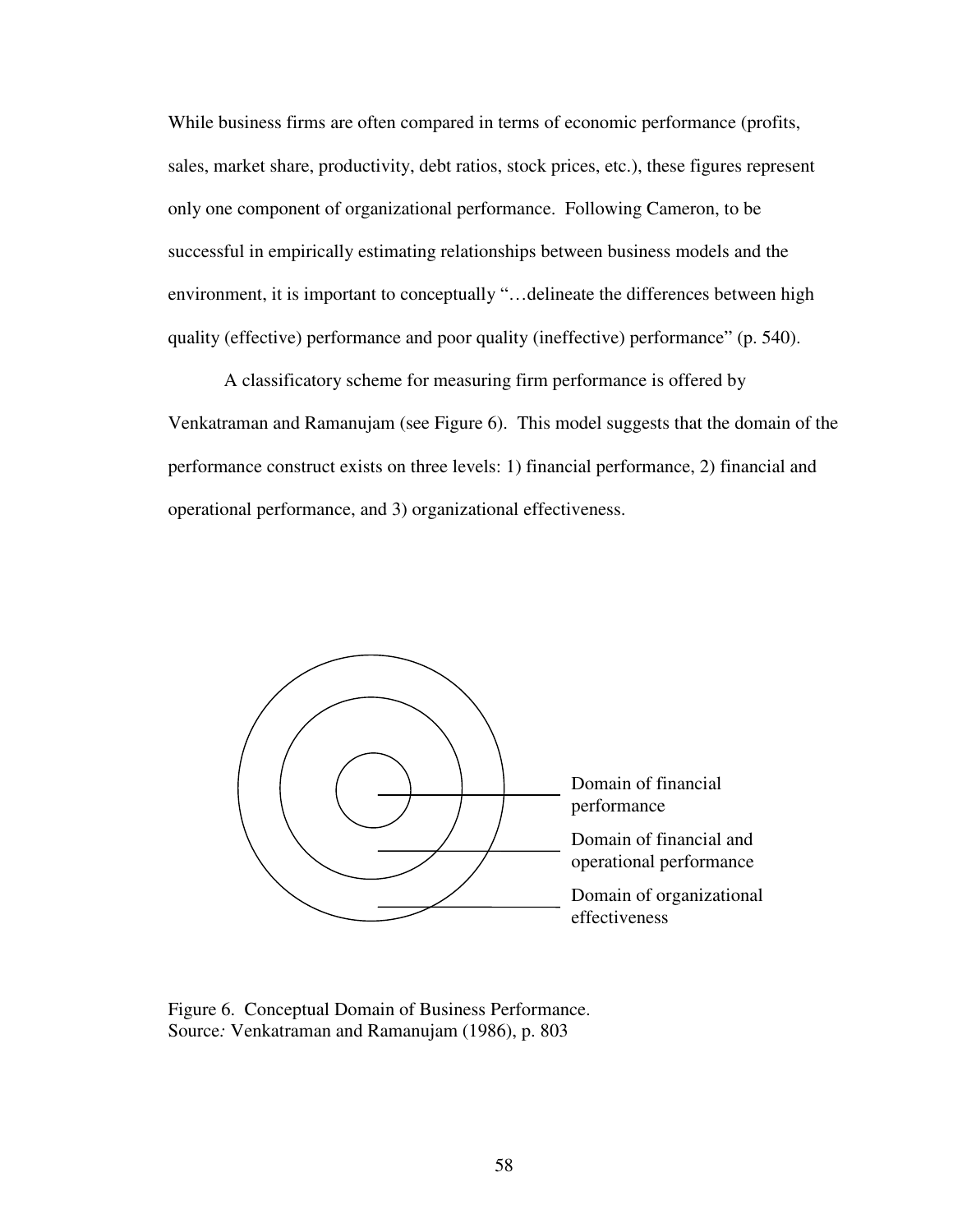#### Financial Performance

Financial performance represents the most narrow conception of business performance. Such financial indicators as sales growth, profitability ratios, earnings per share, etc. reflect an achievement of or provide a comparison between the economic goals of firms. These would include both accounting measures and, what are generally considered more relevant, value-based measures. This approach is oriented to financial statistics and focuses only on the financial goals of the firm. Hawawini, Subramaniam, and Verdin (2003) point out some of the conceptual shortcomings of the strict financial approach in the measurement of firm performance. Their primary concern is that an examination of the drivers of financial ratios may not be equivalent to an examination of the drivers of value creation. Well cited measures such as return on total assets (ROA), even if quoted at replacement value rather than accounting cost, do not measure cash flows, relate returns to risk, and do not provide any information on past economic profitability or the prospects of the firm's future profitability. Additionally, different firms may employ alternative, but equally acceptable, methods of calculating and tracking accounting measures. Dess and Robinson add to this discussion the difficulty of access to any reliable financial data in the case of privately held firms.

#### Financial and Operational Performance

A broader concept of performance includes nonfinancial indicators in addition to financial indicators. This allows an introduction of such additional measures as market share, new product introduction, product quality, manufacturing value-added and technological efficiency. These indicators may provide additional insight into "…key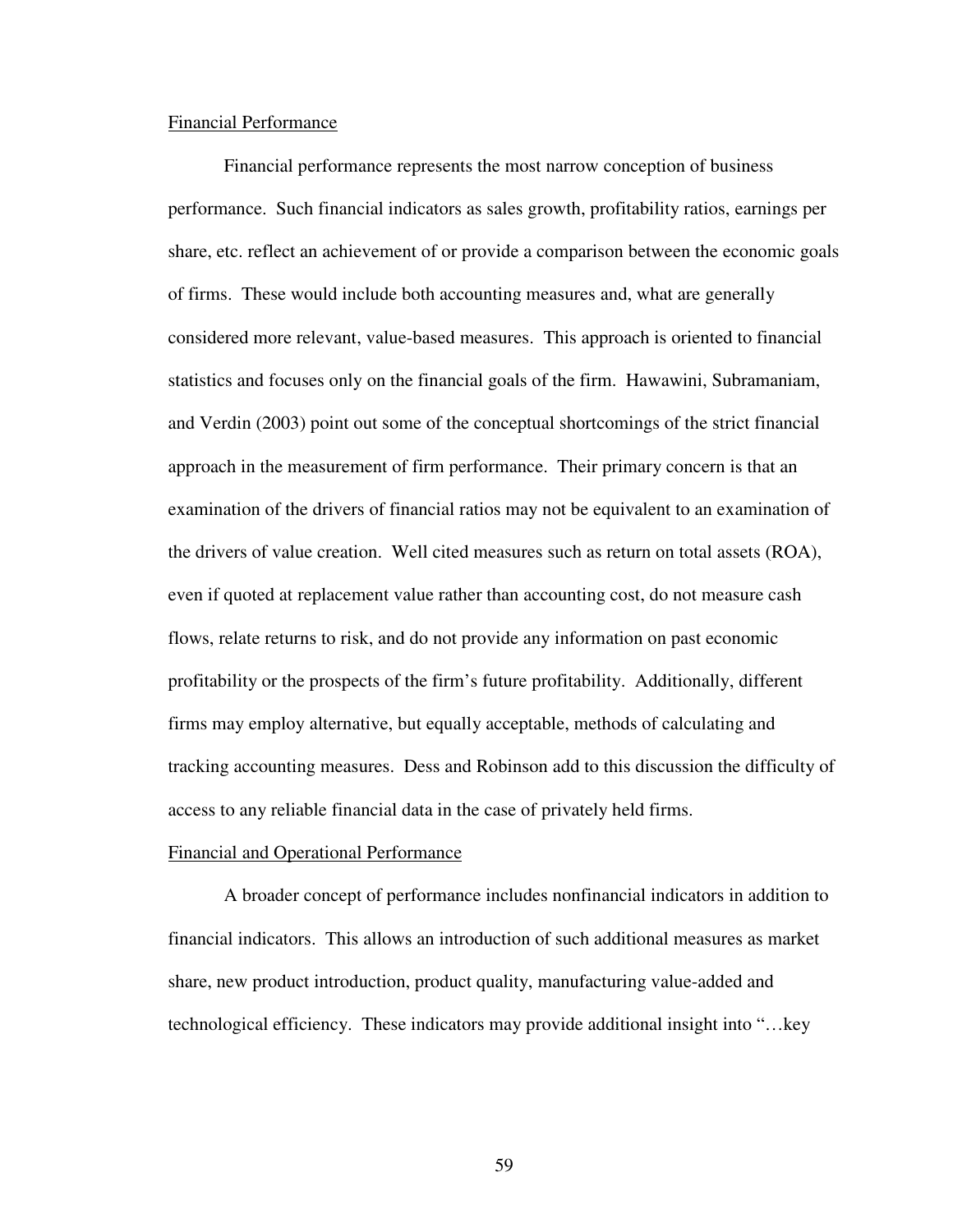operational success factors that might *lead* to financial performance" (Venkatraman and Ramanujam, p. 804, italics in original).

### Organizational Effectiveness

A broader conceptualization of firm performance yet is organizational effectiveness. This construct encompasses the previous two and adds to the discourse perspectives of goal attainment, strategic systems, strategic constituencies, and competing values (Hunt). This domain is not only more complex (in terms of measurement and analysis) but considers intra-organizational perspectives that are often competing and/or contradictory. This level of analysis does not assume that there is one best criterion for organizational effectiveness and recognizes that it is often difficult to get agreement on goal priority. The construct of organizational effectiveness allows that goals are chosen as a function of individual values, preferences, and interests, and that conflicts may arise within organizations when ends and means are incongruent (for a more complete description of this topic, see Hunt, 1991 pp. 91-96).

#### Organizational Effectiveness Operationalized

 Cameron concludes that, in spite of the ambiguity and confusion surrounding conceptions of organizational effectiveness, effectiveness as a construct cannot be ignored in theory or in research. While it may not be possible to reach a widely held consensus of the best, or even sufficient, indicators of organizational effectiveness, identification of the purposes and constraints of a specific research endeavor will assist in the operationalization of the concept. Cameron, consistent with Hunt's perspectives of organizational effectiveness, lists eight models that have guided research in the area of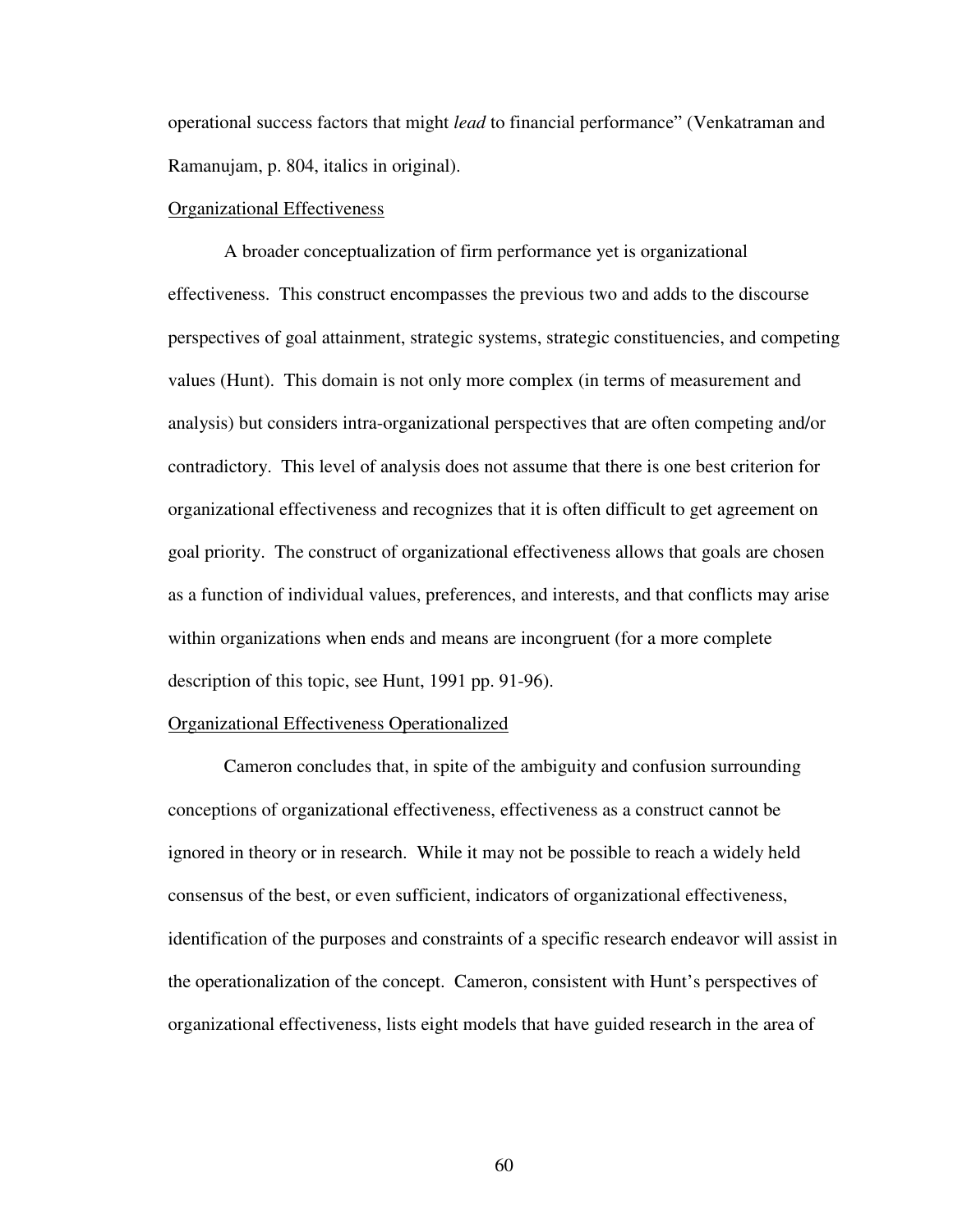organizational effectiveness and presents the circumstances in which each is most useful.

These may be found in Table 4.

| Model                           | Definition                                | Usefulness                                                   |
|---------------------------------|-------------------------------------------|--------------------------------------------------------------|
|                                 | An organization is effective to the       | This model is most preferred when                            |
|                                 | extent                                    |                                                              |
| Goal Model                      | It accomplishes its stated goals.         | Goals are clear, consensual, time-bound,<br>measurable.      |
| <b>System Resource</b><br>Model | It acquires needed resources.             | A clear connection exists between inputs<br>and performance. |
| <b>Internal Processes</b>       | It has an absence of internal strain with | A clear connection exists between                            |
| Model                           | smooth internal functioning.              | organizational processes and                                 |
|                                 |                                           | performance.                                                 |
| Strategic                       | All strategic constituencies are at least | Constituencies have powerful influence                       |
| Constituencies                  | minimally satisfied.                      | on the organization, and it has to respond                   |
| Model                           |                                           | to demands.                                                  |
| <b>Competing Values</b>         | The emphasis on criteria in the four      | The organization is unclear about its own                    |
| Model                           | different quadrants meets constituency    | criteria, or change in criteria over time                    |
|                                 | preferences.                              | are of interest.                                             |
| Legitimacy Model                | It survives as a result of engaging in    | The survival or decline and demise                           |
|                                 | legitimate activity.                      | among organizations is of interest.                          |
| Fault-driven Model              | It has an absence of faults or traits of  | Criteria of effectiveness are unclear, or                    |
|                                 | ineffectiveness.                          | strategies for improvement are needed.                       |
| <b>High Performing</b>          | It is judged excellent relative to other  | Comparisons among similar                                    |
| <b>Systems Model</b>            | similar organizations.                    | organizations are desired.                                   |
| $\alpha$ $\alpha$               | $(100C)$ $\mathbb{Z}$ 10                  |                                                              |

### Table 4. Models of Organizational Effectiveness

Source*:* Cameron (1986) p. 542

The present research effort is concerned with organizational effectiveness as it relates to achieving a standard of performance that will provide a sustainable competitive position in the industry. This construct definition relates directly to Cameron's High Performing Systems Model which relates organizational effectiveness to how well a firm compares with rivals in the industry, a concept at the foundation of competitive advantage. This construction of organizational effectiveness is also consistent with Venkatraman and Ramanujam's second domain of business performance which integrates financial performance measures to broader indicators of competitive performance.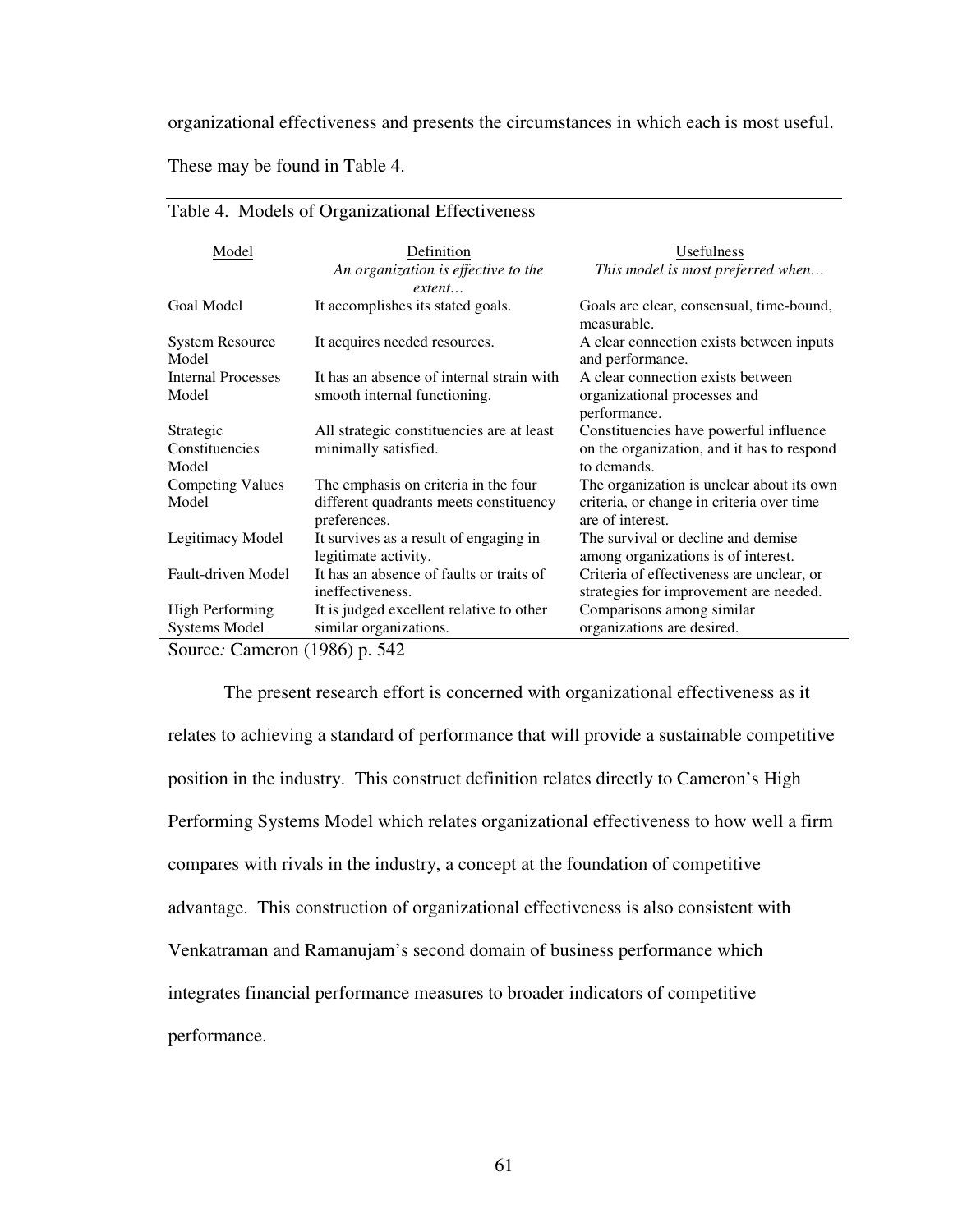This approach follows the methods of Harrigan (2003) in her measurement of firm performance in declining industries. Harrigan defines firms that perform well

...in an endgame environment and which remained invested in the declining business would have done so while (1) earning above average long-term profits in this business, and (2) while facing few doubts about their abilities to continue to prosper or to execute satisfactory, nondisruptive exit in the future. (p. 19)

Therefore, firm performance encompasses financial indicators but goes beyond them as well to include non-financial factors that indicate sustainability and competitive viability.

It is expected that research in declining industries will include firms whose performance thresholds were not met and have discontinued operations (see Gimeno, Folta, Cooper, and Woo, 1997), firms that continue to operate despite poor financial performance (see Caves and Porter, 1976), firms that have restructured under bankruptcy protection, firms that are selling off assets and are continuing operations either as scaled downed versions of their former selves or with a narrowed product line, as well as those firms who may be operating under conditions of competitive viability. The only objectively verifiable performance outcomes in such a context appear to be exit and survival. However, as outlined above, survival may take several forms, many of which do not indicate successful performance in terms of the construct definition given here.

Of interest here are those firms that are not just surviving, but are achieving a level of organizational performance that sets them apart from their rivals in the industry. It seems likely, that if such firms exist, they might be distinguishable by industry observers and experts. It may not be necessary (or possible) to categorize and rank the expected myriad of firms that are operating in a survival mode. It is expected that in this declining industry, we will be able to identify a number of firms that have recently left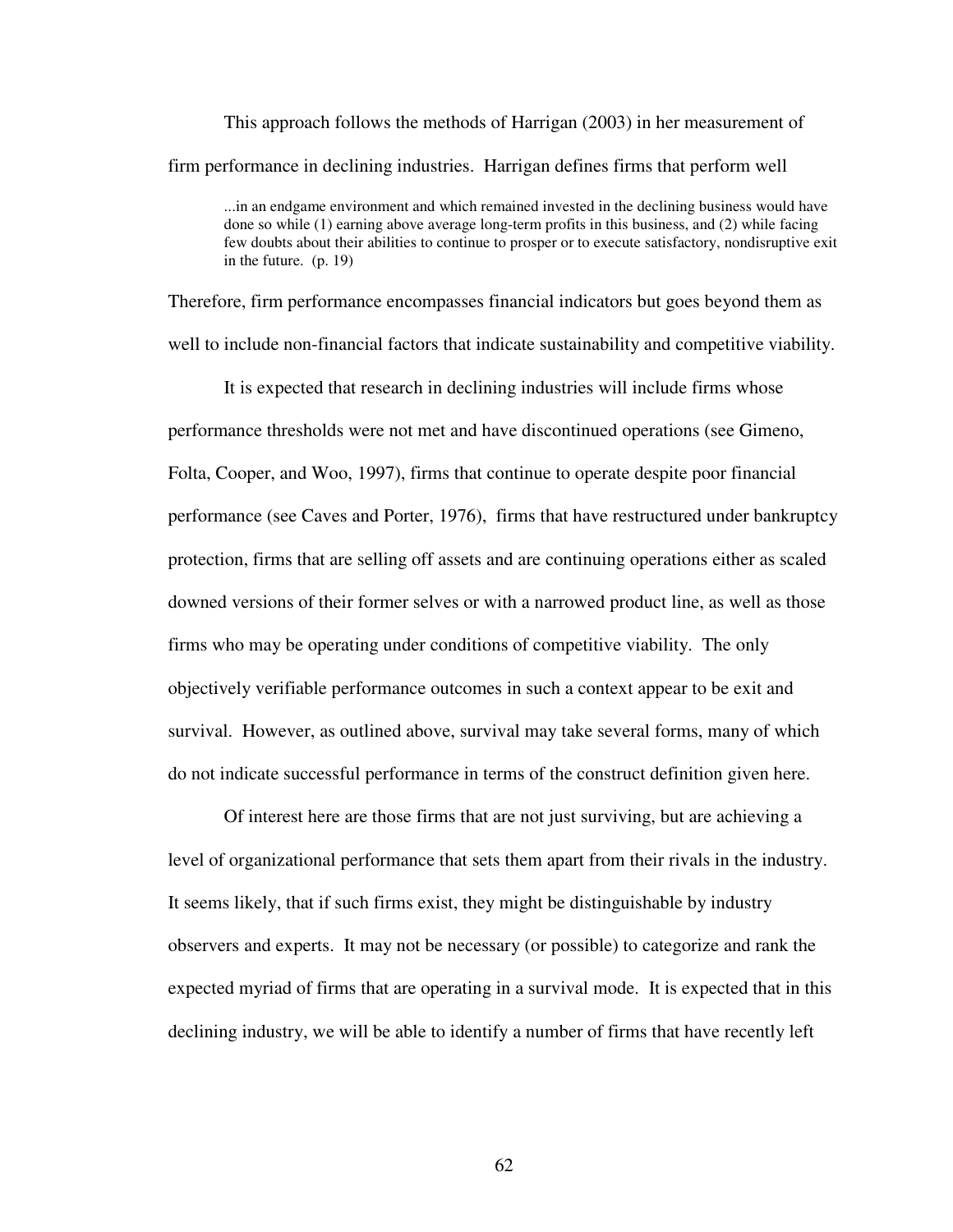the industry, a number of firms that are relatively successful, and a number of firms that continue to hang on in the middle. A broad-based, three-tiered classification of firm performance should be sufficient to allow for the identification of strategies that are more likely to result in each outcome.

### Summary

The conceptual framework presented here is designed to reflect many of the theories and constructs of the strategic management discipline. First, strategies must be matched with complementary environments and structures to promote success (Miller, 1988). Second, firms must integrate their dynamic capabilities and choices in light of the general business environment in a way that recognizes that the environment influences strategy but does not mechanistically determine it (Aragon-Correa and Sharma, 2003). Third, different organizational strategies and structures may cope effectively with different task and environmental conditions (Lawrence and Lorsch, 1969). Fourth, broadly observed industry decline does not preclude successful firm performance. Through managerial initiative, creativity, and deliberate choice, the opportunity exists for organizational revitalization in a declining industry.

From the preceding discussion, several general hypotheses may be developed:

- Hypothesis 1. Successful firms in declining industries will have a well defined strategic focus.
- Hypothesis 2. Successful firms in declining industries will have demonstrated competencies in their chosen strategic direction.
- Hypothesis 3. Any of the three generic strategies may be shown to result in successful performance, given appropriate firm level structures and competencies.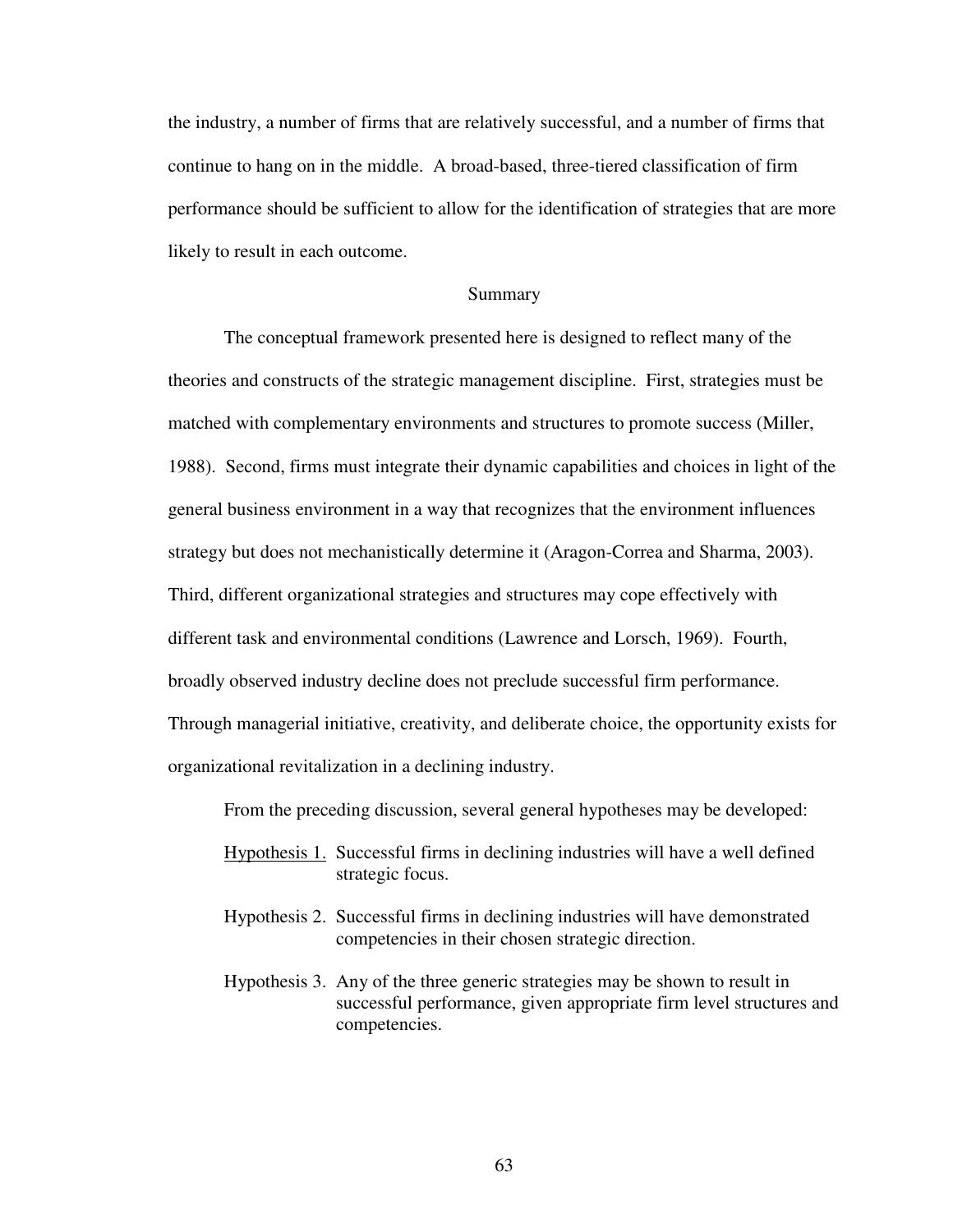To restate the premise of the framework presented here: for a firm to gain a marketplace position of competitive advantage and consequent successful performance outcomes, it is necessary to achieve and sustain a complementary relationship between the resources and competencies of the firm and those exogenous forces which comprise the competitive landscape.

#### Methods and Procedures

This study builds on the relatively limited empirical research addressing strategic choice in declining industries and to ascertain effective firm strategies in competitive environments. Theoretically, this paper is based on the premise that a causal relationship exists between a firm's business model in a declining industry and sustainable performance (see Figure 2). Empirically, this research estimates the probability of a given level of firm performance in the presence of (as determined by) specific firm strategies, capabilities, and structures. The importance of this relationship is to verify the propositions of Hamermesh and Silk and Porter cited earlier, that, even in declining industries, it is possible for a firm to achieve superior financial performance given appropriate strategies. This study is designed to attribute superior performance by firms in a declining industry to a particular strategic choice. Harrigan (2003) notes that the significance of such a finding is to

…suggest[s] that it was possible for firms to perform well in a declining industry and that analysis of this strategic problem might have enabled some firms to assess their relative strengths and to deduce their positions in the industry more realistically, earlier. (p.368)

The verification of a statistical correlation between strategic choice and organizational performance will identify managerial practices that are more likely to produce successful financial outcomes in declining industries.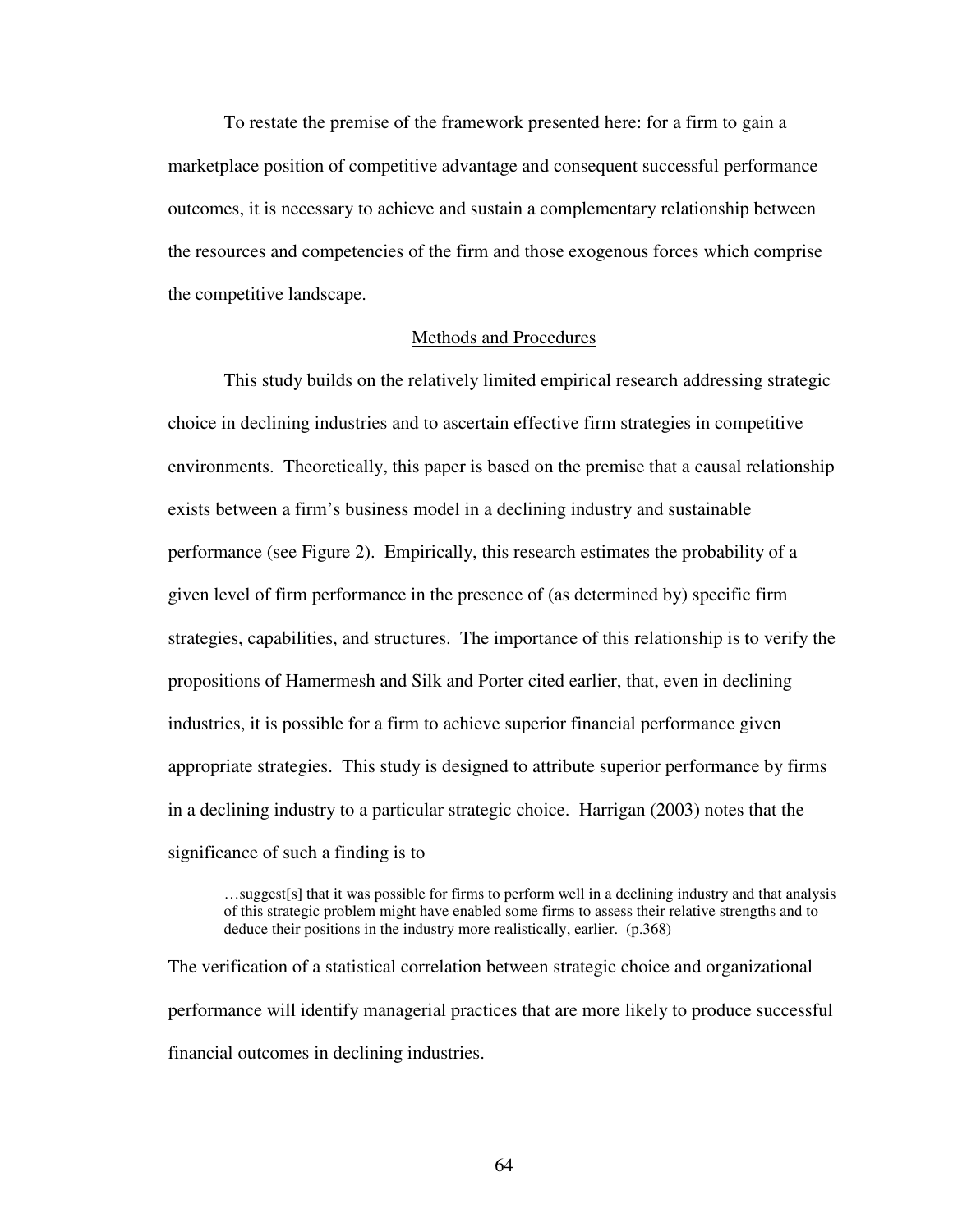#### Empirical Model

To quantify the impact of firm level structures and competitive strategy on firm performance, this study attributes specific firm characteristics to a probability estimate of firm performance. Since the dependent variable in this case is a discrete outcome (the firm is classified according to a definition or rating of performance), conventional regression methods are inappropriate. Greene (2000) recommends that in cases such as this, qualitative response models be used that are based on maximum likelihood estimators rather than linear regression methods.

Ordered logit and probit models are widely used as a framework for analyzing responses such as those described here (Greene). This method is similar to that of other researchers in strategic management who have analyzed how firm specific factors influence strategic management decisions and performance (Putsis and Bayus, 1999; Day and Van den Bulte, 2002; Simoes and Crespo, 2002; Cranfield and Magnusson, 2003; de Cerio, 2003; Richter and Schmidt, 2005). In many studies using multinomial dependent variables with an intrinsic order, estimation using logit or probit procedures have been utilized (Cranfield and Magnussen, 2003; de Cerio, 2003). The decision to choose one model over the other relates to whether the cumulative density function is considered logistic (fatter, flatter tails) or a standard normal density function. Additionally, probit coefficients are generally regarded as more difficult to interpret (Garson, 2006). In order to gain the broadest, most meaningful interpretation of the results possible, a logit model is used in this analysis.

Ordered logit models are cast in the form of a latent variable specification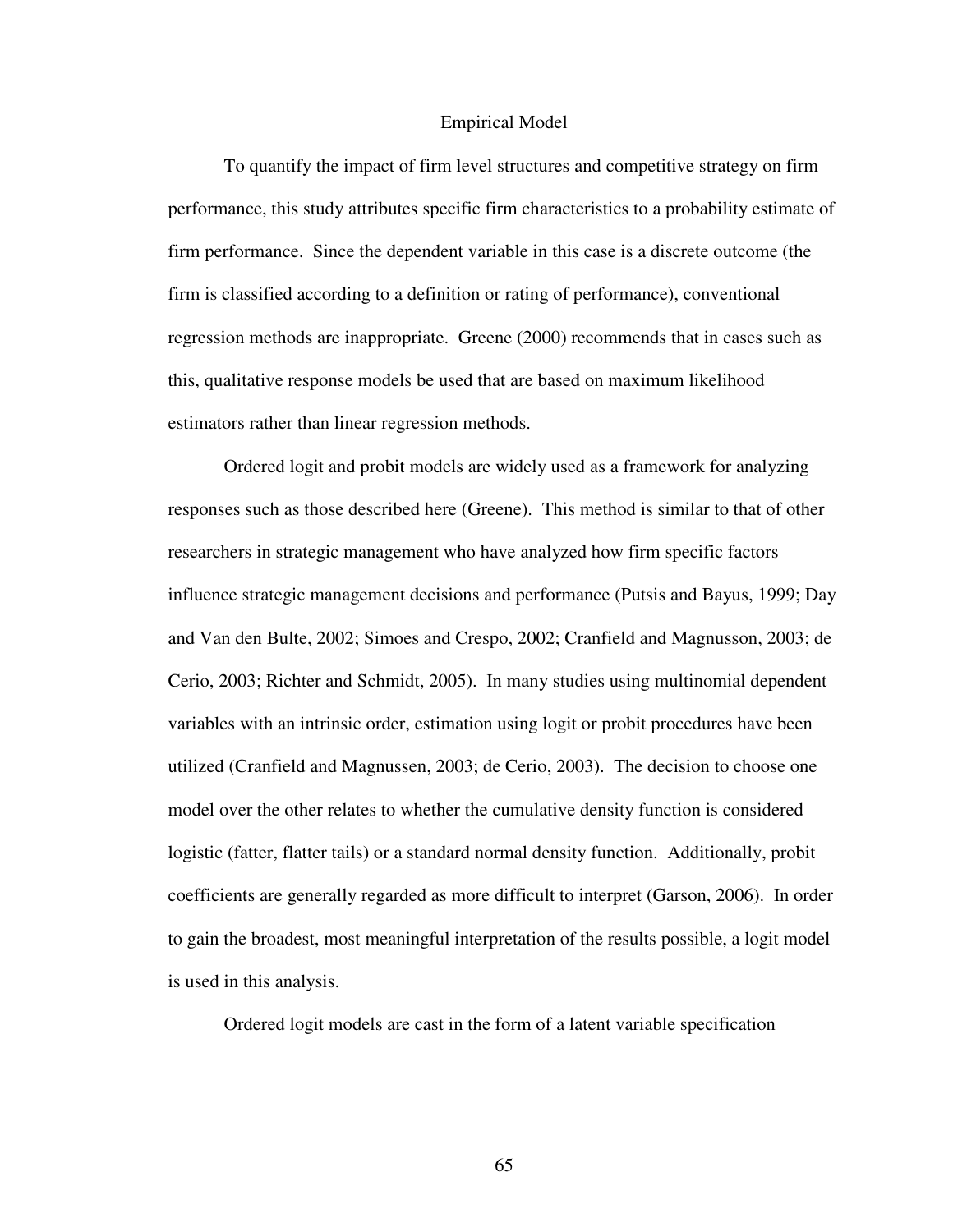$$
Y_i^* = \beta' \mathbf{x} + \varepsilon
$$

where vector **x** is a set of factors that explain the decision or choice, the set of parameters  $β$  reflects the impact of changes in **x** on the probability, and the error term (ε) is normally distributed across observations. By definition,  $Y_i^*$  is unobserved, but we do observe ordered choices (assuming in this case three possible discrete values)

$$
y = 0 \text{ if } y_i^* \le \alpha_0
$$
  
= 1 if  $\alpha_0 < y_i^* \le \alpha_1$   
= 2 if  $\alpha_1 < y_i^*$ 

where  $\alpha_j$  are thresholds or cut points that serve as dividing boundaries between the categories of the dependent variable. With a standard normal distribution (Φ), the probabilities of observing *y*, given **x** can be expressed as:

Prob(y = 0 | x) = 
$$
\Phi(-\beta' x)
$$
.  
Prob(y = 1 | x) =  $\Phi(\alpha_1 - \beta' x)$ -  $\Phi(-\beta' x)$   
Prob(y = 2 | x) = 1 -  $\Phi(\alpha_1 - \beta' x)$ .

# Variables

The dependent variable in this model is firm performance. Measures of performance are often difficult to determine in cases where financial information is limited. Other studies such as this have used only two possible firm outcomes: survival and exit. This approach seems unsatisfactory since many current U.S. textile firms may be continuing to operate even with poor financial returns. They may be continuing to operate but not under conditions that will result in long-term financial success. Therefore, for this study, a textile firm's financial performance, *PERF<sup>i</sup>* , is classified according to three possible discrete and ordered values. A value of 0 indicates that a firm has ceased processing cotton and exited the industry. A value of 1 indicates that the firm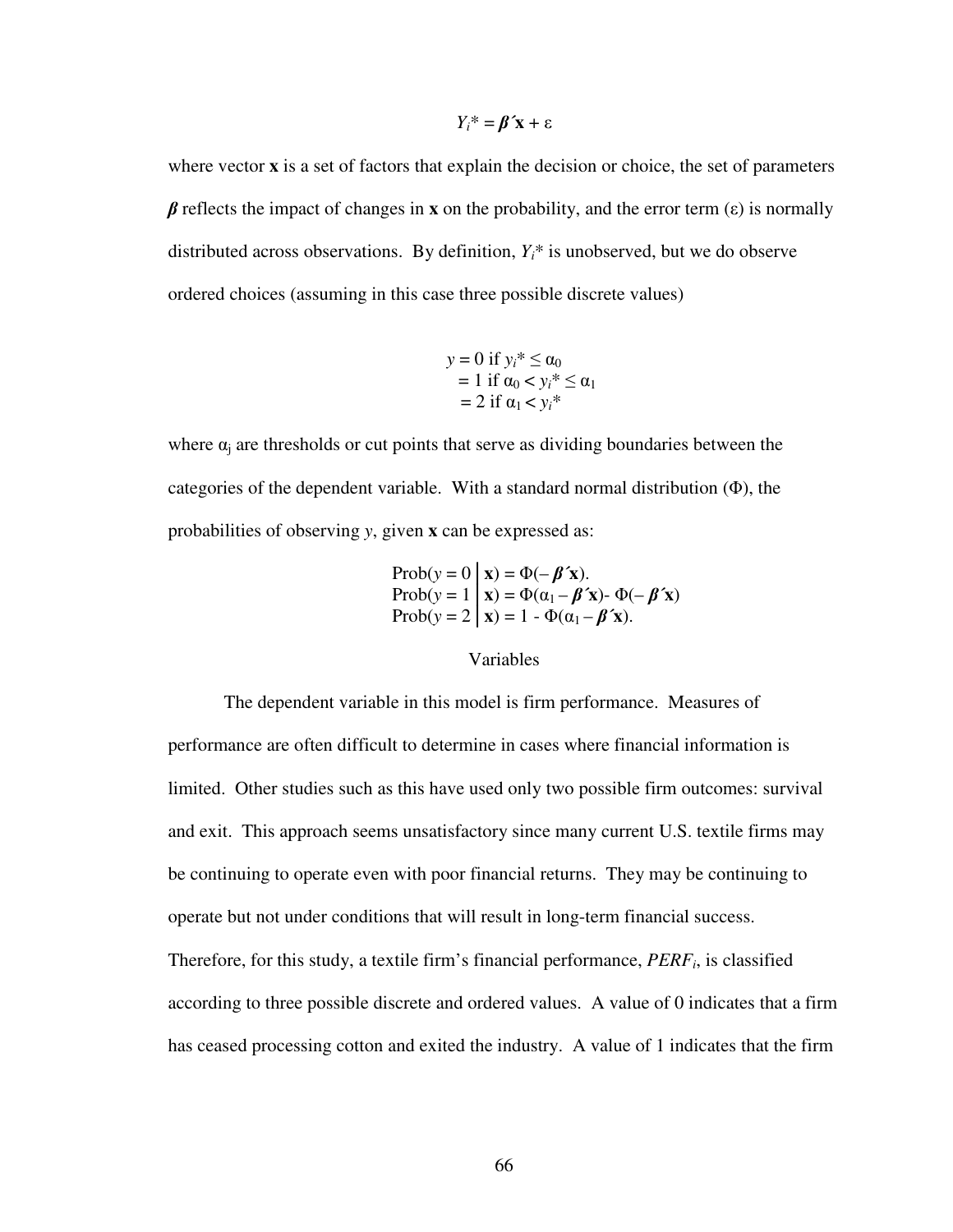is continuing operations, but that its financial returns are not such as to set it apart as successful compared to the rest of the industry. A rating of 1 will apply in those cases where firms are rated as just "surviving" such as those whose high exit costs prohibit exit even though financial returns are poor, those operating in bankruptcy protection, firms just emerging from bankruptcy, or those continuing to survive by selling off assets. A performance rating of 2 indicates that the firm is continuing operations and is earning financial returns that are seen by industry observers as superior compared to rivals in the industry.

Explanatory variables in the model will include those discussed in the literature review as contributing to competitive advantage and may be categorized into four groups. In the first group, each firm is classified according to an identifiable generic competitive strategy (as defined by Porter) of low cost (*LC)*, product differentiation (*D)*, or focus on a market niche (*NC*). Since the literature suggests that each of these generic strategies may be appropriate in a declining industry, no *a priori* hypothesis is suggested here as to which strategy may prove most effective (see Hypothesis 3).

In the second group, each firm is rated according to achieved levels of competency in such competitively relevant areas as cost of production (*COP)*, ability to serve a niche market (*NCH)*, ability to earn product price premiums (*PP),* product reputation (*PR)*, operational flexibility (*OF)*, overall firm management (*MGT),* and product innovation (*INN*). A high rating in any of these categories is expected to contribute positively to financial performance.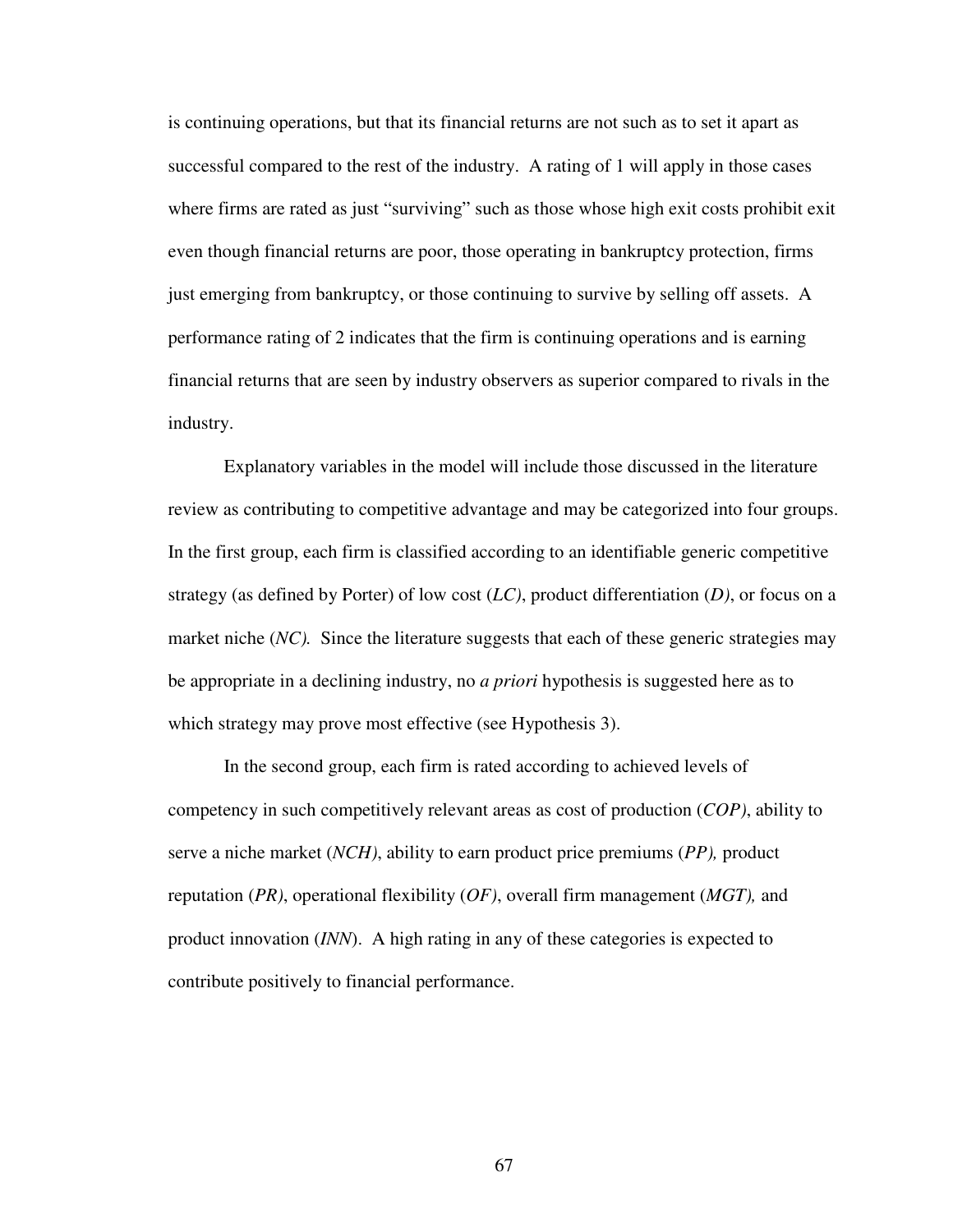The third group consists of structural or firm characteristic variables that may be shown to influence firm performance. Since economies of scale may contribute positively to production efficiency (Hatten and Schendel), a measure of firm size will be included in the model. Market share (*SHARE)*, represented by the proportion of total U.S. cotton mill use a given firm processes, serves as this measure. It is anticipated that a positive relationship will exist between market share and financial performance. Another variable of interest is whether public or private ownership contributes to financial success (*PUB*). Again, no *a priori* assumption is made regarding the directional effect of this variable.

Finally, in the fourth group, each firm in this study is rated as to how well its current strategic position (identified above) is matched with its competitive capability. This interaction term identifies those firms that have achieved a fit between their strategic posture and their recognized capabilities. Firms that exhibit this match are expected to have achieved some level of competitive advantage and will likely outperform their industry rivals. Table 5 provides a description of these variables, an explanation of how they will be operationalized, and the hypothesized correlation between the independent and dependent variables.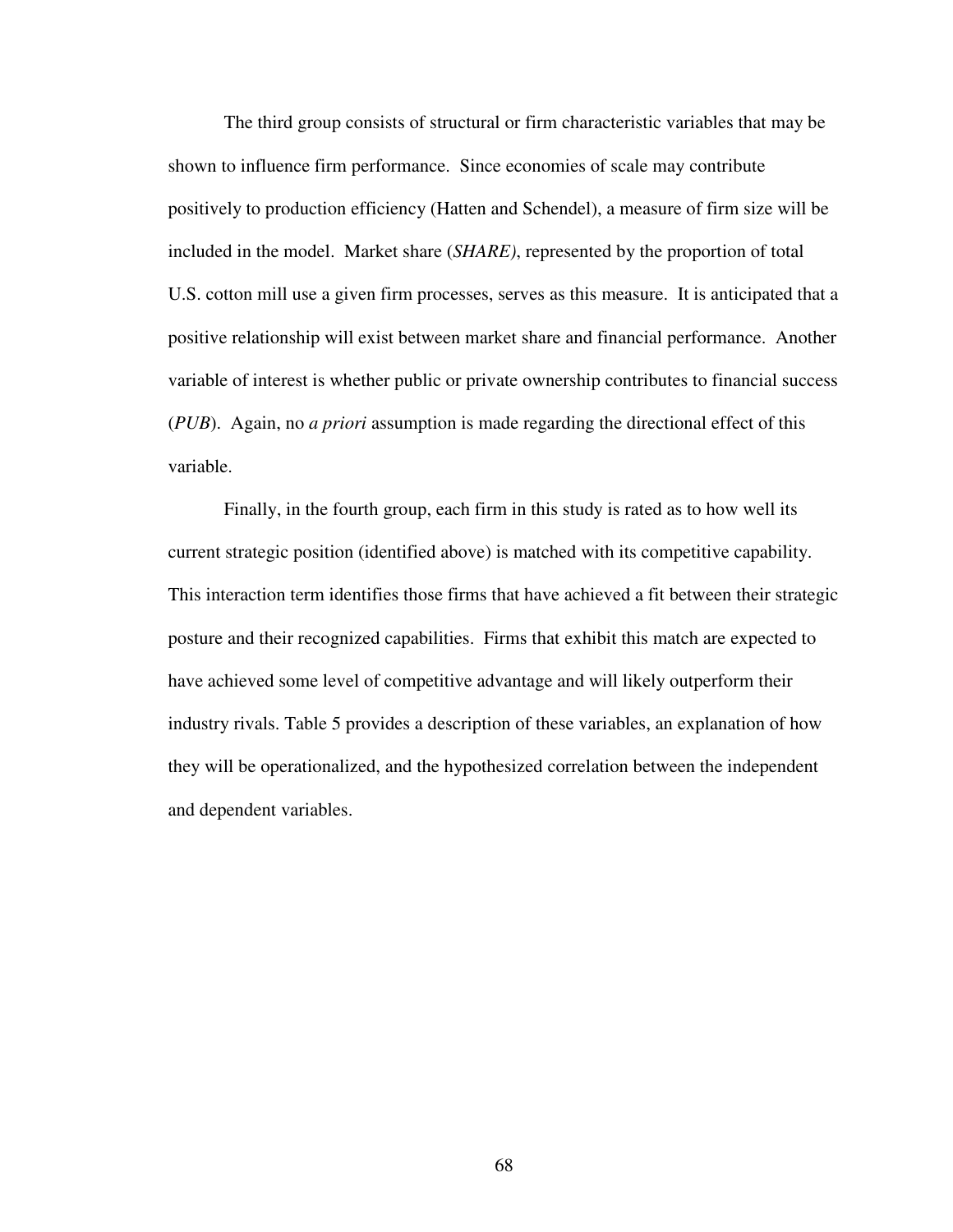Table 5. Variable Names and Definitions

| Variables<br>Variable definition   |                                                                                                                                                                                                                                                         | Expected<br>sign |
|------------------------------------|---------------------------------------------------------------------------------------------------------------------------------------------------------------------------------------------------------------------------------------------------------|------------------|
| <b>Dependent Variable</b>          |                                                                                                                                                                                                                                                         |                  |
| $PERF_i$                           | Represents financial performance ratings of the firm: $0 =$<br>the firm has ceased business operations, $1 =$ the firm is<br>continuing operations with poor to average industry<br>performance (survival), and $2$ = superior industry<br>performance. | <b>NA</b>        |
| Independent<br><b>Variables</b>    |                                                                                                                                                                                                                                                         |                  |
| Strategic posture                  | Dummy variable of the current strategic posture of the firm.                                                                                                                                                                                            |                  |
| LC                                 | $LC = 1$ if a low cost strategy is dominant, $LC = 0$ otherwise.                                                                                                                                                                                        | $+/-$            |
| $\boldsymbol{N}$                   | $N=1$ if niche strategy is dominant, $N=0$ otherwise                                                                                                                                                                                                    | $+/-$            |
| $\boldsymbol{D}$                   | $D=1$ if differentiation strategy is dominant, $D=0$ otherwise.                                                                                                                                                                                         | $+/-$            |
| Strategy/competency<br>interaction | Dummy variable for interaction of strategic posture and<br>strategic competency. A rating of 4 or 5 (on a scale of 1 to<br>5) is required for competency.                                                                                               |                  |
| <b>LCC</b>                         | LCC=1 if low cost competency, LCC=0 otherwise.                                                                                                                                                                                                          | $^+$             |
| DC                                 | DC=1 if differentiation competency, DC=0 otherwise.                                                                                                                                                                                                     | $\overline{+}$   |
| NC                                 | $NC=1$ if niche competency, $NC=0$ otherwise.                                                                                                                                                                                                           | $+$              |
| Firm ratings                       | Likert scale rating of firm strategic competency by industry<br>experts                                                                                                                                                                                 |                  |
| COP                                | Cost of production relative to rivals                                                                                                                                                                                                                   | $\pm$            |
| NCH                                | Ability to serve market niche                                                                                                                                                                                                                           | $\overline{+}$   |
| PP                                 | Ability to receive price premiums                                                                                                                                                                                                                       | $\pm$            |
| PR                                 | Product reputation relative to rivals                                                                                                                                                                                                                   | $^+$             |
| OF                                 | Operational flexibility relative to rivals                                                                                                                                                                                                              | $\pm$            |
| <b>MGT</b>                         | Well managed and professional relative to rivals                                                                                                                                                                                                        | $^+$             |
| <b>INN</b>                         | Reputation for innovation and research and development<br>relative to rivals                                                                                                                                                                            | $^{+}$           |
| <b>SHARE</b>                       | Market share based on number of bales of cotton processed                                                                                                                                                                                               | $^+$             |
| <b>PUB</b>                         | Dummy variable representing the ownership of the firm.<br>$PUB=1$ if public, $PUB = 0$ otherwise                                                                                                                                                        | +/-              |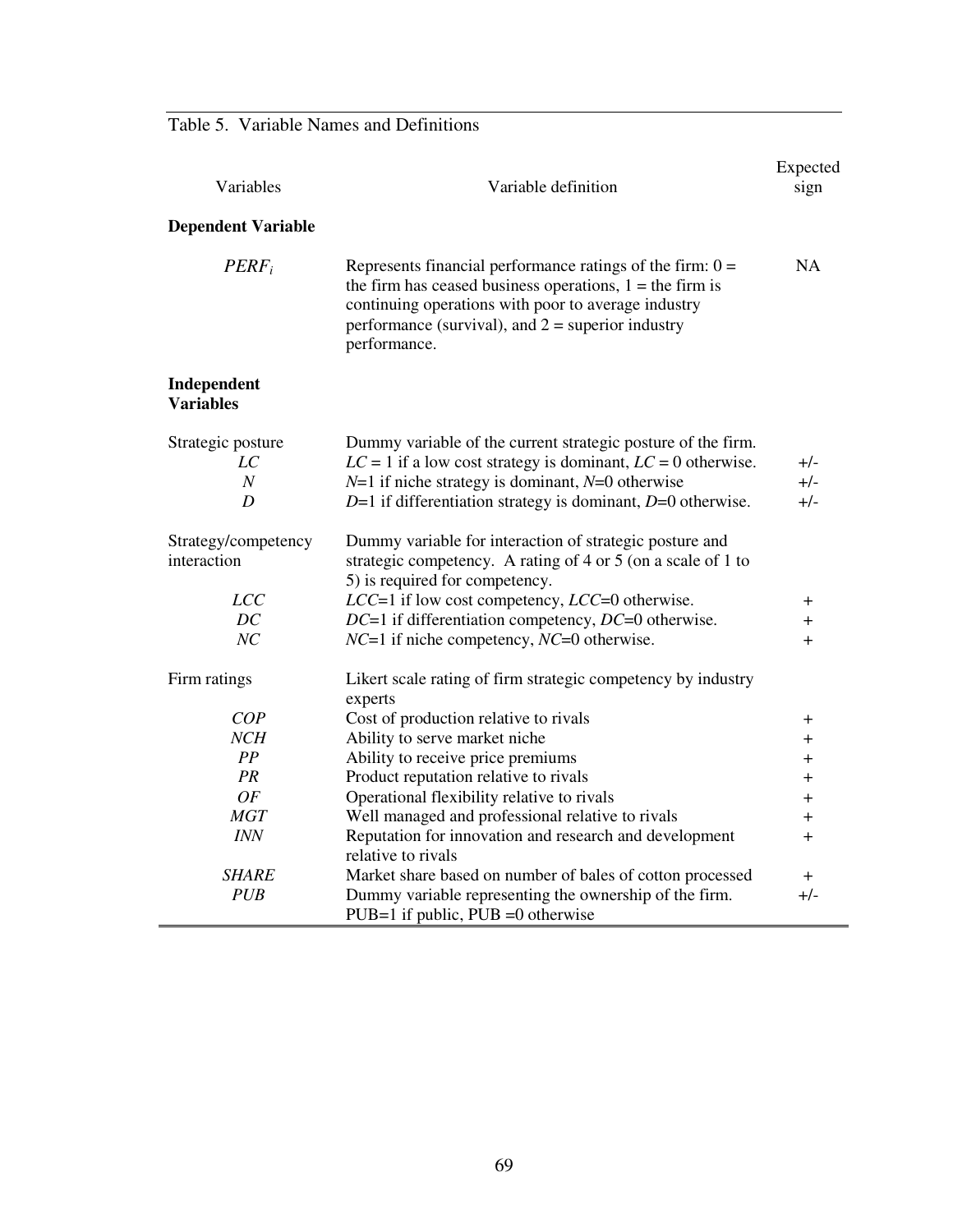The relationship between performance and strategy presented here may be summarized by the functional relationship

$$
Y_i^* = f(A_{ip}, B_{ir}, C_{is}, D_{it})
$$

where  $Y_i^*$ , the performance ordering of the ith firm, is determined by:

- A—the current generic strategic posture variable  $(p = 0 \text{ or } 1)$ ;
- B—strategic rating variables of how well the ith firm is faring compared to industry rivals  $(r = 1, 2, 3, 4, or 5)$ ;
- C—structural characteristic variables that measure or indicate specific firm attributes (s = 0, 1, 2, ..., n);
- D—achieved competency variables that indicate a fit between firm strategic posture and competitive advantage  $(t = 0 \text{ or } 1)$ .

The ordered logit model that explains textile firm performance used here is given by the following equation:

$$
PERF_i^* = \beta_0 + \beta_1 LC_i + \beta_2 N_i + \beta_3 D_i + \beta_4 COP_i + \beta_5 NCH_i + \beta_6 PP_i + \beta_7 PR_i + \beta_8 OF_i + \n\beta_9 MGT_i + \beta_{10} NNN_i + \beta_{11} COT_i + \beta_{12} BD_i + \beta_{13} UN_i + \beta_{14} LCC_i + \beta_{15} DC_i + \beta_{16} NC_i \n+ ε
$$

and

$$
PERF_i = \begin{cases} 0 \text{ if } PERF_i^* \leq \alpha_0 \\ 1 \text{ if } \alpha_0 < PERF_i^* \leq \alpha_1 \\ 2 \text{ if } \alpha_1 < PERF_i^* \end{cases}
$$

where *PERFi\** is unobserved firm performance and *PERF<sup>i</sup>* is rated firm performance.

The estimated coefficients of the ordered logit model provide inferences about the effects

of the explanatory variables on the probability of each performance outcome

(Worthington, Higgs, and Edwards, 1999).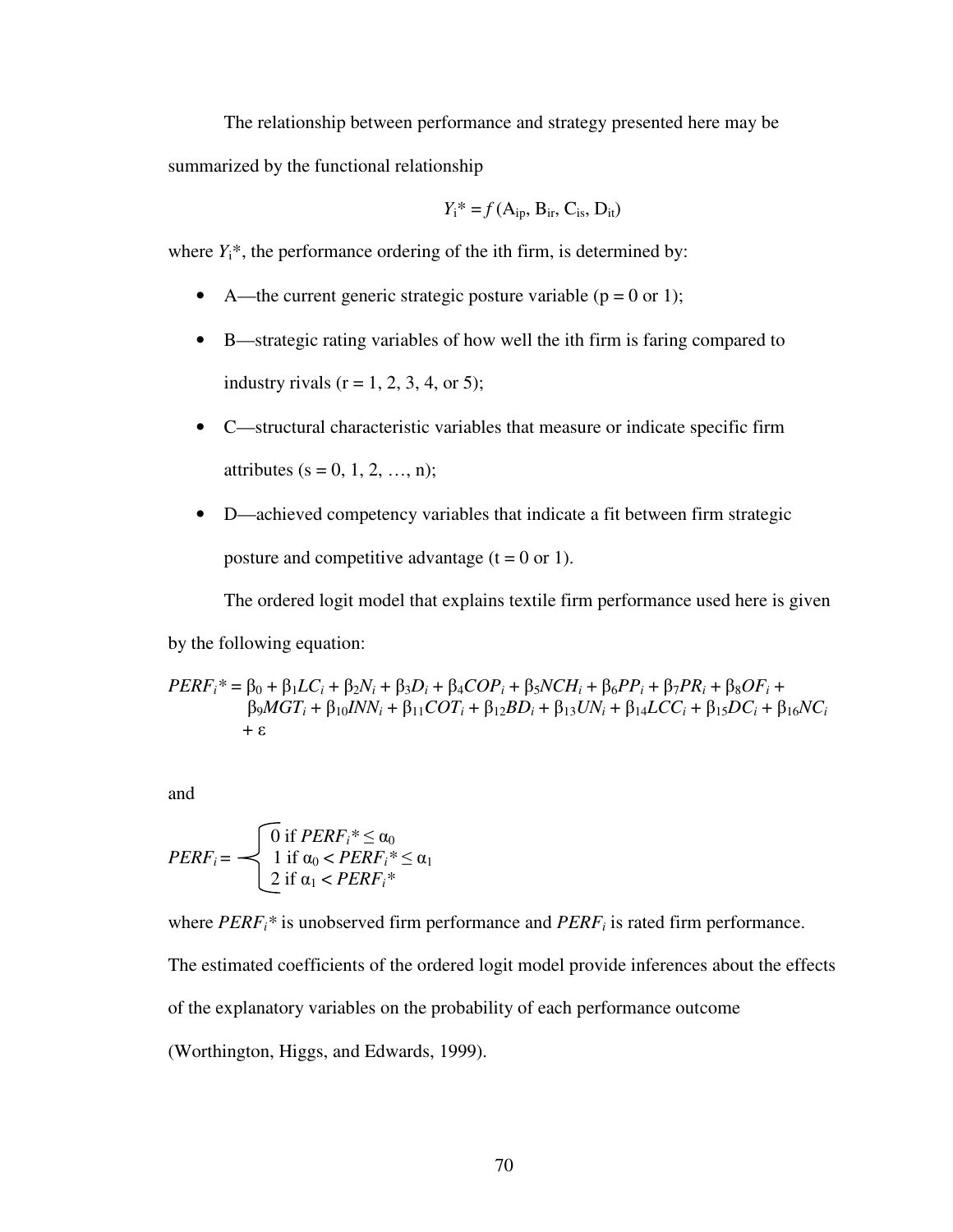Given the nature of the variables just described, it may be possible that firm performance is explained by a smaller number of variables than specified, that is some of the variables may capture the same effects. This is based on the expectation that there exist strong intercorrelations among the variables. Exploratory factor analysis is used to discover patterns of relationships that may be present among the variables of the model and whether the "…observed variables can be explained largely or entirely in terms of a much smaller number of variables called factors (Darlington, p1). As Kim and Mueller explain:

Factor analysis assumes that the observed (measured) variables are linear combinations of some underlying source variables (or factors)…which are smaller in number than the number of observed variables and are responsible for the covariation among the observed variables. (pp. 7, 8, and 12)

Through an examination of the interrelationships among the independent variables, we identify those factors that explain the preponderance of variation and "…determine whether the information can be condensed or summarized in a smaller set of factors or components" (Hair, Anderson, Tatham, and Black, p. 88).

Hardyck and Petrinovich state that one of the advantages of multivariate analysis

methods such as those just described is to

...evaluate the effects of naturally occurring parametric variations in the context in which they normally occur. In this way, the natural correlations among the manifold influences on behavior can be preserved and separate effects of these influences can be studied statistically without causing a typical isolation of either individuals or variables. (p. 7)

The above described multivariate techniques are incorporated into this study in order to

"… obtain a more complete, realistic understanding for decision making" (Hair,

Anderson, Tatham, and Black, p. 4).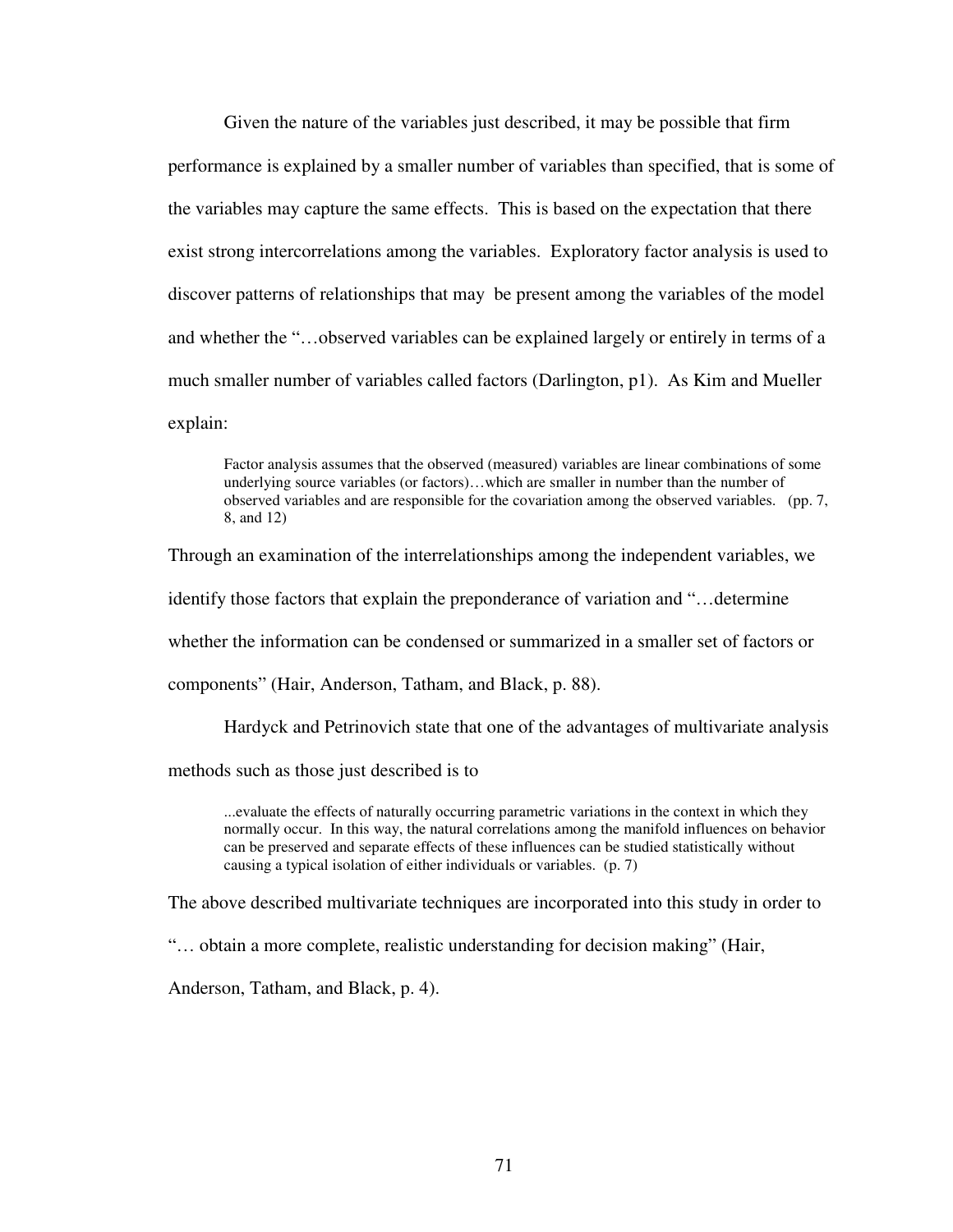#### Data Collection—the Sample

This study focuses on U.S. firms that compete in the initial phase of the textile production process: the transformation of raw cotton into cotton yarns. The firms considered in this study are the top 29 U.S. companies in terms of raw cotton usage from 1999 to 2003. Also considered are two regional firms not in the top 30 but of particular interest to the researchers due to geographical proximity. These firms cumulatively account for 92% of U.S. raw cotton consumption. Of these 31 firms, 5 are publicly held, 1 is a cotton producer-owned cooperative, and 25 are privately held companies.

Each firm was surveyed according to the competitive variables described above which are hypothesized to impact firm financial performance. The survey ascertained levels of firm performance, strategic direction, and structural variables as well as ratings of firm competency relative to rivals in the industry. This questionnaire utilized Likert scale ratings of each firm's capabilities and strategic intent. A usual 5-point scale with a mid-point was used to measure each category. Matell and Jacoby (1971) discuss whether an optimum number of rating categories exists for any given survey. They assert that too few categories may result in a scale that is too coarse with a subsequent loss in the discriminatory power of the raters. Conversely, a scale that is graded too finely will go beyond the rater's ability of discrimination. They conclude that the greatest value of the Likert instrument lies more in the determination of an attitudinal directional component and less in the intensity component. While no definitive or optimal number of Likert scale points has been identified, Ray (1980) finds that the extra response options of a 5 point scale (compared to a 3-point) contribute to the discriminating power of the survey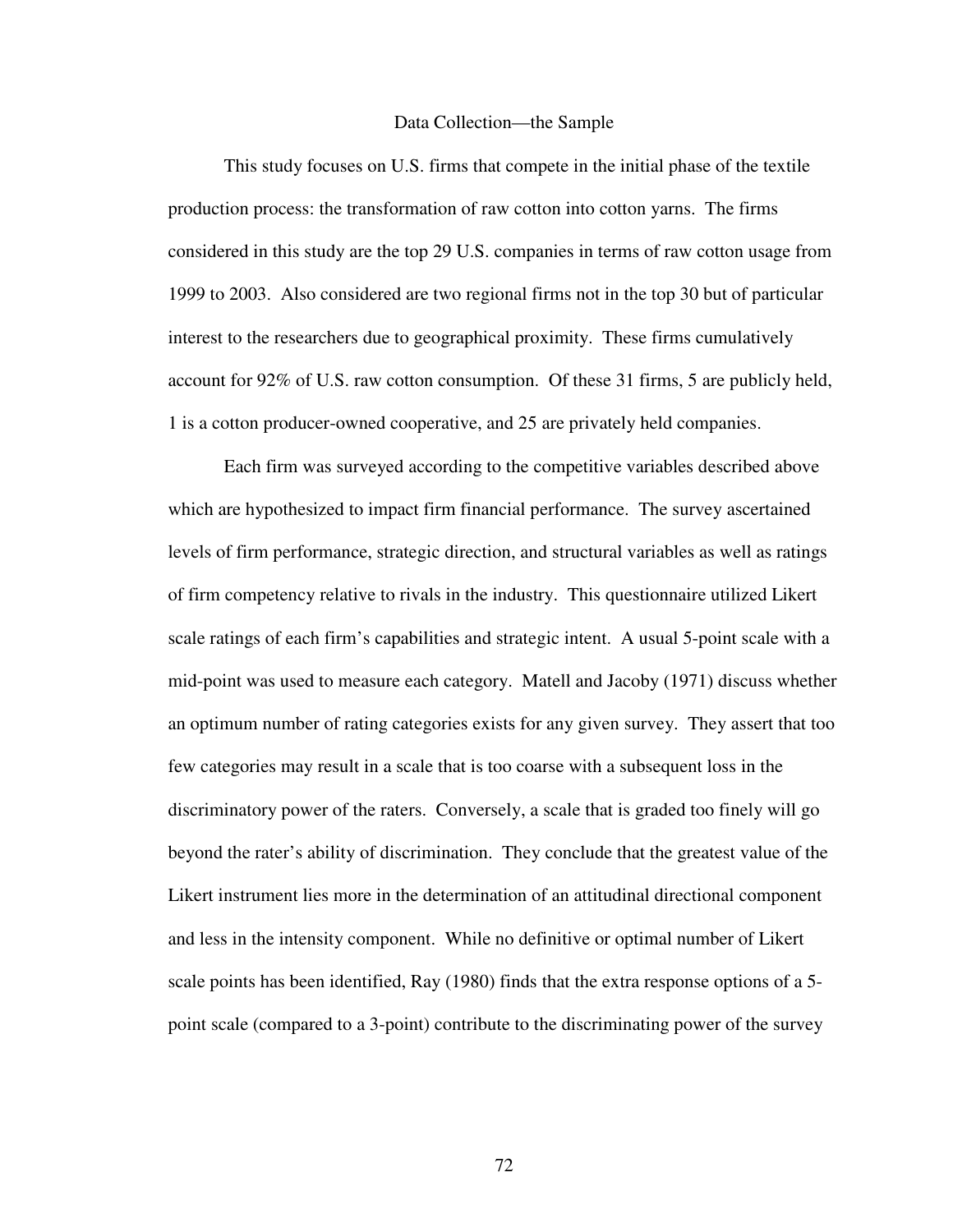instrument and generally improves reliability. Tang, Shaw, and Vevea (1999) show little benefit associated with scales that have more than 6 points. Both advocate the use of a neutral mid-point. Therefore, no justification for departing from the conventional 5-point survey format has been discovered. A copy of the survey in included in the Appendix.

Studies in the field of strategic management often face difficulties associated with data gathering and variable measurement. One issue researchers often face is the attempt to gather data in the absence of publicly available information. Dess and Robinson discuss two primary difficulties researchers face in obtaining accurate and reliable performance data in such instances. First, since such information is not publicly available and is often considered very sensitive, access to performance data is severely restricted. This may be especially true in a declining industry facing increasingly intense competitive pressure. Firms are not likely to reveal any information which might benefit rivals. Secondly, even when access is granted, variation in reporting and accounting procedures may increase the likelihood of errors in interpretation or comparison. Private corporations may construct financial data to meet a variety of purposes (i.e. creditors or investors) and the reliability of such information may be suspect.

Chen, Farh, and MacMillan suggest that expert industry informants are an appropriate source of information in cases when data confidentiality and/or unavailability are an issue. They review this method of assessment in prior organizational research (141 studies) and test this method for reliability and accuracy. In a comparison of analysts, academics, consultants, and stakeholders as expert outside informants in the airline industry, they find that all four types provide consistent and accurate measures for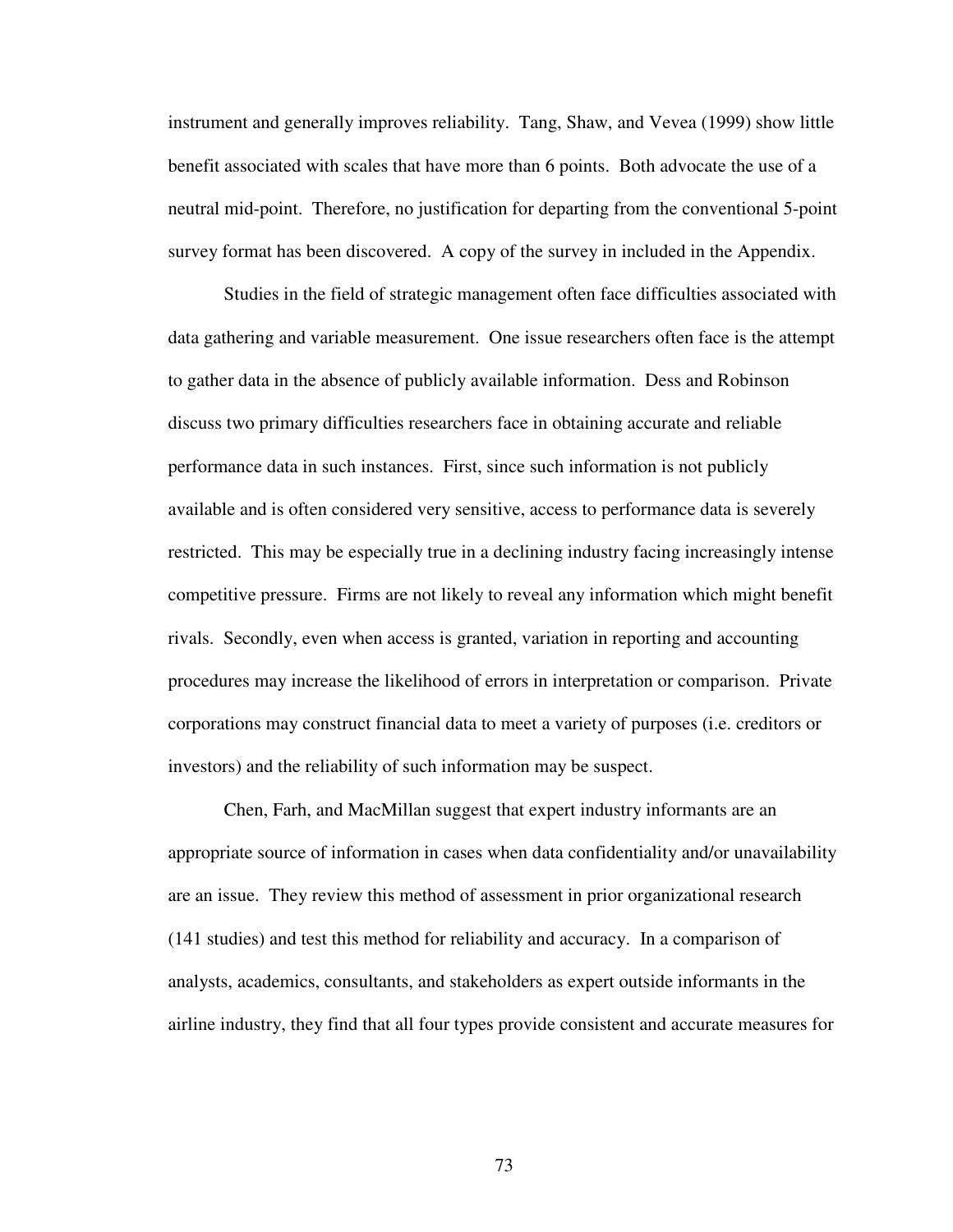strategy variables when compared to senior level industry executives (inside informants). In light of previous research and the empirical findings of their study, the authors recommend four general principles for conducting research when no suitable objective measures are available or are not visible to outside observers:

- 1. when possible, it is better to pursue insider judgments for internal variables given their high degree of accuracy and reliability;
- 2. when it is difficult to get insider judgments, reliable and relatively accurate information can be obtained through properly identified outsiders;
- 3. when using outside experts, attempt to use more than one type of informant;
- 4. whether the source is inside or outside the firm, multiple respondents should be used and a measure of agreement of their responses provided; and
- 5. any study may face the prospect of trading accuracy and reliability for accessibility and a favorable inclination to share information.

While several obstacles exist which may limit access to firm level data, especially in private companies, these obstacles do not prevent the conduct of research capable of generating reliable and valid explanations.

The relatively large number of privately-held firms presents specific challenges to this research effort. It was anticipated that problems would arise gaining insider access to sensitive financial and performance data as well as competitive strategies. Even if such information was available, this situation increased the risk of measurement error that may be attributed to varying accounting and information sharing procedures (Dess and Robinson, 1984). Therefore the decision was made to rely on expert industry informants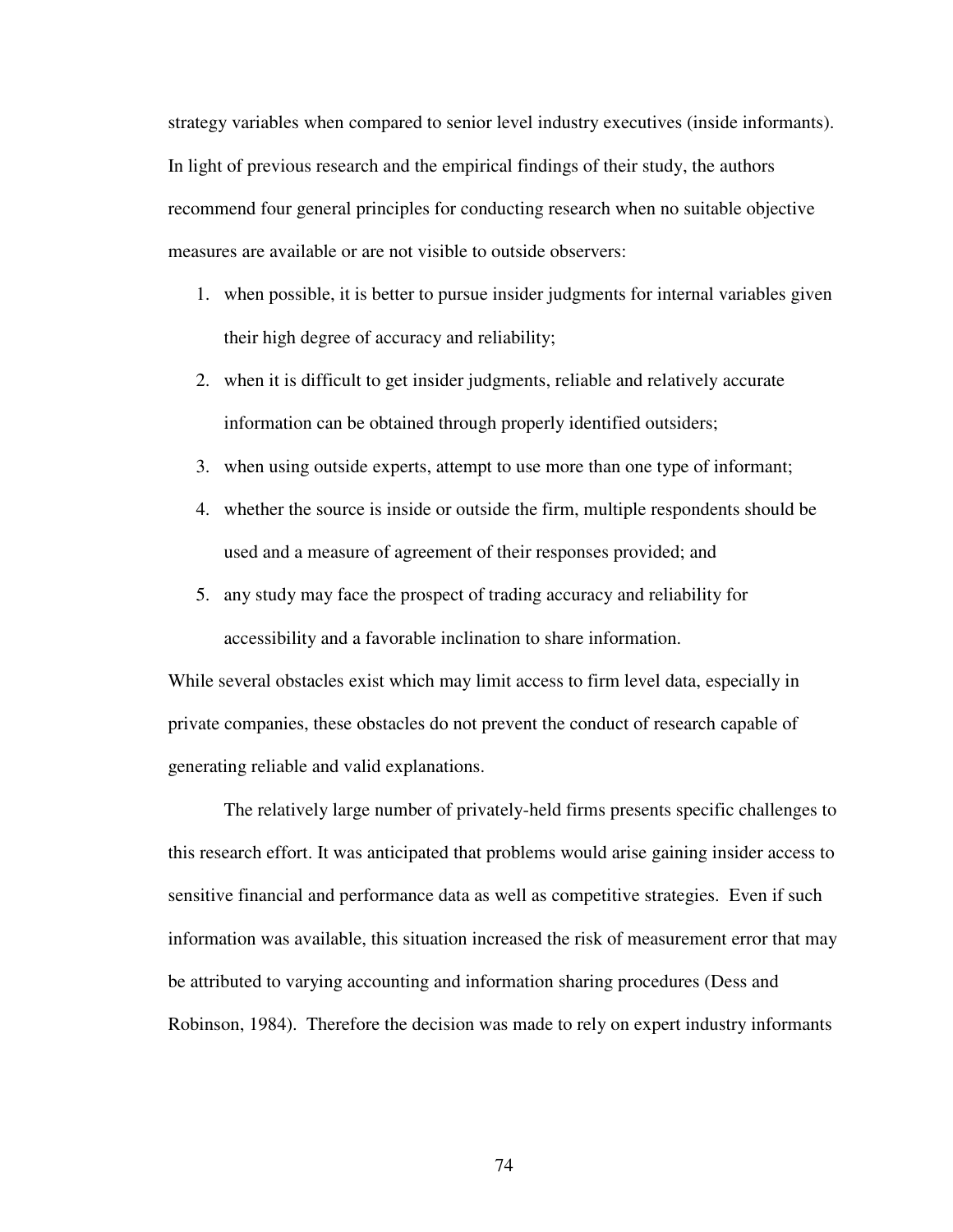or raters for data gathering. Following the principles of Chen, Farh, and MacMillan (1993), this study employed outside experts to assess strategic and performance characteristics of textile firms.

In following the guidelines presented above, data for this research were obtained by administering the survey to multiple experts associated with the cotton textile industry. These experts were from backgrounds of academia and research in textiles as well as a former executive officer of a textile firm and a representative of a company that supplies processing equipment to all the major U.S. cotton spinners. All exhibited extensive knowledge and experience in the industry and provided "…judgments on a broad array of characteristics…" (Chen, Farh, and MacMillan, p. 1623). In addition to the opinions of expert raters, multiple data sources such as industry communications, websites, business periodicals, and independent business financial rating services were used to validate information received by the experts and to fill in gaps of information when the experts either doubted their level of knowledge in a specific area or lacked information about a specific company. The intent was to improve data reliability about each firm by employing at least two different raters and using multiple data sources.

## Data Analysis and Findings

The following steps have been selected to empirically verify the relationship between a firm's business model and its level of performance.

Step 1. Collect data using multiple sources. Collection of survey data from multiple sources establishes both a ranking of a given firms level of performance but also a measure of strategic intent and competency, competitive viability relative to rivals in the industry, and other structural characteristics of individual firms.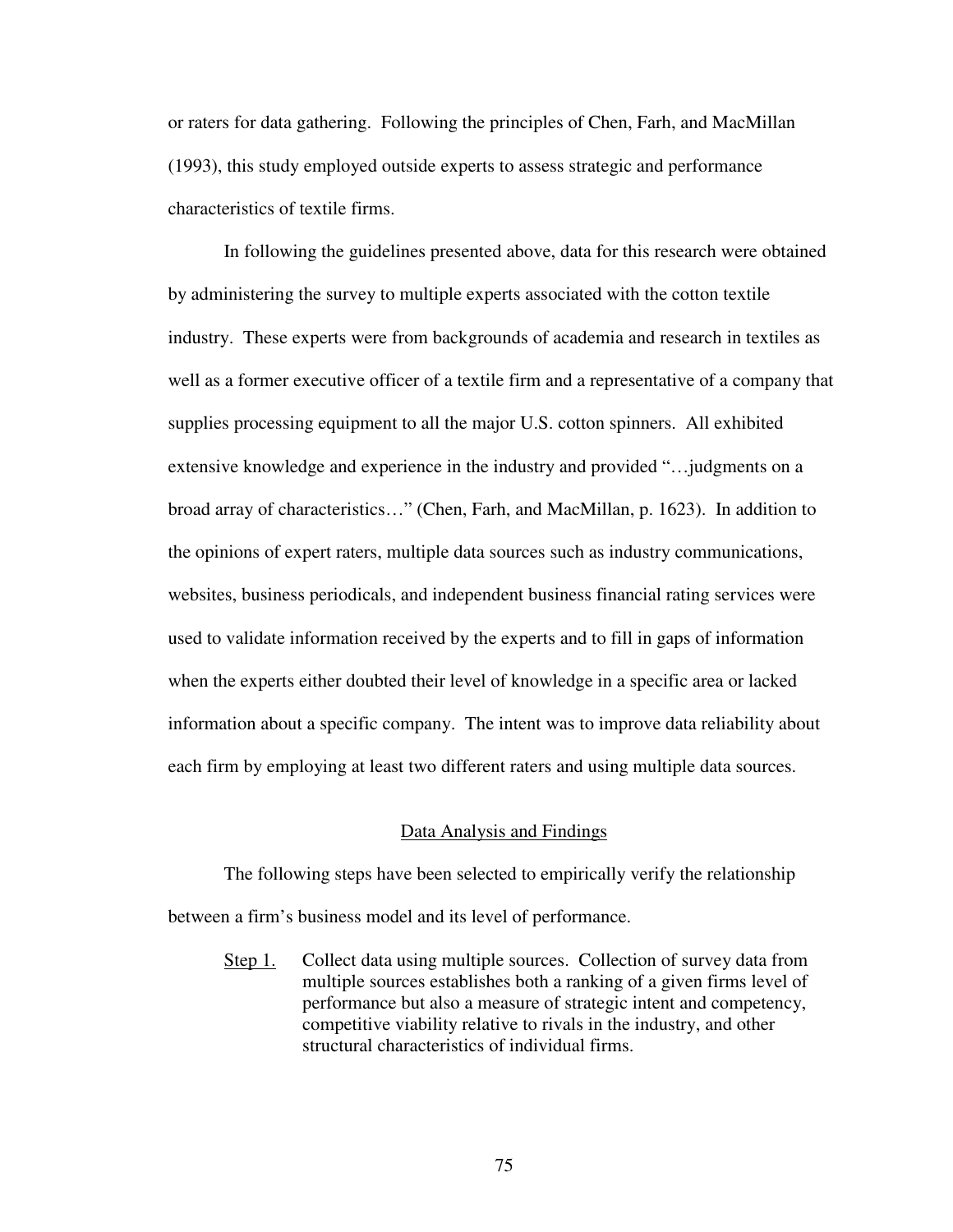- Step 2. Use factor analysis to reduce the number of variables. Preliminary exploratory analysis on the variables constructed and measured in Step 1 confirms construct validity and discovers intercorrelations that exist between the variables. This step is designed to reduce the number of variables in the original data set to a smaller number of factors that may explain the preponderance of firm performance.
- Step 3. Estimation of an ordered logit model. Estimation of an ordered logit model tests the effects of the factors identified in Step 2 (as well as any independent effects that may be added back in) on successful performance in a declining industry.
- Step 4. Estimate probabilities of various levels of firm performance. From the ordered logit procedure, it is possible to estimate the probability that a firm, given its specific characteristics and strategic competencies, will achieve a specific level of firm performance. This step will report these probabilities as well as an evaluation of the model's goodness of fit.

## Collection of Survey Data

As described earlier, data were collected from 31 U.S. textile firms that process raw cotton fiber into various yarns and/or fabrics. The collection of data was from several sources that included industry experts, executives, and academics. In addition to the survey instrument designed to evaluate individual firms (completed by 3 expert raters), data were collected from company websites, news releases, and independent business information companies and news sources.

Each firm in the study was identified according to a basic level of firm performance: failed, surviving, or successful. Firm performance ratings were collected from third party sources according to the following procedure. After first determining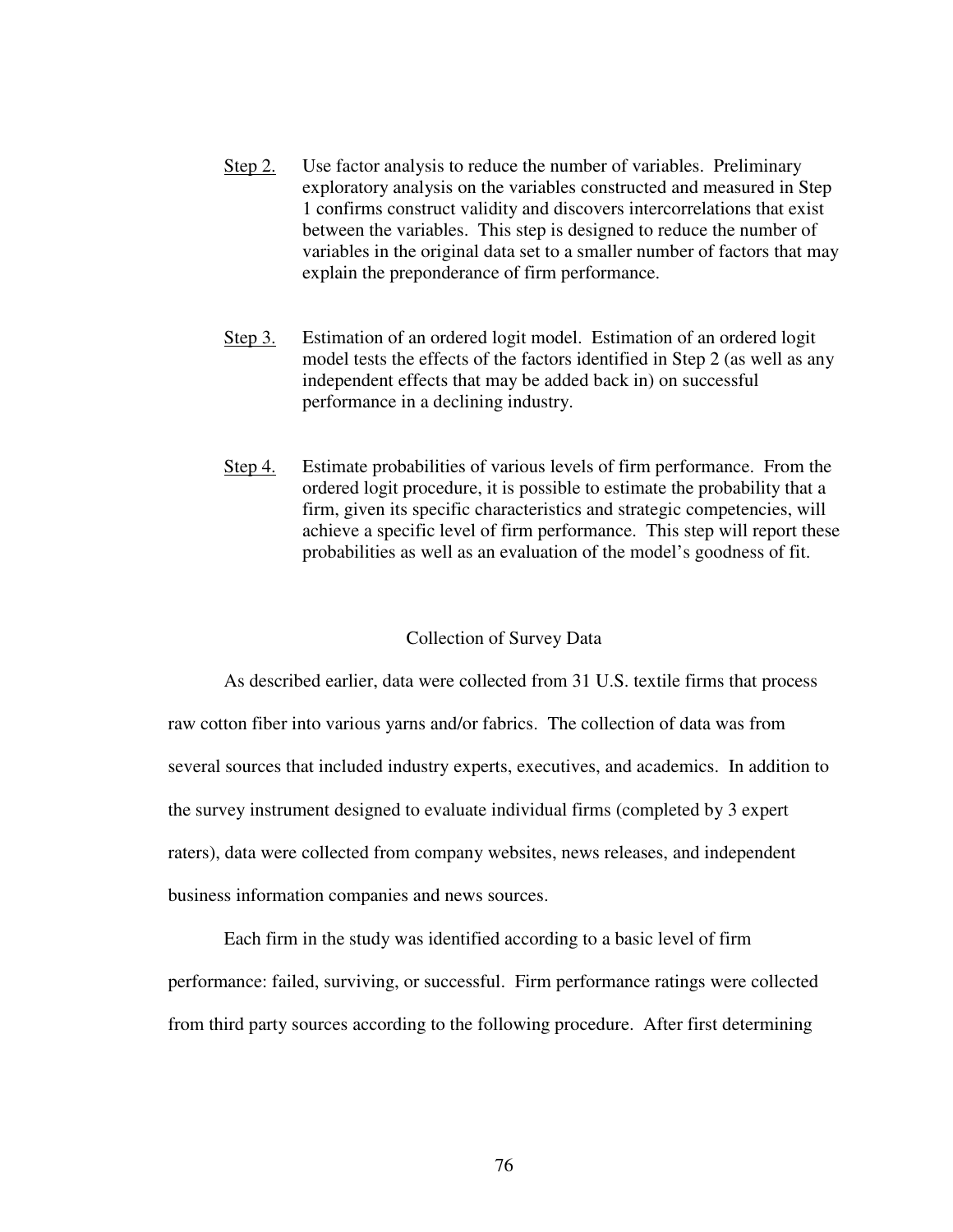whether a given firm was still in business or not (performance level 0 or 1), successful firms in the surviving category were classed. This was done according to a combination of independent measures of financial performance, moves to expand and modernize plant capacity, and ratings of superior performance by respected business publications. Five firms meeting these standards were classed as having performance level 2. Table 6 illustrates the procedure by which firm performance was determined. The ratings or opinions of raters were not used to classify firm performance but were used to confirm information gathered about each firm.

| Performance<br>Category<br>$\theta$ | Definition<br>Ceased operations;<br>Filed for bankruptcy | Determined by<br>Publicly available information                                                                                 |
|-------------------------------------|----------------------------------------------------------|---------------------------------------------------------------------------------------------------------------------------------|
|                                     | Surviving; Poor to<br>average performance                | Publicly available information                                                                                                  |
| 2                                   | Successful;<br>Competitively viable                      | Publicly available information; Direct<br>financial information; Business information<br>services; Investment advisory services |

Table 6. Method of Establishing Firm Performance Ratings

While much of the information regarding the independent variables associated with each firm was gathered with a survey of industry experts, the score of a given firm for a specific variable is not necessarily an average survey number. In several cases, our experts proffered opinions with the caveat that they did not personally know a great deal about a specific company. In such a case, this particular rater's survey was not weighted the same as others. In other cases, one expert may have been privy to a great deal of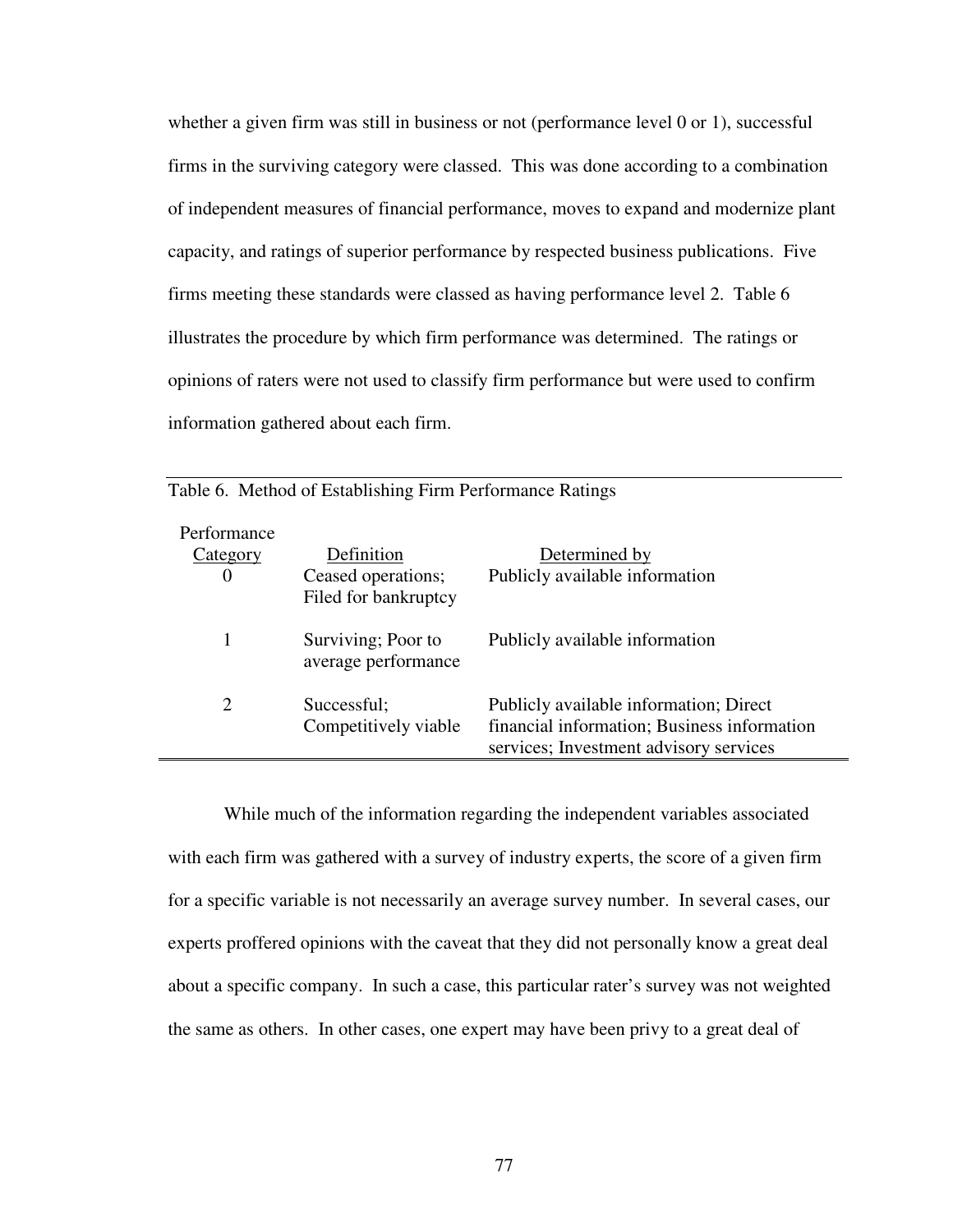specific information. In these cases, this expert's opinions were weighted much more heavily. In all cases, outside information from other business information sources was used to verify the information gained from our panel of experts. Since the survey measures used for analysis were not simple averages of survey responses, statistics that report response unity of opinion are not pertinent here.

#### Exploratory Factor Analysis

In the construct of the variables of this study and in the design of the survey, it seemed likely that several of the variables and measures were attempts to assess the same characteristics but from slightly different perspectives. Factor analysis was used to analyze our survey data to explore patterns of intercorrelations among the variables in an attempt to obtain a reduced set of variables to explain performance. This is possible in those cases where the variables

… are highly correlated with one another, presumably because they are all influenced by the same underlying dimension (factor). One may also then operationalize (invent a way to measure) the underlying dimension by a linear combination of the variables that contributed most heavily to the factor. (Wuensch, 2004, p. 1)

Principal component analysis (PCA) with a varimax rotation was carried out in an effort to summarize multiple variables of the model into principal components.

Our original model contained 15 variables and 31 observations. After removing those variables that were direct linear combinations of other variables and those that showed poor correlations, our revised data set contained 6 variables. Specific generic strategies and competencies did not show to be statistically significant indicators of performance separately, but when combined into a variable that assesses whether a firm has *any* strategic core competency, the variable became important. The remaining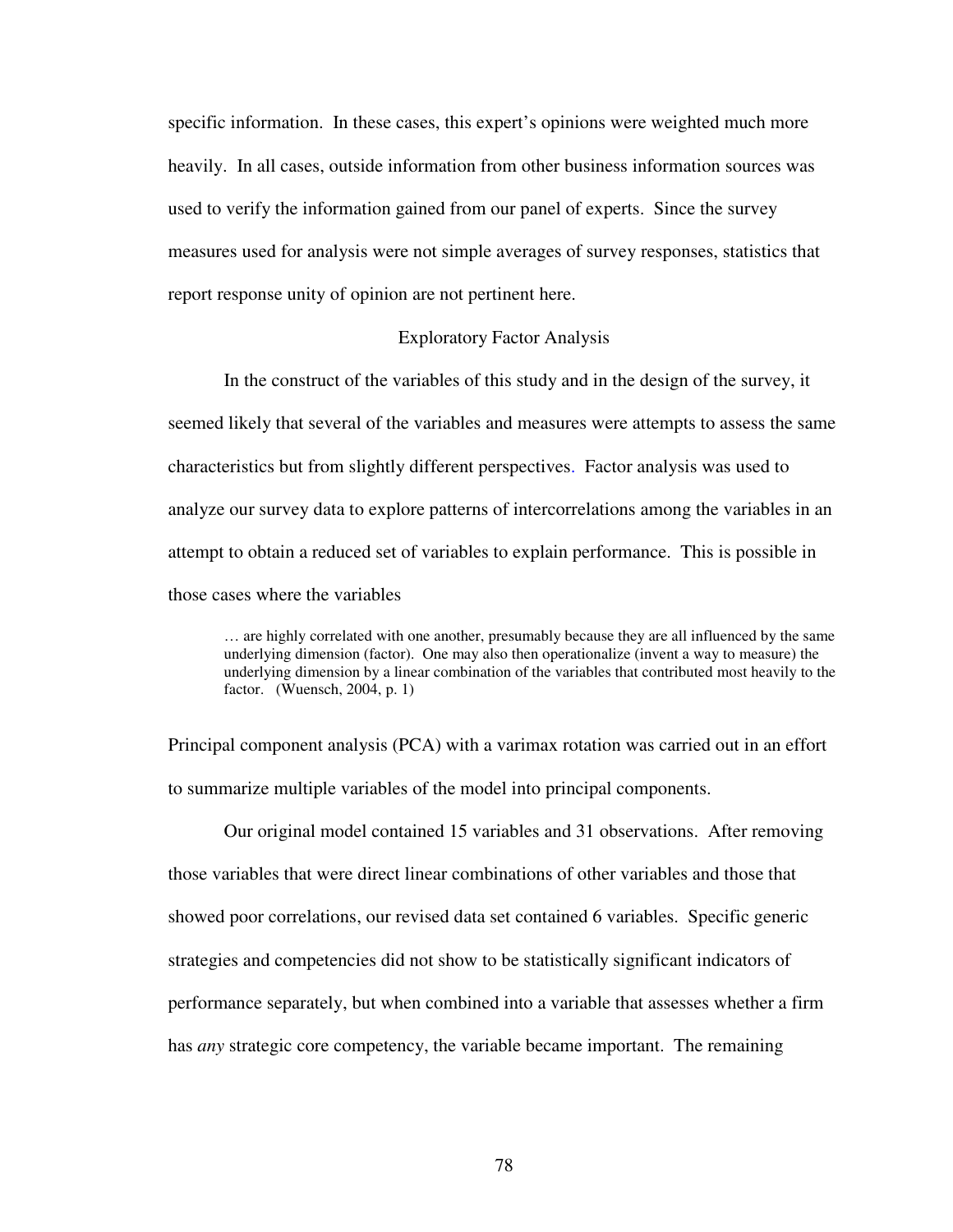independent variables that tested positively for correlation significance were Management, Innovation, Product Reputation, Market Share, and Cost of Production advantage.

PCA showed that approximately 67 percent of variation contained in the variables of the model can be explained by two factors (minimum eigenvalue for significance  $= 1$ ). The decision of which variables to include into each factor is based on factor loadings. Factor loadings indicate the degree of correlation that exits between the independent variable and the factor (Hair,et al., 1998). Higher loadings mean that the variable is more strongly representative of the factor. As a rule of thumb, loadings of  $\pm$  0.40 are considered important while loadings of  $\pm$  0.50 are considered practically significant (Hair et al., 1998). The results of this analysis are shown in Table 7. In Factor 1, the variables that loaded most heavily (>0.5) were Innovation, Management, Any Core Competency, and Product Reputation. The second factor loaded heavily on the variables that measured a competitive advantage in cost of production and market share.

|                | <b>Variables</b>              | <b>Factor 1</b> | <b>Factor 2</b> |
|----------------|-------------------------------|-----------------|-----------------|
|                | Innovation                    | 0.83239         | $-0.12047$      |
| $\overline{2}$ | Management                    | 0.76521         | 0.38861         |
| 3              | Any Core Strategic Competency | 0.71422         | 0.39878         |
| 4              | <b>Product Reputation</b>     | 0.55553         | 0.05951         |
| 5              | <b>Cost of Production</b>     | 0.07814         | 0.89989         |
| 6              | <b>Market Share</b>           | 0.14322         | 0.87842         |
| Eigenvalues    |                               | 2.73586         | 1.29744         |

|  |  |  | Table 7. Results of Factor Analysis |
|--|--|--|-------------------------------------|
|--|--|--|-------------------------------------|

Evident in Table 7 is the close correlation that exists between some of the variables that loaded significantly in Factor 1 and 2. Most notable are the relationships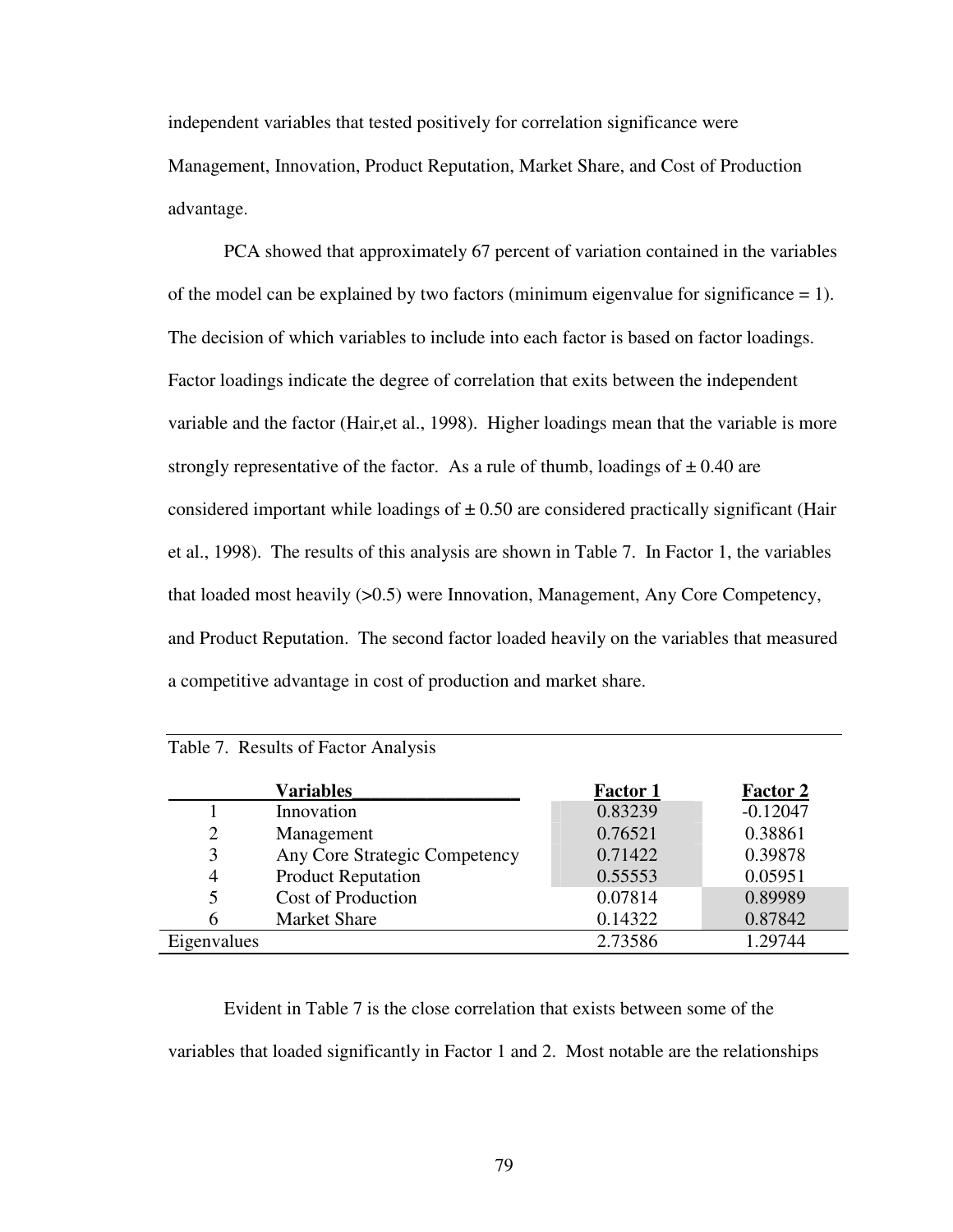between management and strategic core competency in Factor 1 and the closeness of market share and cost of production advantage in Factor 2. This indicates the high degree of correlation that exists between these pairs of variables.

Given the results of the principal component analysis above, it is possible to operationalize these factors by creating new variables that serve as measures of these critical components. A linear combination of the variables that loaded heavily on each factor was used to create these two new variables (Wuensch, 2004). We labeled the first factor 'Capability' in that these characteristics relate strongly to the efforts of the firm to create a competitive advantage in areas related to superior product value and effective managerial capabilities. We named the second factor 'Efficiency' since it related to the efforts of firms to create value by offering products at a lower cost through economies of size and cost of production advantages. Summary statistics and the correlation of these two new variables can be found in Table 8.

| Table 8. Descriptive Statistics and Correlation Matrix of Variables Identified in the |  |  |  |
|---------------------------------------------------------------------------------------|--|--|--|
| <b>Factor Procedure</b>                                                               |  |  |  |

| Variable |                     | <b>Mean</b> | <b>Std. Dev</b> | Min    | <b>Max</b>                     | Corr |
|----------|---------------------|-------------|-----------------|--------|--------------------------------|------|
|          | Factor 1 Capability | 1.2258      | 1.3592          | 0.0000 | -4.0000                        |      |
|          | Factor 2 Efficiency | 3.0997      |                 |        | 3.7855 0.0700 16.13000 0.36515 |      |

 The factor procedure was successful in reducing the number of variables to be considered in our next step of analysis, the ordered logit procedure. Through the creation of a linear combination of the variables associated with the factors Capability and Efficiency, an estimate of firm performance according to these two categories is possible.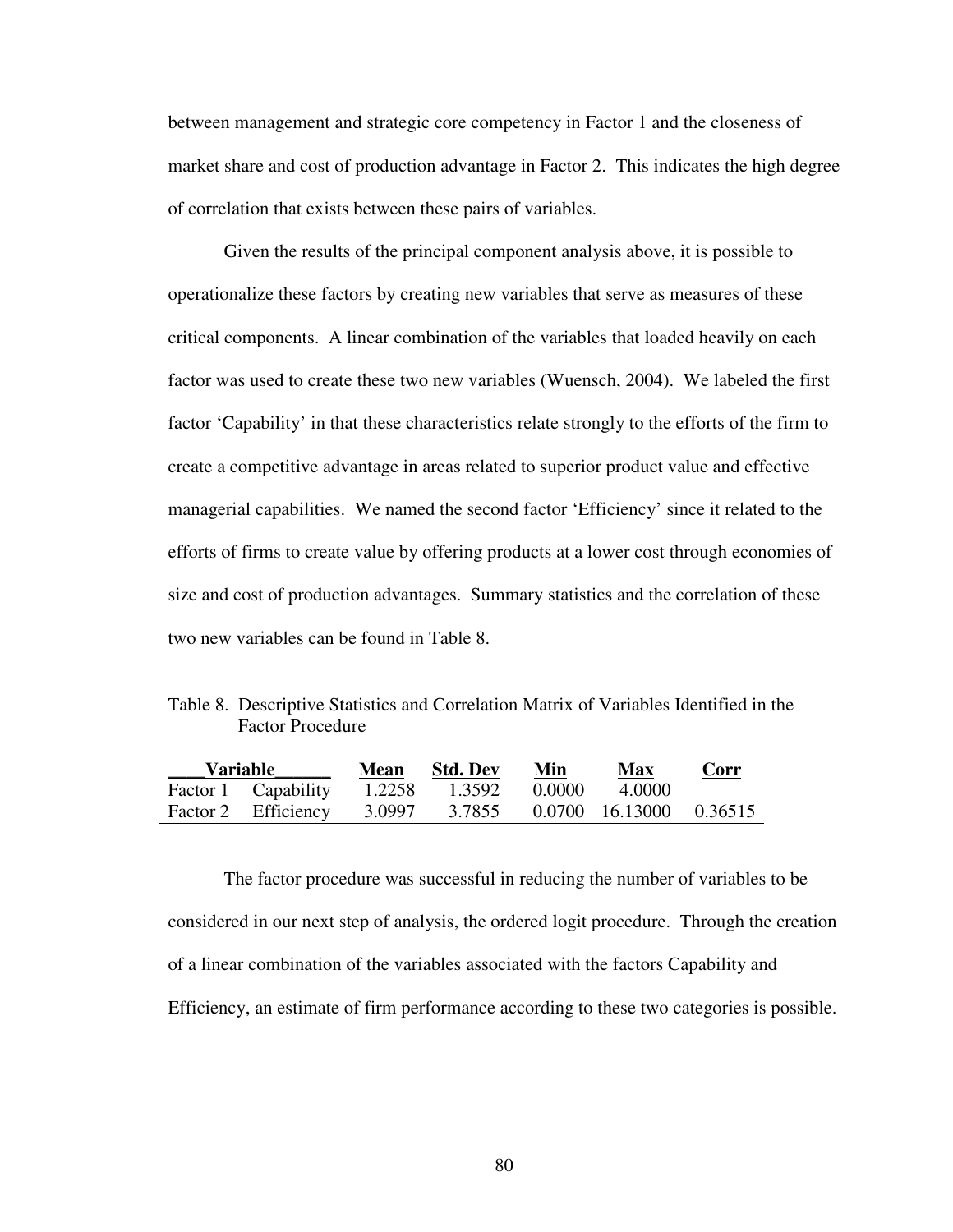#### The Ordered Logit Procedure

 Ordered logit regression enables us to identify the marginal effects of each explanatory factor on the ordered levels of firm performance. In this case, Performance categories (0, 1, or 2) are a function of two independent variables, Capability and Efficiency. Several diagnostic tests confirm the appropriateness of this approach with the data gathered here. The Likelihood Ratio test (see Table 9), that at least one of the predictor's coefficients does not equal zero, confirms the statistical significance of the variables in our model. The null hypothesis  $(H<sub>O</sub>:$  all regression coefficients = 0) is rejected. Another method of measuring the goodness of fit of logit models is to report how well the model correctly predicts outcomes. Overall, the logit model correctly predicted 68 percent of the firms in our study (21 of 31). Model performance was strongest for the successful firms where 80 percent (4 of 5) were correctly classified. The second group in terms of goodness of fit was the failed performance category where 73 percent (11 of 15) were correctly identified. The surviving group had the lowest number of correctly predicted firms by our model with an accuracy measure of 55 percent (6 of 11).

 The intercepts estimated in the ordered logit model may be interpreted as the log odds of an adjacent level of firm performance when the independent variables are evaluated at 0 (see results in Table 9). Both intercepts (thresholds) are shown to be statistically significant. Intercept 2 (-4.8707) reports that the log odds of successful performance versus surviving and failing performance levels when both Capability and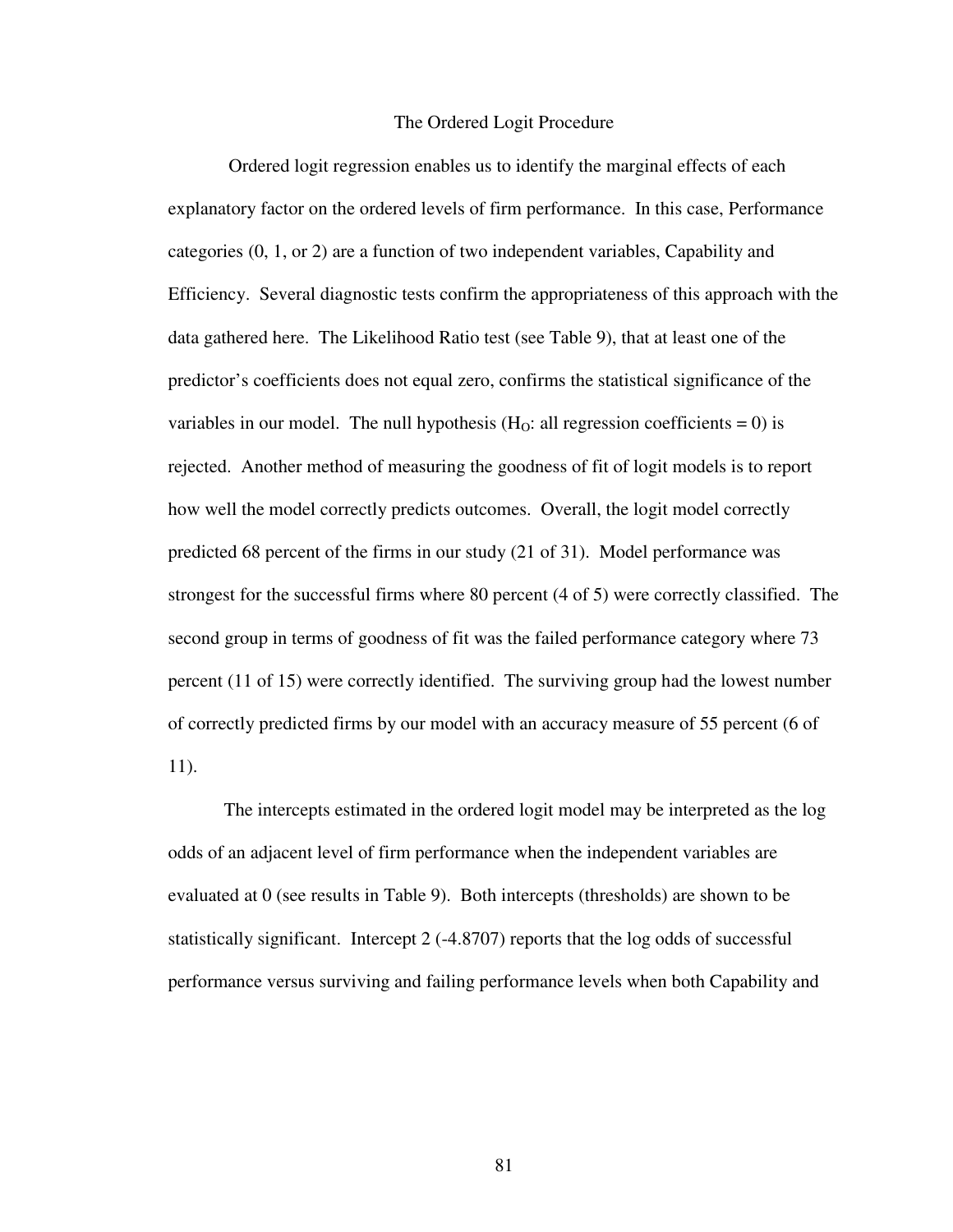|  |  |  | Table 9. Results of Ordered Logit Regression |  |
|--|--|--|----------------------------------------------|--|
|--|--|--|----------------------------------------------|--|

 $\overline{a}$ 

| <b>Parameter</b> | Df | <b>Estimate</b>            | <b>Standard Error</b>                                 | <b>Wald Chi-Square</b> | Pr > ChiSq |
|------------------|----|----------------------------|-------------------------------------------------------|------------------------|------------|
| Intercept 2      |    | $-4.8707$                  | 1.2292                                                | 15.7013                | < 0.0001   |
| Intercept 1      | 1  | $-1.7207$                  | 0.6762                                                | 6.4762                 | 0.0109     |
| Capability       | 1  | 1.2680                     | 0.3914                                                | 10.4967                | 0.0012     |
| Efficiency       | 1  | 0.2021                     | 0.1314                                                | 2.3632                 | 0.1242     |
|                  |    |                            | Likelihood Ratio Test of regression coefficients $=0$ | 19.8680                | < 0.0001   |
| <b>Effect</b>    |    | <b>Odds Ratio Estimate</b> |                                                       |                        |            |
| Capability       |    | 3.554                      |                                                       |                        |            |
| Efficiency       |    | 1.224                      |                                                       |                        |            |

Efficiency are set to 0 are strongly negative. Thus, low levels of the independent variables impede the likelihood of successful performance. Intercept 1 (-1.7207) is the estimated log odds of successful and surviving performance when the predictor variables are set to 0. In this case the magnitude of the effect is not as high, as expected since the threshold of performance is not as high but the directional impact is the same, i.e., low levels of the independent variables lessen the likelihood of successful or surviving performance.

The parameter estimates for Capability and Efficiency show both to be positively correlated to operational performance in declining industries (see Table 9). By exponentiating the parameter estimates, we can find the proportional odds ratios, or point estimates, of each independent variable on firm performance<sup>9</sup>. The point estimate of the Capability factor is 3.554 which means that the odds of moving up from one performance

 $9$  An odds ratio =1 indicates that the independent variable has no effect on the dependent variable. An odds ratio > 1 means an increase in the independent variable improves firm performance while an odds ratio < 1 means the variable is a detriment to performance. The larger the odds ratio is above 1, the more effect the independent variable has.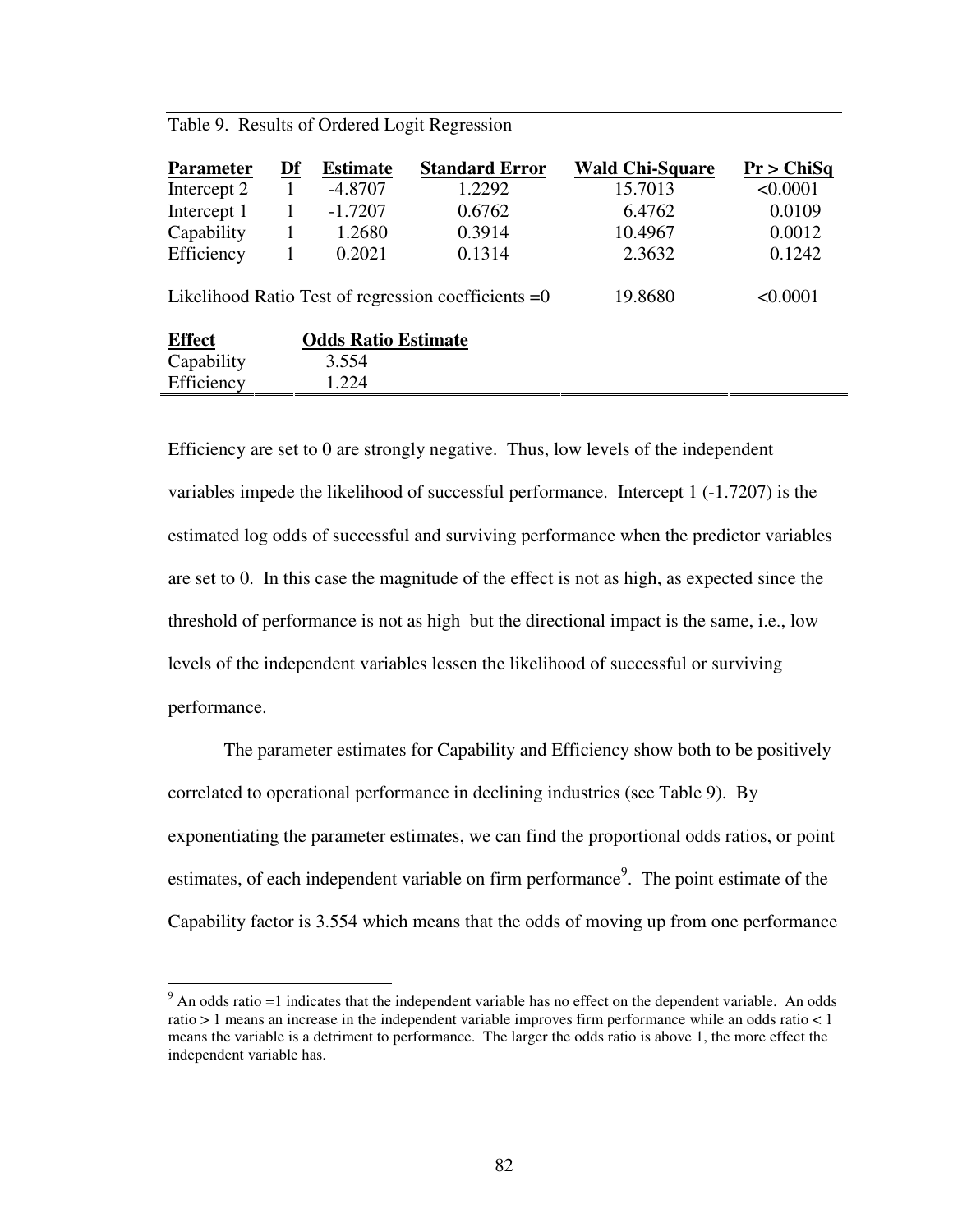category to the next (0 to 1 or 1 to 2) increases 3.554 times with a one unit increase in the firm's capability rating, other variables held constant. The point estimate of Efficiency is 1.224, which shows that the odds of improved firm performance increase 1.224 times with a one unit increase in the measure of Efficiency, *ceteris paribus*. The Capability factor was found to have both a stronger impact on performance than Efficiency and stronger statistical significance as well. The marginal statistical significance of the Efficiency parameter indicates that its usage in the calculation of probability estimates of performance should be used with caution, even though the sign of the coefficient is as expected.

In addition to the results reported here, the model was run including the variables that were excluded from our analysis in the factor procedure. None of the excluded variables were shown to be independently or collectively significant predictors of firm performance.

## Estimated Probabilities of Firm Performance

In addition to the effects of Capability and Efficiency on firm performance discussed above, further meaning of the coefficients can be gained by estimating the probability of a firm's performance given ratings of that firm's Capability and Efficiency measures. By multiplying the parameter estimates by each firm's rating for Capability and Efficiency, a predicted performance value of each firm, a Z score, may be calculated ( $Z$  is a measure of the underlying latent variable,  $Y_i^*$ , central to performance probability estimation). Then, using the multiple intercept terms of the regression output (which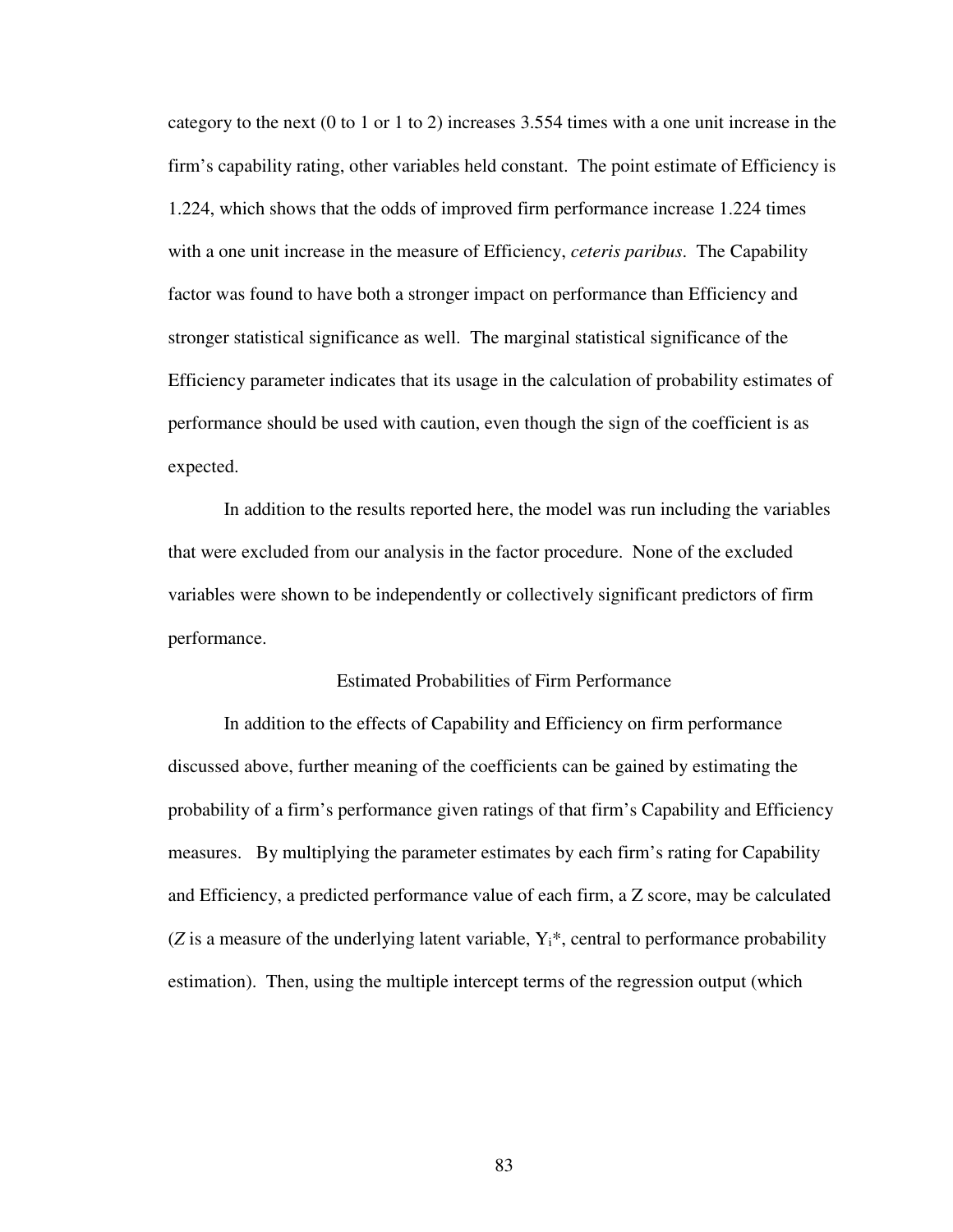provide the cutpoints or threshold levels for each level of performance) it is possible to evaluate a given *Z* score relative to performance threshold criteria.

By incorporating the intercepts estimated by our model with the three possible levels of performance  $(0, 1, 2)$ , the performance of a particular firm  $(Y_i)$  may be expressed as

 $Y_i = 0$  if  $Y_i^* \le 1.7207$ 

 $Y_i = 1$  if  $1.7207 \le Y_i^* \le 4.8707$ 

 $Y_i = 2$  if  $Y_i^* \ge 4.8707$ 

where  $Y_i^*$  represents a continuous, unobserved latent variable.

For each individual firm, its predicted performance is the  $Y_i^*$  score  $Z$ , and is calculated as  $Z_i = (3.554 * Capacity_i) + (1.224 * Efficiency_i)$ 

The probability of each level of performance is represented by

$$
P(Y=0) = \frac{1}{1 + \exp(Z_i - \delta_1)}
$$

$$
P(Y=1) = \frac{1}{1 + \exp(Z_i - \delta_2)} - \frac{1}{1 + \exp(Z_i - \delta_1)}
$$

$$
P(Y=2) = \frac{1}{1 + \exp(Z_i - \delta 2)}
$$

where  $\delta_1$  = intercept 1 and  $\delta_2$  = intercept 2. The calculation of each firm's *Z* score and probability estimates of superior performance, survival, and firm failure based on this model are shown in Table 10.

Perhaps even more interesting in Table 10 than correctly identified firms are those with predicted performance in another category. Especially for those firms still in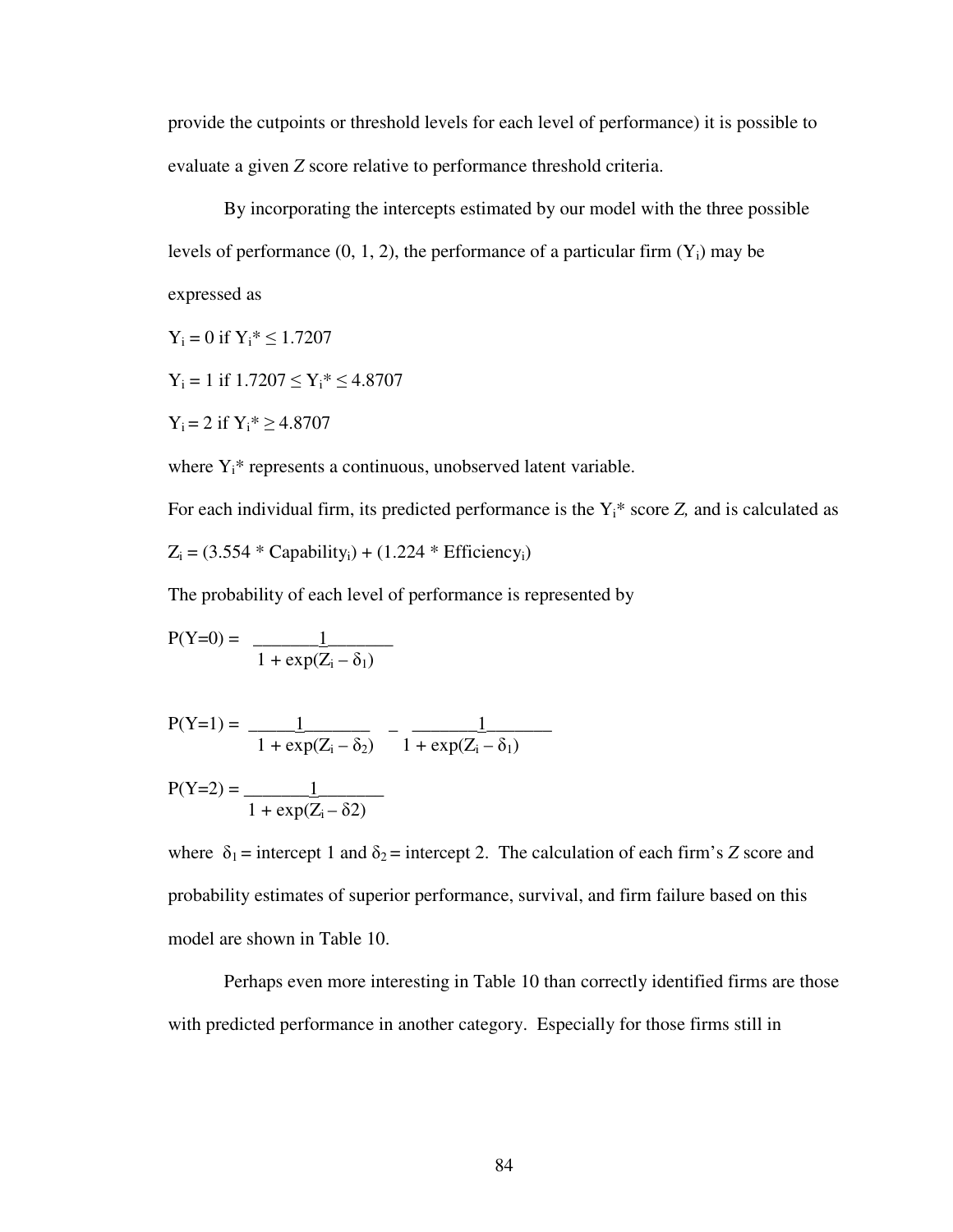operation, this analysis may serve as an indicator of future performance given present strategic strengths, weaknesses, and competitive capabilities. Company number 3 in the successful performance category has a very high rating for Efficiency but low Capability scores. This seems to indicate that the success of this firm is related more to its relatively large size and cost of production efficiencies than managerial capability, innovation, or product reputation (all of the successful firms exhibited the presence of a strategic competency). The predicted performance of this firm in our model would move it down from successful to surviving, possibly indicating it to be the weakest performer of the successful group. Similar observations of firms in the surviving group may reveal those firms that are most likely to go out of business given the current intensity of competitive conditions. Of the five surviving firms with higher predicted probabilities of being in another performance category, all had probabilities of failed performance (companies 8, 9, 12, 13, and 16). Each of these five showed no competitive advantage in the measures associated with the Capability factor and only one (Company 9) had a score for Efficiency that was above the mean (>3.0997).

# Conclusion

 This research was designed to shed more light on the relationship between firm level structures/strategies and operational performance. A model was developed by which firm characteristics were shown to predict firm performance. By analyzing this relationship in the context of a declining industry, it produced insight into business models that should more likely be successful in those environments. Using a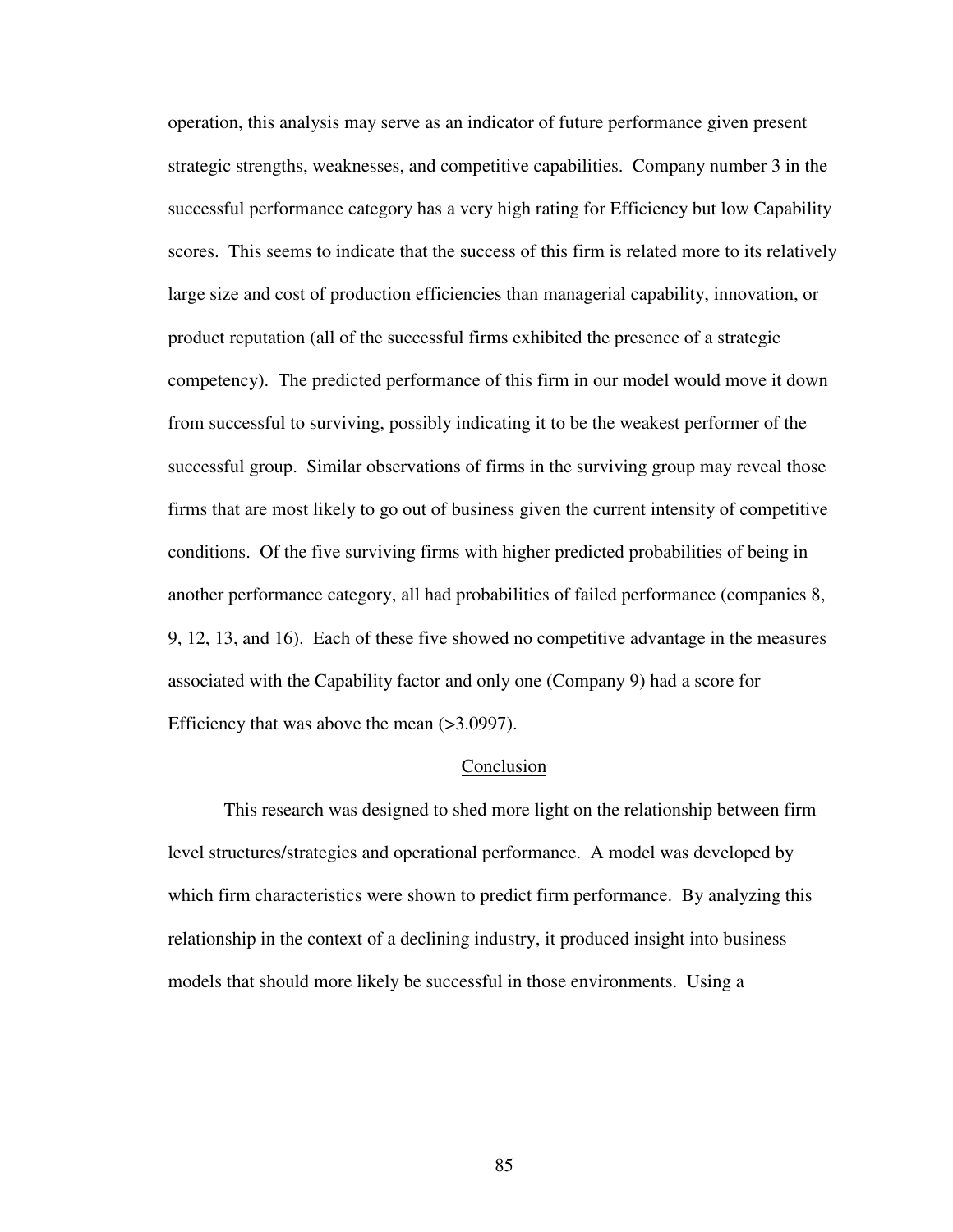| Company        | <b>Performance</b>      | <b>Efficiency</b> | Capability              | $\underline{\mathsf{Z}}_i$ | $P(Y=0)$ | $P(Y=1)$ | $P(Y=2)$ |
|----------------|-------------------------|-------------------|-------------------------|----------------------------|----------|----------|----------|
| 1              | $\overline{c}$          | 8.34              | 3                       | 5.49                       | 0.02     | 0.33     | 0.65     |
| $\overline{c}$ | 2                       | 2.06              | $\overline{\mathbf{4}}$ | 5.49                       | 0.02     | 0.33     | 0.65     |
| 3              | $\overline{\mathbf{c}}$ | 10 <sub>1</sub>   | $\overline{c}$          | 4.56                       | 0.06     | 0.52     | 0.42     |
| 4              | $\overline{c}$          | 0.89              | 4                       | 5.25                       | 0.03     | 0.38     | 0.59     |
| 5              | 2                       | 16.13             | 4                       | 8.33                       | 0.00     | 0.03     | 0.97     |
| 6              | 1                       | 0.65              | 3                       | 3.94                       | 0.10     | 0.62     | 0.28     |
| $\overline{7}$ | 1                       | 0.86              | 3                       | 3.98                       | 0.10     | 0.61     | 0.29     |
| 8              | 1                       | 0.61              | $\mathbf 0$             | 0.12                       | 0.83     | 0.16     | 0.01     |
| 9              | 1                       | 5.96              | 0                       | 1.20                       | 0.63     | 0.35     | 0.02     |
| 10             | 1                       | 11.22             | 1                       | 3.54                       | 0.14     | 0.65     | 0.21     |
| 11             | 1                       | 2.54              | $\overline{c}$          | 3.05                       | 0.21     | 0.65     | 0.14     |
| 12             | 1                       | 0.6               | 0                       | 0.12                       | 0.83     | 0.16     | 0.01     |
| 13             | 1                       | 1.28              | 0                       | 0.26                       | 0.81     | 0.18     | 0.0      |
| 14             | 1                       | 0.87              | 2                       | 2.71                       | 0.27     | 0.63     | 0.10     |
| 15             | 1                       | 2.3               | 3                       | 4.27                       | 0.07     | 0.57     | 0.35     |
| 16             | 1                       | 0.63              | $\overline{0}$          | 0.13                       | 0.83     | 0.16     | 0.01     |
| 17             | 0                       | 1.54              | 1                       | 1.58                       | 0.54     | 0.43     | 0.04     |
| 18             | 0                       | 0.63              | 0                       | 0.13                       | 0.83     | 0.16     | 0.01     |
| 19             | 0                       | 2.37              | 0                       | 0.48                       | 0.78     | 0.22     | 0.01     |
| 20             | 0                       | 1.17              | $\overline{c}$          | 2.77                       | 0.26     | 0.63     | 0.11     |
| 21             | 0                       | 2.49              | 1                       | 1.77                       | 0.49     | 0.47     | 0.04     |
| 22             | 0                       | 0.62              | $\mathbf 0$             | 0.13                       | 0.83     | 0.16     | 0.01     |
| 23             | 0                       | 0.57              | 0                       | 0.12                       | 0.83     | 0.16     | 0.01     |
| 24             | 0                       | 3.68              | 1                       | 2.01                       | 0.43     | 0.52     | 0.05     |
| 25             | 0                       | 0.52              | 1                       | 1.37                       | 0.59     | 0.38     | 0.03     |
| 26             | 0                       | 0.07              | 0                       | 0.01                       | 0.85     | 0.15     | 0.01     |
| 27             | 0                       | 0.23              | 0                       | 0.05                       | 0.84     | 0.15     | 0.01     |
| 28             | 0                       | 3.53              | 0                       | 0.71                       | 0.73     | 0.25     | 0.02     |
| 29             | 0                       | 2.09              | 0                       | 0.42                       | 0.79     | 0.20     | 0.01     |
| 30             | 0                       | 5.69              | $\overline{c}$          | 3.69                       | 0.12     | 0.64     | 0.23     |
| 31             | 0                       | 5.95              | 1                       | 2.47                       | 0.32     | 0.60     | 0.08     |

Table 10. Estimated Probabilities of Firm Performance

combination of factor analysis and a logit procedure, it revealed the degree to which certain strategic elements impact the performance level of firms. Several key findings emerged from this study.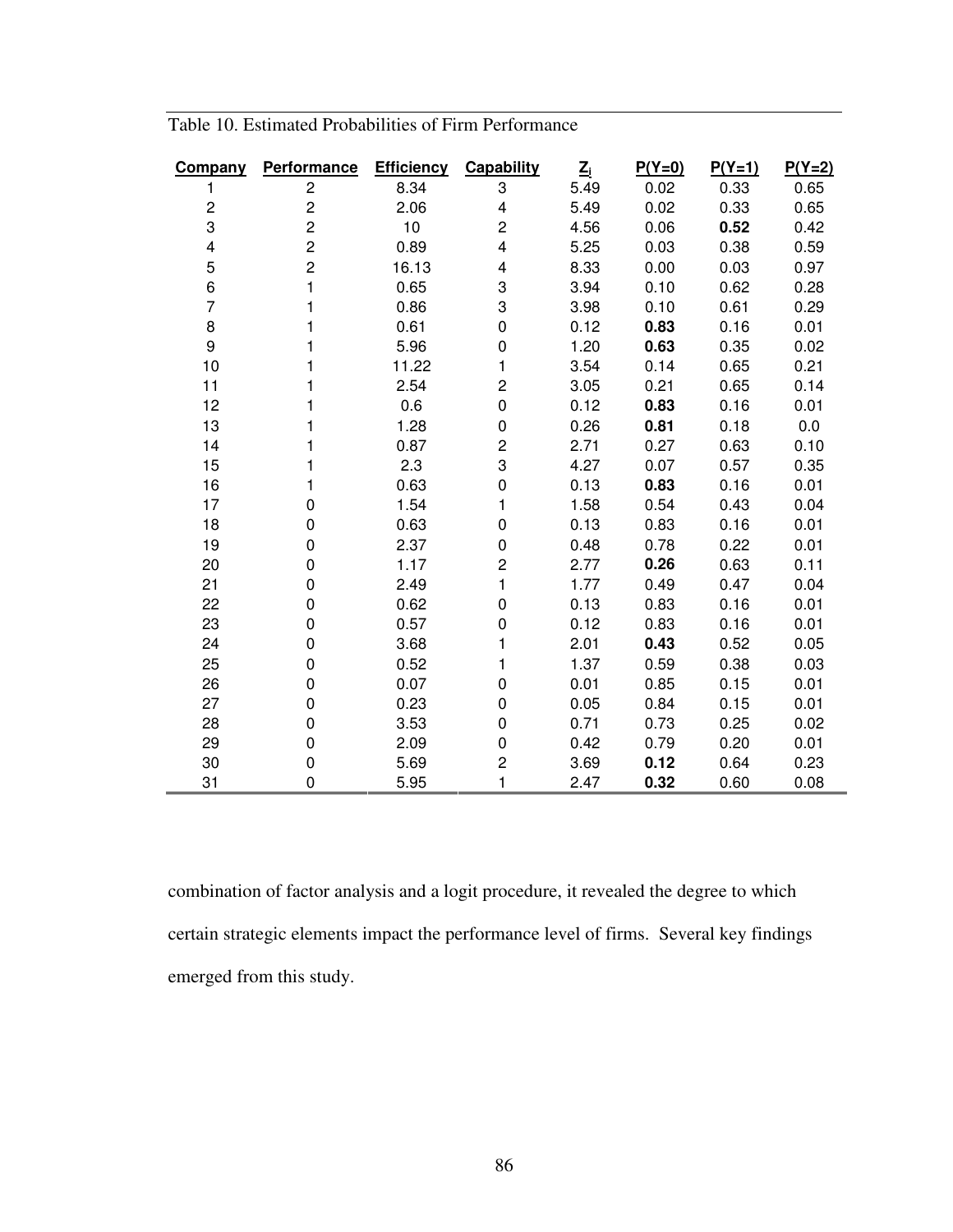First, we found that strategic intent or strategic focus by the firm was not in itself sufficient to significantly impact the level of firm performance. However, firm strategic competency (demonstrated by superiority to rivals in the industry) did prove to significantly influence performance outcomes. Additionally, this study found no statistical significance correlating one particular generic strategy (low cost, differentiation, or focus) for superior firm performance in a declining industry, i.e., one strategy is not shown to result in better performance than another. Therefore, our findings suggest that the external economic environment is not deterministic regarding appropriate strategic action. Rather, achieving any strategic core competence is shown to have a strong effect on successful performance. Of the 5 successful firms in our analysis, all had achieved a strategic core competence (2 related to low cost, 2 differentiation strategies, and one focus or niche strategic competency).

Further, an interesting finding of this study is that two factors, identified by Principal Component Analysis, were shown to contribute to successful firm performance in a declining industry. The first and most statistically significant factor is comprised of firm attributes that relate to competence in the chosen strategic direction of the firm and a competitive advantage in the areas of managerial excellence, innovation, and product reputation. In this factor, close correlation was shown between the achievement of strategic core competence and managerial excellence. This seems to indicate that managerial skills and abilities to craft strategy explain a large portion of firm strategic core competency. All of the successful firms in our survey (performance=2) reported a competitive advantage in the area of management while none of the failed firms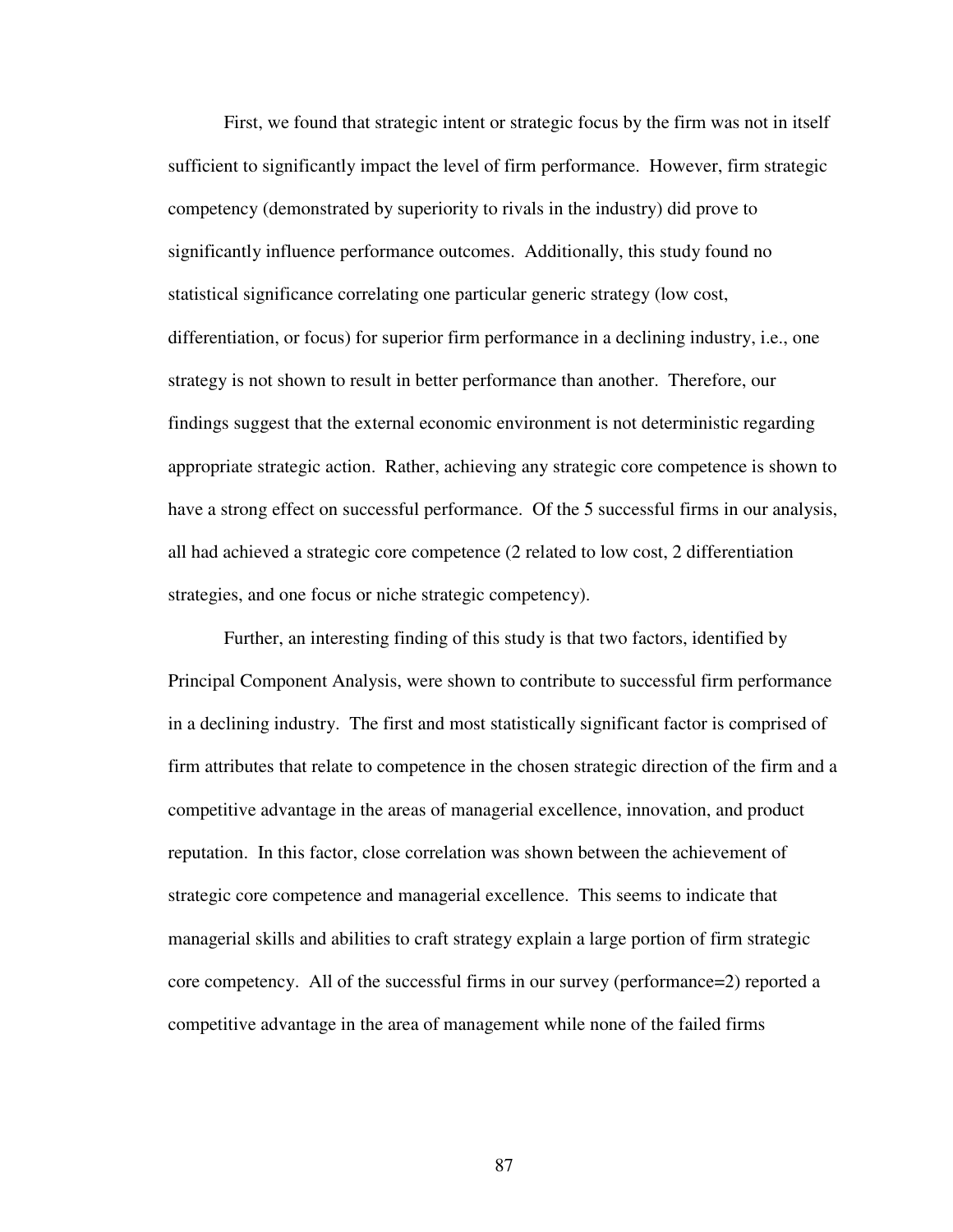(performance=0) did so. It seems therefore, that excellence in firm management is closely tied to the achievement of strategic core competency, both of which contribute strongly to successful performance.

The second factor that served as an indicator of successful performance is made up of two measures related to economies of size and production efficiency: a competitive advantage related to cost of production and earned market share. While the effect of this factor on performance was less significant, both in terms of marginal effects as well as statistical significance, it does lend support to the hypothesis that larger firms are more likely to be successful (or at least survive longer) in declining industries.

These findings may be applicable to firms facing similar competitive pressures in other industries. We have identified areas of competence which might serve as predictors of firm performance and sustainability. Those firms that possess these characteristics would be expected to outperform rivals in their respective industries. The survival or failure of firms lacking these competitive capabilities may also be estimated.

Future research in this area is needed to further define several of the constructs identified as contributing positively to successful firm performance. For example, the management component might be further analyzed in terms of the wide array of characteristics that might compose effective management. This would include such concepts as leadership styles, the role of managerial teams, the influence of governing boards, and management compensation to name a few. Additionally, given that the implications of the results in this study are limited by small sample size, a survey of a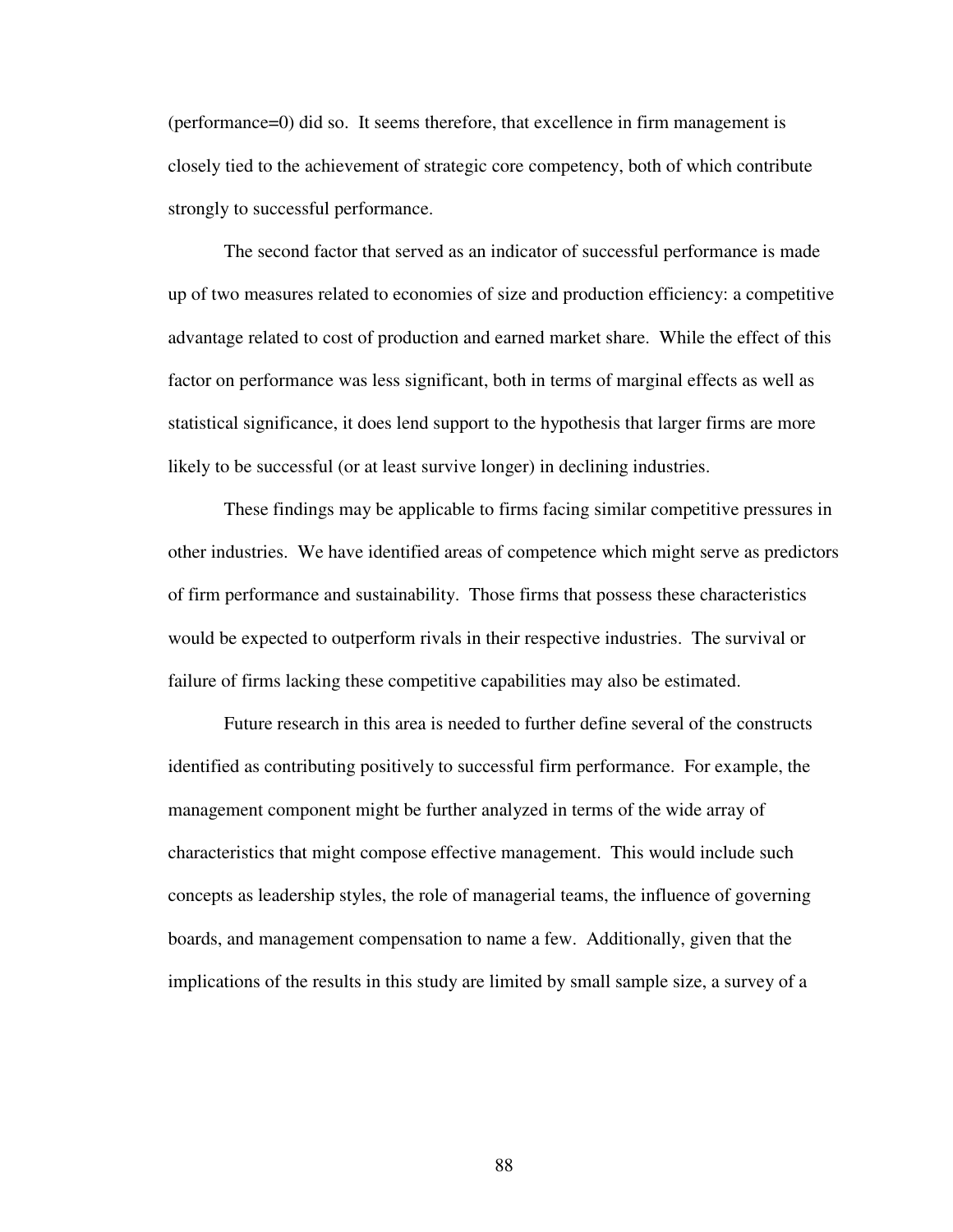greater number of firms would potentially improve the statistical significance of this analysis and enhance the generalizability of the findings.

By studying firm performance in a declining industry, we achieved the goals of this research in identifying business models that may lead to higher levels of performance in a declining industry. While size and production efficiency were shown to be positively correlated to high performance outcomes, more important were firm capabilities in the areas of strategic competence, managerial excellence, product reputation, and innovation. In conclusion, this research provides empirical support for the role of the agency of managerial choice in determining performance outcomes. Unsurprisingly, successful performance, even in declining industries, is possible for a firm with strong management and core competencies. It is possible and even likely that firms possessing these assets will be competitively successful even in the face of a difficult and declining industry.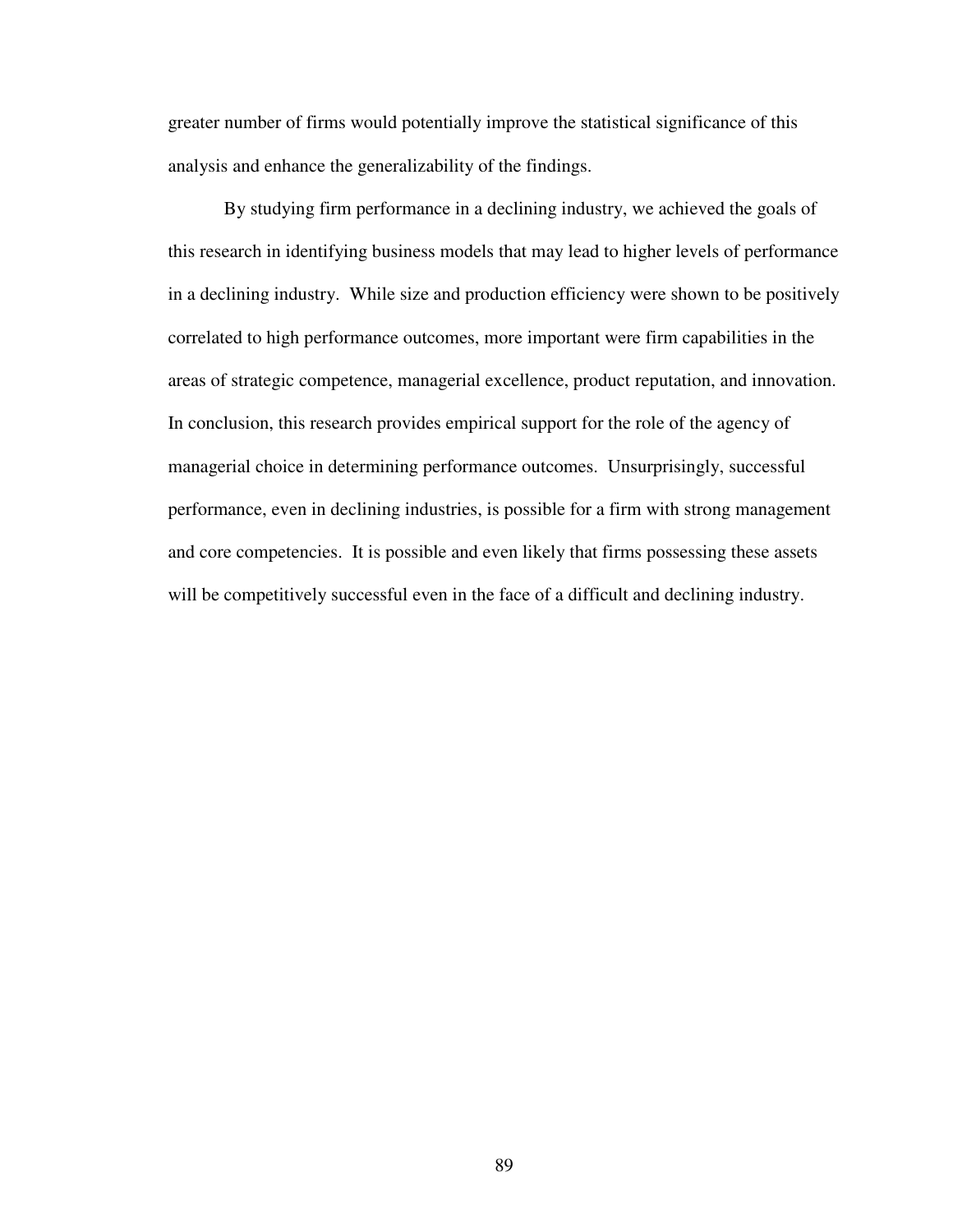## References

Andrews, Kenneth R. *The Concept of Corporate Strategy.* Homewood, Illinois: Richard D. Irwin, Inc., 1980.

Aragon-Correa, J. Alberto and Sharma, Sanjay. "A Contingent Resource-Based View of Proactive Corporate Environmental Strategy." *Academy of Management Review* 28 (2003):71-88.

Ashakanasy, Neal M. "Book Reviews: The Future of Competition". *Academy of Management Executive* 18 (2004): 155-157.

Bain, Joe S. "Relation of Profit Rate to Industry Concentration: American Manufacturing, 1936-1940." *The Quarterly Journal of Economics* 65 (1951):293-324.

\_\_\_\_\_. *Barriers to New Competition.* Cambridge: Harvard University Press, 1956.

\_\_\_\_\_. "The Comparative Stability of Market Structures." in *Industrial Organization and Economic Development* eds. Jesse W. Markham and Gustav Papanek, pp. 38-46. Boston: Houghton Mifflin Company, 1970.

Baliga, B.R. and James G. Hunt. "An Organizational Life Cycle Approach to Leadership". *Emerging Leadership Vistas*. J.G. Hunt, B.R. Baliga, H.P. Dachler, and C.A. Schreisheim, eds., pp. 129-149. Boston: Lexington Books, 1988.

Best, Michael. *The New Competitive Advantage: The Renewal of American Industry.* New York: Oxford University Press, 2001.

Cameron, Kim S. "Effectiveness as Paradox: Consensus and Conflict in Conceptions of Organizational Effectiveness". *Management Science* 32 (1986):539-553.

Caves, Richard and Michael Porter. "Barriers to Exit". *Essays on Industrial Organization in Honor of Joe S. Bain*, Robert T. Masson and P David Qualls, eds., pp. 39-69. Cambridge: Ballinger Press, 1976.

Chen, Ming-Jer, Jiing-Lih Farh, and Ian C. MacMillan. "An Exploration of the Expertness of Outside Informants". *Academy of Management Journal* 36 (1993):1614- 1632.

Chandler, Alfred D. Jr. *Strategy and Structure: Chapters in the History of the Industrial Enterprise.* Cambridge: The M.I.T. Press, 1962.

Child, John. "Organizational Structure, Environment and Performance: The Role of Strategic Choice". *Sociology* 6 (1972):1-22.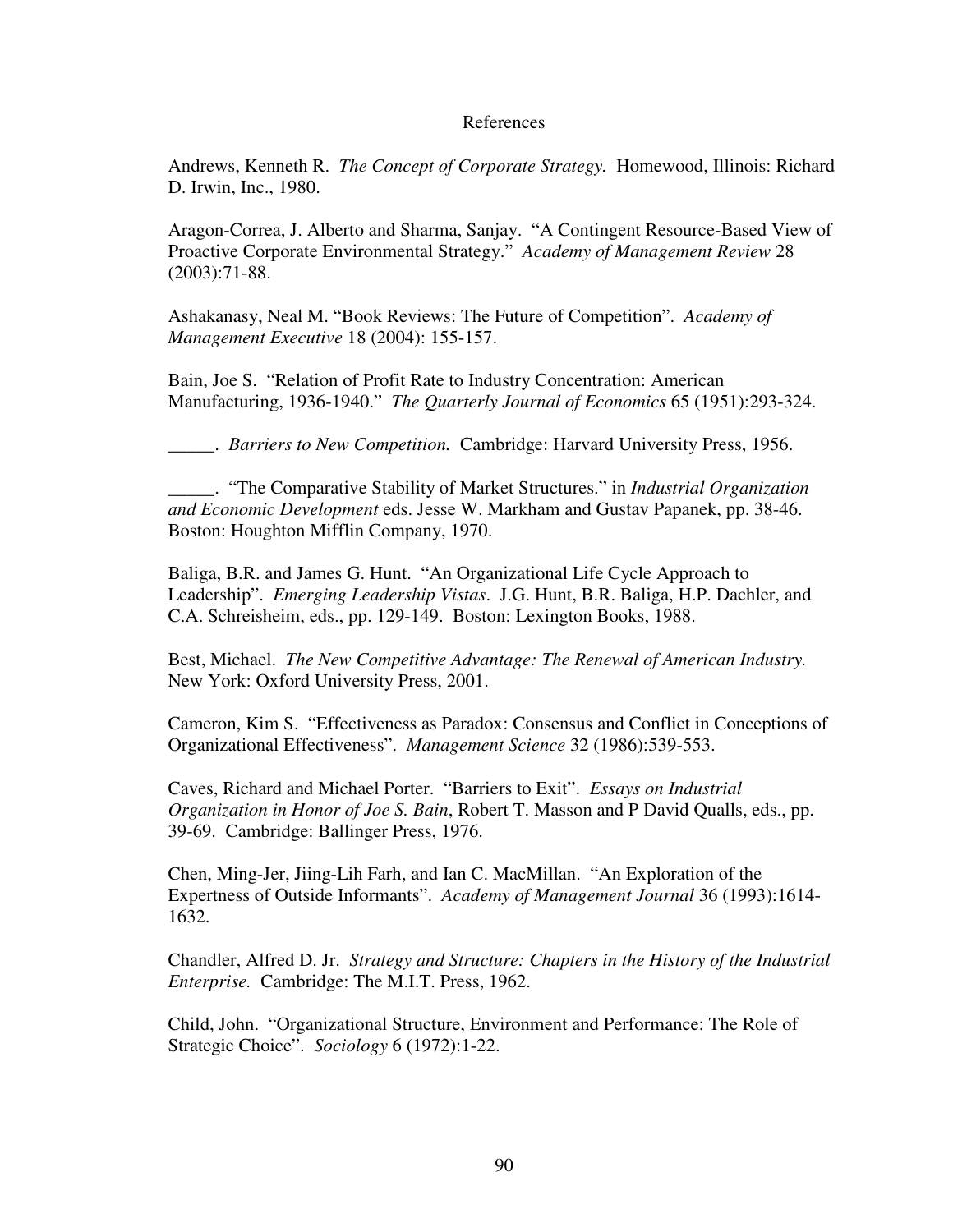Collis, David J. and Pankaj Ghemawat. "Mapping the Business Landscape". *Portable MBA in Strategy*, Liam Fahey and Robert M. Randall, eds., pp. 171-188. New York: John Wiley and Sons, 2001.

Cranfield, J.A.L. and Erik Magnusson. "Canadian Consumer's Willingness-to-Pay for Pesticide Free Food Products: An Ordered Probit Analysis". *International Food and Agribusiness Management Review* 6 (2003):13-30.

Darlington, Richard B. "Factor Analysis". Accessed 25 May 2006 and available online at http://comp9.psych.cornell.edu/.

Day, George S. and Christophe Van den Bulte. "Superiority in Customer Relationship Management: Consequences for Competitive Advantage and Performance". The Wharton School, University of Pennsylvania, September 2002.

De Cerio, Javier Merino-Diaz. "Factors Relating to the Adoption of Quality Management Practices: An Analysis for Spanish Manufacturing Firms". *Total Quality Management* 14 (2003):25-44.

Dess, Gregory G. and Richard B. Robinson, Jr. "Measuring Organizational Performance in the Absence of Objective Measures: The Case of the Privately-held Firm and Conglomerate Business Unit". *Strategic Management Journal* 5 (1984):265-273.

Downey, H. Kirk and R. Duane Ireland. "Quantitative versus Qualitative: Environmental Assessment in Organizational Studies". *Administrative Science Quarterly* 24 (1979):630- 637.

Filatotchev, Igor and Steve Toms. "Corporate Governance, Strategy and Survival in a Declining Industry: A Study of UK Cotton Textile Companies". *Journal of Management Studies* 40 (2003):895-920.

Garson, G. David. "Log-linear, Logit, and Probit Models" in *Quantitative Research in Public Administration*. Accessed 25 May 2006 and available online at http://www2.chass.ncsu.edu/garson/pa765/logit.htm.

Gimeno, Javier, Timothy B. Folta, Arnold C. Cooper, and Carolyn Y. Woo. "Survival of the Fittest? Entrepreneurial Capital and the Persistence of Underperforming Firms". *Administrative Science Quarterly* 42 (1997):750-783.

Hair, Joseph F. Jr., Rolph E. Anderson, Ronald L. Tatham, and William C. Black. *Multivariate Data Analysis*. Patparganj, India: Pearson Education, Inc., 1998.

Hamermesh, Richard G. and Steven B. Silk. "How to Compete in Stagnant Industries". *Harvard Business Review*, September-October 1979, pp. 161-168.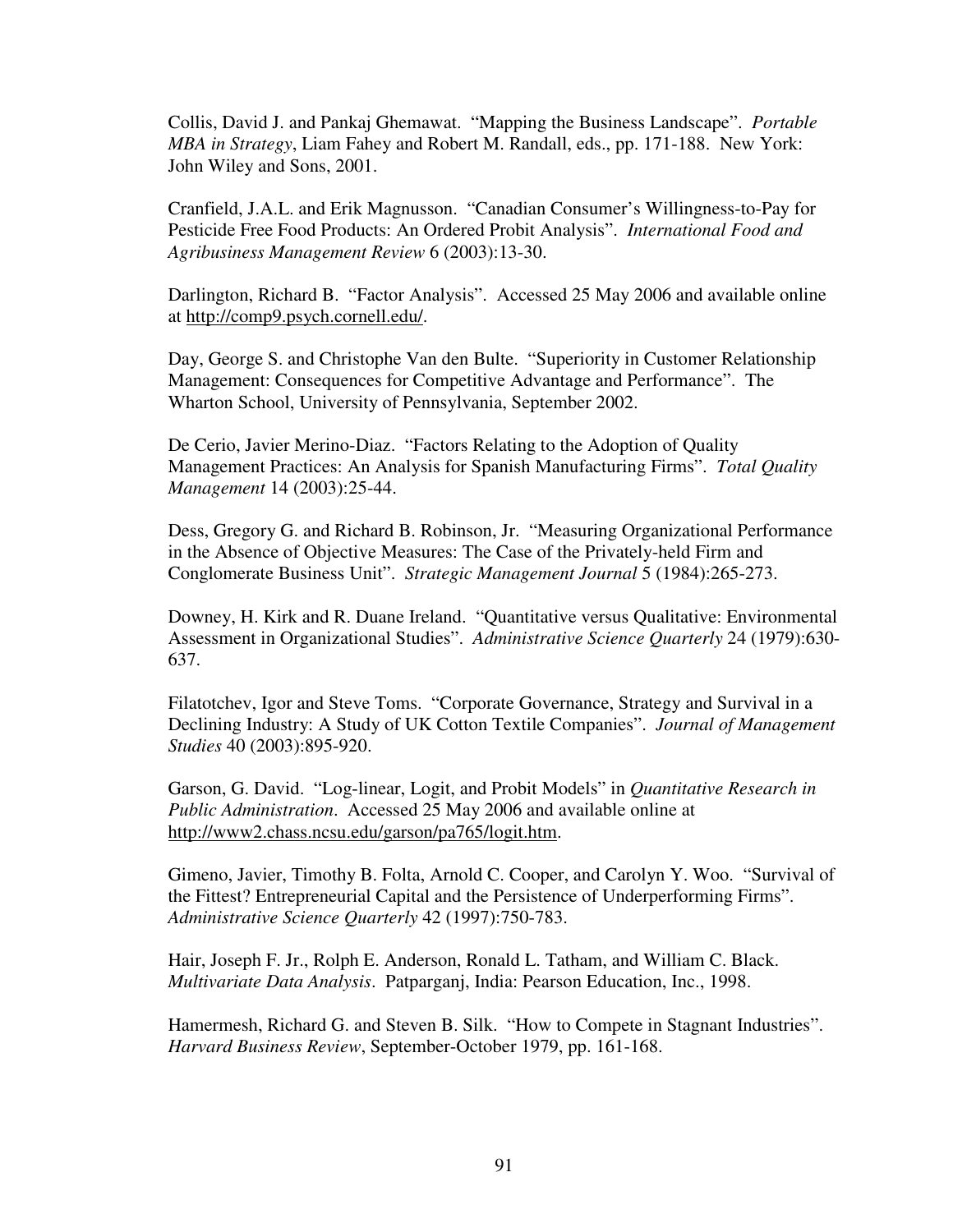Hardyck, C.D. and L.F. Petrinovich. *Introduction to Statistics for the Behavioral Sciences.* Philadelphia: Saunders, 1976. (As quoted by Hair, Anderson, Tatham, and Black, p. 4).

Harrigan, Kathryn Rudie. "Strategy Formulation in Declining Industries". *Academy of Management Review*. 5 (1980):599-604.

\_\_\_\_\_. *Declining Demand, Divestiture, and Corporate Strategy.* Washington, D.C.: Beard Books, 2003.

Harrigan, Kathryn Rudie and Michael E. Porter. "End-game strategies for declining industries". *Harvard Business Review*, July 1983, pp. 111-120.

Hatten, Kenneth J. and Dan E. Schendel. "Heterogeneity Within an Industry: Firm Conduct in the U.S. Brewing Industry, 1952-71". *The Journal of Industrial Economics*  26 (1977):97-113.

Hawawini, Garbriel, Venkat Subramanian, and Paul Verdin. "Is Performance Driven by Industry- or Firm-Specific Factors? A New Look at the Evidence". *Strategic Management Journal* 24 (2003):1-16.

Hitt, Michael A., R. Duane Ireland, and Robert E. Hoskisson. *Strategic Management: Competitiveness and Globalization, Third Edition*. Cincinnati, Ohio: South-Western College Publishing, 1999.

Hunt, James G. *Leadership: A New Synthesis*. Newbury Park, California: Sage Publications, 1991.

Hunt, Shelby D. *A General Theory of Competition.* Thousand Oaks, California: Sage Publications, 2000.

Hunt, Shelby D. and Robert M. Morgan. "The Comparative Advantage Theory of Competition". *Journal of Marketing* 59 (1995):1-15.

Kim, Jae-On and Charles W. Mueller. *Introduction to Factor Analysis*. Beverly Hills: Sage Publications, 1978.

Lawrence, Paul R. and Jay W. Lorsch. *Organization and Environment: Managing Differentiation and Integration*. Homewood, Illinois: Richard D. Irwin, Inc., 1969.

Lumpkin, G.T. and Gregory G. Dess. "Clarifying the Entrepreneurial Orientation Construct and Linking it to Performance". *Academy of Management Review* 21 (1996):135-172.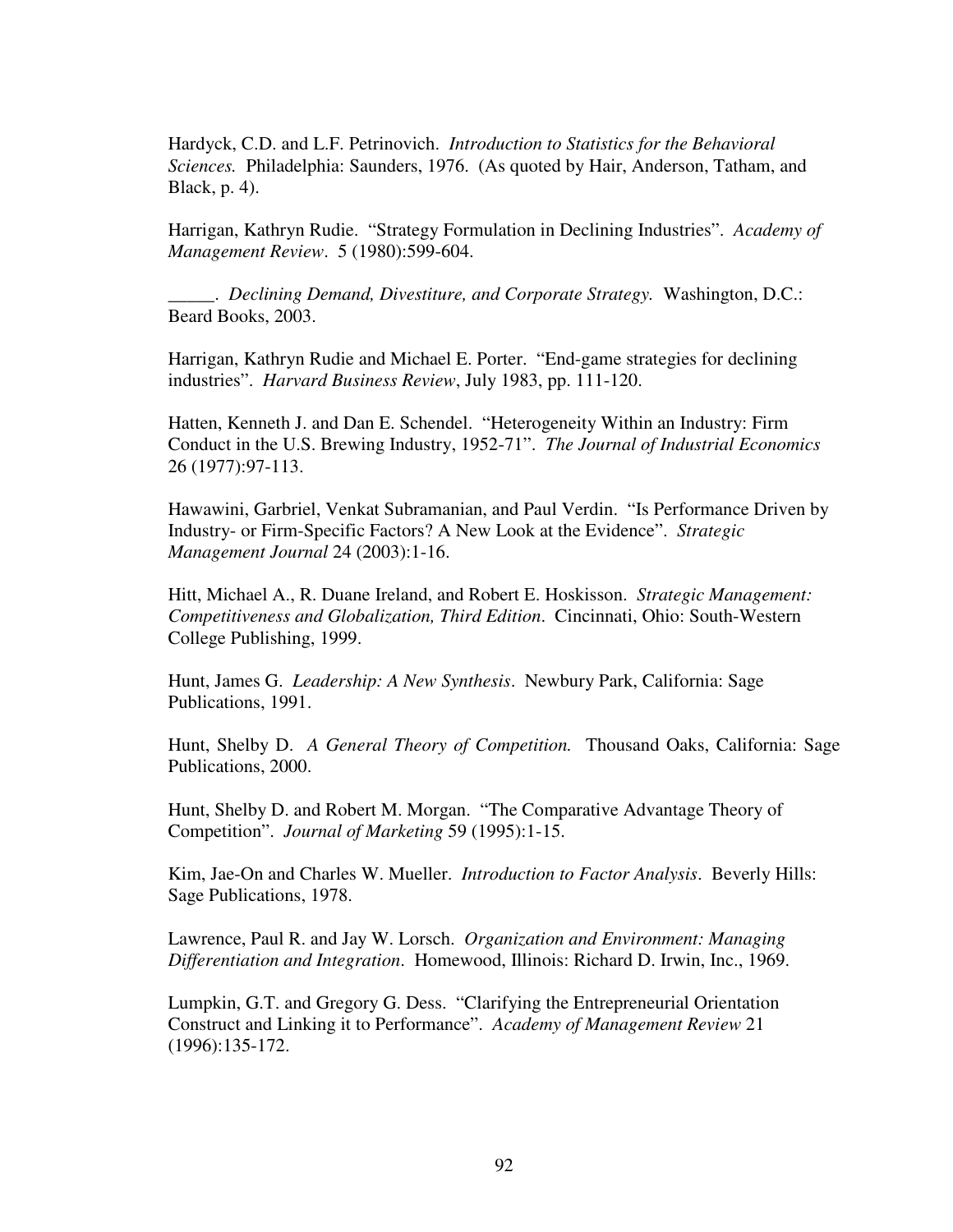MacDonald, S. "U.S. Cotton Production and Textile Imports Weave New Relationship." *Agricultural Outlook,* Economic Research Service/USDA(November 1998): 9-11.

Magretta, Joan. "Why Business Models Matter". *Harvard Business Review*, May 2002, pp. 86-92.

March, James G. and Robert I. Sutton. "Organizational Performance as a Dependent Variable". *Organization Science* 8 (1997):698-706.

Markides, Constantinos and Constantinos D. Charitou. "Competing with Dual Business Models: A Contingency Approach". *Academy of Management Executive* 18 (2004):22- 36.

Mason, Edward S. "Price Production Policies of Large-Scale Enterprise." *The American Economic Review*, supp. 29 (1939):61-74.

Matell, Michael S. and Jacob Jacoby. "Is There an Optimal Number of Alternatives for Likert Scale Items? Study I: Reliability and Validity". *Educational and Psychological Measurement* 31 (1971):657-674.

May, V.. "U.S. Textile Industry 2002 Year-end Trade and Economic Report Shows Need for Government to Support ATMI Textile Action Plan." American Textile Manufacturers Institute, January 21, 2003. Available online at www.atmi.org/newsroom/Releases/releases.asp.

Miller, Danny. "Relating Porter's Business Strategies to Environment and Structure: Analysis and Performance Implications." *Academy of Management* 31 (1988):280-308.

Parnell, John A. and Shawn Carraher. "The Role of Effective Resource Utilization on Strategy's Impact on Performance*". International Journal of Commerce and Management* 11 (2001):1-34.

Pearce, John A. II, and Richard B. Robinson, Jr. "The External Environment." *Strategic Management*, Sixth edition. Chicago: Irwin, 1982.

Porter, Michael E. *Competitive Strategy*. New York: The Free Press, 1980.

\_\_\_\_\_. *Competitive Advantage*. New York: The Free Press, 1985.

Porter, M.E. and D. van Opstal. "U.S. Competitiveness 2001: Strengths, Vulnerabilities and Long-Term Priorities." Council on Competitiveness. Available online at http://www.compete.org/pdf/Highlights.pdf.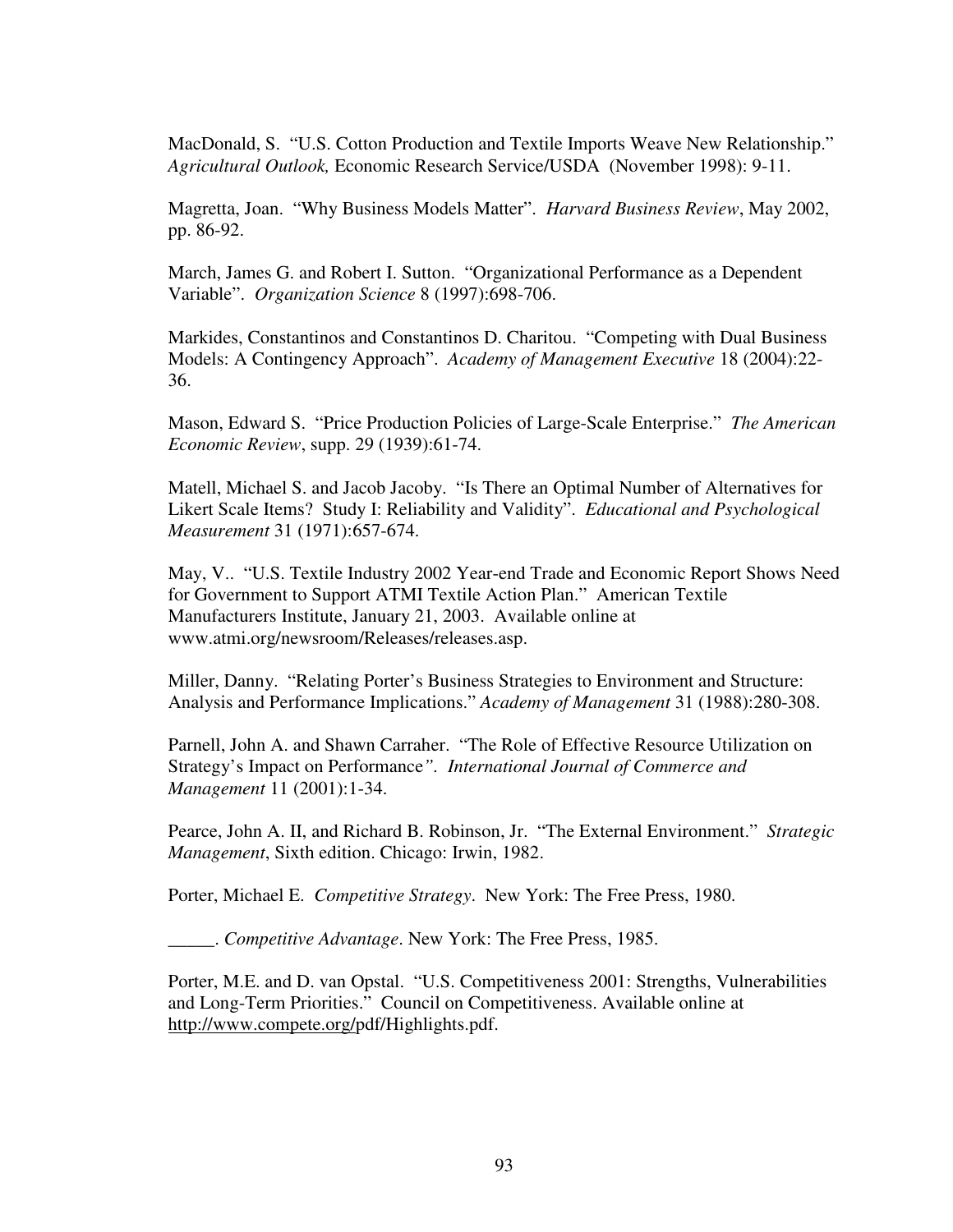Prahalad, C.K. and Gary Hamel. "The Core Competence of the Corporation". *Harvard Business Review*, May-June 1990, pp. 79-91.

Putsis, William P., Jr. and Barry L. Bayus. "An Empirical Analysis of Firm Product Line Decisions". *Journal of Marketing Research* 38 (2001):110-118.

Ray, J.J. "How Many Answer Categories Should Attitude and Personality Scales Use?" *South African Journal of Psychology*, 10 (1980):53-54.

Reynolds, Lloyd G. "Cutthroat Competition". *The American Economic Review*. 30 (1940):736-747.

Richter, Ansgar and Sascha L. Schmidt. "How Does Strategy Process Influence Strategy Content? Antecedents of Consistency Between Resource Allocation Decisions and Corporate Strategy". *Schmalenbach Business Review* 57 (2005):332-350.

Ring, Peter Smith. "The Environment and Strategic Management". *Handbook of Strategic Management,* Jack Rabin, Gerald J. Miller, and W. Bartley Hildreth eds., pp. 89-121. New York: Marcel Dekker, Inc., 2000.

Roquebert, Jaime A., Robert L. Phillips, and Peter A. Westfall. "Markets vs. Management: What 'Drives' Profitability?". *Strategic Management Journal* 17 (1996):653-664.

Rumelt, Richard P. "How Much Does Industry Matter?" *Strategic Management Journal* 12 (1991):167-185.

Schendel, Dan E. and Charles W. Hofer. *Strategic Management: A New View of Business Policy and Planning*. Boston: Little, Brown and Company, 1979.

Shrout, Patrick E. and Joseph L. Fleiss. "Intraclass Correlations: Uses in Assessing Rater Reliability". *Psychology Bulletin* 86 (1979):420-428.

Simoes, Vitor Corado and Nuno Crespo. "The Internationalisation Pattern of Medium Sized Firms: In Search of Explanatory Factors". Paper presented at the 28<sup>th</sup> EIBA Conference, Athens, Greece, 8-10 December 2002.

Stanford, Richard A. "Let the Textile Industry Go!" Available online at http://alpha.furman. edu/~stanford/ textile. htm. Accessed February 12, 2003.

Stubbart, Charles I. and Roger D. Smalley. "The Deceptive Allure of Stage Models of Strategic Processes". *Journal of Management Inquiry* 8 (1999):273-286.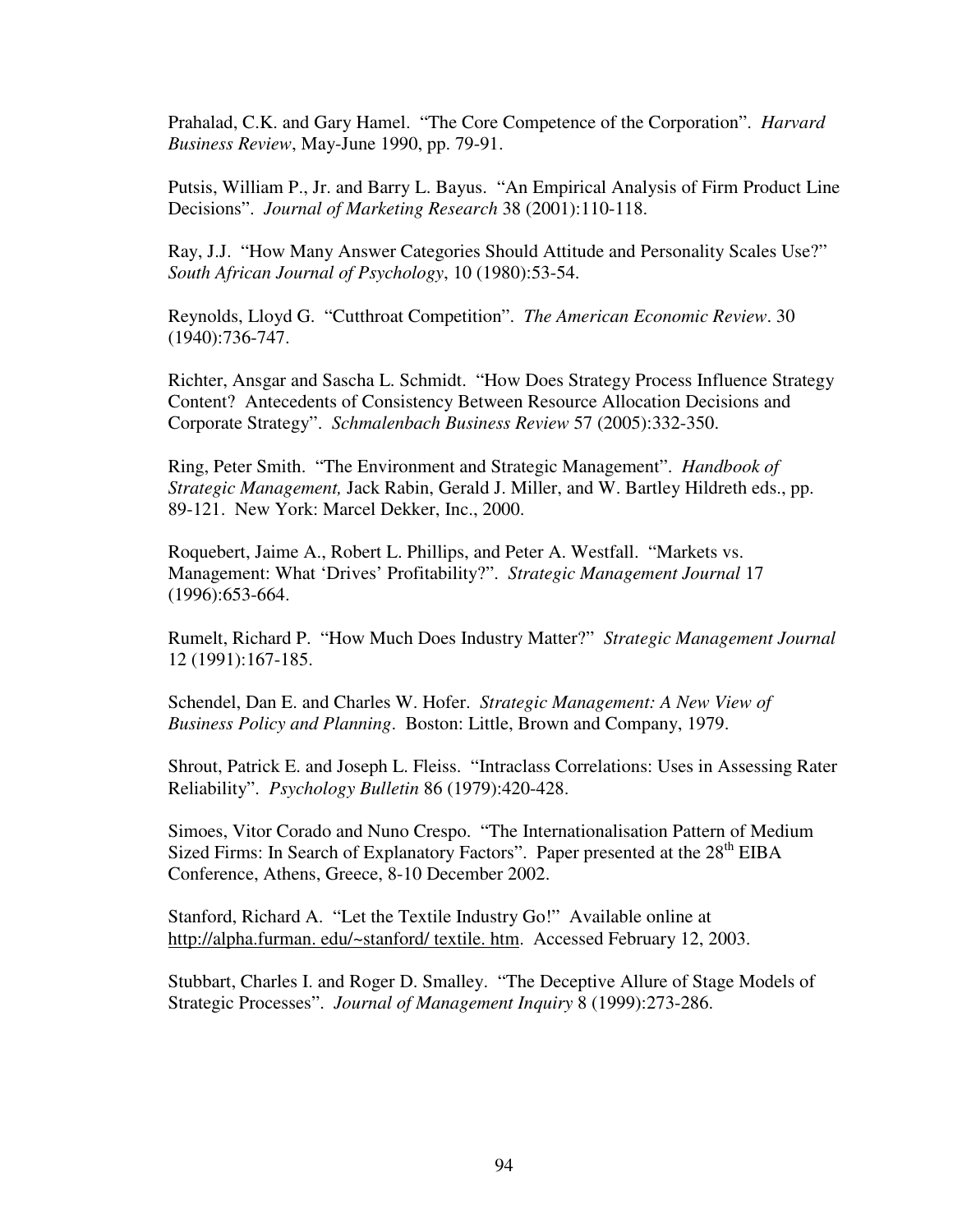Tang, Rong, William M. Shaw, Jr., and Jack L. Vevea. "Towards the Identification of the Optimal Number of Relevance Categories". *Journal of the American Society for Information Science*, 50 (1999):254-264.

Tanner, Jane. "A Bet on Textiles, Despite the Doomsayers". *The New York Times,* May 11, 2003, Section 3, page 4.

Toft, Graham S. "Synoptic (One Best Way) Approaches of Strategic Management". *Handbook of Strategic Management*, J. Rabin, G. Miller, and W. Hildreth eds. pp. 1-30. New York: Marcel Dekker, Inc., 2000.

"U.S. Textile Industry in Decline." *StaplReview* 15 (Spring 2002): 4-8.

 "U.S. Export Sales." United States Department of Agriculture Foreign Agricultural Service. Available online at http://fas.usda.gov/export-sales/cotton.htm.

Van Duren, Erna, David Sparling, Calum Turvey, and Linda Lake. "An Assessment of the Strategies and Strengths of Medium-Sized Food Processors". *Agribusiness* 19 (2003):115-132.

Venkatraman, N. and Vasudevan Ramanujam. "Measurement of Business Performance in Strategy Research: A Comparison of Approaches". *Academy of Management Review* 1 (1986):801-814.

Worthington, Andrew, Helen Higgs, and Glyn Edwards. *Predicting Criminal Recidivism in Paroled Queensland Prisoners: Findings from a Multinomial Ordered Probit Model*. St. Lucia, Queensland: University of Queensland, Department of Economics, 1999.

Wuensch, Karl. "Principal Components Analysis". East Carolina University, 2004. Available online at http://core.ecu.edu/psyc/wuenschk/StatsLessons.htm.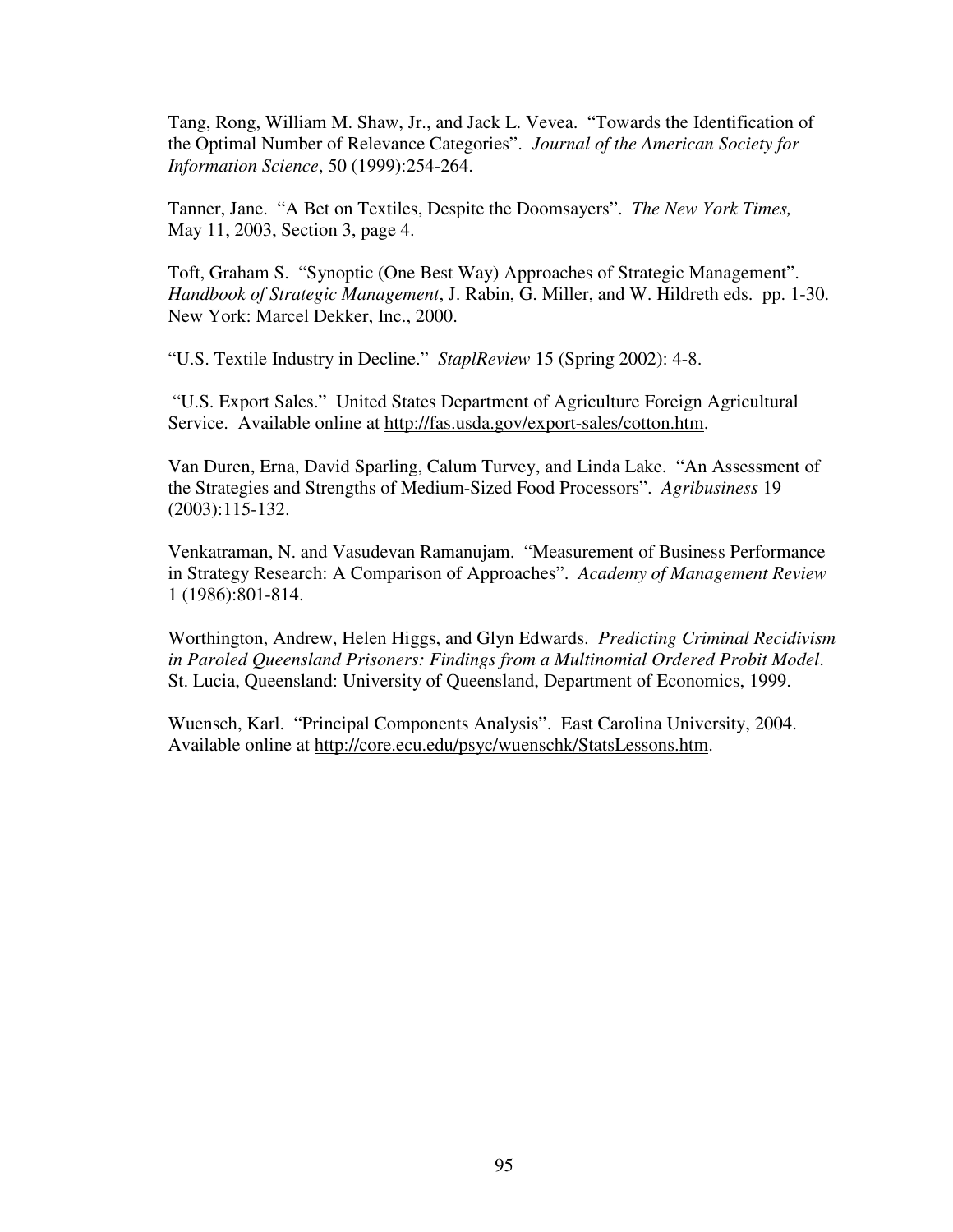# Appendix

# **Textile Firm Survey Questionnaire**

| Company of interest: |  |
|----------------------|--|
| Interrater:          |  |

Please answer the following questions with regard to the company of interest.

- 1. Do you have any knowledge of the current strategic efforts and interests of this firm? If so, could you describe what these may be?
- 2. How do you think the company markets the majority of its textile products?
	- a. \_\_\_\_\_\_\_\_\_ Spot markets.
	- b. \_\_\_\_\_\_\_\_ Produce to order.
	- c. \_\_\_\_\_\_ Long-term output contracts.
	- d. \_\_\_\_\_\_ Sales to other units within the company.
- 3. What would you estimate to be the percentage of this company's products that are manufactured in the United States?
	- a.  $100\%$ .
	- b. \_\_\_\_\_ Between 75% and 100%.
	- c. \_\_\_\_\_ Between 50% and 75%.
	- d. \_\_\_\_\_ About 50%
	- e. \_\_\_\_\_ Between 25% and 50%.
	- f.  $\frac{1}{25\%}$ .
	- $g. \quad \underline{\hspace{1cm}} 0\%$
- 4. What do you think the company's ROA has been for the most recent fiscal year?
	- a.  $\_\_\_\_\_\_\_\$  Less than  $0\%$ .
	- b.  $\_\_0$  0 to 5%.
	- c.  $\qquad \qquad$  Greater than 5%.
- 5. Do you see this company competing primarily on the basis of:
	- a. \_\_\_\_\_\_\_ Price.
	- b. \_\_\_\_\_\_ Better quality.
	- c. \_\_\_\_\_ Serving the needs of specific market niches.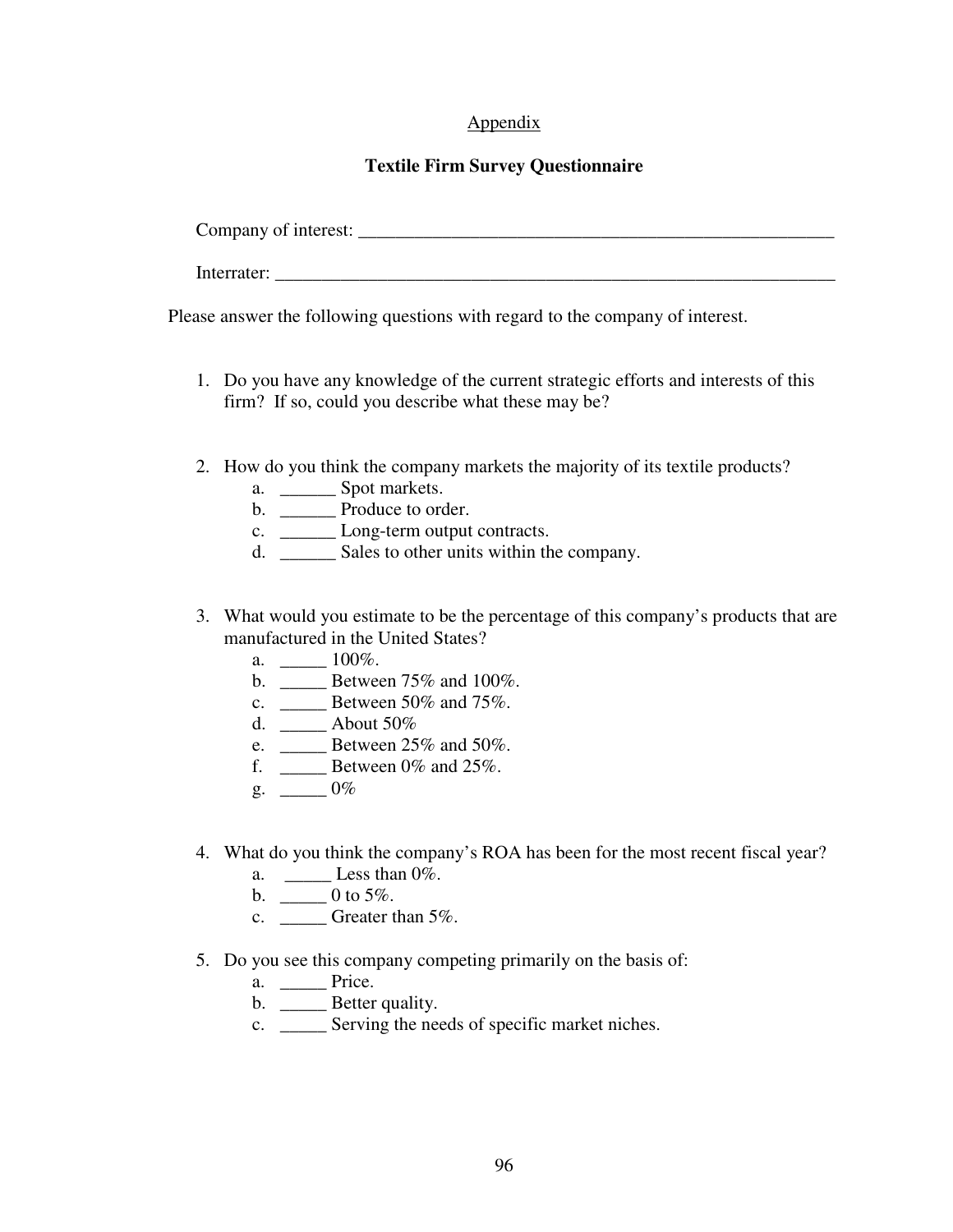6. Rate this firm's cost of production as lower or higher relative to average firms in the industry.

 (economies of scale, costs of inputs, cost of overheads, usage of risk management tools such as hedging and forward contracting, labor, access to raw cotton, access to capital, location, distribution)

| Much lower | Somewhat lower | Same | Somewhat higher | Much higher |
|------------|----------------|------|-----------------|-------------|
|            |                |      |                 |             |

7. Rate this company's ability to serve a particular market niche as lower or higher relative to average firms in the industry.

 (outstanding customer service, innovative marketing, product design, responsiveness to customer needs, customer loyalty, company reputation, quick response, product flexibility, manufacturing flexibility)

| Much lower | Somewhat lower | Same | Somewhat higher | Much higher |
|------------|----------------|------|-----------------|-------------|
|            |                |      |                 |             |

8. Rate this company's ability to receive a price premium for its products based on quality as lower or higher relative to average firms in the industry. (implementation of processes which encourage high quality outcomes, innovative products, research and development, marketing, company reputation, unique products)

| Much lower | Somewhat lower | Same | Somewhat higher | Much higher |
|------------|----------------|------|-----------------|-------------|
|            |                |      |                 |             |

9. Rate the product reputation of this company as lower or higher relative to average firms in the industry.

| Much lower | Somewhat lower | Same | Somewhat higher | Much higher |
|------------|----------------|------|-----------------|-------------|
|            |                |      |                 |             |

10. Rate this company's operational flexibility (i.e. the ability to produce different products on short notice and the speed of their customer service) as being lower or higher relative to average firms in the industry.

| Much lower | Somewhat lower | Same | Somewhat higher | Much higher |
|------------|----------------|------|-----------------|-------------|
|            |                |      |                 |             |

11. Rate this company in terms of it being well-managed and professional compared to other firms in the industry.

| Much lower | Somewhat lower | Same | Somewhat higher | Much higher |
|------------|----------------|------|-----------------|-------------|
|            |                |      |                 |             |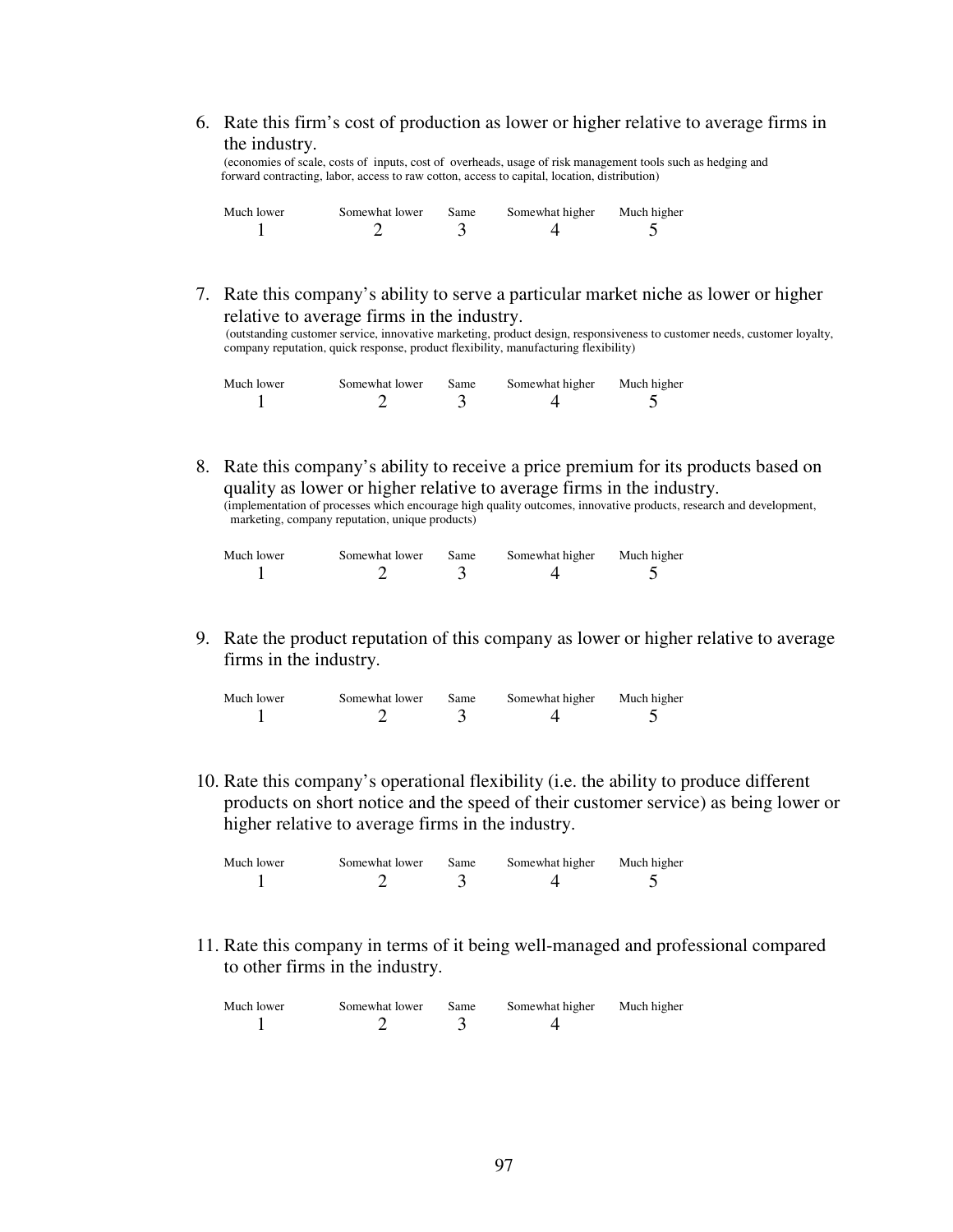12. Rate this company on its reputation for product innovation along with research and development.

| Much lower | Somewhat lower | Same | Somewhat higher | Much higher |
|------------|----------------|------|-----------------|-------------|
|            |                |      |                 |             |

13. Rate this company on its costs of raw material procurement and logistic efficiencies (i.e. relationships with suppliers, proximity to resources, etc.).

| Much lower | Somewhat lower | Same | Somewhat higher | Much higher |
|------------|----------------|------|-----------------|-------------|
|            |                |      |                 |             |

- 14. Do you know if the board of directors of this company has substantial outside membership?
	- a. \_\_\_\_\_ Do not know.
	- $b. \quad \underline{\qquad}$  Yes.
	- c.  $\_\_\_\_\_\$  No.

## **Other comments:**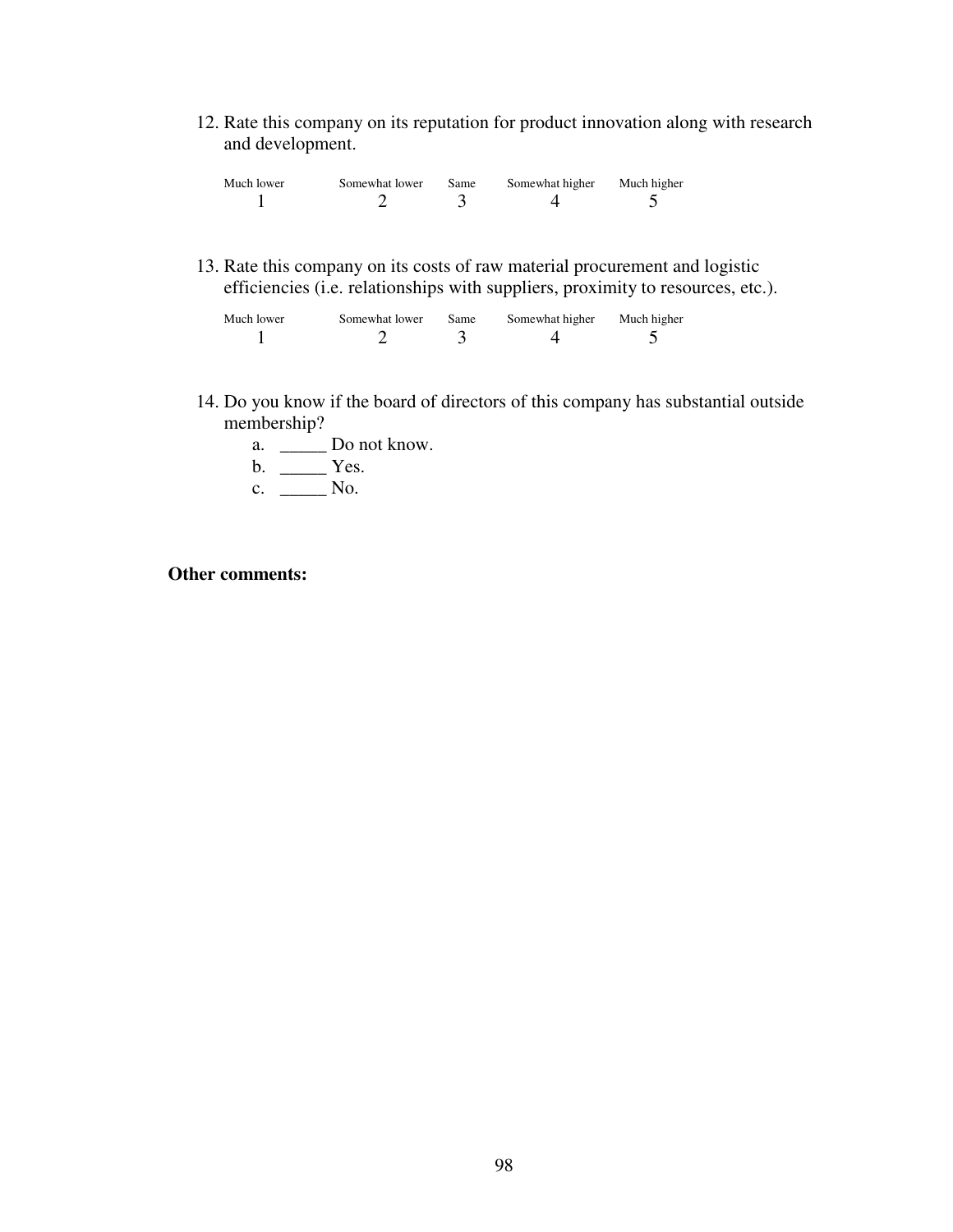| Commodity<br>Code                    |                                                              | Value of<br><b>Product Shipments</b><br>(\$1,000)                                            | <b>CPI</b><br>$(1982 - 84 = 100)$                            | Adjusted<br>Value<br>(real \$1,000)                                                                  |
|--------------------------------------|--------------------------------------------------------------|----------------------------------------------------------------------------------------------|--------------------------------------------------------------|------------------------------------------------------------------------------------------------------|
| Cotton yarns<br>produced for<br>sale | 1914<br>1915<br>1916<br>1917<br>1918                         | 127,364                                                                                      | 10.0<br>10.1<br>10.9<br>12.8<br>15.1                         | 1,273,640                                                                                            |
|                                      | 1919<br>1920                                                 | 453,624                                                                                      | 17.3<br>20.0                                                 | 2,622,107                                                                                            |
|                                      | 1921<br>1922                                                 | 218,555                                                                                      | 17.9<br>16.8                                                 | 1,220,978                                                                                            |
|                                      | 1923<br>1924                                                 | 348,685                                                                                      | 17.1<br>17.1                                                 | 2,039,091                                                                                            |
|                                      | 1925<br>1926                                                 | 313,060                                                                                      | 17.5<br>17.7                                                 | 1,788,916                                                                                            |
|                                      | 1927<br>1928                                                 | 253,664                                                                                      | 17.4<br>17.1                                                 | 1,457,838                                                                                            |
|                                      | 1929<br>1930                                                 | 253,349                                                                                      | 17.1<br>16.7                                                 | 1,481,574                                                                                            |
|                                      | 1931<br>1932<br>1933<br>1934                                 | 111,873                                                                                      | 15.2<br>13.7<br>13.0<br>13.4                                 | 736,007                                                                                              |
|                                      | 1935<br>1936                                                 | 214,835                                                                                      | 13.7<br>13.9                                                 | 1,568,139                                                                                            |
|                                      | 1937<br>1938                                                 | 260,604                                                                                      | 14.4<br>14.1                                                 | 1,809,747                                                                                            |
|                                      | 1939<br>1940<br>1941<br>1942<br>1943<br>1944<br>1945<br>1946 | 250,316                                                                                      | 13.9<br>14.0<br>14.7<br>16.3<br>17.3<br>17.6<br>18.0<br>19.5 | 1,800,835                                                                                            |
| <b>SIC 2224</b>                      | 1947<br>1948                                                 | 769,403                                                                                      | 22.3<br>24.1                                                 | 3,450,238                                                                                            |
|                                      | 1949<br>1950<br>1951<br>1952<br>1953<br>1954<br>1955<br>1956 | 614,899<br>781,028<br>1,081,575<br>978,113<br>870,520<br>1,030,183<br>1,257,859<br>1,208,898 | 23.8<br>24.1<br>26.0<br>26.5<br>26.7<br>26.9<br>26.8<br>27.2 | 2,583,609<br>3,240,780<br>4,159,904<br>3,690,992<br>3,260,375<br>3,829,677<br>4,693,504<br>4,444,478 |
|                                      | 1957                                                         | 1,182,057                                                                                    | 28.1                                                         | 4,206,609                                                                                            |

## Table A.1. Value of Product Shipments, Yarn Spinning Mills (NAICS 31311, SIC 2281 and 2224, and Cotton Yarns Produced for Sale)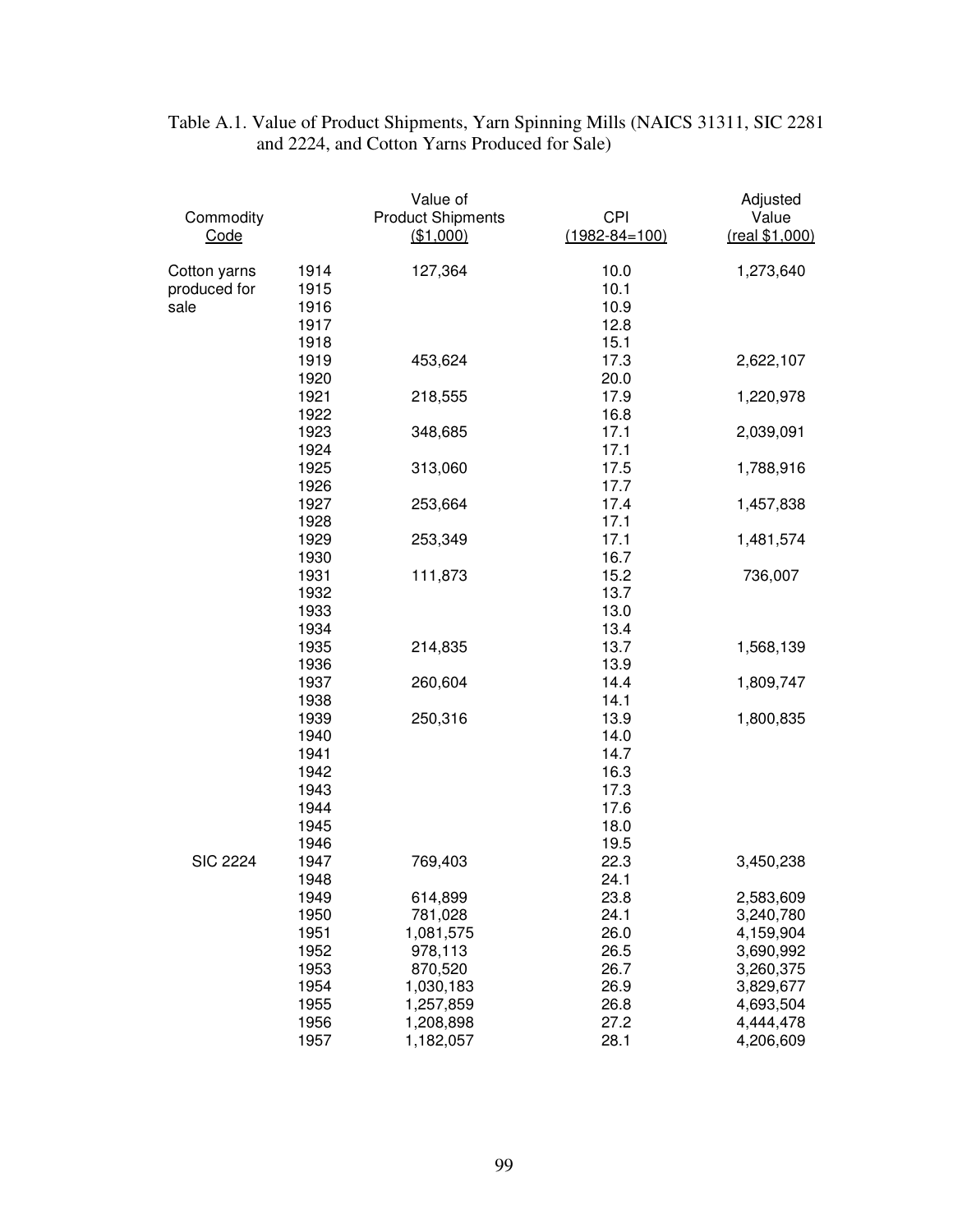| <b>SIC 2281</b>    | 1958 | 855,400   | 28.9  | 2,959,862 |
|--------------------|------|-----------|-------|-----------|
|                    | 1959 | 997,300   | 29.1  | 3,427,148 |
|                    | 1960 | 927,300   | 29.6  | 3,132,770 |
|                    | 1961 | 956,700   | 29.9  | 3,199,666 |
|                    | 1962 | 1,036,100 | 30.2  | 3,430,795 |
|                    | 1963 | 1,067,000 | 30.6  | 3,486,928 |
|                    | 1964 | 1,158,600 | 31.0  | 3,737,419 |
|                    | 1965 | 1,378,700 | 31.5  | 4,376,825 |
|                    | 1966 | 1,478,500 | 32.4  | 4,563,272 |
|                    | 1967 | 1,422,500 | 33.4  | 4,258,982 |
|                    | 1968 | 1,619,400 | 34.8  | 4,653,448 |
|                    | 1969 | 1,741,800 | 36.7  | 4,746,049 |
|                    | 1970 | 1,664,400 | 38.8  | 4,289,691 |
|                    | 1971 | 1,910,200 | 40.5  | 4,716,543 |
|                    | 1972 | 2,248,300 | 41.8  | 5,378,708 |
|                    | 1973 | 2,615,900 | 44.4  | 5,891,667 |
|                    | 1974 | 2,918,200 | 49.3  | 5,919,270 |
|                    | 1975 | 2,541,400 | 53.8  | 4,723,792 |
|                    | 1976 | 3,398,500 | 56.9  | 5,972,759 |
|                    | 1977 | 3,864,900 | 60.6  | 6,377,723 |
|                    | 1978 | 4,028,400 | 65.2  | 6,178,528 |
|                    | 1979 | 4,045,700 | 72.6  | 5,572,590 |
|                    | 1980 | 4,336,000 | 82.4  | 5,262,136 |
|                    | 1981 | 4,652,700 | 90.9  | 5,118,482 |
|                    | 1982 | 4,327,600 | 96.5  | 4,484,560 |
|                    | 1983 | 5,012,900 | 99.6  | 5,033,032 |
|                    | 1984 | 5,247,400 | 103.9 | 5,050,433 |
|                    | 1985 | 4,853,300 | 107.6 | 4,510,502 |
|                    | 1986 | 5,436,800 | 109.6 | 4,960,584 |
|                    | 1987 | 7,239,500 | 113.3 | 6,389,673 |
|                    | 1988 | 7,241,400 | 118.3 | 6,121,217 |
|                    | 1989 | 7,263,600 | 124.0 | 5,857,742 |
|                    | 1990 | 7,149,500 | 130.7 | 5,470,161 |
|                    | 1991 | 7,123,300 | 136.2 | 5,230,029 |
|                    | 1992 | 7,755,600 | 140.3 | 5,527,869 |
|                    | 1993 | 7,695,500 | 144.5 | 5,325,606 |
|                    | 1994 | 8,195,800 | 148.2 | 5,530,229 |
|                    | 1995 | 8,619,300 | 152.4 | 5,655,709 |
|                    | 1996 | 8,771,000 | 156.9 | 5,590,185 |
| <b>NAICS 31311</b> | 1997 | 8,714,457 | 160.5 | 5,429,568 |
|                    | 1998 | 8,587,639 | 163.0 | 5,268,490 |
|                    | 1999 | 7,994,763 | 166.6 | 4,798,777 |
|                    | 2000 | 6,942,513 | 172.2 | 4,031,657 |
|                    | 2001 | 5,982,229 | 177.1 | 3,377,882 |
|                    | 2002 | 6,333,548 | 179.9 | 3,520,594 |
|                    | 2003 | 5,911,042 | 184.0 | 3,212,523 |

Source: U.S. Census Bureau, Annual Survey of Manufactures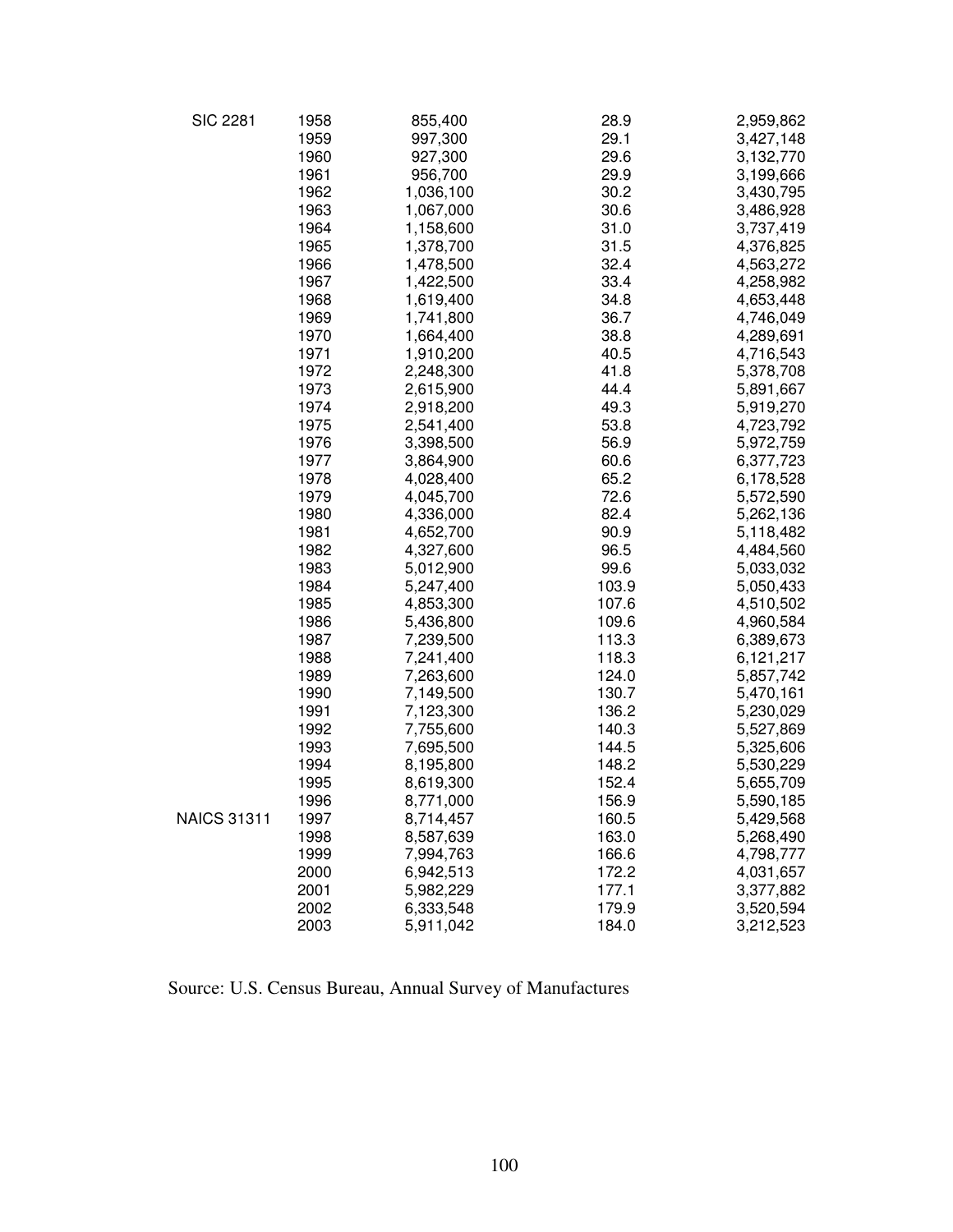### CHAPTER III

### A MODEL FOR THE HIGH-VALUE

## MARKETING POOL CONCEPT

*…the new competitive landscape suggests that firms exist in highly turbulent and often chaotic environments… In such an environment, managers must develop new tools, new concepts, new organizations, and new mindsets.* 

Bettis and Hitt, (1995), "The New Competitive Landscape", pp. 16, 17

### Introduction

 The competitive landscape facing agricultural producers today requires flexible, pro-active marketing in a global context. As barriers to trade continue to fall and free trade initiatives and agreements become more prevalent, market forces become increasingly important as drivers of economic activity, replacing protectionist policies of the past. As Siepel and Heffernan (1997) observe, both capital and technology are highly mobile in this newly emerging global economic system and can be transferred quickly to any country in the world. Manufacturers of textile products engage in global sourcing in which they may be seen as roaming the world seeking production and processing sites that offer the most favorable combinations of productive inputs.

In this competitive environment, the long term viability and profitability of U.S. cotton growers will be less dependent on farm supports and subsidies and rely more on their ability to be seen as the supplier of choice for the cotton textile industry. To attain and sustain this position, U.S. cotton must provide the greatest value to textile manufacturers. Value may be seen as a function of both price and product attributes with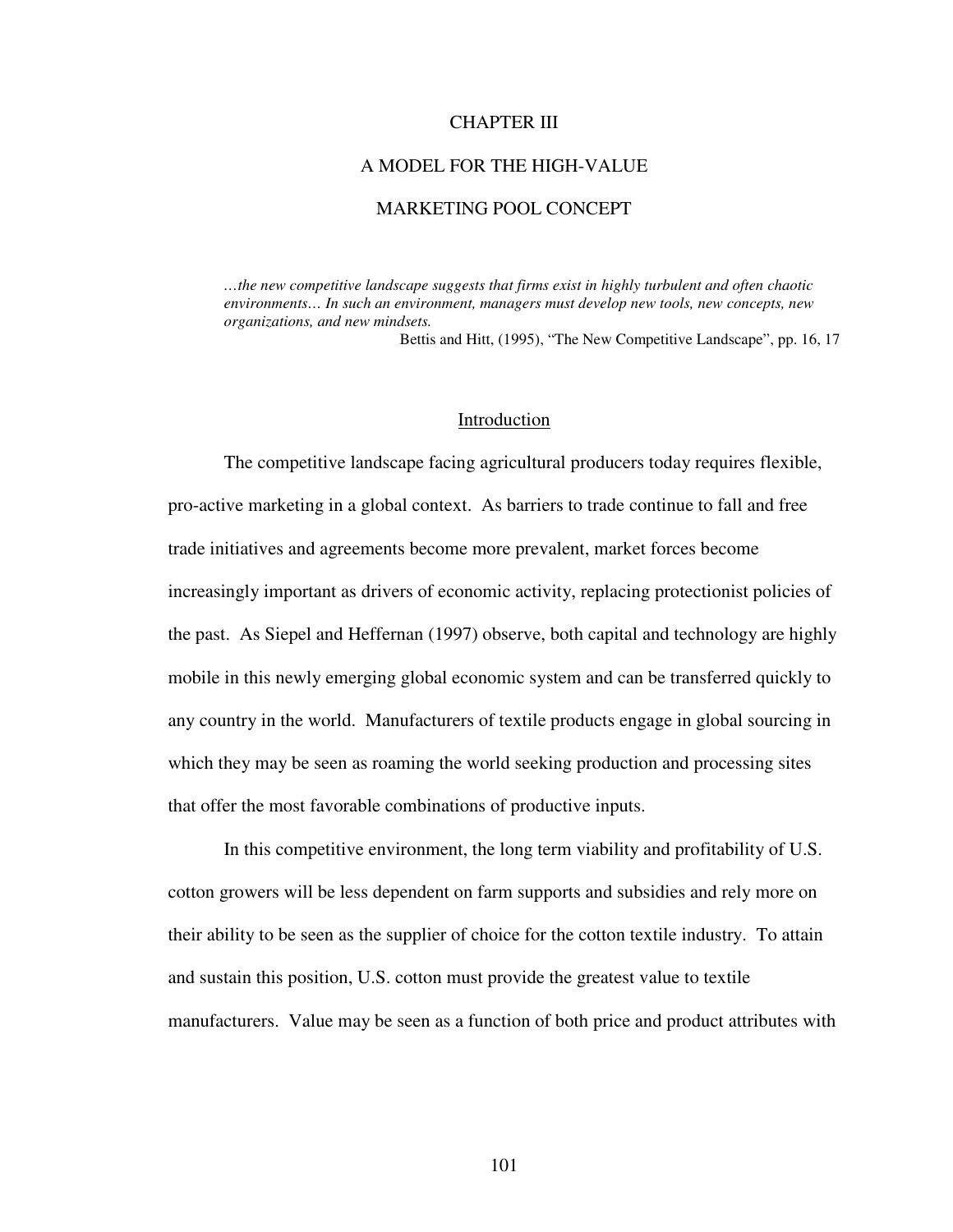superior value and competitive advantage stemming "…from offering lower prices than competitors for equivalent benefits or providing unique benefits that more than offset a higher price" (Porter, 1985, p. 3). In this dynamic economic climate, producers seeking competitive success should shift from a production orientation, where they sell commodities, to a market orientation where they offer products in deference to customer wants and needs (Fearne and Bates, 2000).

One important mechanism that U.S. agricultural producers have used to increase net returns is cooperative marketing utilizing marketing pools. Pooling is an arrangement where the production from many producers is commingled and sold by a specialized marketing staff. Producers receive payment based on the average price the cooperative obtains from joint marketing less operating costs (Jermolowicz, 1999).

This is a relatively straightforward procedure for homogeneous commodities, but becomes more complex when product heterogeneity is considered and demand for quality characteristics is changing. Value may be lost in single product pools as producers are unable to exploit or develop demand for specific product attributes. If higher returns are possible from the production of a product with specific identifiable traits, broad-based, homogenous product pools may not be the appropriate marketing tool. It may be advantageous to organize marketing pools around the product traits that more closely meet differentiated customer demands for quality. For commodities previously marketed homogeneously, one approach to meet this demand is the establishment of a high-value marketing pool (HVMP). Other researchers in cooperative marketing refer to this process as pool narrowing or by calling for the establishment of multiple pools. In this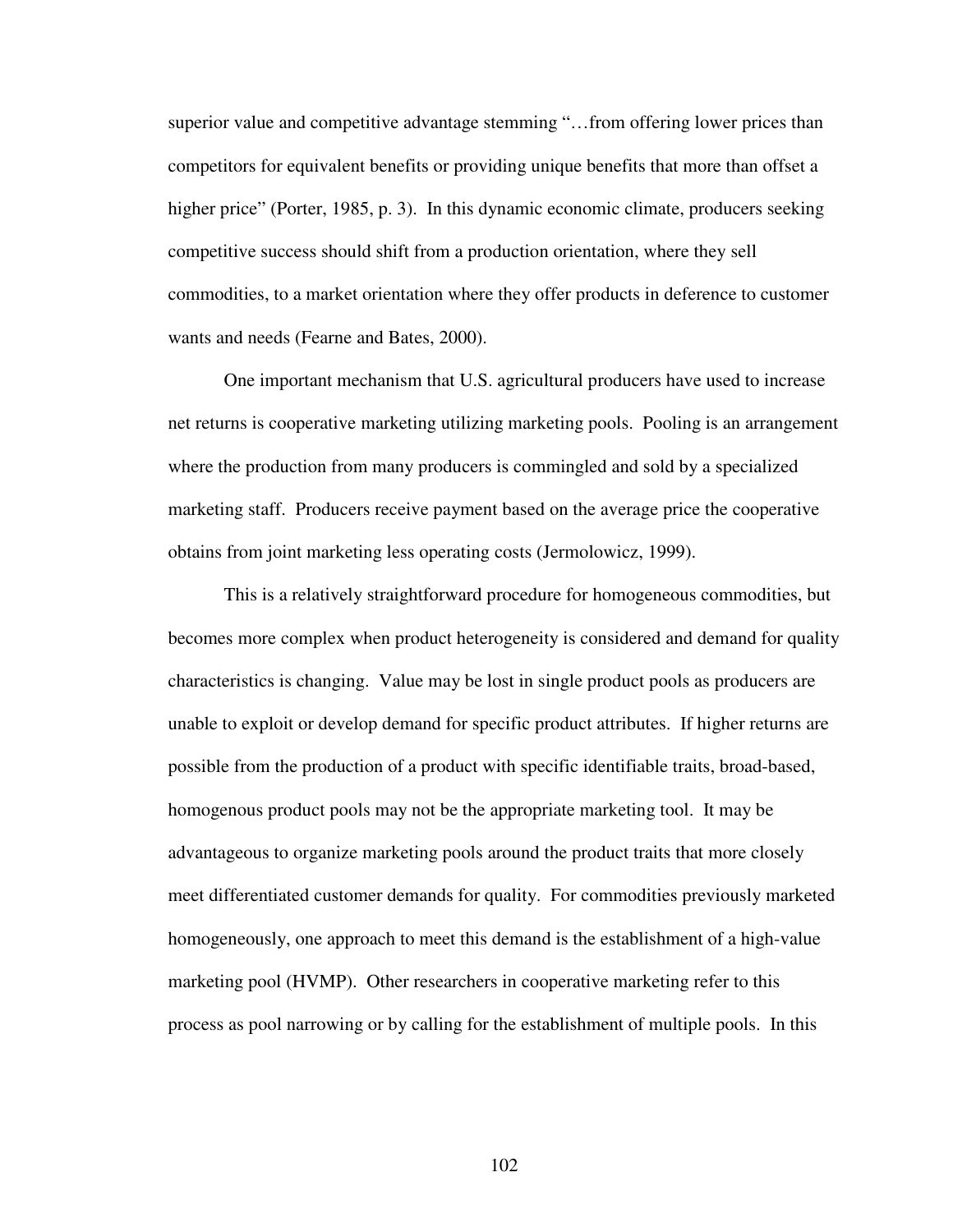paper, the concepts of high-value marketing pool, pool narrowing, or multiple pools will be used synonymously.

A HVMP marketing strategy based on product differentiation may allow producers to earn additional returns. Pool narrowing will allow for the accumulation of a substantial quantity of a quality differentiated product that is designed to meet the demands of specific customers. This pool can be marketed to provide the consistent quality, marketing skills, customer knowledge, and high volume that are required to meet market demand in today's competitive environment. The establishment of a HVMP will signal to the industry the intent of producers to do all they can to provide excellent customer service and elevate the stature of a producer's products in the eyes of their customers. A successful HVMP will further serve to strengthen producer reputations as reliable suppliers of quality products.

In spite of the advantages of a HVMP cited above, this marketing approach may not be applicable to all crops in all areas. Producers of below average crop quality may be better off with current broad based pools that do not discriminate against products of lesser quality. In many cases, they may earn greater returns by blending their production with higher quality products. These producers do not receive price discounts they otherwise might incur. Additionally, product quality may vary widely from crop year to crop year with many of the quality determining factors (i.e. weather, insects, etc.) beyond the control of producers. In these situations, producers may not want to participate in such a pool because it will not improve their financial returns.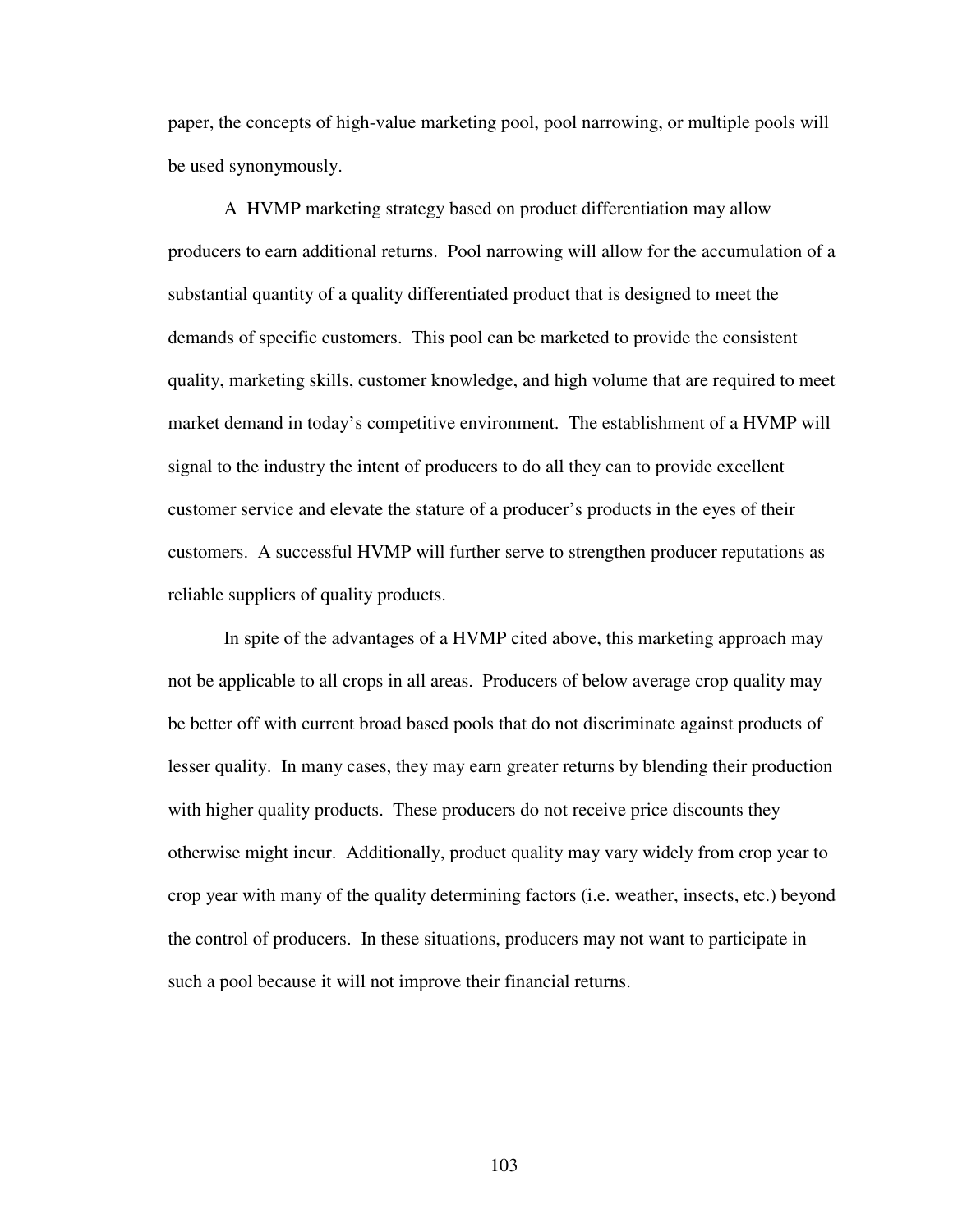#### Research Plan

The purpose of this research is to design a model for use in evaluating the possibility of transitioning from a single product marketing pool to a high-value marketing pool. The achievement of this outcome will require the accomplishment of the following four objectives:

- 1. A conceptual review of cooperative theory that supports the use of high-value marketing pools in order to understand two fundamental aspects of HVMPs:
	- a. how they are consistent with the goals of the cooperative form of business organization and
	- b. how they are supportive of the marketing paradigm necessary to compete successfully in highly competitive environments;
- 2. Study existing value-added marketing programs according to their structure and outcomes in order to identify core elements or factors that are vital to successful and sustainable high-value marketing pool performance;
- 3. Develop a model for evaluating the transition process from a single product pool common in cooperative organizations to a high-value marketing pool. This will outline some of the constraints, resources, processes, and analysis that will likely lead to a successful and sustainable high-value marketing pool; and
- 4. Provide suggestions for the implementation of this model in the specific case of West Texas cotton producers.

This research will provide assistance to those traversing "the new competitive landscape" from homogenous commodity to differentiated product.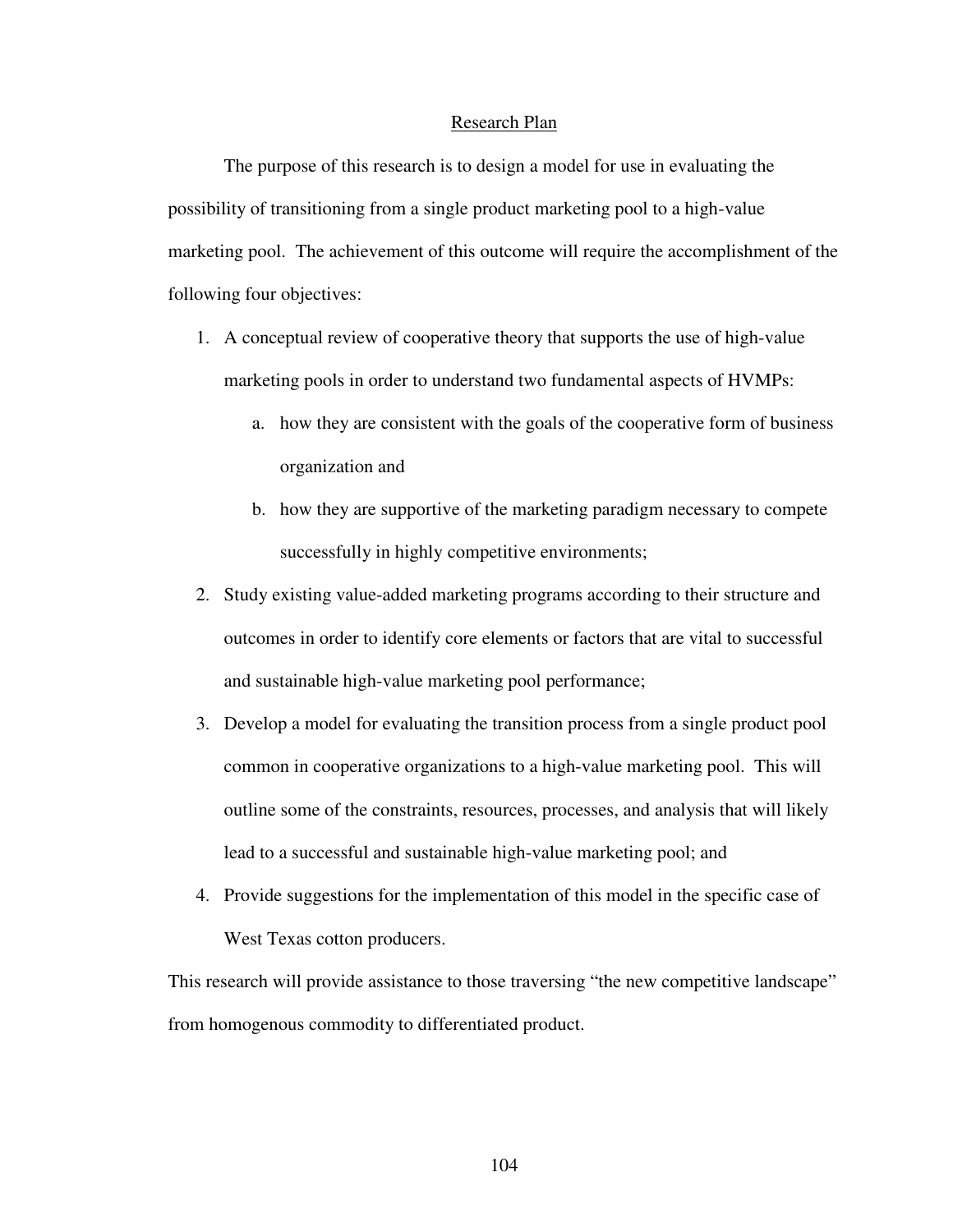# Objective 1. A Review of Cooperative Theory and Marketing Pools

The conceptual framework for research into high-value marketing pools is founded in the theory of agricultural cooperatives. Farmers have for decades organized marketing cooperatives to counter balance the negative impacts of market power and improve financial returns (Cook and Chaddad, 2004).

Historically, U.S. agricultural cooperatives emerged in response to market conditions that called for coordinated efforts by growers to defend market interests, provide member services, and reduce transaction costs. Agricultural cooperatives have represented a special form of agricultural organization, one that holds the promise of both providing small farmers access to market opportunities yet at the same time providing income stability (Stanford and Hogeland, 2004).

Cook and Chaddad assert that, in this context, the motivation to establish a marketing pool can be described as defensive. High-value marketing, on the other hand, is an offensive strategy to add value to assets and extend the organization's influence.

This discussion of cooperative theory is composed of three main components: 1) the justification or motivation for the adoption of the cooperative model of business organization, 2) the contribution pool marketing makes to the goals of the cooperative, and 3) a discussion of issues related to sustainable pool participation, specifically the operation of multiple pools. This section is not intended to represent a complete discussion of relevant cooperative and marketing theory for this paper. It is anticipated that additional concepts will surface in the course of research that will require further investigation. Presented here, are concepts identified a priori. Additional theoretical foundations will be explicated as they become relevant. The second part of this section deals with how a successful HVMP supports a new paradigm in the marketing of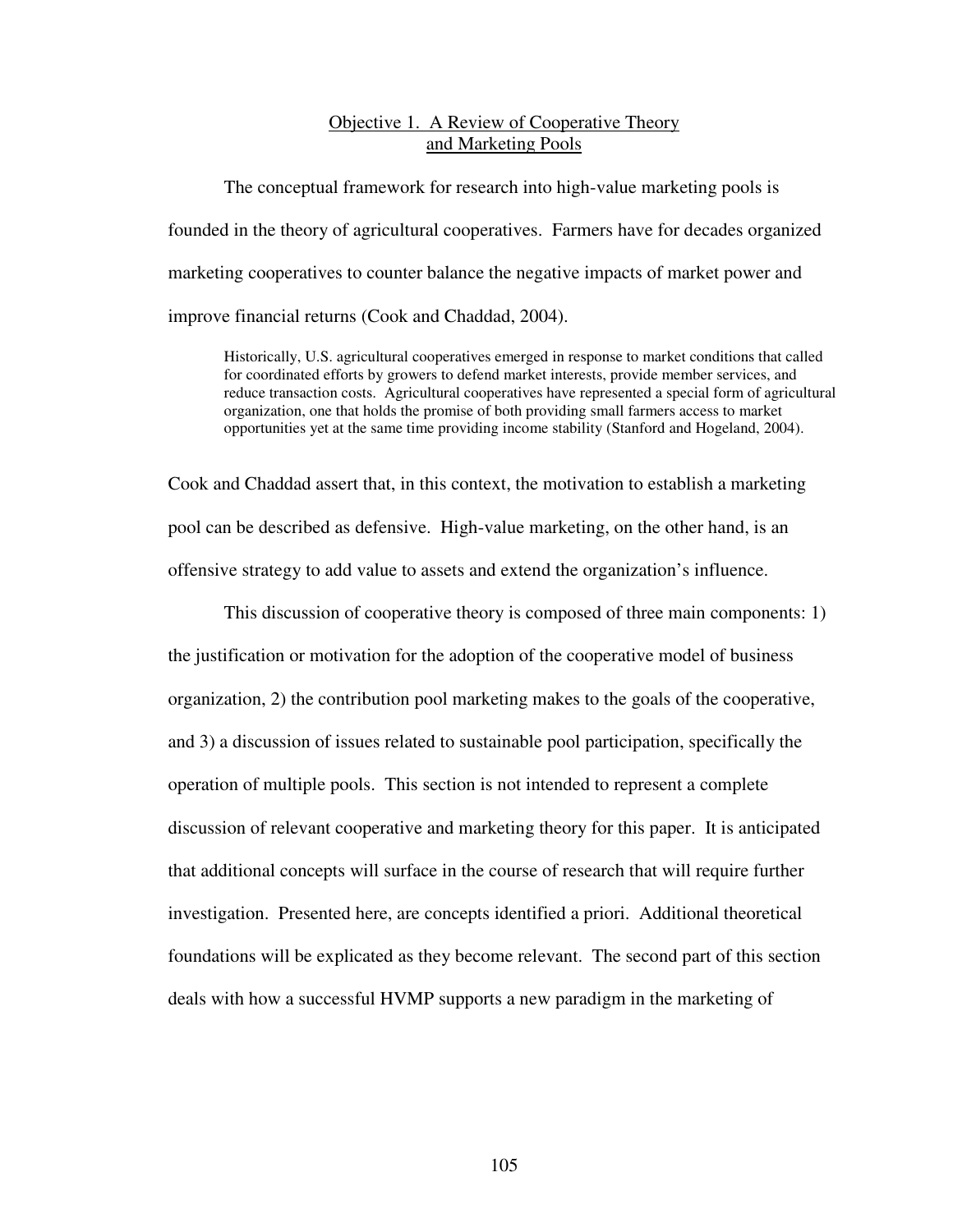agricultural commodities, the offering of differentiable products in the marketplace in deference to heterogeneous customer demand.

## Justification of the Cooperative Model of Business Organization

Two of the most frequent economic justifications for the organization of cooperatives center on issues related to market power and market failure (Cook, 1993). Producers sought an institutional mechanism to counter balance the market power of their trading partners in the hope of achieving more equitable and efficient market outcomes (Staatz, 1987b). Market failures were thought to exist when many of the input and output markets were less than optimally competitive (Cook). In response to these conditions, agricultural producers organized marketing cooperatives. Cook's classification of cooperatives according to function labels these marketing cooperatives as Sapiro II.

Sapiro II cooperatives are a form of producer vertical integration that circumvent and compete with private buyers and traders. Whether marketing single or multiple commodities, the objectives are similar: "…to by-pass the investor-owned firm, enhance prices, and in general pursue the Sapiro goals of increasing margin and avoiding market power" (Cook, 1995, p. 1156). According to Cook, the Sapiro school of cooperative thought advocates that market power can be gained by producers through organization and cooperation and the terms of trade improved for their members.

# Contribution of Marketing Pools to the Goals of the Cooperative

If the primary motives for establishing the cooperative form of business organization are to offset market power and correct market failure, pooling offers several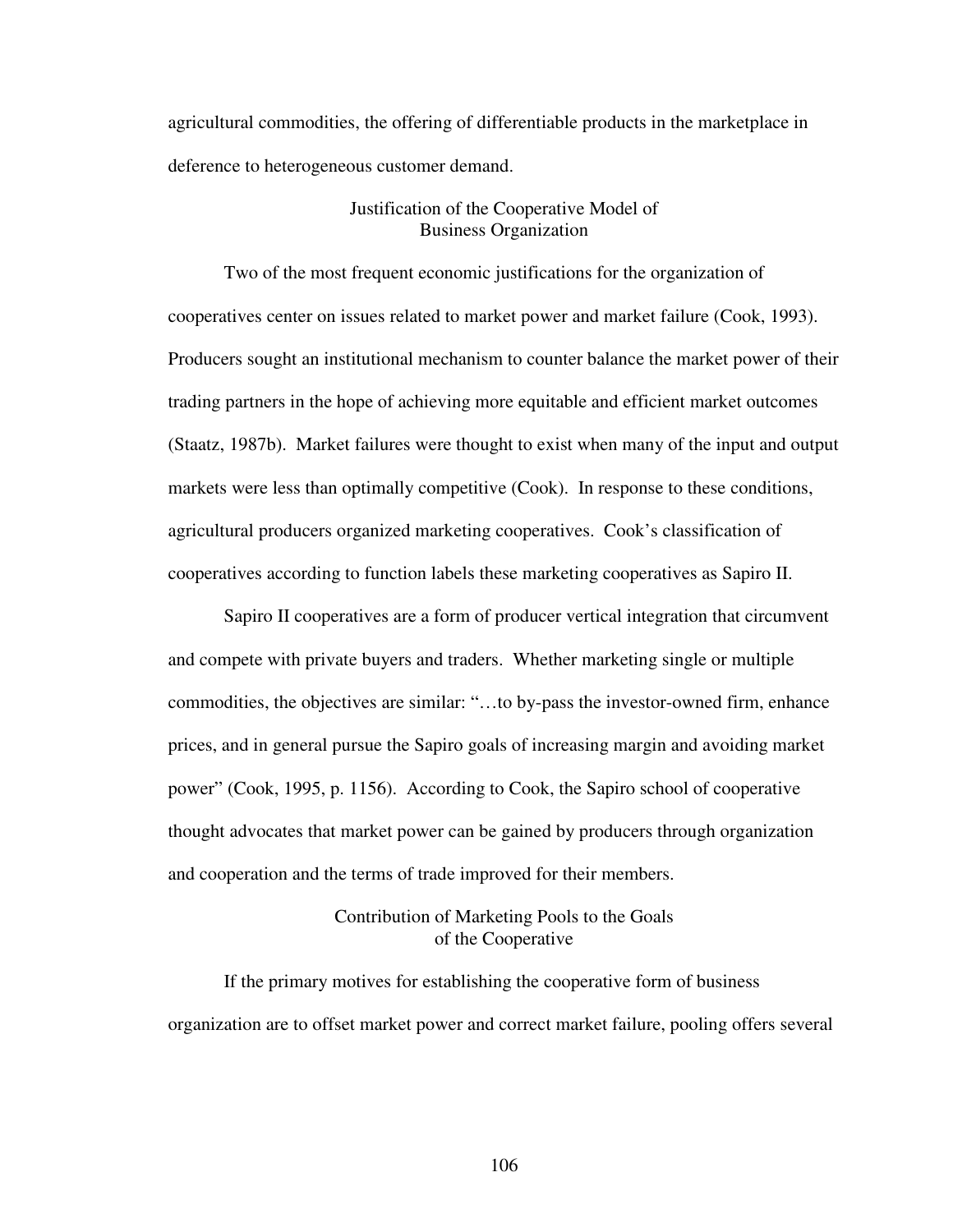advantages over private, individual marketing to accomplish these purposes (see Jermolowicz):

- 1. Risk sharing—since producers receive an average price for the marketing period for their production, cyclical fluctuations in prices or changes in consumer demand are spread (minimized) among all participants in the pool;
- 2. Improved marketing—the pool employs a staff of marketing professionals whose primary objective is to maximize returns to the producer. Among the advantages of having a professional sales staff is their ability to devote the time and resources to constantly monitor the market with more resources than available to an individual producer. Critical to the duties of these marketing specialists is the development of relationships with buyers and an understanding of their needs;
- 3. Increased market power—by pooling production, cotton growers enhance their bargaining position in the hope of improving prices. Collective action to counterbalance the market power of trading partners is designed to lead to more equitable and efficient market outcomes (Staatz, 1987b);
- 4. Quality control—being able to consistently provide the product demanded by buyers will greatly enhance the ability of sellers to market their crop. A marketing pool that can establish a reputation for quality and consistency will enhance its ability to compete successfully in the marketplace;
- 5. Economies of scale—marketing through a cooperative pool can lower the per unit cost of marketing as these costs are distributed over a greater volume of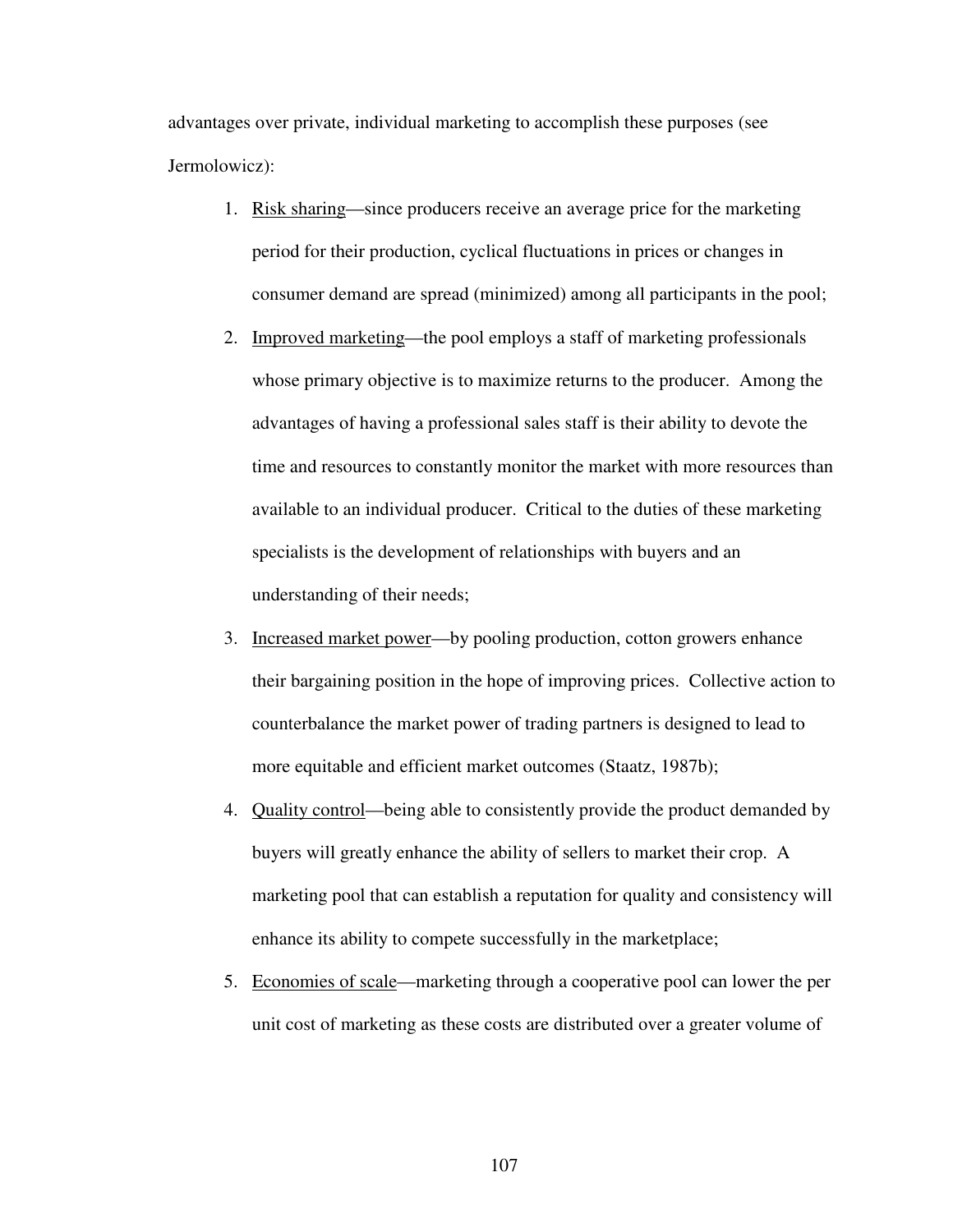product. Large scale operations are more likely to receive more favorable rates for storage and transportation in addition to the ability to negotiate for more favorable product prices.

# Issues of Marketing Pool Sustainability: Member Loyalty and Pool Narrowing

In a marketing pool, the cooperative adds the net revenue from the sale of all pool commitments and, after deducting shared marketing costs, distributes this revenue back to the members in proportion to each one's contribution. As mentioned above, marketing pools may be offered for single or multiple commodities. If the pool combines products of widely different qualities, the potential exists for what Sosnick (1963) calls "aggregate inequity", which he defines as the "…disparity among members in the relation between the valuation assigned to them by the association and the potential net resale value of deliveries" (ibid., p. 61). Such disparity may be seen as the sum of a year's underpayments for members whose product valuations are smaller with a single pool.

If the pools combine deliveries with markedly different values, they may violate member's standards of fair treatment, impair the ability of the association to compete for high valued lots, and weaken members' incentives to improve quality. (ibid., p. 49)

While it is expected that the opportunity to earn higher net returns under a highvalue marketing pool will provide incentives for producers to improve quality, the viability of the pool will depend in large measure on producer commitment to such an effort. "Cooperative loyalty" refers to the willingness of producers to stick with the pool "…even though there exist short-run incentives to defect" (Staatz, 1987a, p. 40). According to Staatz, such loyalty reflects the participant's belief that 1) short-run performance of the marketing pool may be improved if members stay with the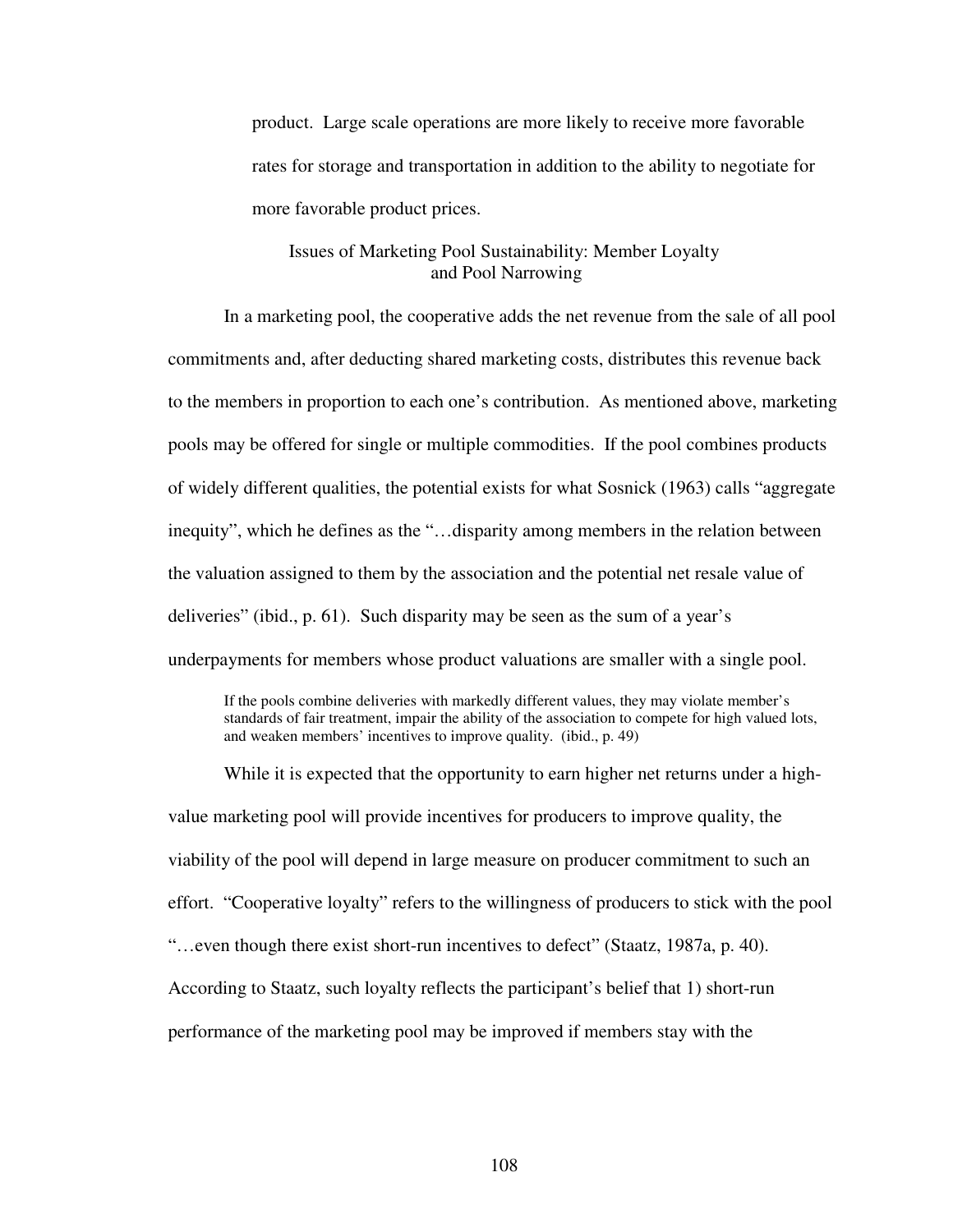organization and help remedy problems and 2) even though their may be short-run benefits of marketing elsewhere, the long-run benefits of pool participation are greater than those available from alternative marketing methods.

Buccola and Subaei (1985) provide a mathematical comparison of pool structures which may serve to inform this discussion. Let *I* represent grower-members of a cooperative which markets *J* farm products that are distinguished by quality characteristics such as species, variety, or grade. Each member produces at least one and possibly some or all of these products.  $Q_{ij}$  refers to the *i*<sup>th</sup> grower's output of the *j*<sup>th</sup> product which he delivers to the cooperative.  $C_{ii}$  represents the grower's per unit cost of production,  $P_j$  is the per unit valuation of the product by the cooperative, and  $R_j$  is the per unit revenue from the sale of *j* less per unit marketing and or processing costs. Net revenue to the cooperative from all deliveries and sales of product *j* is represented by:

Cooperative Net Revenue =  $R_j \sum_i Q_{ij}$ .

#### Single Product Pool

If the cooperative operates a single pool for all  $J$  products, the payment to the  $i<sup>th</sup>$ farmer (F) for his/her share of the *j*<sup>th</sup> product will be

(1) 
$$
F_{ij}^s = [Q_{ij} P_j / \sum_i P_j (\sum_i Q_{ij})] [R_j (\sum_i Q_{ij})].
$$

With a single product marketing pool, each member receives a proportional share of cooperative net revenues based on the valuation of the member's production  $(Q_{ij} P_j)$ relative to total cooperative receipts of all products at all initial valuations ( $\sum_j P_j(\sum_i Q_{ij})$ .

 Profit of the individual member may be expressed as the sum of all payments for product *j* less farm production costs: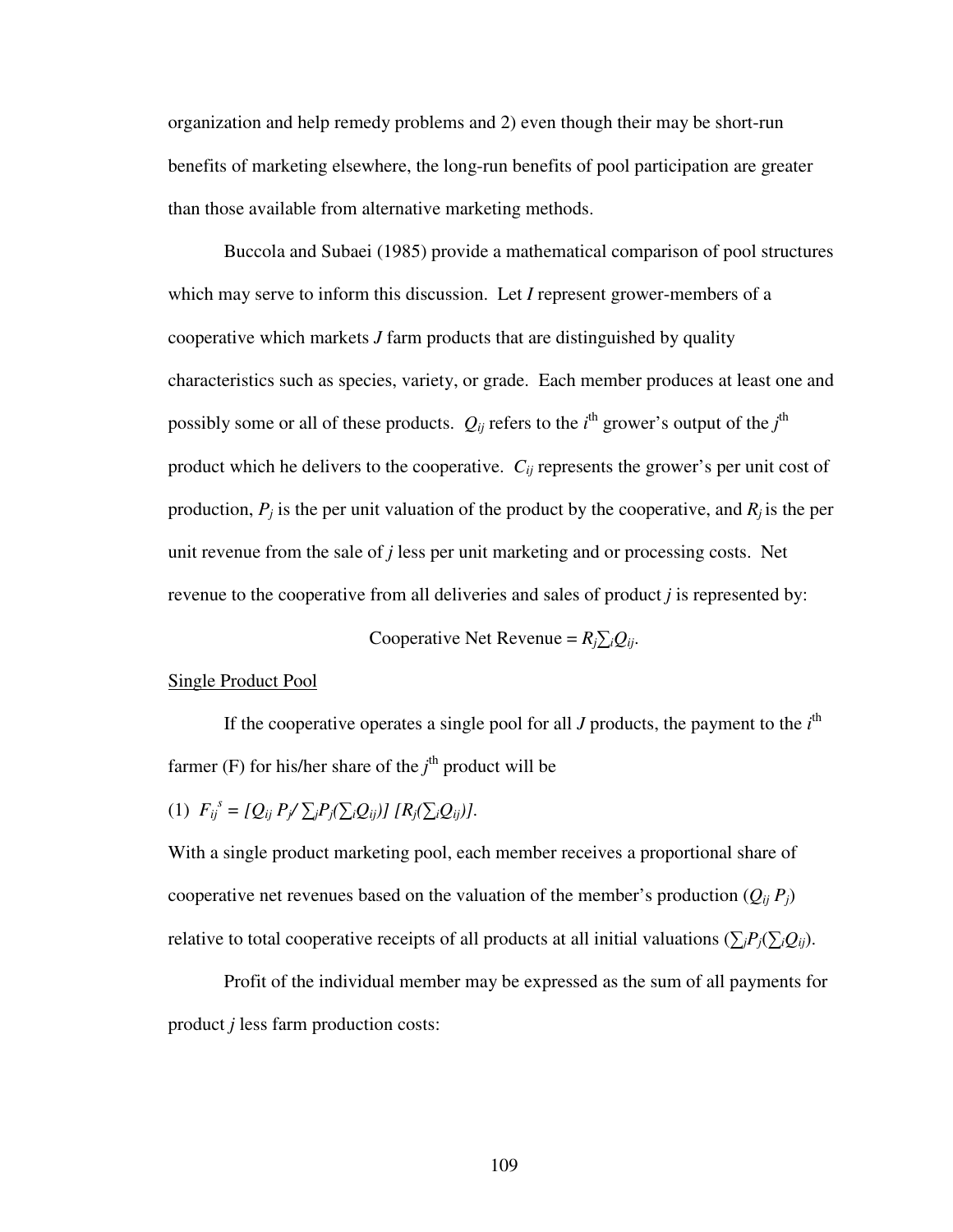(2) 
$$
\pi_i^s = \sum_j (F_{ij}^s - Q_{ij}C_{ij})
$$

$$
= \sum_j Q_{ij} [P_j \sum R_j (\sum_i Q_{ij}) / \sum_j P_j (\sum_i Q_{ij}) - C_{ij}].
$$

Multiple Pools

 If the cooperative operates separate pools for different classifications of *J* raw products, payment to the producer is based on his contribution as a percentage of the total quantity of cooperative receipts. In this case it is not necessary for the cooperative to base this initial payment on the percentage of value (*Pj*) since all products in this pool are assumed to be of equivalent quality and thus would receive the same per unit valuation:

(3) 
$$
F_{ij}^{\ m} = Q_{ij} / \sum_{i} Q_{ij} [R_j (\sum_{i} Q_{ij})]
$$

$$
= Q_{ij} R_j.
$$

With multiple pools, each member receives a fractional share of cooperative net revenues based on the physical volume of production contributed to the pool. If the producer participates in more than one pool, farm profit is the sum of all *J*:

(4) 
$$
\pi_i^m = \sum_j (F_{ij}^m - Q_{ij}C_{ij})
$$

$$
= \sum_j Q_{ij}(R_j - C_{ij}).
$$

## Comparison of Single and Multiple Pools: the Issue of Equity

 The above formulations highlight two important characteristics of pool marketing and the equity inherent in single versus multiple product pools. First, with a single pool arrangement, the potential exists for a disparity to exist between the net resale value of a member's product and what he/she receives for it. Unless the percentage of deliveries for any one category is the same for all members, the averaging process of cooperative net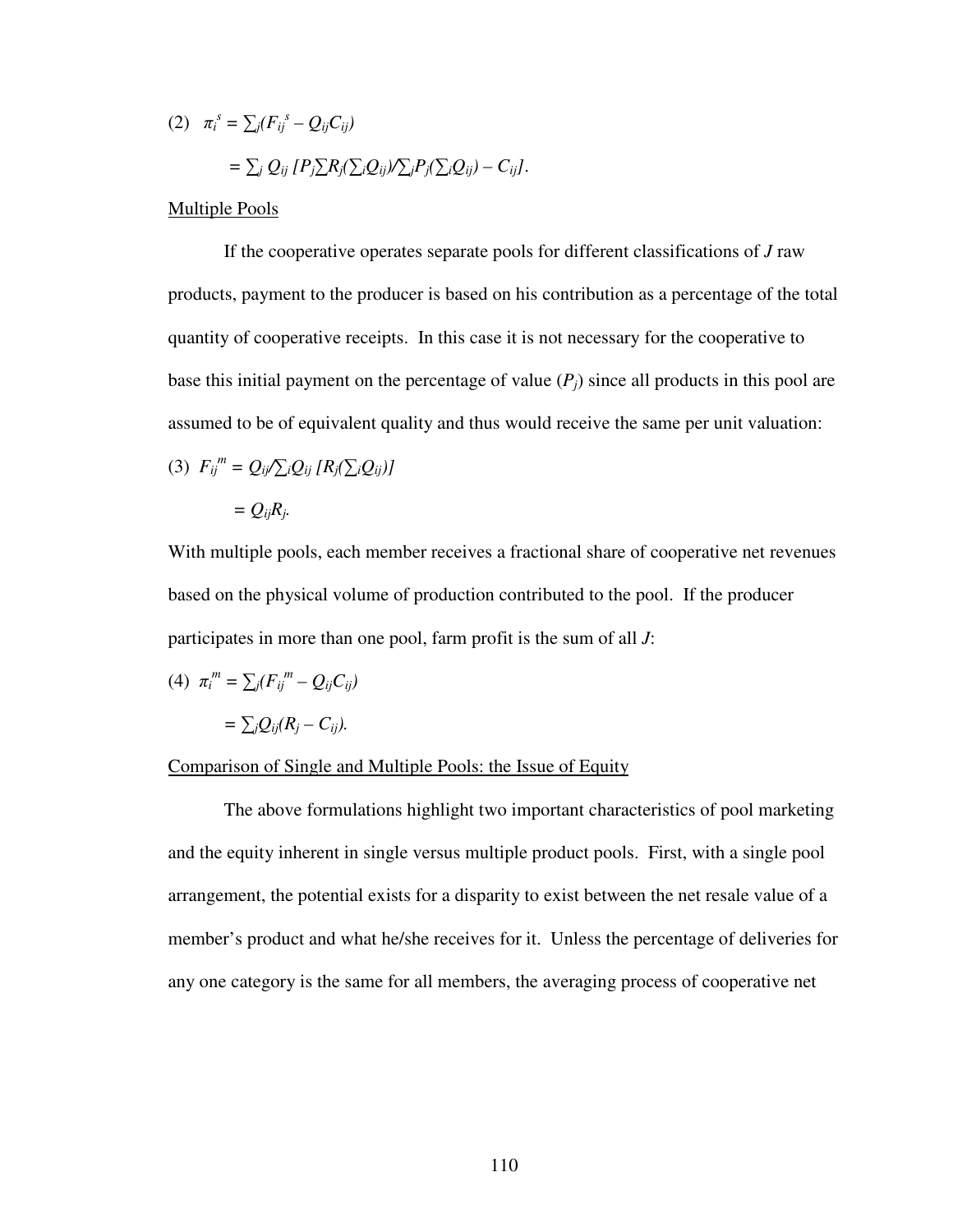returns will create gains for those whose averages are less than the association average and losses for those whose averages are greater. This is Sosnick's "aggregate inequity".

A second consideration of equity may be manifest in the expected returns  $(E[R_i])$ from each pooling arrangement. Inequity in this case may be defined as the average difference between what the member would receive under multiple pools compared to what he/she would receive with a single pool (Buccola and Subaei, 1985). If a producer expects higher returns from pool narrowing  $(E[R_j^m] > E[R_j^s]$ , then participation in a single pool will likely result in some inequity for some members.

 The equity issues of pool structure may have important economic consequences. According to Sosnick, inequity threatens the sustainability of the marketing pool and the viability of the cooperative itself, "…both by fostering discontent and by impairing ability to compete for all kinds of growers" (p. 61). By directly tying financial incentives to production so that the benefits accrue to those who produce a higher quality product, multiple pools will be more effective in attracting and retaining producers of high-valued specialty products (Sykuta and Cook, 2001). Conversely, commingling products of diverse quality in a single pool may discourage the better farmers from participating and attract those who are relatively less efficient and/or produce products of relatively less quality (Karantininis and Zago, 2001). Therefore, if single product marketing pools are less effective in offering compensation and incentives for product attributes that are demanded in the marketplace, alternative marketing pool structures may need to be considered. Multiple product pools may be a source of higher returns and competitive advantage for producers and cooperatives. This will require "…greater specialization and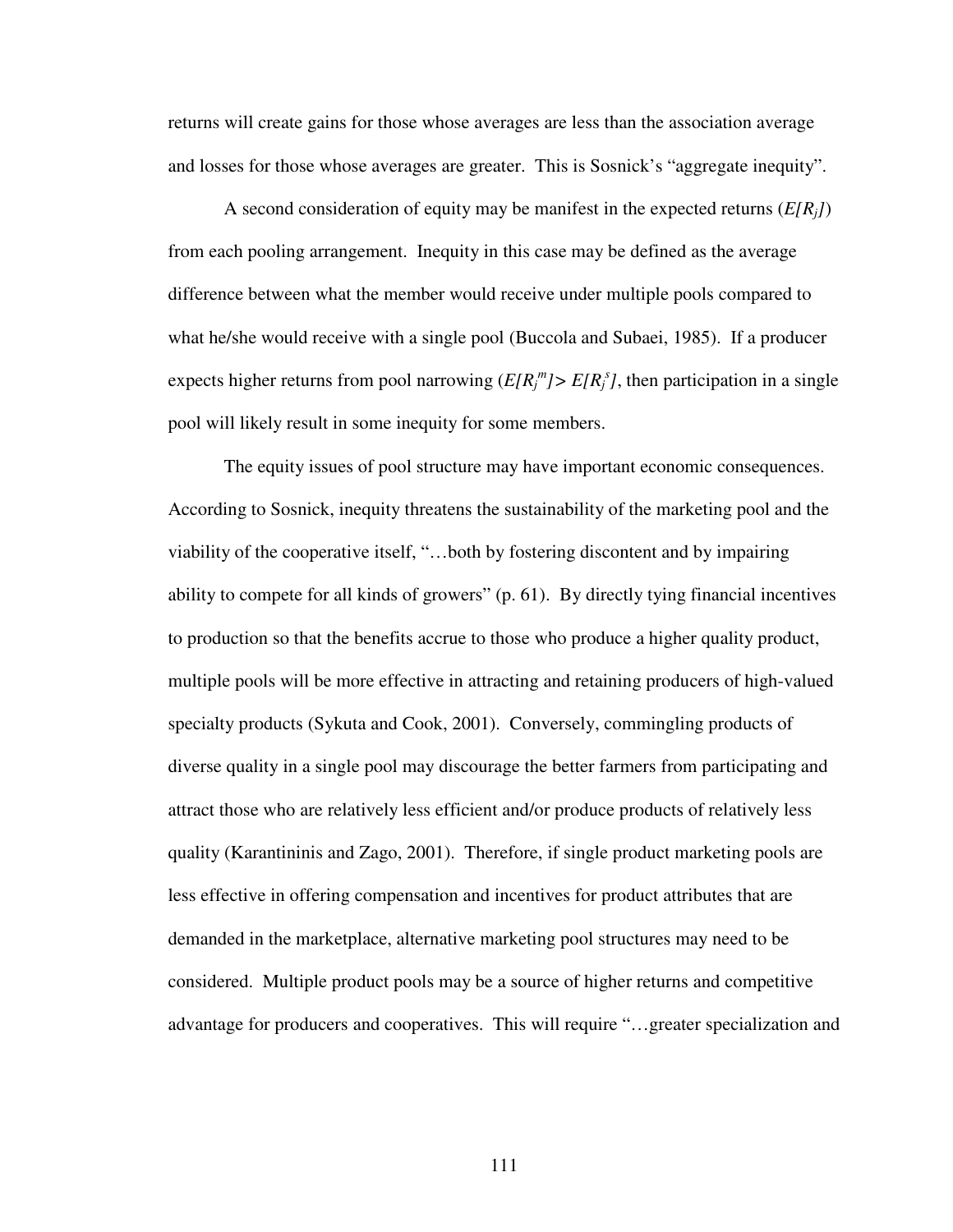segregation of agricultural products…" in a more highly coordinated system that delivers "…high-valued quality products" (Sykuta and Cook, p.1277). Cooperatives, with their widely held reputation of being reliable, high-quality suppliers and ethical and reputable business partners, may be uniquely positioned to respond to current trends of competition and globalization in the agricultural sector (Seipel and Heffernan).

### New Generation Cooperatives

 The above discussion of value added by commodity pooling describes a form of horizontal integration to achieve increased farm returns or more power by producers over the selling process. In the above scenario additional returns are gained through market coordination. Another form of adding value within the framework of the cooperative organizational structure is vertical integration where a farm or firm combines activities unlike those it presently performs but which are related to them in the sequence of marketing activities (Kohls and Downey, 1972).

One method of vertical coordination is the formation of closed-membership cooperatives whose focus is value-added processing. These New Generation Cooperatives (NGVs) are formed under the same incentives as marketing pools: to enhance farm income (Boland, Katz, and Barton, 1999). By examining the principles and structures used by NGCs to increase returns from the production of basic agricultural commodities, additional insight in to market opportunities through product differentiation and added value to raw commodities may be gained.

NGCs generally retain several principles of traditional cooperatives (EEFP, 2006):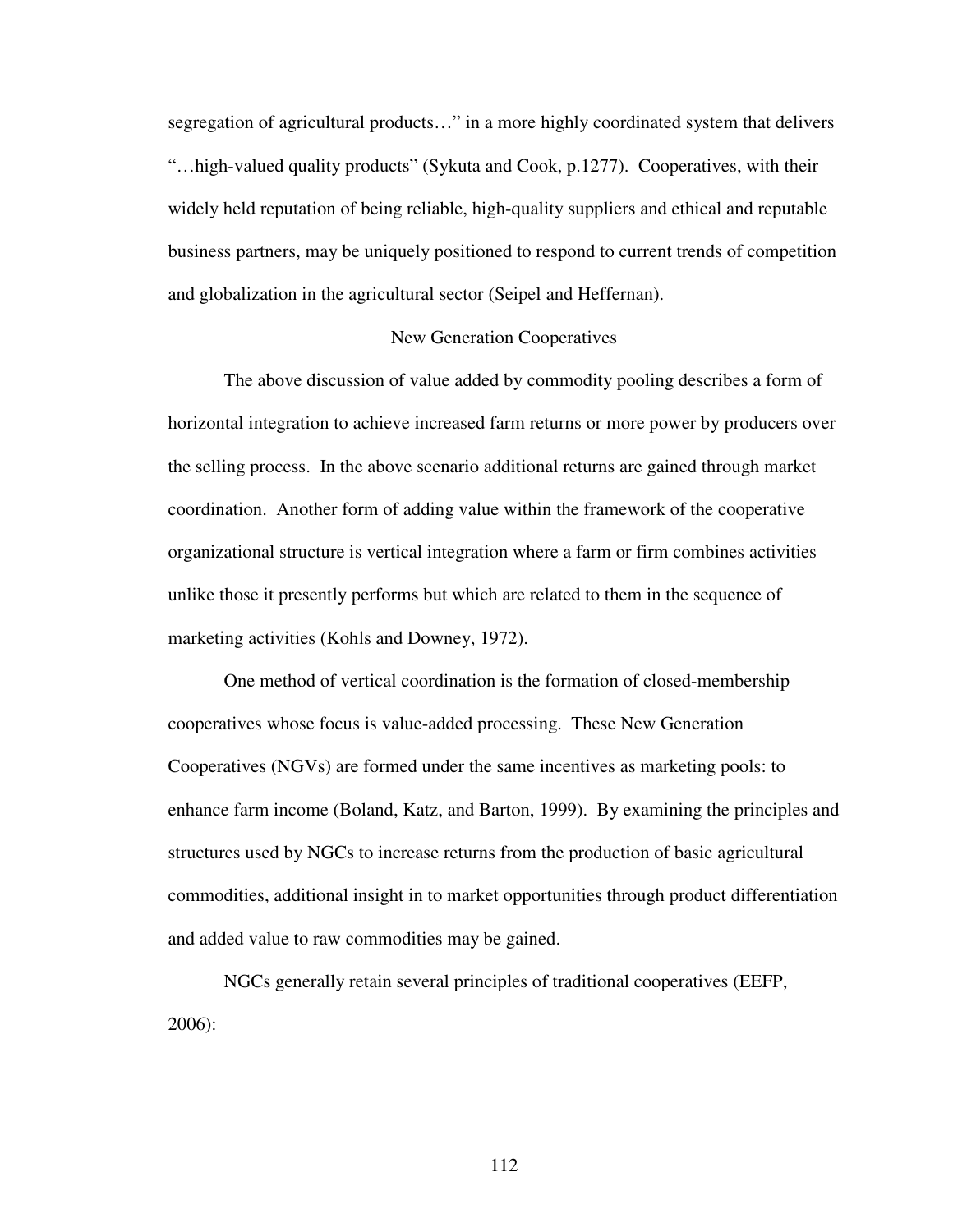- 1. democratic control is maintained by a one member, one vote policy;
- 2. excess earnings are returned to the membership as patronage refunds; and
- 3. the Board of Directors is elected from the membership by the membership.

Two structural characteristics serve to distinguish NGCs from traditional cooperative organizational forms. First, NGCs tie membership shares to delivery rights. Members must purchase shares that give them both the right and the obligation to deliver a certain quantity of product to the cooperative. If the member fails to deliver on his or her contract, the cooperative may procure the product elsewhere and charge a fee to the member for the additional cost incurred. Second, NGCs have limited or closed membership. Through the sale of delivery rights, the cooperative can limit both the number of members and the quantity of product received (Zeuli and Cropp, 2004).

 Through the value-added integration strategies presented here, producers become more than suppliers of raw commodities. They are producing products for customers. As Coltrain, Barton, and Boland (2000) observe:

The produce-and-then-sell mentality of the commodity business is being replaced by the strategy of first determining what attributes consumers want in their food products and then creating or manufacturing products with those attributes. (p. 4)

A successful transition to this type of marketing strategy may require more than structural marketing or organizational changes. To be successful and sustainable, a marketing program will likely require a change in how producers view both their productive operations and the market for their products.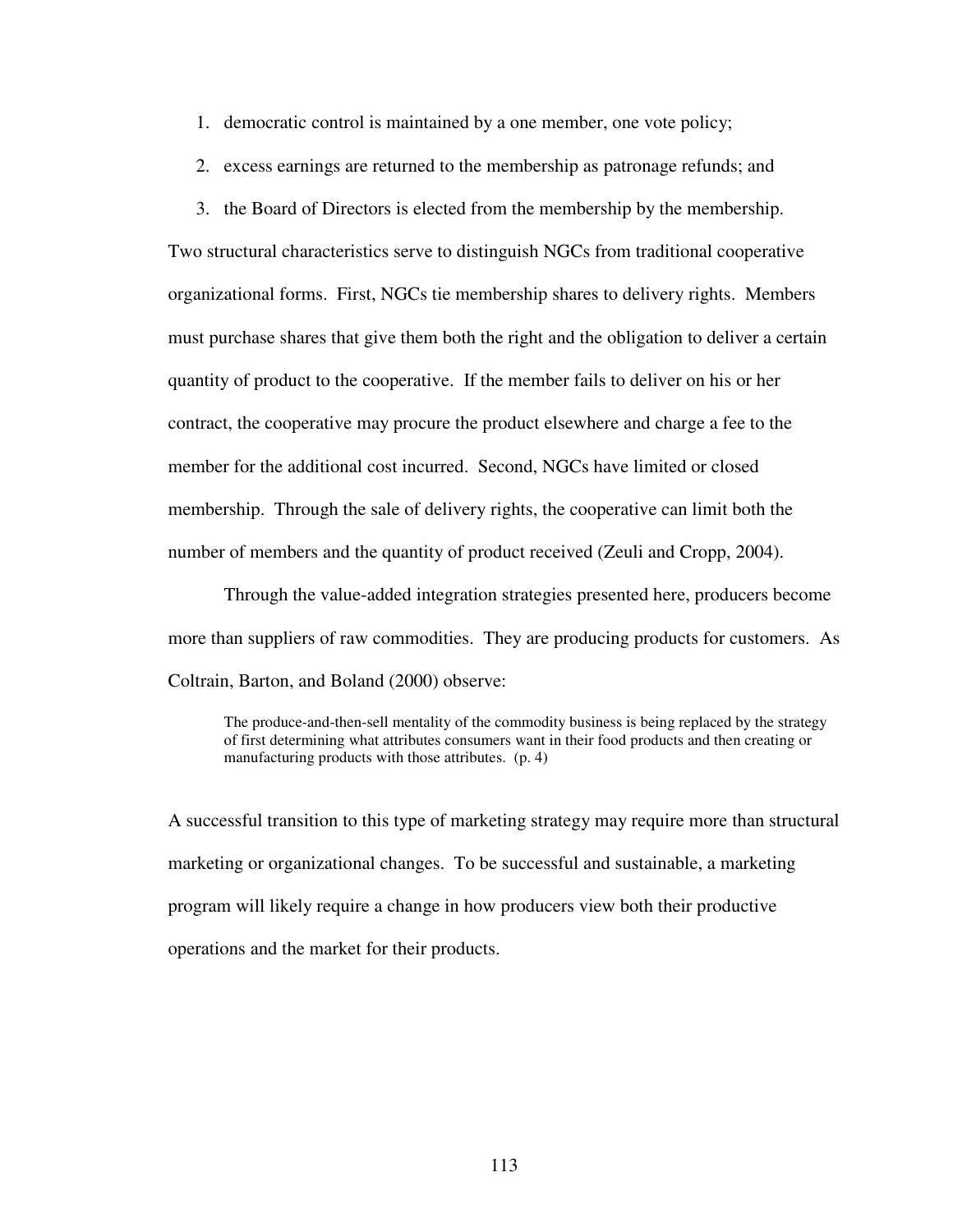#### A New Marketing Paradigm

The development of a high-value marketing pool is consistent with a new marketing paradigm advocated in this paper—a shift from a commodity orientation to a product orientation. Bowertox (2005) describes this process as shifting from a push or Anticipatory Business Model to a pull or Response Business Model.

#### Push--Anticipatory Business Model

This marketing paradigm is the traditional model for selling agricultural commodities. In this approach, demand forecasts form the basis of production decisions and products are sold or pushed onto the market at the end of the production process.

# Pull--Response Business Model

This marketing model represents a new paradigm in many agricultural markets. As government programs that have offered price support for agricultural commodities are scaled back or eliminated altogether, this pull model of demand is more responsive to competitive markets. Rather than offering products in the marketplace based on demand forecasts or government price guarantees, this model is end-cast driven: products are produced and sold in deference to the product traits and characteristics consumers or buyers require. Hence the product is pulled into the market by the customer rather than pushed into the market by the producer. These two marketing perspectives are illustrated in Figure 1.

The goal of such a paradigm shift is to allow agricultural producers to capture a larger share of the consumer dollar and move from selling commodities to selling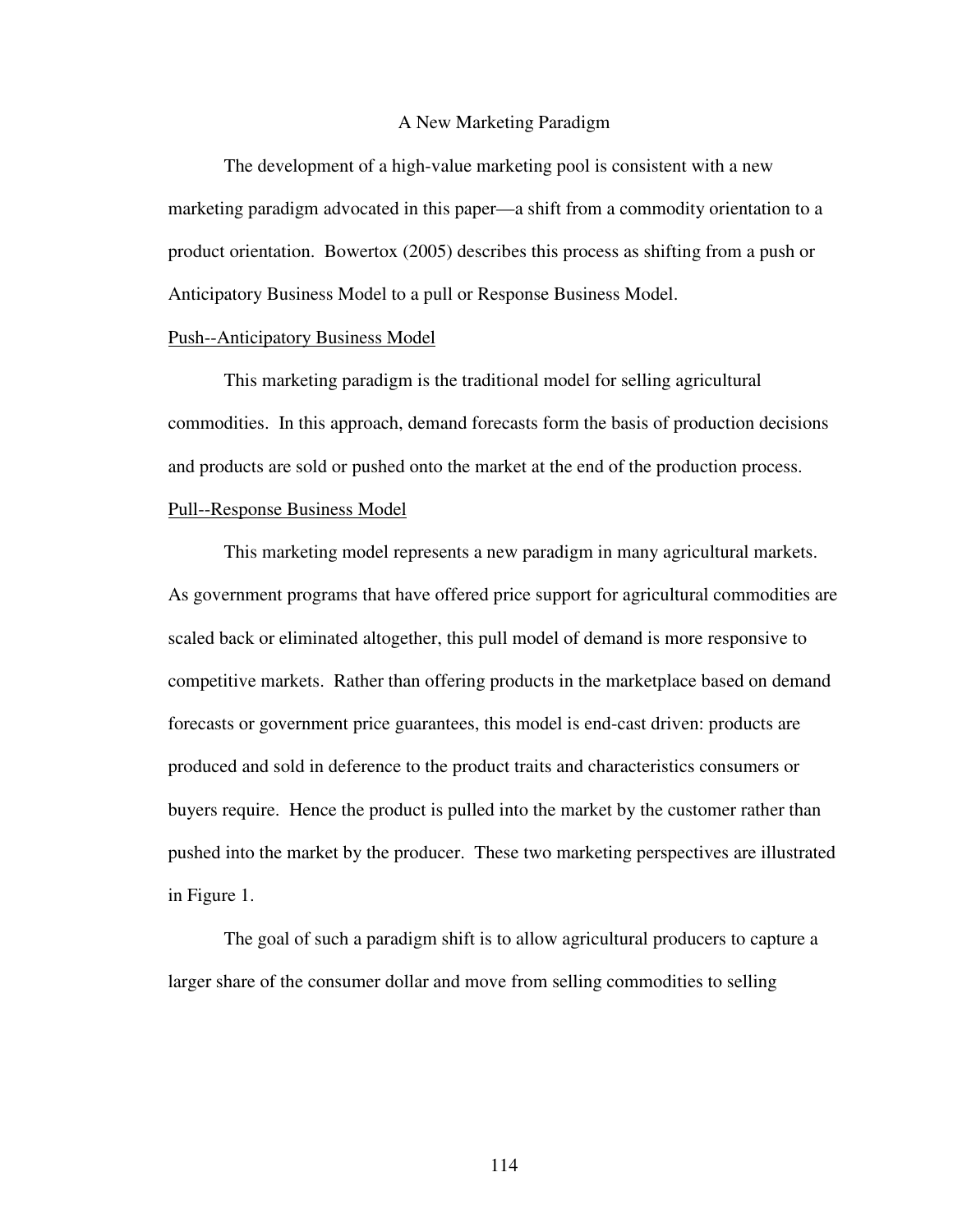ingredients or branded products (Kotov, 2000). We now turn to examples of how such a marketing strategy has been employed.





Pull model = Response Business Model



*Source:* Bowertox, 2005.

Figure 1. A comparison of Push and Pull Models of Consumer Demand

Objective 2. Examples of Value-added Marketing: From Theory to Practical Experience

The conceptual framework developed to this point, may be empirically verified in the practice of marketing agricultural products. We now turn to an investigation of examples where producers have organized to add value to their agricultural production. This will include instances where both HVMPs and NGCs have been implemented. The experiences presented here will be examined to ascertain those that appear to be most successful and/or instructive for the purposes of replication. This effort will focus on the identification of issues that are critical to the success of this particular marketing strategy and the development of high-value marketing pools.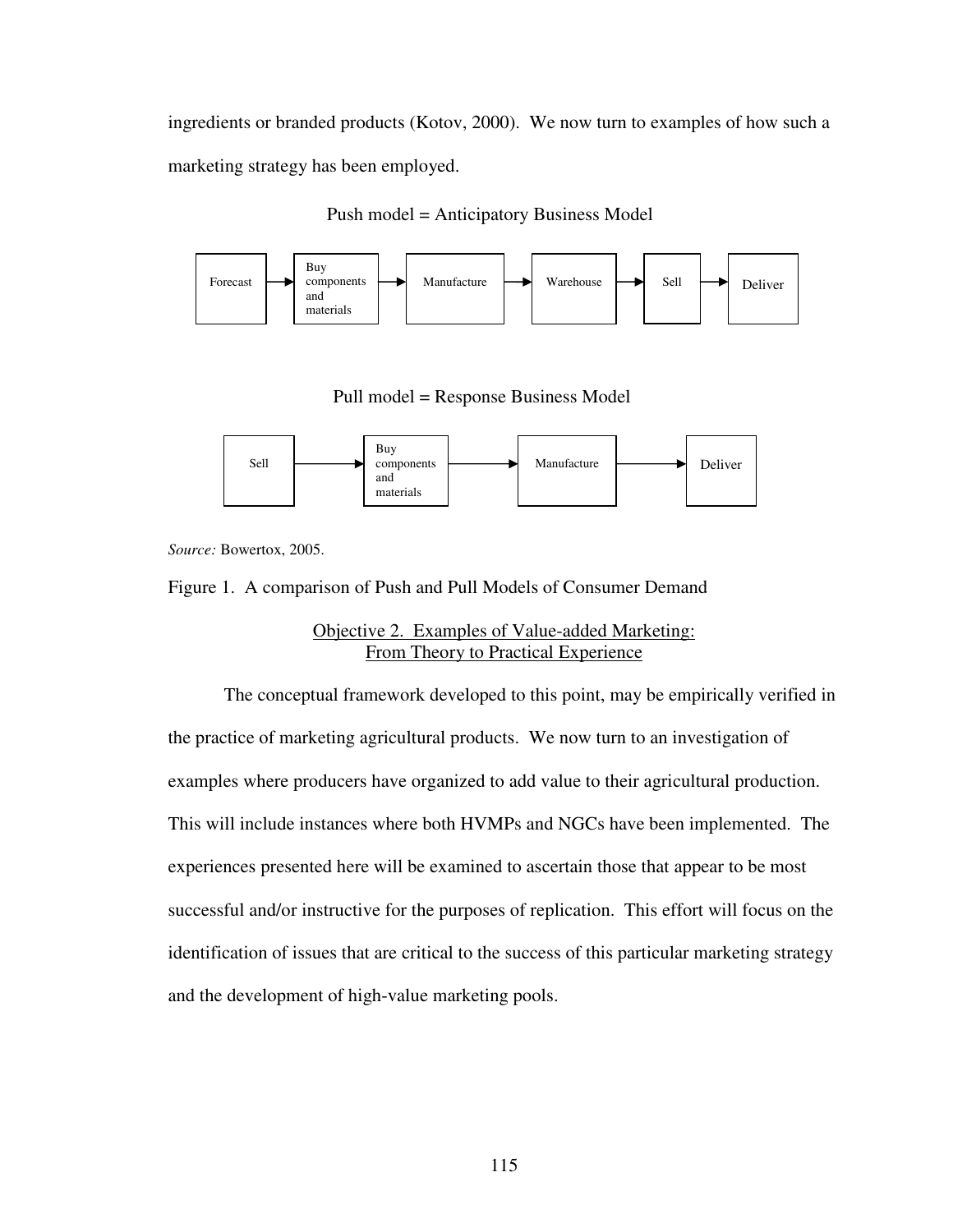### Sapiro's California Plan

Aaron Sapiro brought about the organization and successful operation of many cooperatives under what has been called the "California Plan". His efforts brought cooperative marketing to such products as oranges, lemons, grapefruit, strawberries, peaches, grapes, cherries, dried fruits, currants, raisins, pears, apples, prunes, apricots, olives, canned fruit, small vegetables, beans, lima beans, celery, walnuts, alfalfa, barley, poultry, eggs, cheese, butter, milk, honey, and figs. Though not referred to as high-value marketing pools, the cooperative marketing pools Sapiro helped organize are based on the principle of product differentiation derived from quality attributes advocated in this paper.

 Sapiro (1922) lists three fundamental principles for cooperative marketing that are consistent with high-value marketing pools. First, is to properly inspect and grade one's product.

Grade it upwards, and make sure the thing you are selling can have a brand name put on it, and it is always the highest quality of that product that is brought on any market. We spend hundreds of thousands of dollars in inspecting everything that is delivered to co-operative associations. We go behind that, we go to the farmer and try to get him to begin to produce high class things. (p. 28)

Products that are amenable to inspection, grading, and branding may be marketed not as commodities, but as engendering quality and valued characteristics.

Sapiro's second principle is "…that your package has to be perfect" (p. 28). The package has to be convenient to the person who is going to use the product. This principle implies knowledge of shipping and handling requirements to preserve quality as well as the needs and desires of the customer. High-value marketing pools must be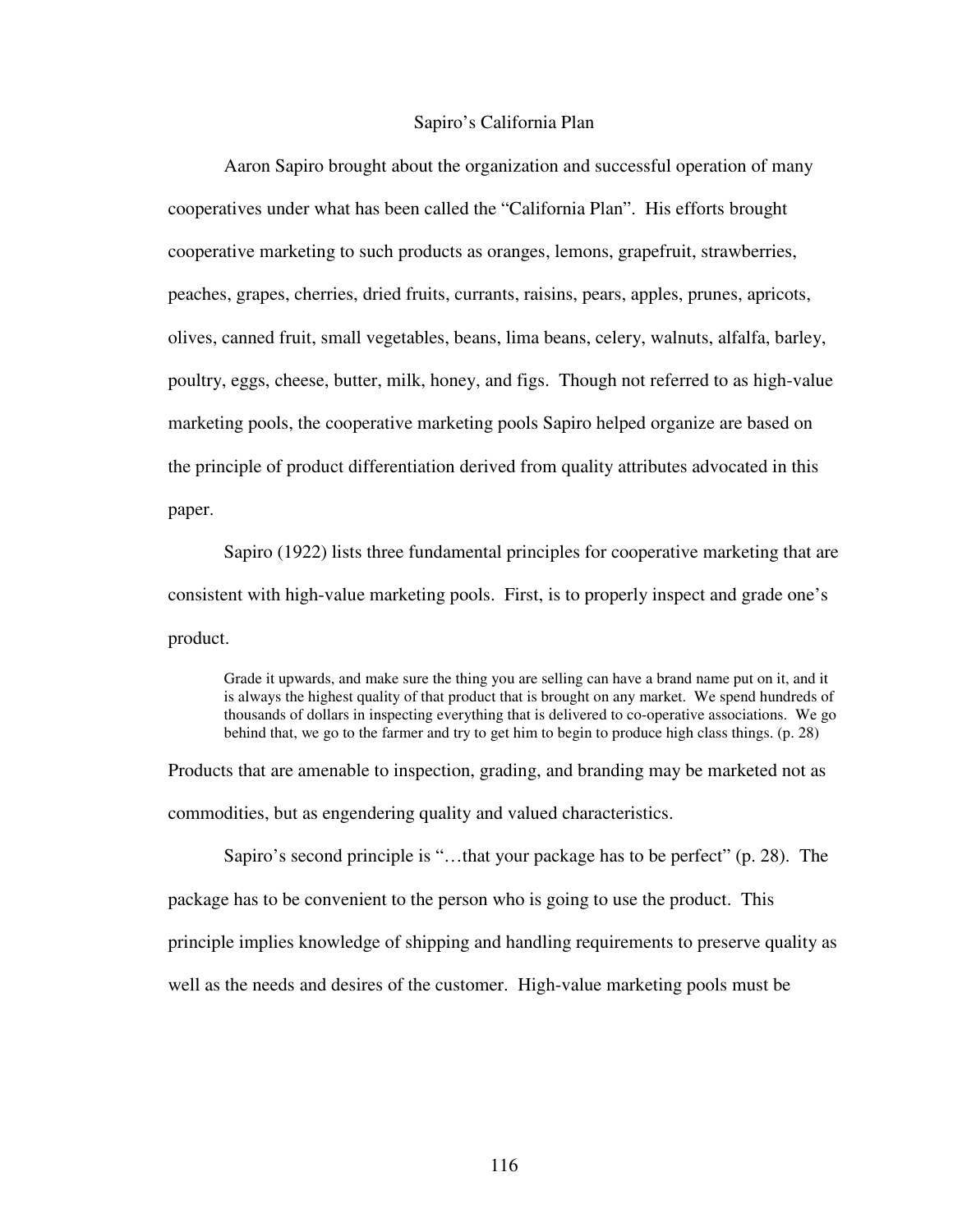responsive to the units customers like to buy and assure that the product reaches them in the right condition.

The third principle is market extension. This principle refers to both the time and place of marketing. Market extension by time means providing the product at the most convenient time of consumption as opposed to dumping the product on the market all at once. This entails some centralized control over supply. Extending the market place refers to searching out new markets and new buyers in order to create demand for the product.

If we find someone else selling a better product at a cheaper price we throw our hands up, but if we find they did not take them because they didn't know about them, or if we find someone else is putting a poorer thing in there or something we can match we go in and compete. We search out as far as our product can go. We find the markets and if we can't find the markets we create them. (p. 28)

Whether the product is perishable, semi-perishable, or non-perishable, Sapiro contends that successful merchandizing of agricultural products depends on the actions of the producer to "…boast of the quality" of his product: "You would then start to take a pride in it, and will keep up the quality of everything you produce when you put your brand on it and send it into the markets of the world" (p. 10).

## American Crystal Sugar Company (ACSC)

 American Crystal Sugar is unique as a cooperative organization in that it existed as a corporation until 1973 when it was purchased by sugar beet producers and converted into a cooperative. Now the largest sugar beet processor in the United States, it has been described as a model for the formation and development of many other NCGs. ACSC currently producers sugar for industrial customers as well as marketing its own sugar as a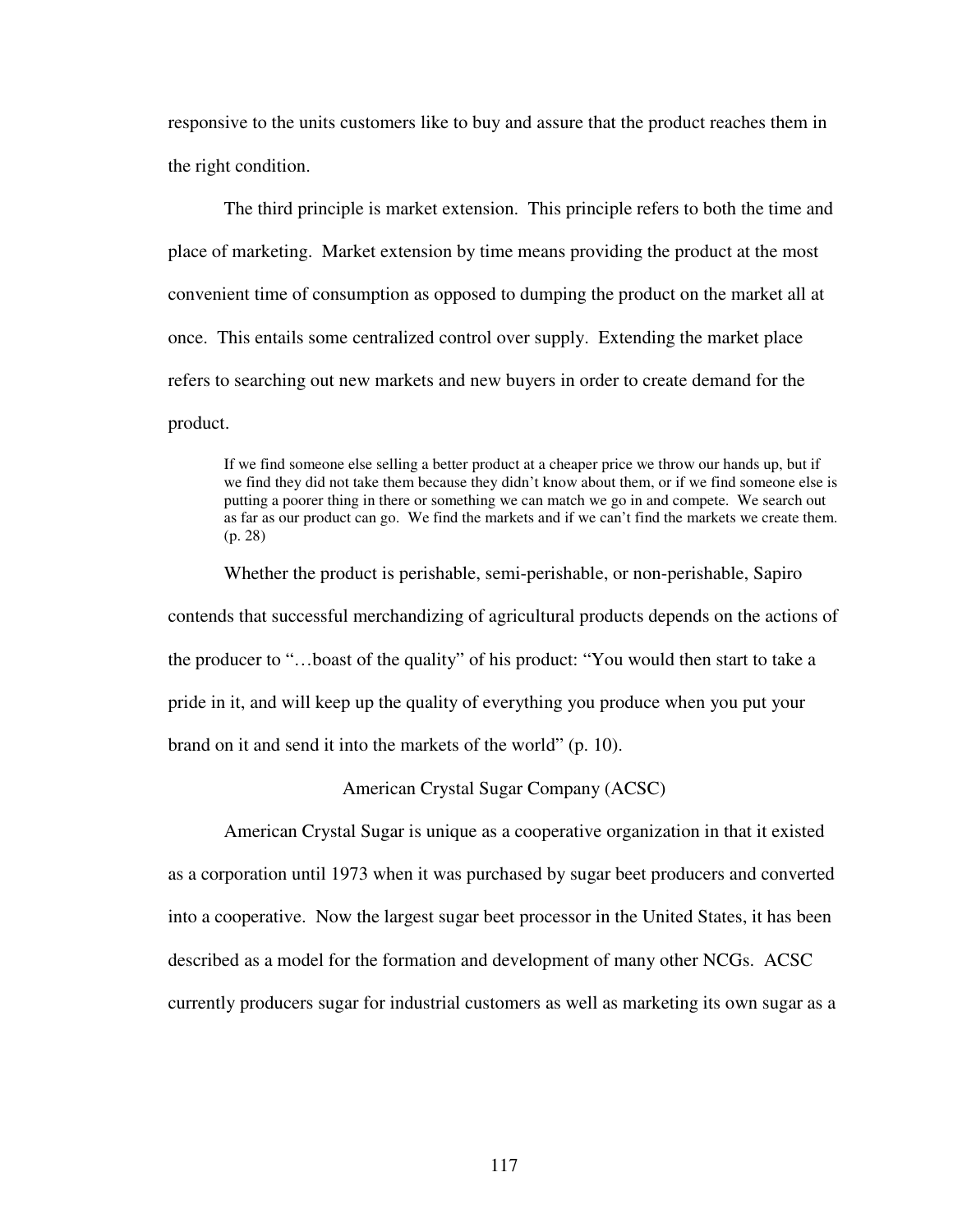branded product (see Coltrain, Barton, and Boland, 2000 and Boland and Barton, 2002 for a more complete history and strategic analysis).

 Producer profit at ACSC stems from two primary strategic initiatives. First, a quality payment system was implemented to insure that growers adopt production practices that result in more sugar and fewer impurities in the sugar beets delivered. These best management practices have led to increased plant efficiencies and increased grower incomes. A second source of competitive advantage for ACSC is in the area of strategic relationships. ACSC has strengthened its market position through a series of strategic alliances ranging from marketing alliances to joint ownership to full acquisition of other participants in the U.S. sugar industry (EFFP, 2006a). These alliances highlight the importance of relationship building skills, from customers to competitors, on the part of ACSC.

## Dakota Growers Pasta (DGP)

 In 1992, a group of durum wheat producers in the Upper Midwest established a grower-owned, closed wheat processing cooperative known as Dakota Growers Pasta (DGP). With a focus on the customer and customer service, DGP has become the third largest producer of dry pasta in the United States and is considered to be one of the most successful NGCs (Kotov, 2000).

The competitive strengths of DGP can be seen in three areas (EFFP, 2006b):

- 1. Customer satisfaction founded in superior service. The company has constructed its facilities to be flexible and adaptable to changing market needs.
- 2. Quality reputation. An emphasis on quality control extends from the farm (through wheat identity preservation and full product traceability) to the store (guaranteed quality and food safety).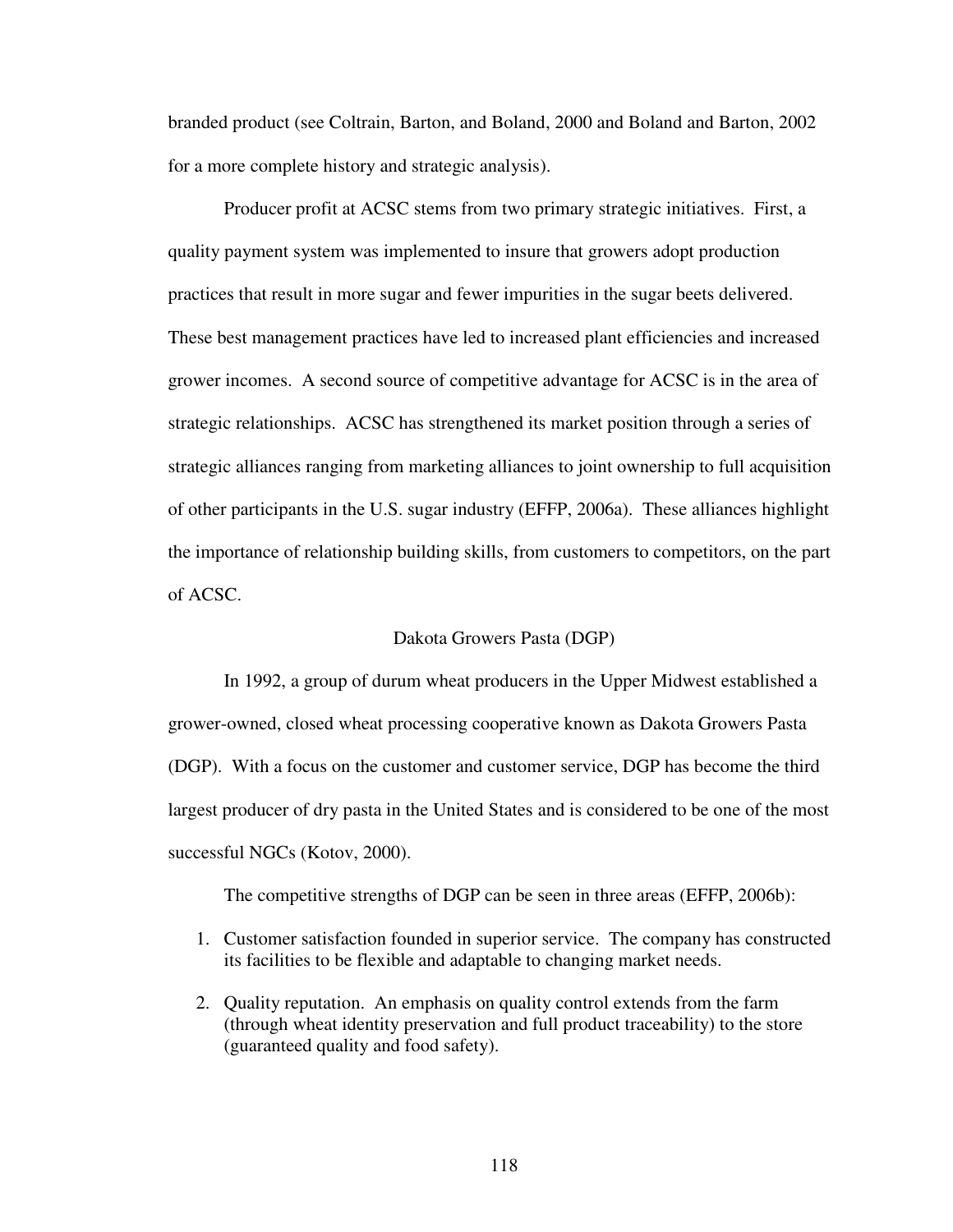3. Manufacturing and supply chain efficiencies. Processing facilities are located in proximity to wheat producing areas.

The majority of DGP's sales are under retailers own labels but it does market its own brand as well.

San Joaquin Valley Quality Cotton Growers Association (SJV)

Cotton is marketed as a branded product by the San Joaquin Valley Quality Cotton Growers Association under the registered trademark "SJV® Quality Cotton". Founded on the principle that textile manufacturers need a recognizable and consistent supply of the world's finest cotton, the Association represents a collection of growers committed to a quality product (San Joaquin Quality Cotton, 2005). Grower-members are selected for membership based on demonstrated histories of delivering the best cotton and an agreement to abide by the following quality assurance program:

- Planting only approved cotton varieties;
- Following strict management and cultural practices; and
- Submission of production records to the Association for documentation.

All production from the Association is marketed through the Beltwide Cotton Cooperative and its authorized marketing representative, Weil Brothers-Cotton, Inc.

### HVMP Survey

Two surveys were administered to representatives of separate cotton merchandising firms with experience in operating high-value marketing pools (see the Appendix for a copy of the survey). Both firms are well established cotton trading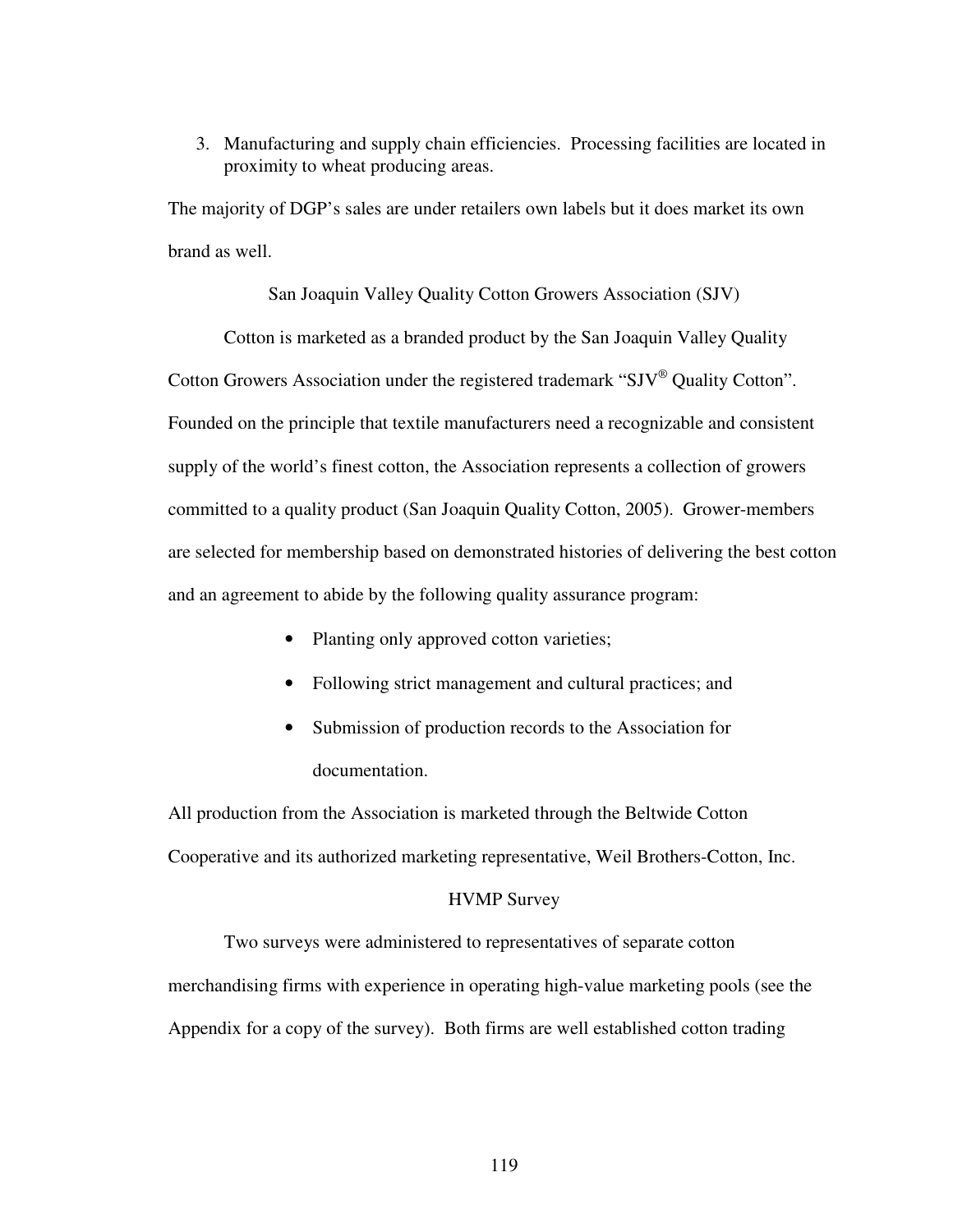companies with strong reputations as reliable buyers. These two firms annually handle over 6 million bales of cotton. The survey instrument provided insight into what these persons responsible for the gathering and marketing of cotton saw as critical components of a high-value marketing program as well as some of the constraints and limitations that must be overcome in order to establish a HVMP.

Both respondents emphasized the importance of high quality standards for cotton that were the basis for the price premium they received for their product. One firm attempted to offer a branded product while one did not. Both firms required producer contracts (but no equity investment). Neither firm had a formal process for screening potential growers nor provided a list of required production practices, but one did require that only approved cotton varieties be planted and made attempts to recruit what they called "top tier" growers.

In terms of marketing, both listed customer relationships and responsiveness to customer concerns as primary to their marketing efforts. This included product delivery, knowledge of customer's manufacturing process, and an active desire to discover new marketing programs and new products.

As to factors that hindered the effectiveness of the HVMPs these merchants administered, both mentioned the difficulty of grower buy-in to the marketing efforts of the pool. There was consensus that growers must be motivated with the same level of commitment to excellent customer service that the merchants had. Without complete producer support for quality and timely delivery, the efforts of the marketing team were severely hampered.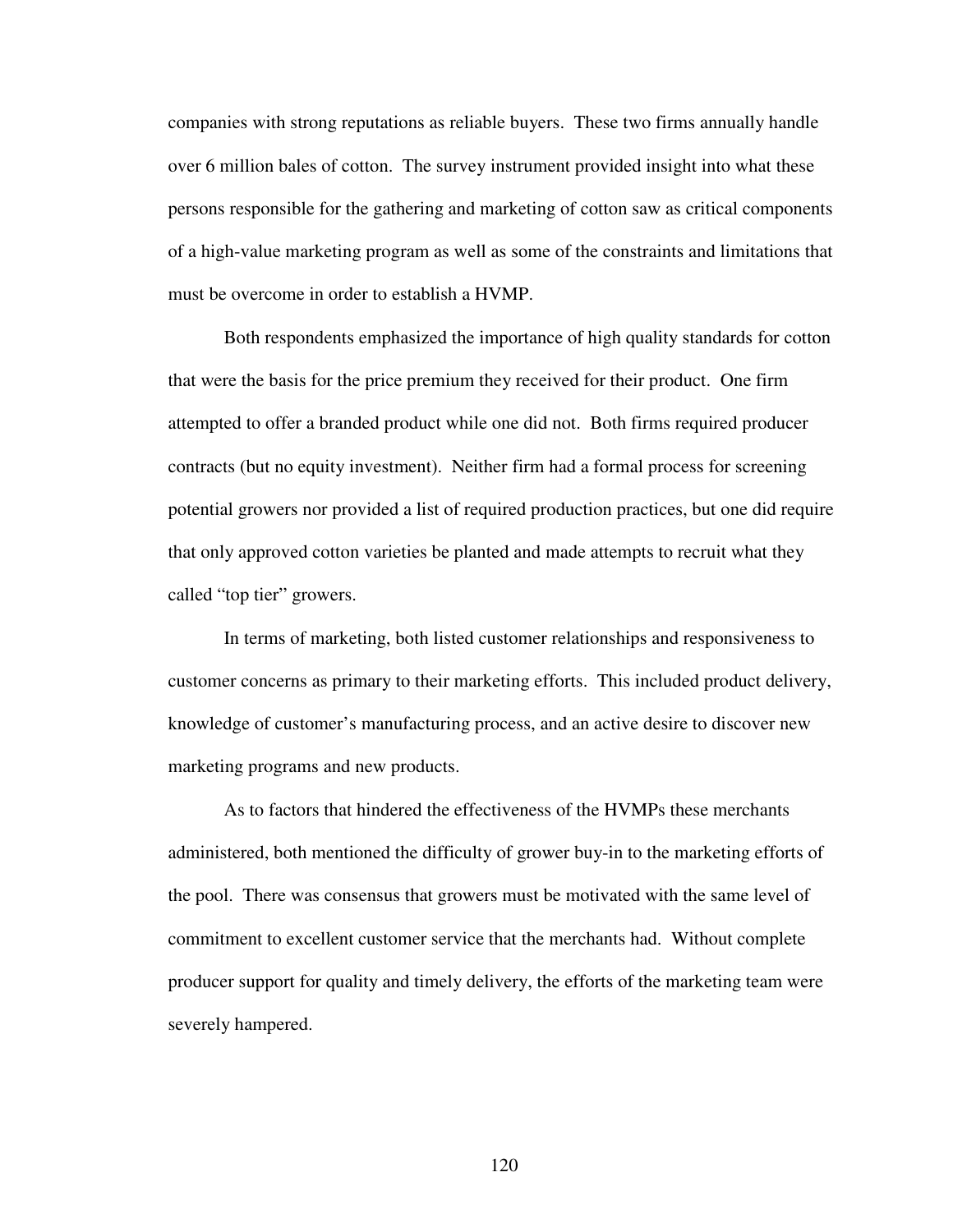#### Summary

 A summary of the efforts of these organizations and marketing agents to gain added value from agricultural production can be seen in Table 1. The two elements of this synopsis on which there appears the greatest consensus are in the area of customer service and quality control. The necessity of excellent customer service is consistent with the focus necessary to achieve success in the new marketing paradigm proposed here: know what your customer wants and when he or she wants it. The other most dominant element of Table 1 is quality control. While there was some variation in whether this required specified production practices or closed membership (or other forms of supply control), the necessity of delivering products with the highest quality standards is imperative to the value added endeavor.

 From these results, it is possible to develop a model to be used in evaluating the possibility of value-added marketing for agricultural products. The emphasis here is on market coordination by transitioning from a single product commodity marketing pool to a high-value marketing pool. The information gained from both horizontal and vertical marketing integration will be used in the development of this model.

## Objective 3. Developing a General Model for High-value Marketing Pools

The above theoretical concepts and empirical analyses serve as a guide in forming a model for HVMPs. The initial design presented here is based on the critical constructs which have been identified to this point, both from theory and from practice. This model provides a systematic evaluation of marketing alternatives: the movement from a single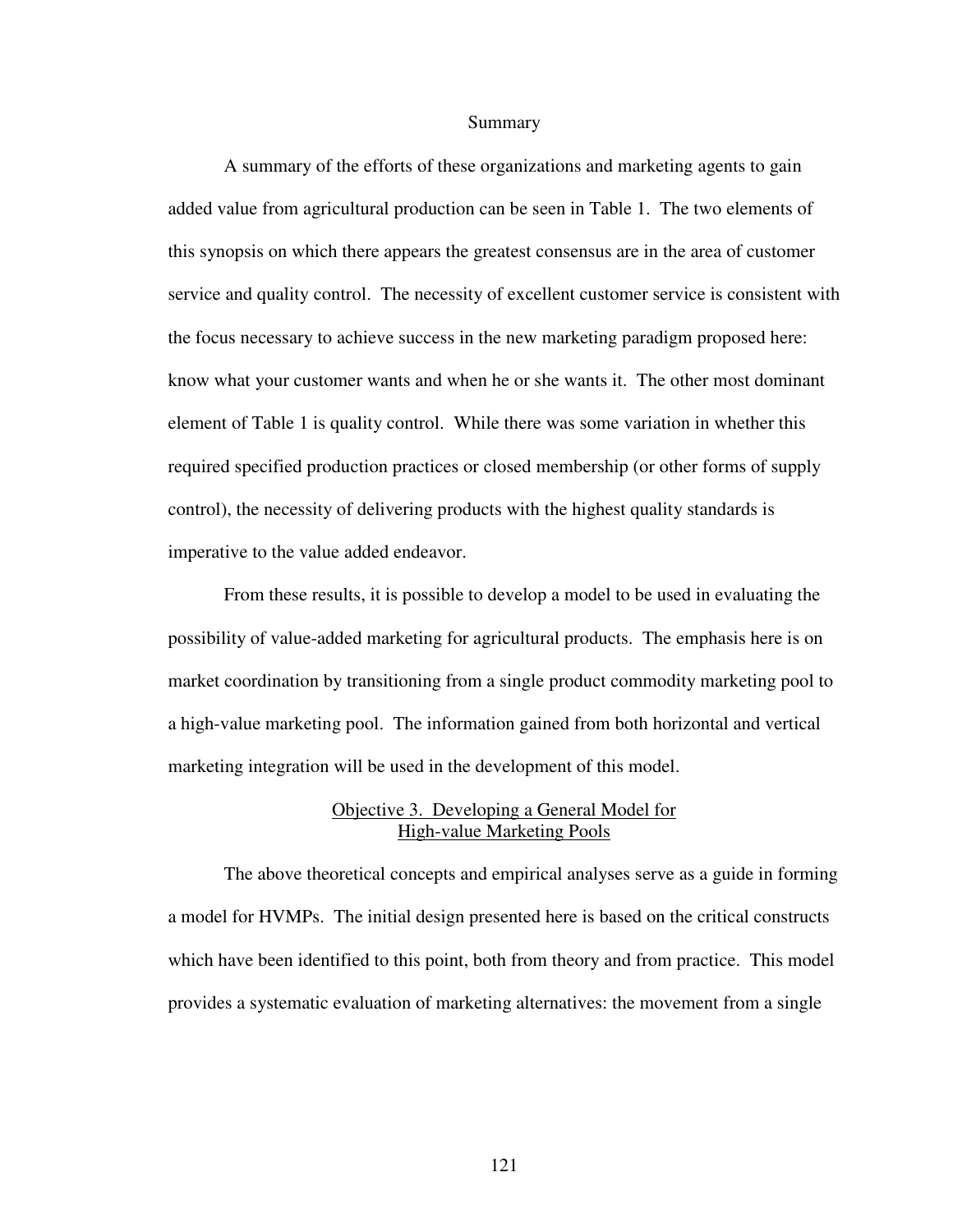# Table 1. Summary of Core Elements in Adding Value to Agricultural Products

| Core Element                                                                                                                        | Sapiro         | <b>ACSC</b> | <b>DGP</b>     | <b>SJV</b>     | Survey<br>Firm 1 | Survey<br>Firm 2 |
|-------------------------------------------------------------------------------------------------------------------------------------|----------------|-------------|----------------|----------------|------------------|------------------|
| Value added by horizontal or vertical integration<br>strategy                                                                       | Horizontal     | Vertical    | Vertical       | Horizontal     | Horizontal       | Horizontal       |
| Producers required to abide by best management<br>practices                                                                         | N <sub>0</sub> | Yes         | N <sub>0</sub> | Yes            | No               | Yes              |
| Branded product offering                                                                                                            | Yes            | Yes         | Yes            | Yes            | N <sub>o</sub>   | Yes              |
| Relationship building/Customer Service is vital                                                                                     | Yes            | Yes         | Yes            | Yes            | Yes              | Yes              |
| Require delivery contracts with producers                                                                                           | N <sub>o</sub> | Yes         | Yes            | Yes            | Yes              | Yes              |
| System in place for product inspection/grading/strict<br>quality control                                                            | Yes            | Yes         | Yes            | Yes            | Yes              | Yes              |
| Packaging designed according to customer's wants                                                                                    | Yes            | Yes         | Yes            | N <sub>o</sub> | N <sub>o</sub>   | N <sub>o</sub>   |
| Closed membership structure, upfront producer<br>investment required or producer selection process<br>(some form of supply control) | Yes            | Yes         | Yes            | Yes            | N <sub>o</sub>   | N <sub>o</sub>   |
| Was the venture successful?                                                                                                         | Yes            | Yes         | Yes            | Yes            | N <sub>o</sub>   | Yes              |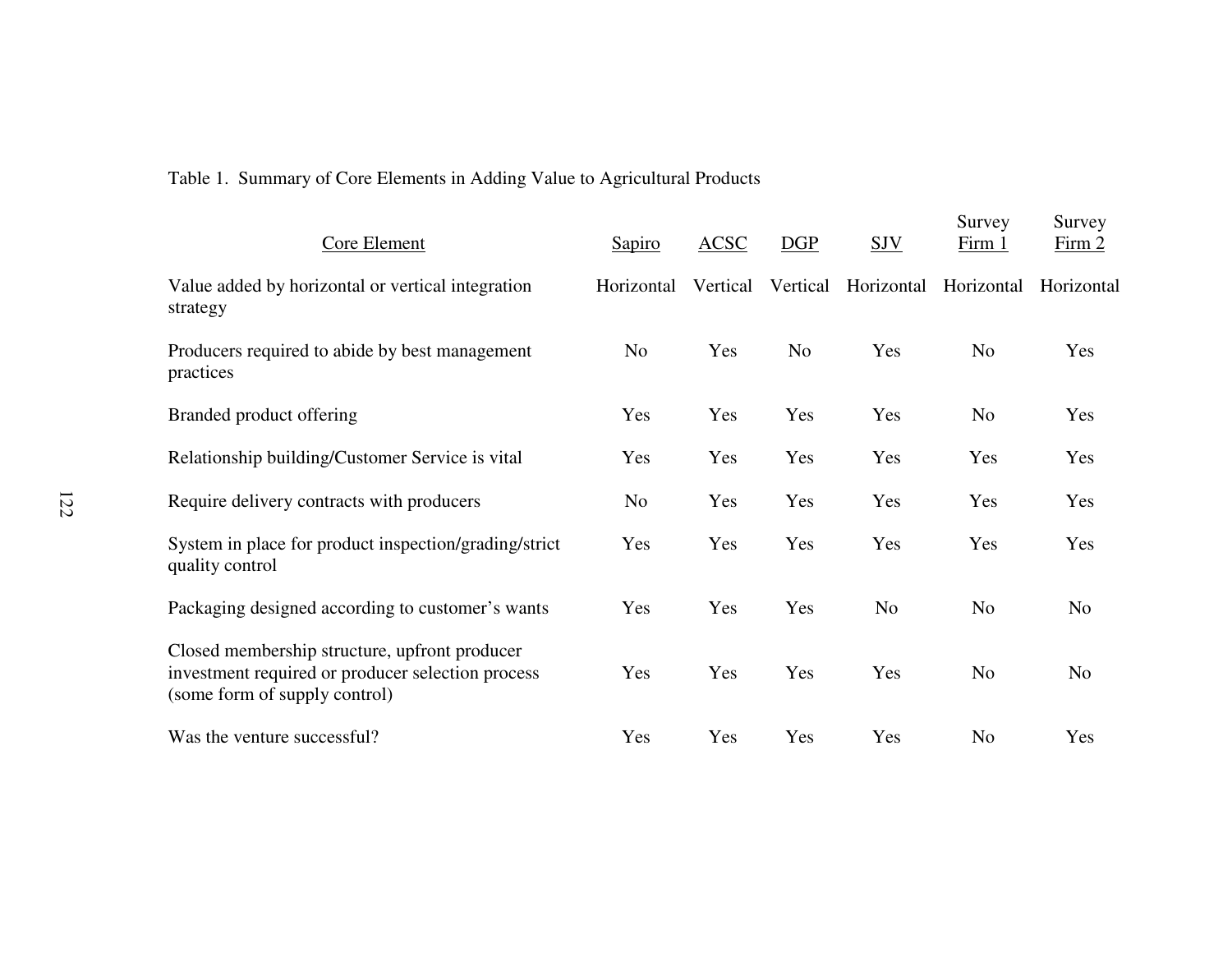product marketing pool to a high-value pool that is a quality-based, attribute specific marketing initiative based on knowledge and satisfaction of customer needs.

Figure 2 illustrates the basic framework of the model. The beginning point of the model is from the standpoint of a single product marketing pool operating in the context of the overall economic environment. The end point of the model is establishment of a HVMP. In between these two points are the mediating factors that will determine whether it is possible or feasible to transition from a single product marketing pool to a HVMP. The preliminary model presented here contains the basic elements of demand and supply as well as other factors which will be added as research is conducted.

#### Situational Analysis

### Demand

In neoclassical economic models, product demand is characterized by homogeneous preferences within generic product classes (Hunt and Morgan, 1995). Demand in this model relaxes this assumption and views demand as "…significantly heterogeneous and dynamic" (ibid, p. 5). Demand in this real world construct follows the Response Business Model of Bowertox founded on satisfying idiosyncratic customer requirements for specific product characteristics. Production decisions are based first on ascertaining what the customer desires followed by designing the production process to satisfy this demand. Markets are complex, moving targets, continually shifting in response to changes in the environment, customer requirements, and competitive behavior (Day, 1990). 'Know your customer' is the mantra of the pull approach to marketing and the foundation of the demand portion of this model.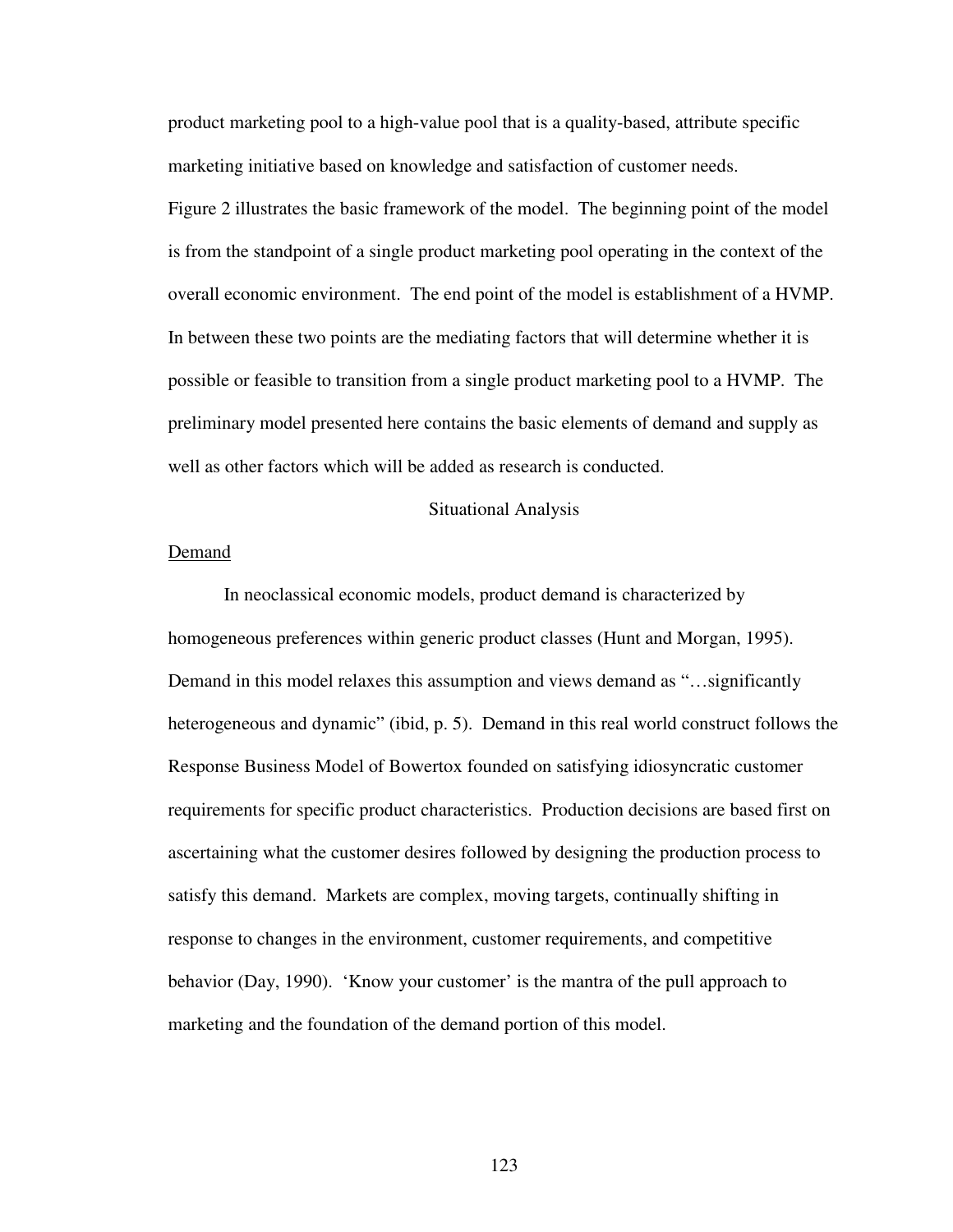

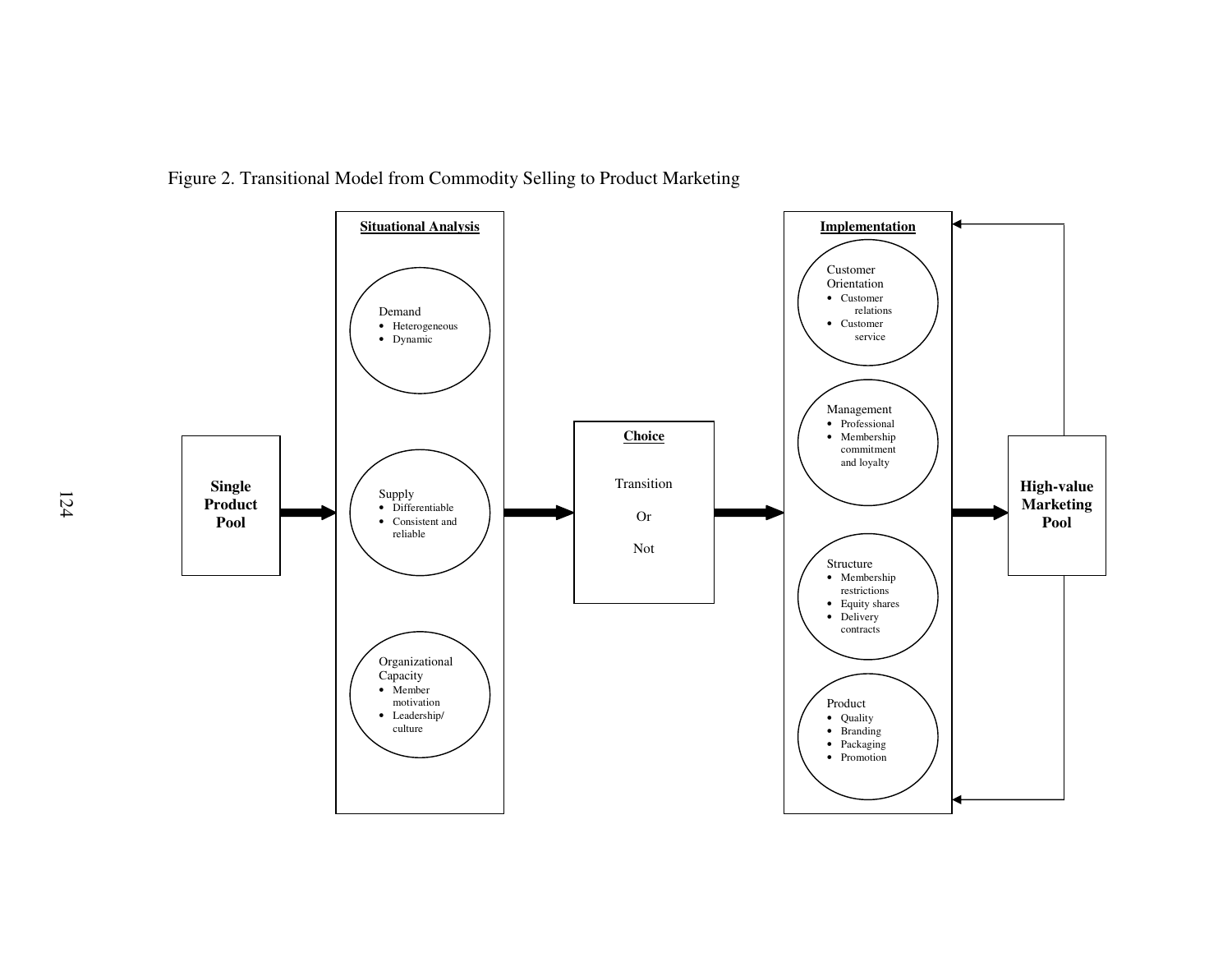Supply

If knowledge of the needs of customers is the foundation of demand in this model, then supply may be characterized as offering products as solutions to a customer's problem (Mosier, 2005). Vital to the success of any cooperative marketing pool based on quality characteristics is the ability to provide a steady and reliable supply of quality product (Yeboah, 2005). For product supply to be marketed as in a HVMP, it must be differentiable or otherwise identifiable by characteristics or branding. Successful implementation of a high-value marketing pool will depend on a consistent supply of a marketable product. An assessment of the quantities and qualities a growing region can reliably produce will form the basis of the development of a high-value marketing pool in terms of both size and structure.

#### Organizational Capacity

An evaluation of member support and motivation to shift their marketing paradigm is vital to the process of market transition. The desire to pursue new marketing efforts requires a positive and aggressive attitude (Anderson, 1988) and a culture that is proactive and progressive in supporting new marketing concepts. Producer desires for equitable marketing arrangements where high-quality producers are not seen as subsidizing low-quality producers may motivate market changes.

#### Strategic Choices

 Several choices are available to producers in the evaluation of marketing alternatives. First, they may choose to continue present marketing arrangements. This alternative may be described as a defensive or reactive marketing strategy where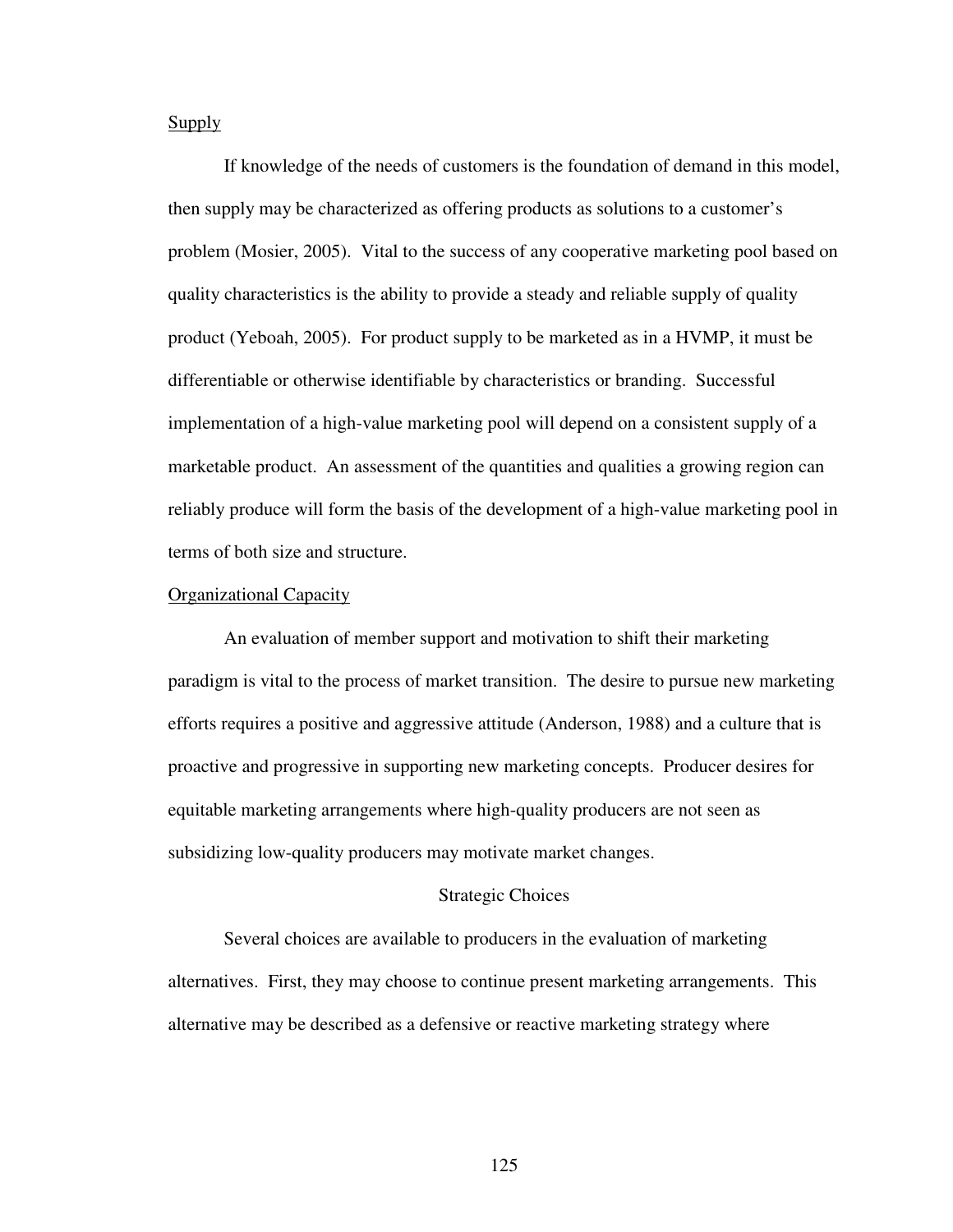producers attempt to survive through production efficiencies which will allow them to compete on a low-cost provider basis. The second alternative, is to pursue an offensive strategy (Cook & Iliopoulos, 1999; Lang, 1995; Cook 1995; Cook and Chaddad 2004) of increased returns via a proactive marketing strategy where marketing decisions are made by design rather than by default (Lang, 1995; Anderson, 1988).

#### Implementation

 Once the decision is made to transition to a customer based, product differentiation market strategy, several key components must be implemented for successful marketing performance.

### Customer Orientation

In this marketing program, marketing comes at the beginning rather than at the end of the production process (see Figure 1) and is centered on the ability to satisfy the ever changing wants and needs of customers (Anderson, 1988). Customer relations are created and managed by anticipating needs, demonstrating responsiveness, and building credibility and trust (Day, 1994).

#### Management and Membership Requirements

Excellent management is critical to success (Hardmeyer, 2005). Hire the best (Sapiro, 1922) and link managerial compensation to specific performance goals. Equity in the firm should be a significant component of the manager's compensation package (King, 1995). Member loyalty, the willingness to stick with the cooperative even though there exist short-run incentives to defect, is vital to a successful marketing program (Staatz, 1987a). Members must support long-run marketing objectives (Anderson, 1988)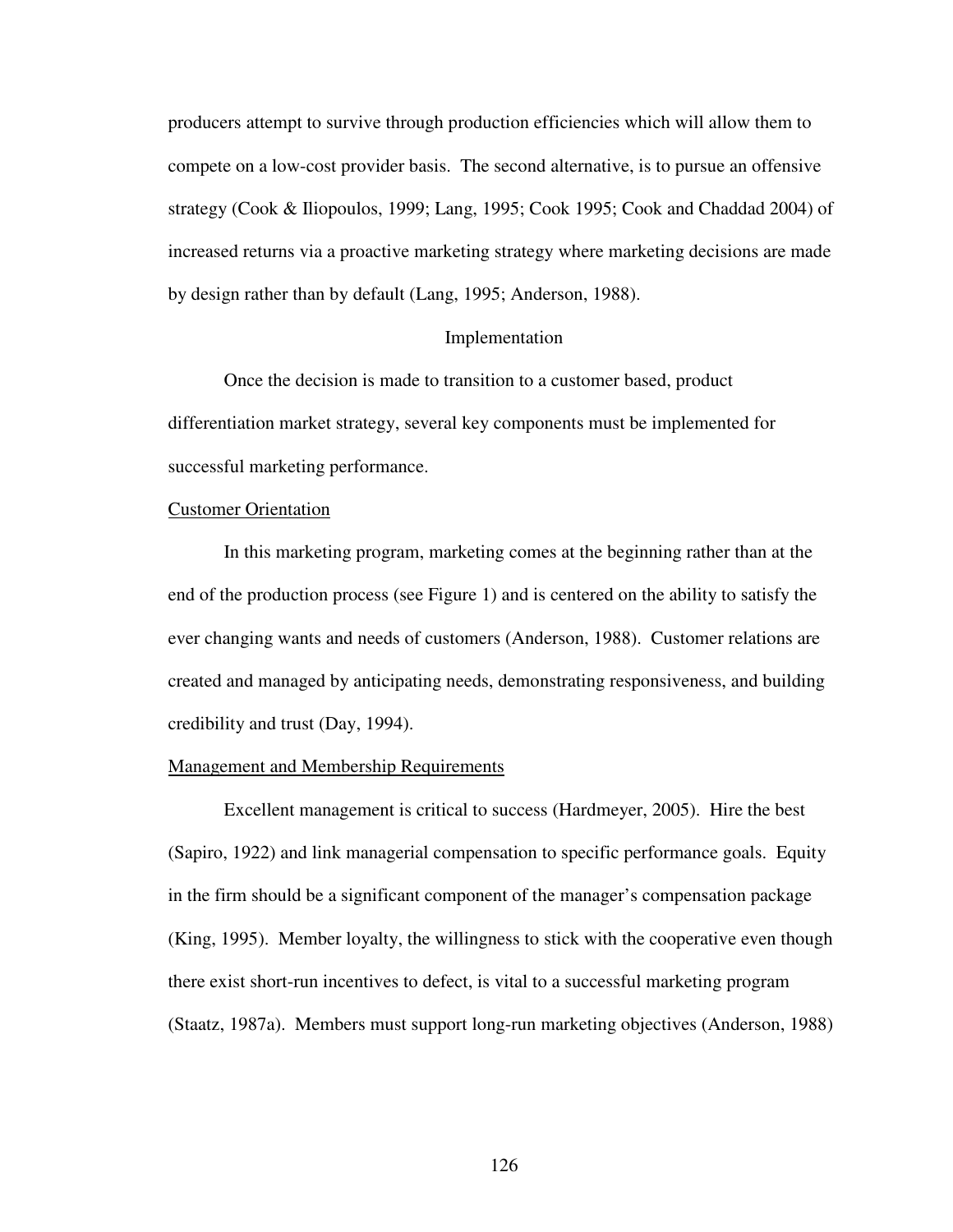and focus on customer's needs rather than membership (Fulton, 1999; Anderson, 1988). Customers have first place in all decisions (Anderson, 1988).

#### Structure

Defined membership, either through upfront equity investment or some form of membership screening is an important component of high quality marketing. Costless entry and exit decrease loyalty (Staatz, 1987a) and substantial initial investment by the grower to participate provides more incentive to commit to the marketing program over a longer term (Lyford, 1998). Ability to provide some form of control over supply seems necessary for success (Sapiro, 1922; Cook, 1993) as well as the use of delivery contracts, whereby farmers are required to deliver according to plan regardless of the open market (Cook & Iliopoulos, 1999; Cross & Buccola, 2004). While the marketing organization may assist growers in marketing product that falls below the standards established for the HVMP (often times due to factors beyond the producer's control), such deliveries will not suffice for pool requirements.

### Product

Quality, product performance, product reputation are vital. This includes an enforced inspection and grading system in which compliance is monitored (Sapiro, 1922; Lyford, 1998). Process integrity entails adherence to strict management practices and the submission of production records for documentation (SJV, 2005). Branding is important as it is the means by which a product enters the mind of the consumer with some sort of differentiated value (Bruer, Cassill, and Jones, 2005). Packaging must be perfect (Sapiro, 1922). The product must reach the consumer in the right condition and in the size that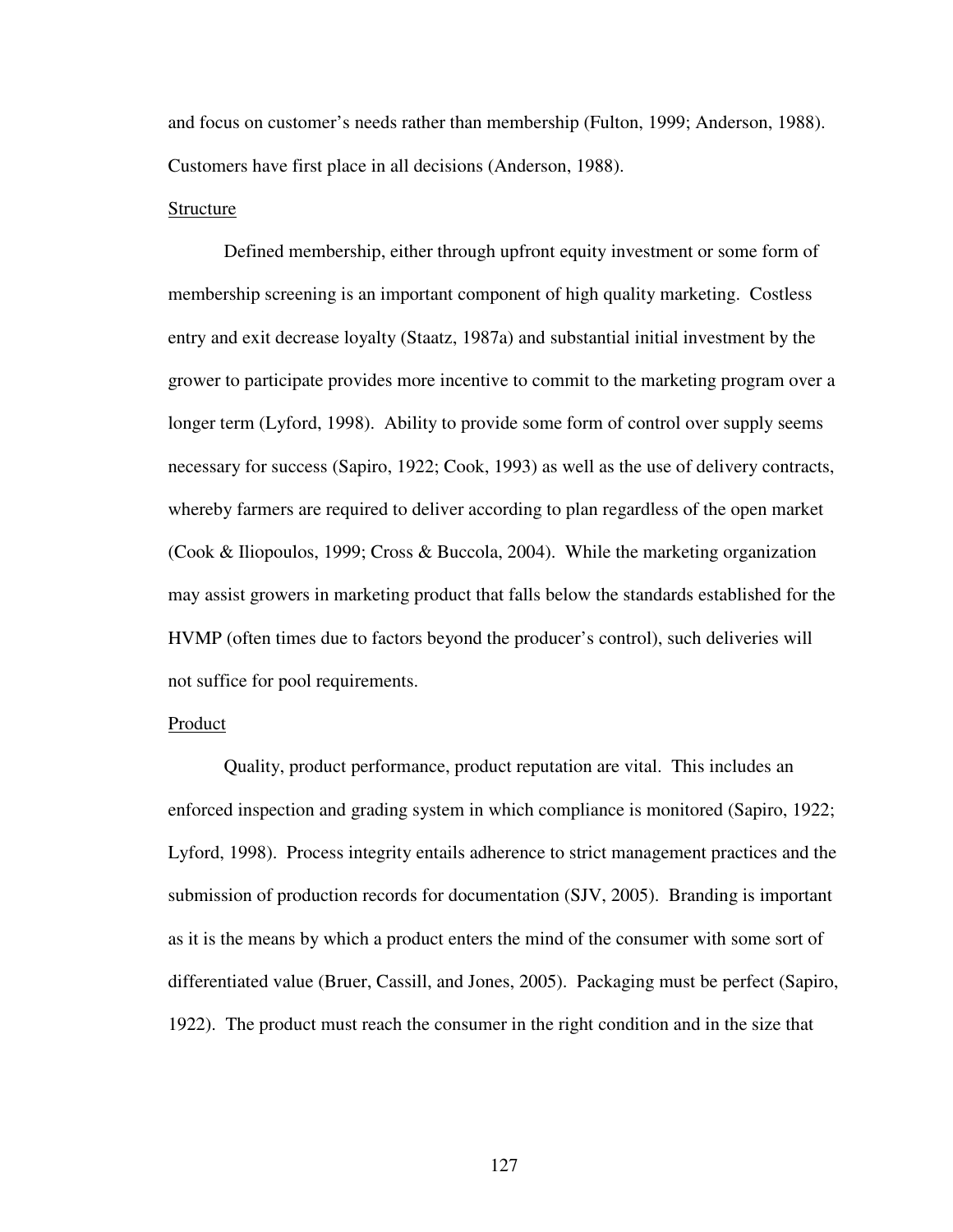the consumer wants (Sapiro, 1922; Lyford, 1998). Marketing extension and promotion means that you must find markets or create markets if you cannot find them (Sapiro, 1922). Advertising, promotion, and merchandising are important (Lyford, 1998) with corporate (product specific) advertising being more important than generic advertising (Anderson, 1988).

### Feedback

An additional important component of the model is the inclusion of a feedback loop from the newly established high-value marketing pool to the original core elements of the system. As producers successfully and consistently satisfy their customers' demands, the high-value marketing pool may become the market of choice for specific customers seeking specific product traits. As producers are rewarded in the marketplace for producing a product of higher quality, it is expected that this will offer encouragement for producers to increase efforts and investments to further quality initiatives. As additional limitations and constraints are overcome, this will likely strengthen producer loyalty and commitment to the cooperative.

The core elements themselves may be interconnected as well. Producer commitment to quality and to the customer will reinforce efforts of process integrity and customer satisfaction. As a branded, quality assured product is recognized by the marketplace, it will by reputation increase the demand for the product. Concern over issues of income equity and product quality may influence the way organizations organize their memberships and enforce compliance of quality standards. Therefore, feedback loops are illustrated between the core elements to reflect this factor integration.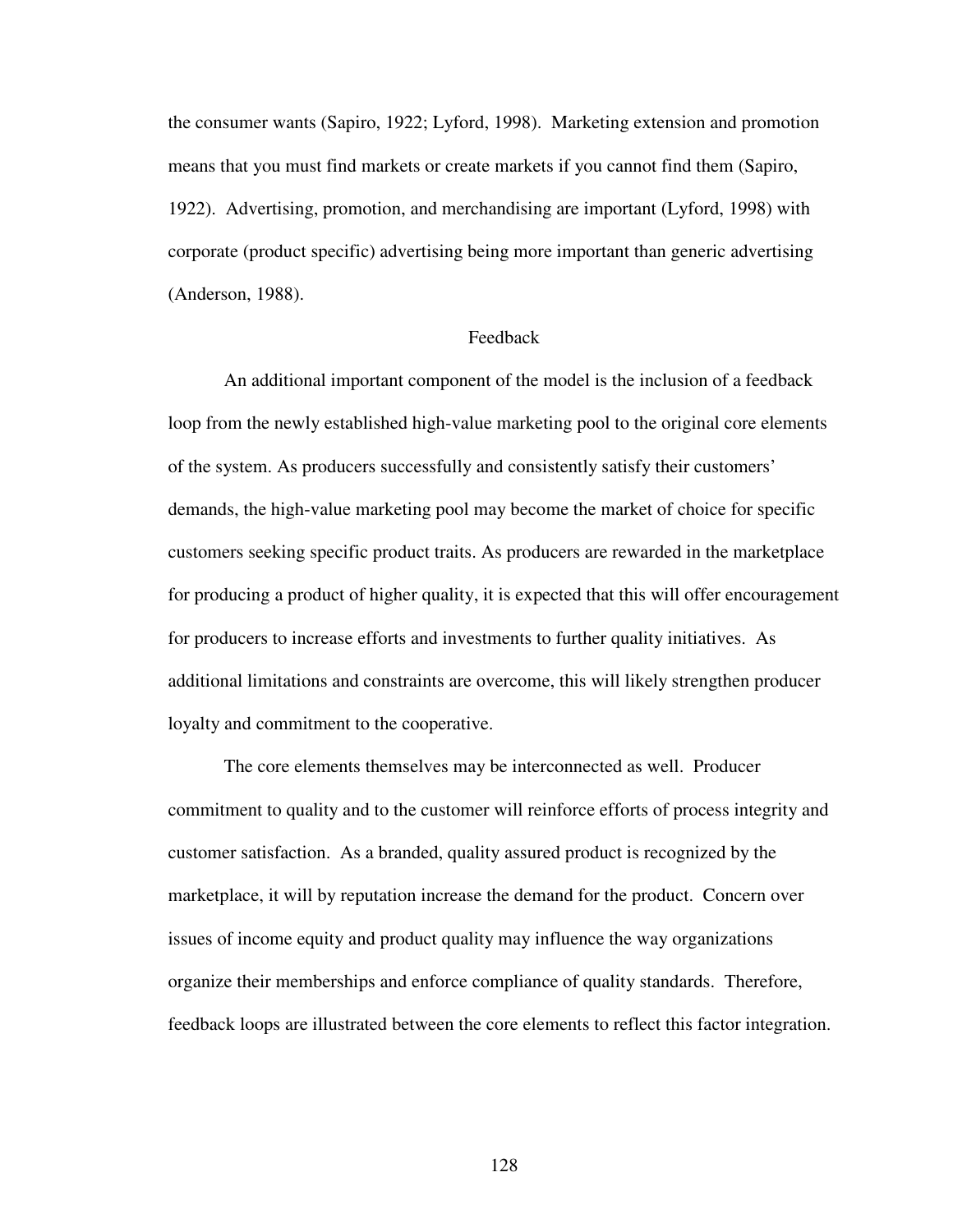# Objective 4. Implementation of the Model for West Texas Cotton Producers

A key element of this research is the application of the above transition model in the context of a specific marketing situation. It will be appropriate to investigate a case in which agricultural producers seek to gain additional returns by moving from marketing a commodity to marketing a differentiated product. By assembling a focus group of cotton farmers from West Texas, it will be possible to gain their perspectives on the strengths and weaknesses of the model we have designed and the degree to which they might be interested in participating in such a marketing program.

 Past decades have established the reputation of West Texas cotton as being a coarse count raw material, suitable for bottom-weight textiles that are not subjected to sophisticated dyeing and finishing (West Texas cotton is sometimes referred to as 'denim cotton'). However, the reality today is quite different from the past. New varieties with competitive yields and significantly improved fiber properties have been planted on ever larger shares of the cotton acreage in West Texas. A threshold level of high-quality cotton is now grown in West Texas that may make it feasible to target this area for such a HVMP marketing program. The successful operation of a HVMP would be expected to create the virtuous cycle of behavior discussed above. Demonstrably higher prices for high-quality cotton will cause more producers to grow high-quality varieties. This in turn gives momentum to altering the global reputation of cotton grown in West Texas which then commands quality premiums.

The model presented will guide those interested in establishing a HVMP in transitioning from a single product marketing pool to a more narrowly defined, high-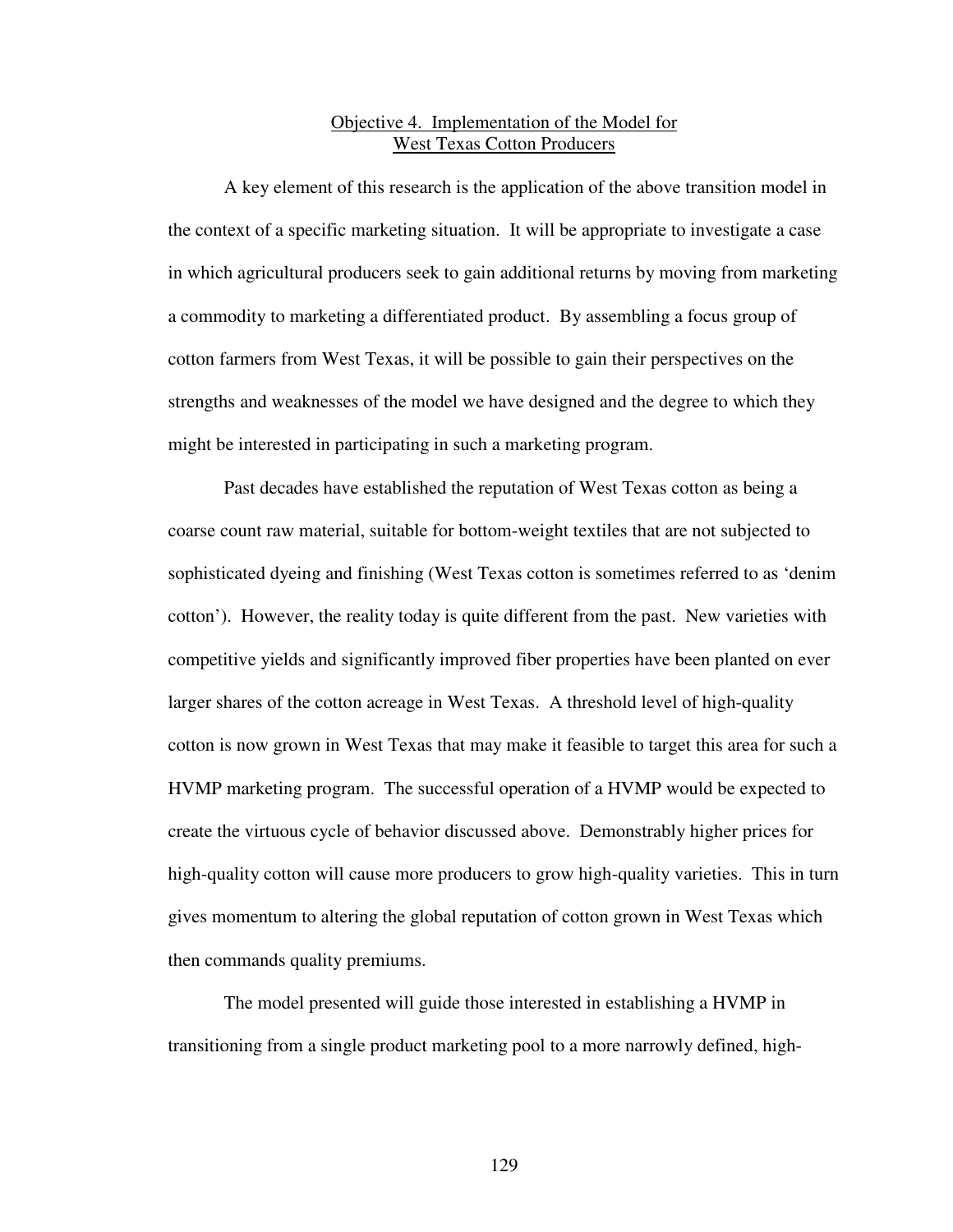value pool. The economic climate in which this transition is considered is characterized by free trade initiatives, globalization, and declining price and policy support for agricultural commodities. Theory from the discipline of strategic management informs us that successful firm performance results from an adequate fit between strategic choice and the economic environment. The implementation of a high-value marketing pool represents one means by which producers may align their marketing strategy to an evolving economic environment.

### Conclusion

The purpose of this paper was to develop a model for an evaluation of the concept of high-value marketing pools. Such a marketing initiative is reflective of the needed paradigm shift in marketing focus from commodity to product which may lead to a competitive advantage for producers in the global marketplace. While it is easy to find calls for a transition in marketing agricultural commodities from homogeneous commodities to differentiated products, such as would be the case with HVMPs, no unified model exists to systematically evaluate this marketing alternative. While we advocate the application of the model developed here for the case of West Texas upland cotton, it may find use in a wide variety of industries or crops. The possibility exists that this model may be applied in other contexts for other commodities and other marketing systems. If so, it may assist other agricultural producers escape "commodity hell" (Immelt, 2003) and apply concepts of innovation and differentiation in the marketing of their products.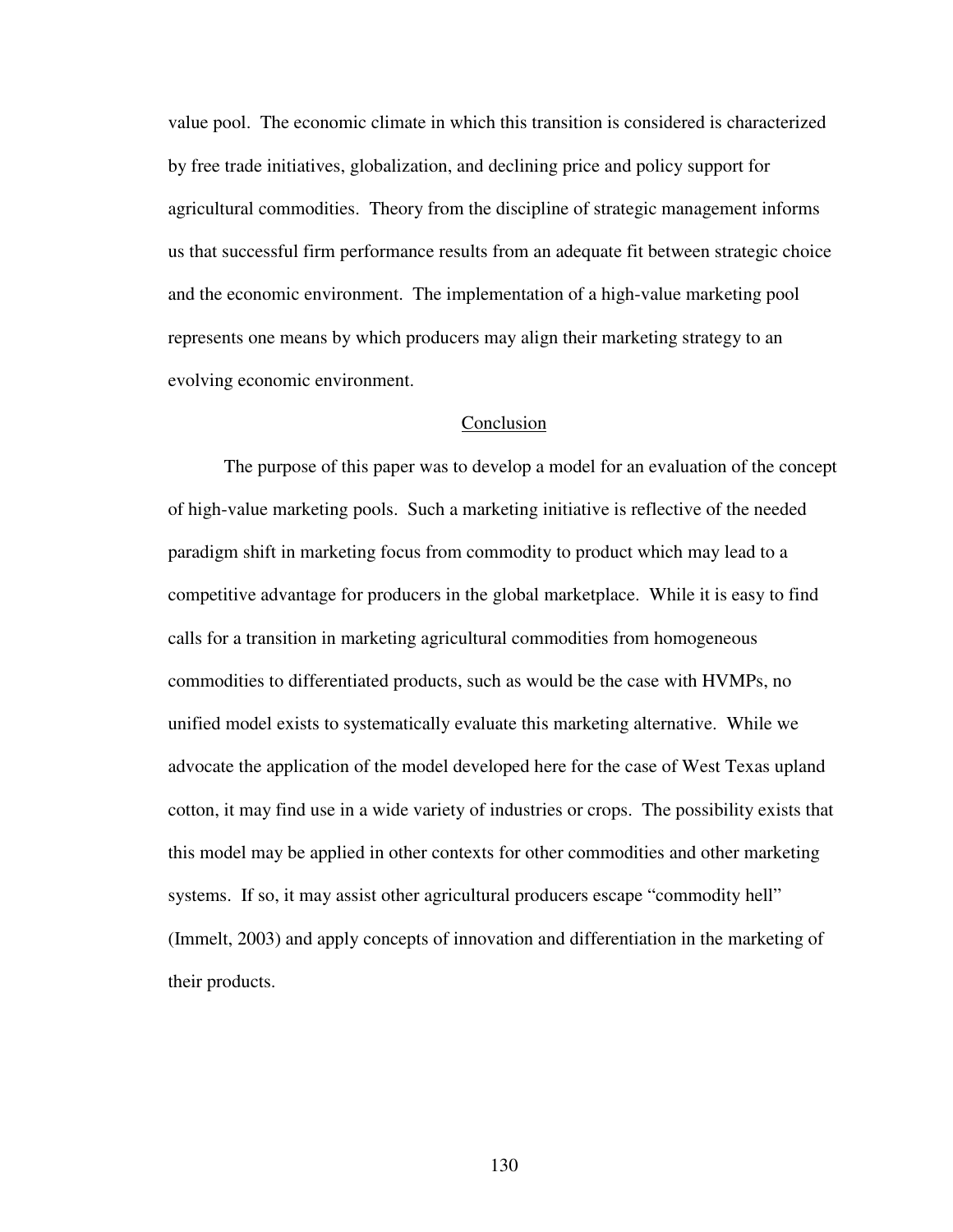## References

Anderson, Bruce L. "Understanding Cooperative Marketing Strategies". *American Cooperation* 3 (1988):165-174.

"Australian Cotton: How Good is it Really?" *Cotton Grower* April 2004.

Bettis, Richard A. and Michael A. Hitt. "The New Competitive Landscape". *Strategic Management Journal* 16 (1995):7-19.

Boland, Michael and David Barton. "American Crystal Sugar Company: Diversification in the Corn Sweetener Industry". Agricultural Marketing Resource Center, August 2002.

Boland, Michael, Jeff Katz, and David Barton. *Case Studies on Food and Agribusiness Closed Membership Cooperatives*, Kansas State University, December 1999.

Bowertox, Don. "The  $21<sup>st</sup>$  Century Strategic Challenge is to Reinvent  $19<sup>th</sup>$  Century Business Structure and Best Practice". A presentation at the 15th Annual World Food & Agribusiness Symposium, sponsored by the International Food and Agribusiness Management Association, Chicago, Illinois, 25-28 June 2005.

Bruer, Shanna M., Nancy Cassill, and Michelle Jones. "Branding to Compete: Applications to Textile and Apparel". *Journal of Textile and Apparel, Technology and Management* 4 (2005):1-25.

Buccola, Steven T. and Abdelbagi Subaei. "Optimal Market Pools for Agricultural Cooperatives". *American Journal of Agricultural Economics* 67 (1985):70-79.

Coltrain, David, David Barton, and Michael Boland. "Value Added: Opportunities and Strategies". Cooperative Extension Service, Kansas State University, June 2000.

Cook, Mike. "Cooperatives and Group Action". *Food and Agricultural Marketing Issues for the 21st Century*. D. Padberg, ed., pp. 154-169. College Station, TX: Texas A&M University, 1993.

\_\_\_\_\_. "The Future of U.S. Agricultural Cooperatives: A Neo-Institutional Approach". *American Journal of Agricultural Economics* 77 (1995):1153-1159.

Cook, Michael L. and Fabio R. Chaddad. "Redesigning Cooperative Boundaries: The Emergence of New Models". *American Journal of Agricultural Economics* 86 (2004):1249-1253.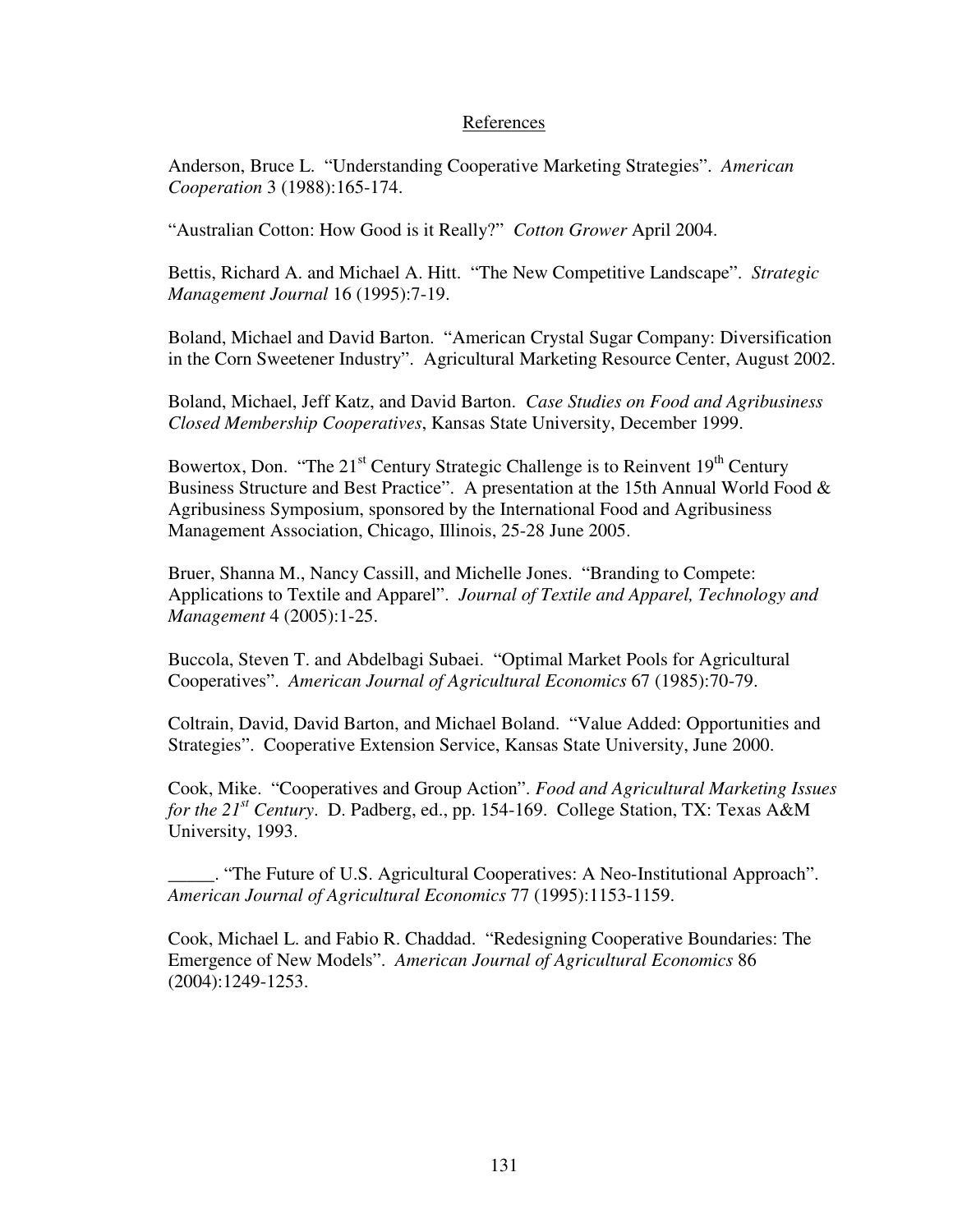Cook, Michael L. and Constantine Iliopoulos. "Beginning to Inform the Theory of the Cooperative Firm: Emergence of the New Generation Cooperative". *The Finnish Journal of Business Economics* 48 (1999):525-535.

Cross, Robin and Steven Buccola. "Adapting Cooperative Structure to the New Global Environment". *American Journal of Agricultural Economics* 86 (2004):1254-1261.

Day, George S. "The Capabilities of Market-Driven Organizations". *Journal of Marketing* 58 (1994):37-52.

\_\_\_\_\_. *Market Driven Strategy: Processes for Creating Value*. New York: The Free Press, 1990.

English Farming and Food Partnerships (EFFP). "American Crystal Sugar Company". Accessed 9 June 2006a and available online at http://www.effp.com.

\_\_\_\_\_. "Dakota Growers Pasta Company Inc." Accessed 9 June 2006b and available online at http://www.effp.com.

Fearne, Andrew and Stephen Bates. "Co-operative Milk Marketing". Report to the Milk Development Council, University of London, November 2000.

Fulton, Murray. "Cooperatives and Member Commitment". *The Finnish Journal of Business Economics* 48 (1999):418-437.

Hardmeyer, Eric. Quoted by Sonja Hillgren in "Value Added Agriculture's Low Success Rate". *Farm Journal,* March 2005, p. 54.

Hunt, Shelby D. and Robert M. Morgan. "The Comparative Advantage Theory of Competition". *Journal of Marketing* 59 (1995):1-15.

Immelt, Jeffrey. Keynote address at the Emerging Technologies Symposium, MIT 25 September 2003. Available online at www.ge.com/files/usa/en/company/news/immelt\_tech\_review.pdf.

Jermolowicz, Andrew A. *Cooperative Pooling Operations*. Rural Business-Cooperative Service Research Report 168, May 1999.

Karantininis, Kostas and Angelo Zago. "Endogenous Membership in Mixed Duopsonies". *American Journal of Agricultural Economics* 83 (2001):1266-1272.

King, Robert P. "The Future of Agricultural Cooperatives in North America: Discussion". *American Journal of Agricultural Economics* 77 (1995):1160-1161.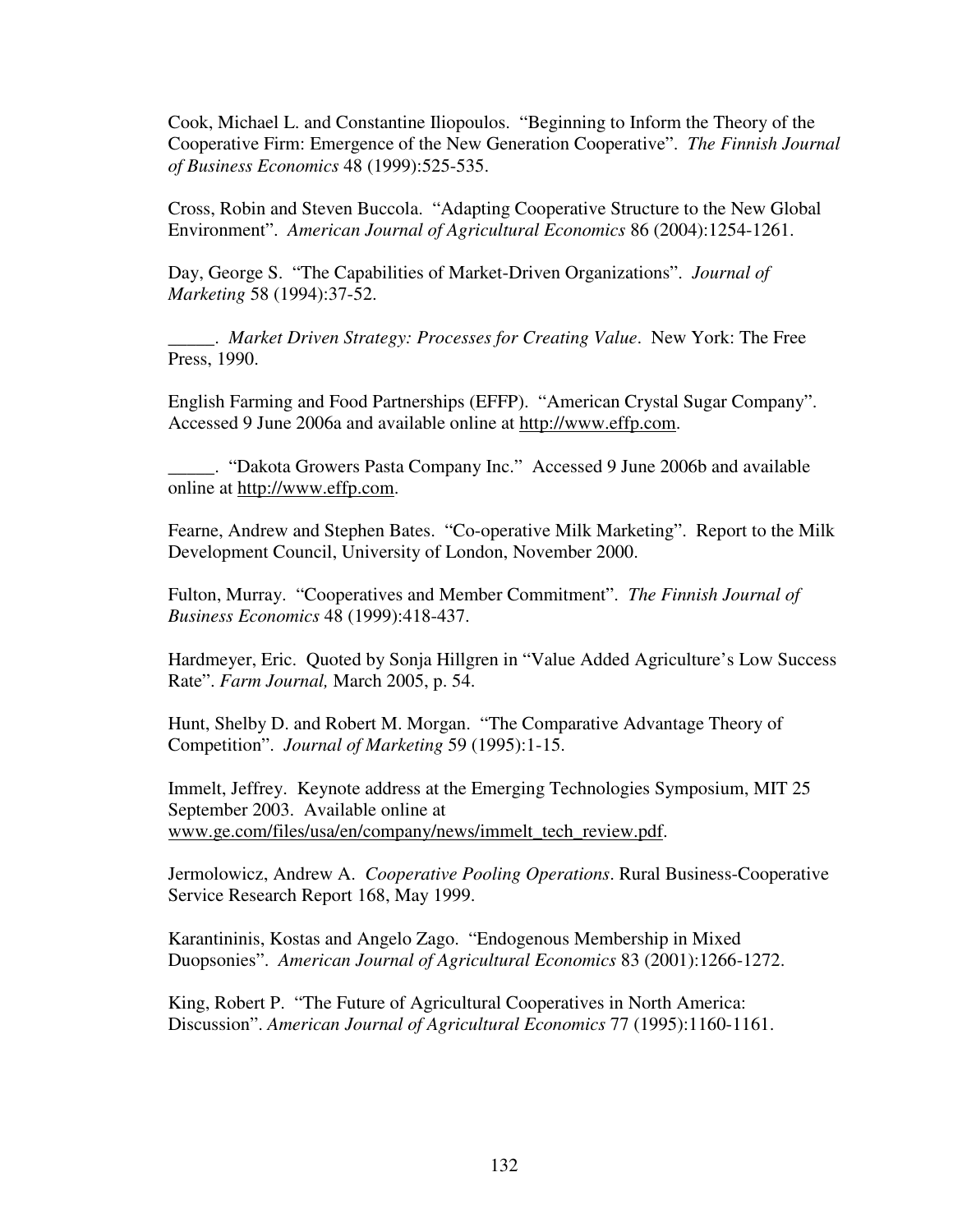Kohls, Richard L. and W. David Downey. *Marketing of Agricultural Products*. New York: The Macmillan Company, 1972.

Kotov, Igor. *New Generation Cooperatives: Case Studies.* Macomb, Illinois: Illinois Institute for Rural Affairs, Western Illinois University, 2000.

Lang, Mahon G. "The Future of Agricultural Cooperatives in Canada and the United States: Discussion". *American Journal of Agricultural Economics* 77 (1995):1162-1165.

Lyford, Conrad P. "An Analytical Framework for Industry Strategic Planning and Coordination". PhD dissertation, Michigan State University, 1998.

Mosier, W. Terry. "Adding Value for Commercial Producers: A Vision for the Future". A presentation at the 15th Annual World Food & Agribusiness Symposium, sponsored by the International Food and Agribusiness Management Association, Chicago, Illinois, 25- 28 June 2005.

Porter, Michael. *Competitive Advantage*. New York: The Free Press, 1985.

San Joaquin Valley Quality Cotton Growers Association (SJV). "San Joaquin Quality Cotton". Accessed 10 February 2005 and available online at http://www.sjvqualitycotton.com/purpose.htm.

Sapiro, Aaron. *Addresses on Cooperative Marketing*. Toronto: Clarkson W. James, 1922.

Seipel, Michael F. and William D. Hefferman. *Cooperatives in a Changing Global Food System*. United States Department of Agriculture Rural Business-Cooperative Service Research Report 157, October 1997.

Sosnick, Stephen H. "Optimal Cooperative Pools for California Avocados". *Hilgardia* 35 (1963):49-84.

Staatz, John M. "The Structural Characteristics of Farmer Cooperatives and Their Behavioral Consequences". *Cooperative Theory: New Approaches,* Jeffrey S. Royer ed., Cooperative Management Division, Agricultural Cooperative Service, U.S. Department of Agriculture, July 1987a.

\_\_\_\_\_. "Farmers' Incentives to Take Collective Action Via Cooperatives: A Transaction Cost Approach". *Cooperative Theory: New Approaches,* Jeffrey S. Royer ed., Cooperative Management Division, Agricultural Cooperative Service, U.S. Department of Agriculture, July 1987b.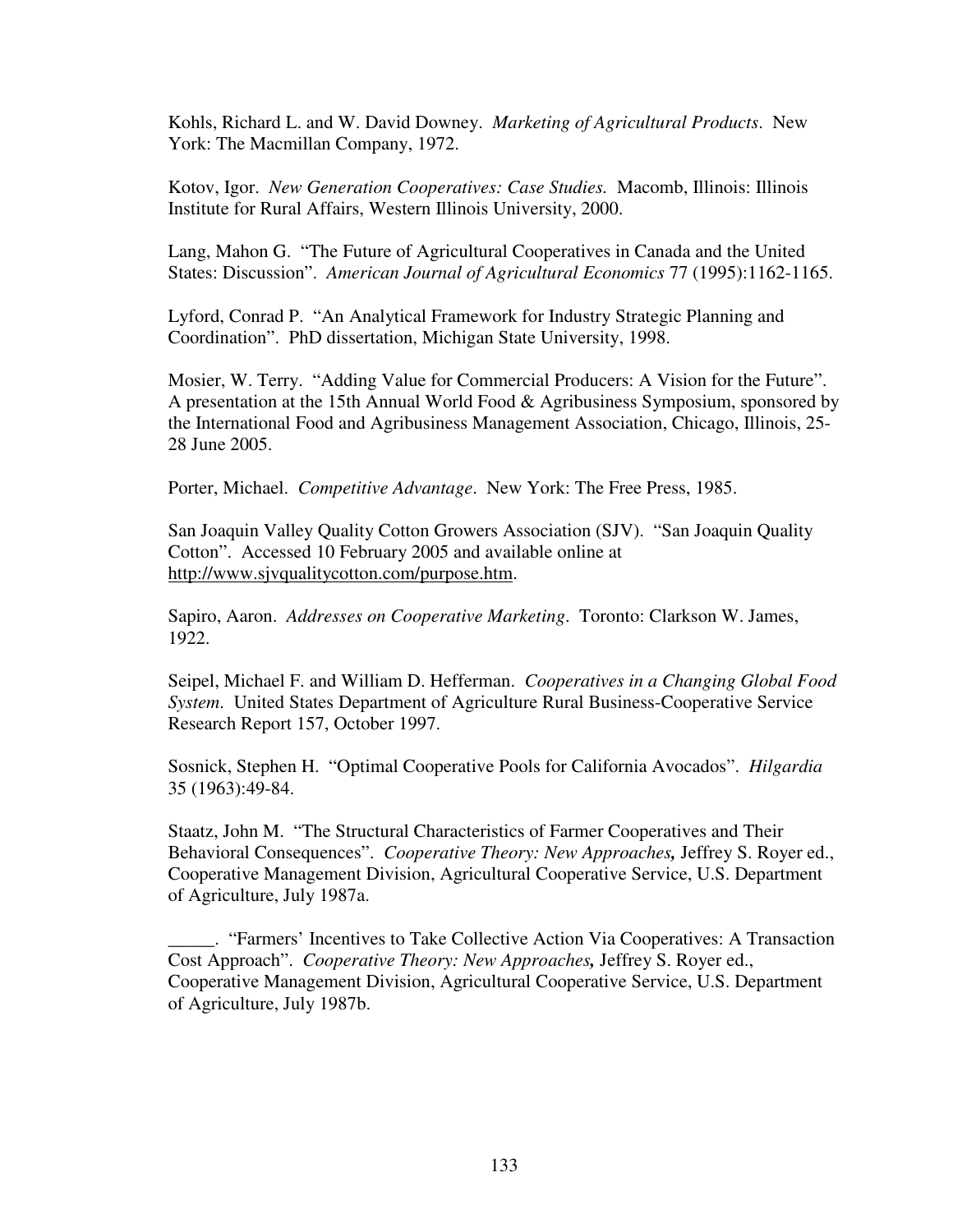Stanford, Lois and Julie A. Hogeland. "Designing Organizations for a Globalized World: Calavo's Transition from Cooperative to Corporation". *American Journal of Agricultural Economics* 86 (2004):1269-1275.

Sykyuta, Michael E. and Michael L. Cook. "A New Institutional Economics Approach to Contracts and Cooperatives". *American Journal of Agricultural Economics* 83 (2001):1273-1279.

"Systems Approach", Technology Surveys International Inc. (TSI), 2002. Available online at http://www.tsicanada.com/systems\_approach.htm.

"U.S. Cotton: Quality is Increasing". Cotton Council International, Cotton USA. Available online at http://www.cottonusa.org/WhyCotton/BT288.htm.

Yeboah, Godfred. "The Farmapine Model: A Cooperative Marketing Strategy and a Market-Based Development Approach in Sub-Saharan Africa". *Choices* 20 (2005):81- 85.

Zeuli, Kimberly A. and Robert Cropp. *Cooperatives: Principles and Practices in the 21st Century.* Madison, Wisconsin: Cooperative Extension Publications, University of Wisconsin-Extension, 2004.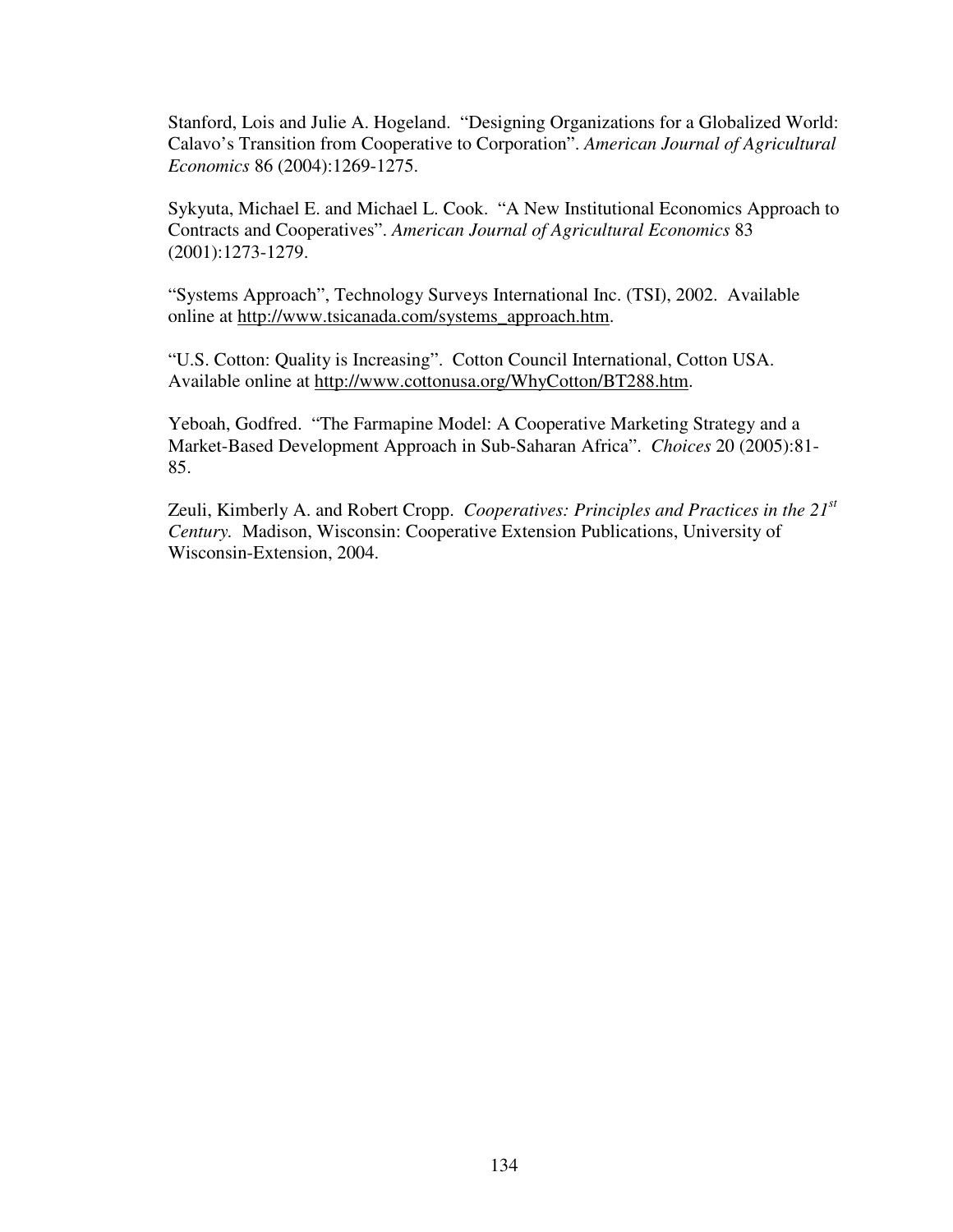## Appendix

## **Survey Questionnaire for High-value Marketing Pools**

| Contact Information |  |
|---------------------|--|
|                     |  |

\_\_\_\_\_\_\_\_\_\_\_\_\_\_\_\_\_\_\_\_\_\_\_\_\_\_\_\_\_\_\_\_\_\_\_\_\_\_\_\_\_\_\_\_\_\_\_\_\_\_\_\_\_\_\_\_\_\_\_\_\_\_\_\_\_\_\_

- 1. Does your company sell a product with unique features that set it apart from competitors?
	- a. \_\_\_\_\_yes
	- b.  $\frac{\ }{\ }$ no
	- c. \_\_\_\_\_don't know
- 2. Does your company produce and/or market a product with your brand name on it?
	- a. \_\_\_\_\_yes
	- b. \_\_\_\_\_no
	- c. \_\_\_\_\_don't know
- 3. What activities does your company engage in to promote or advertise your product?
	- a. \_\_\_\_\_Industry-wide, generic promotion such as check-off sponsored advertising
	- b. \_\_\_\_\_Media advertising of your specific product or brand (TV, radio, newspaper, magazines, etc.)
	- c. \_\_\_\_\_Personal contact with potential users of your product
	- d. \_\_\_\_\_Trade shows, trade publications
	- e.  $\_\_$ Other, please specify $\_\_$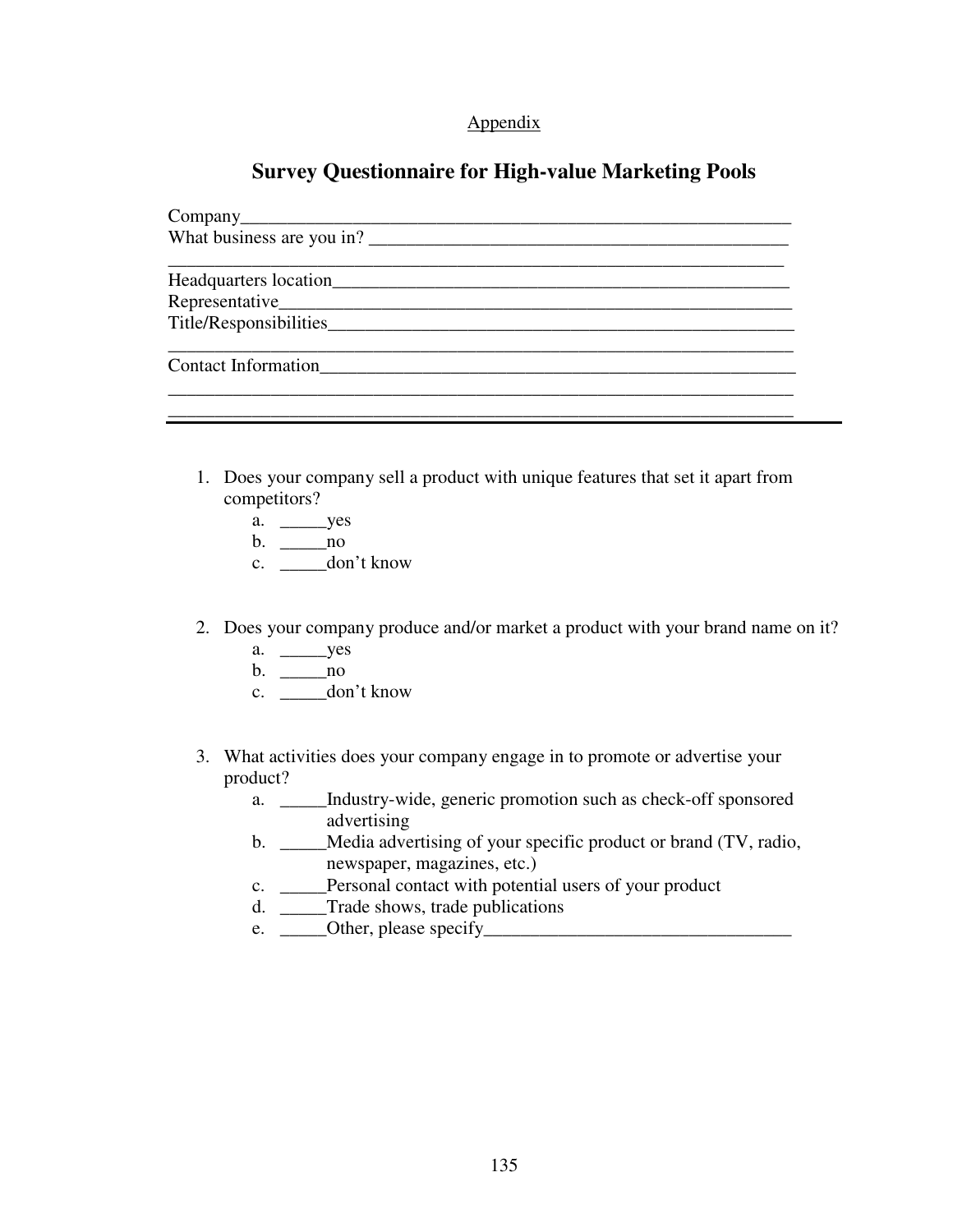- 4. Does your company receive a price premium for its product(s) because of quality and/or service characteristics (e.g. on time delivery, customer support, exceptional quality)?
	- a. \_\_\_\_\_yes b. \_\_\_\_\_no c. \_\_\_\_\_\_ don't know
- 5. How would you rate your company's program for product quality standards? Let "industry standard" refer to commonly practiced grading standards such as USDA grading and "exceptional" refer to an ISO 9000 or Six Sigma-type quality assurance program much above industry norms.

*industry standard exceptional*  1 2 3 4 5 DK/NA

6. Compared to major competitors, how competent is your company in delivering to your customers the quality product they want (time, place, amount, packaging, condition, etc.)?

> *worse about the same much better*  1 2 3 4 5 DK/NA

7. On a scale of 1 to 5 where 1 represents "strongly disagree" and 5 represents "strongly agree", how would you respond to the following statement: My company has an excellent reputation in the industry as a reliable and consistent supplier of quality products. (circle one)

| strongly disagree |  |  | strongly agree |  |       |
|-------------------|--|--|----------------|--|-------|
|                   |  |  |                |  | DK/NA |

- 8. Does your organization screen potential new members/growers based on demonstrated production histories and management practices?
	- a. \_\_\_\_\_yes
	- b. \_\_\_\_\_no
	- c. \_\_\_\_\_don't know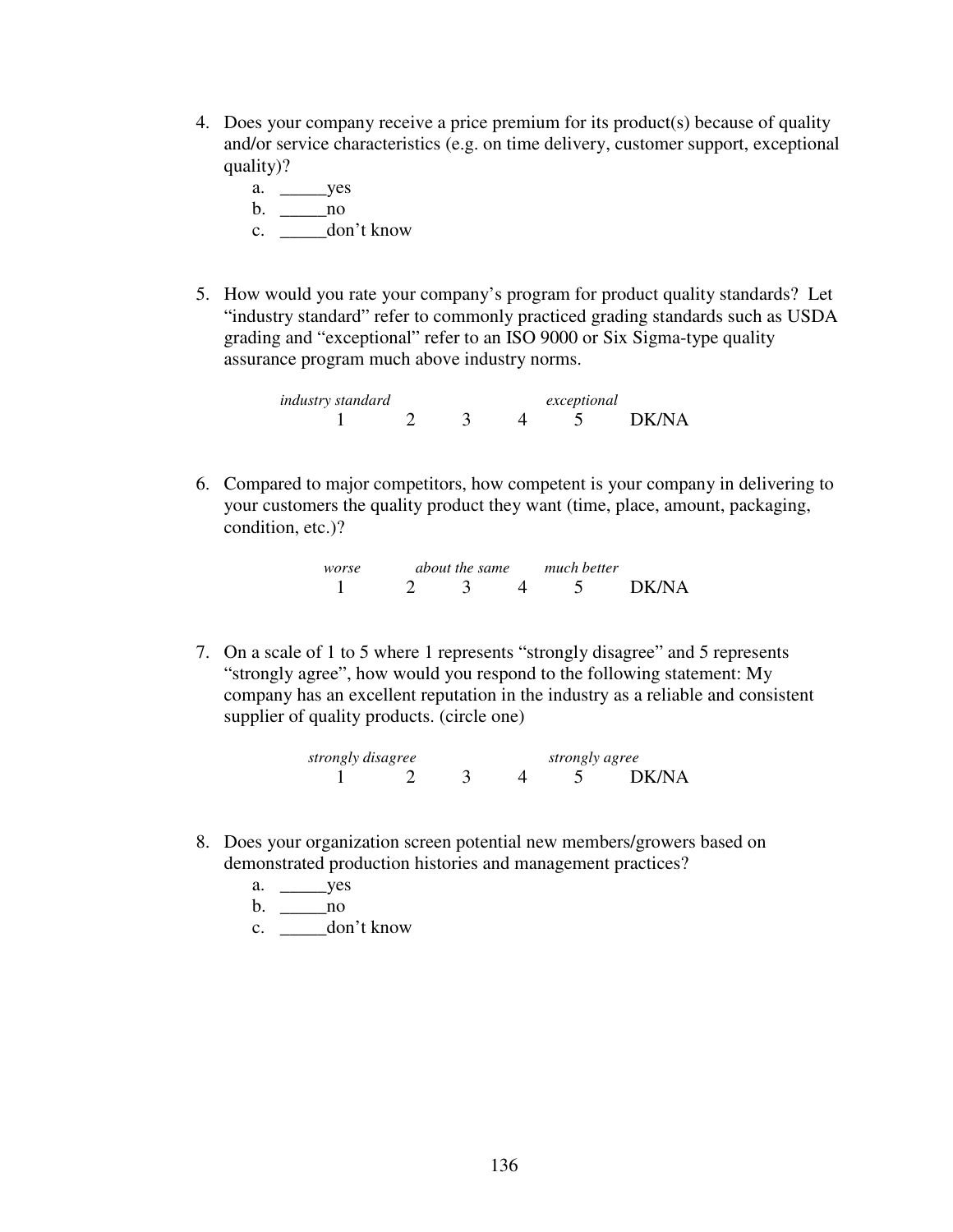- 9. To participate in your marketing program, must members make an upfront equity investment and be obligated to deliver products in proportion to the amount of equity stock ?
	- a. \_\_\_\_\_yes, current amount per equity share \$\_\_\_\_\_\_\_\_\_\_\_\_\_\_\_\_\_\_\_\_\_\_\_\_\_\_\_\_\_\_\_\_\_\_
	- b. \_\_\_\_\_no
	- c. \_\_\_\_\_don't know
- 10. Does your company require producers to abide by delivery contracts regardless of conditions in the open market?
	- a. \_\_\_\_\_yes
	- b. \_\_\_\_\_no
	- c. \_\_\_\_\_don't know
- 11. Does your company have approved production practices which producers must follow and verify?
	- a. \_\_\_\_\_yes
	- b. \_\_\_\_\_no
	- c. \_\_\_\_\_don't know
- 12. How does your marketing pool handle pool deliveries that, due to no fault of the producer (e.g. weather, insects, etc.), fail to meet the quality standards your buyers demand?
	- a. \_\_\_\_\_producers are liable for deliveries and must make purchases in the open market to fulfill contract specifications
	- b. \_\_\_\_\_a two-tier marketing plan is in place that allows a marketing outlet when deliveries are of sub par quality.
	- c. \_\_\_\_\_other, please describe
- 13. How would you rate the willingness and support your membership gives to new marketing programs and new product development?

 *reluctant support willing support*  4 5 DK/NA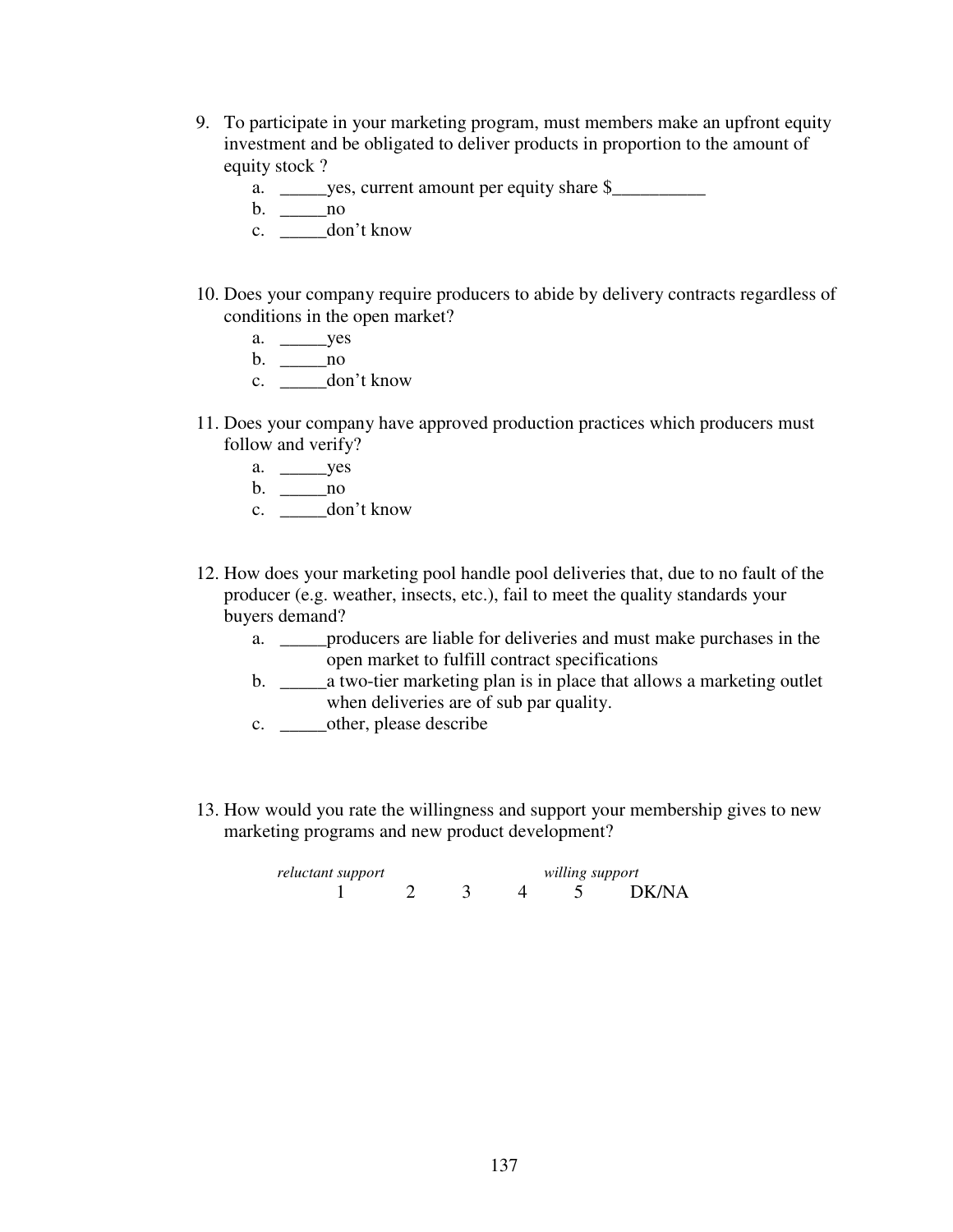14. Price may not be the only motivating factor for producers to support a marketing cooperative. Membership may be motivated by other factors such as the preservation of community and support of rural America, often referred to as "cooperative ideology". On a scale of 1 to 5 where 1 represents "other factors" and 5 represents "price only", how would you ascribe the motivation of most of your members' to participate in your marketing program? (circle one)

*other factors price only* 1 2 3 4 5 DK/NA

- 15. What percentage of growers typically stays with your marketing program each year?
	- a. \_\_\_\_\_0% to 50% b. \_\_\_\_\_50% to 70%
	- c. \_\_\_\_\_70% to 80%
	- d. \_\_\_\_\_80% to 90%
	- e. \_\_\_\_\_90% to 100%
	- f. \_\_\_\_\_don't know
- 16. How many employees do you have (FTE)?
	- a.  $\_\_1$  to 9
	- b. \_\_\_\_\_10 to 19
	- c.  $\_\_2$  20 to 99
	- d.  $\_\_100+$
- 17. Does your company require employee training to improve the quality of customer service it provides?
	- a. \_\_\_\_\_yes
	- b. \_\_\_\_\_no
	- c. \_\_\_\_\_don't know
- 18. Does your company have a clearly stated marketing plan with a specific set of goals and objectives to achieve?
	- a. \_\_\_\_\_yes
	- b. \_\_\_\_\_no
	- c. \_\_\_\_\_don't know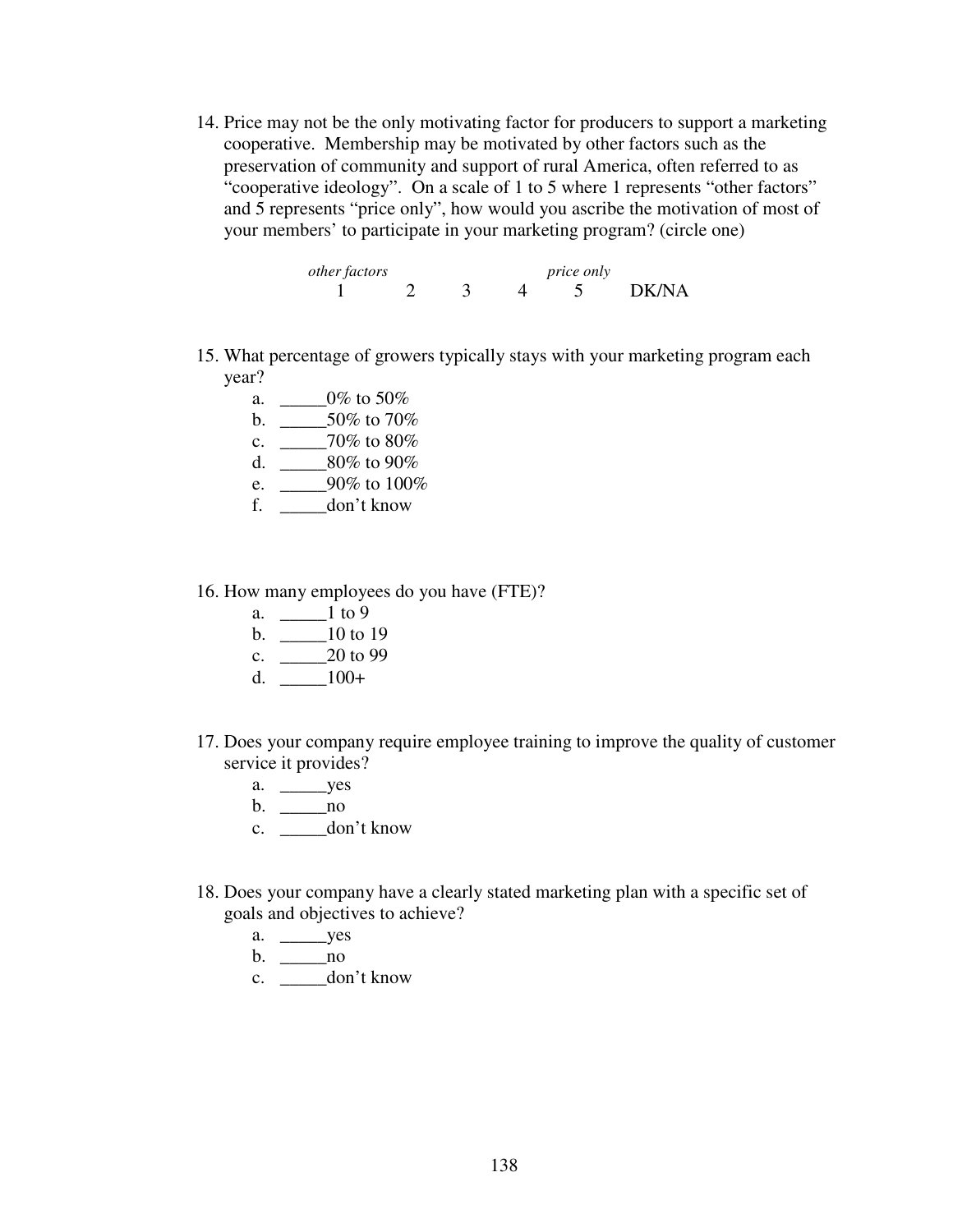19. On a scale of 1 to 5 where 1 represents "little or none" and 5 represents "a significant amount", how would you rate the resources (time and financial) that your company commits to gathering information about your customers, your competition, and the market for your primary product(s).

 *little or none a significant amount*  1 2 3 4 5 DK/NA

20. How active is your company in its search for and evaluation of new marketing growth opportunities?

*not very active* very *active* 1 2 3 4 5 DK/NA

- 21. In the last 3 years, has your company made any major changes to its marketing initiatives, started new marketing programs, or developed any new products?
	- a. \_\_\_\_\_yes
	- b. \_\_\_\_\_no
	- c. \_\_\_\_\_don't know
- 22. How would you rate the time and resources committed by your company to developing and maintaining its relationship with customers? (circle one)

*not significant very significant*  1 2 3 4 5 DK/NA

- 23. Are the top managers of your company compensated according to specific performance goals of the organization?
	- a. \_\_\_\_\_yes
	- b. \_\_\_\_\_no
	- c. \_\_\_\_\_don't know
- 24. What is your annual value of product sold?
	- a. \_\_\_\_\_\$0-\$99,999
	- b. \_\_\_\_\_\$100,000-\$499,999
	- c. \_\_\_\_\_\$500,000-\$999,999
	- d. \_\_\_\_\_\$1,000,000-\$4,999,999
	- e.  $$5,000,000+$